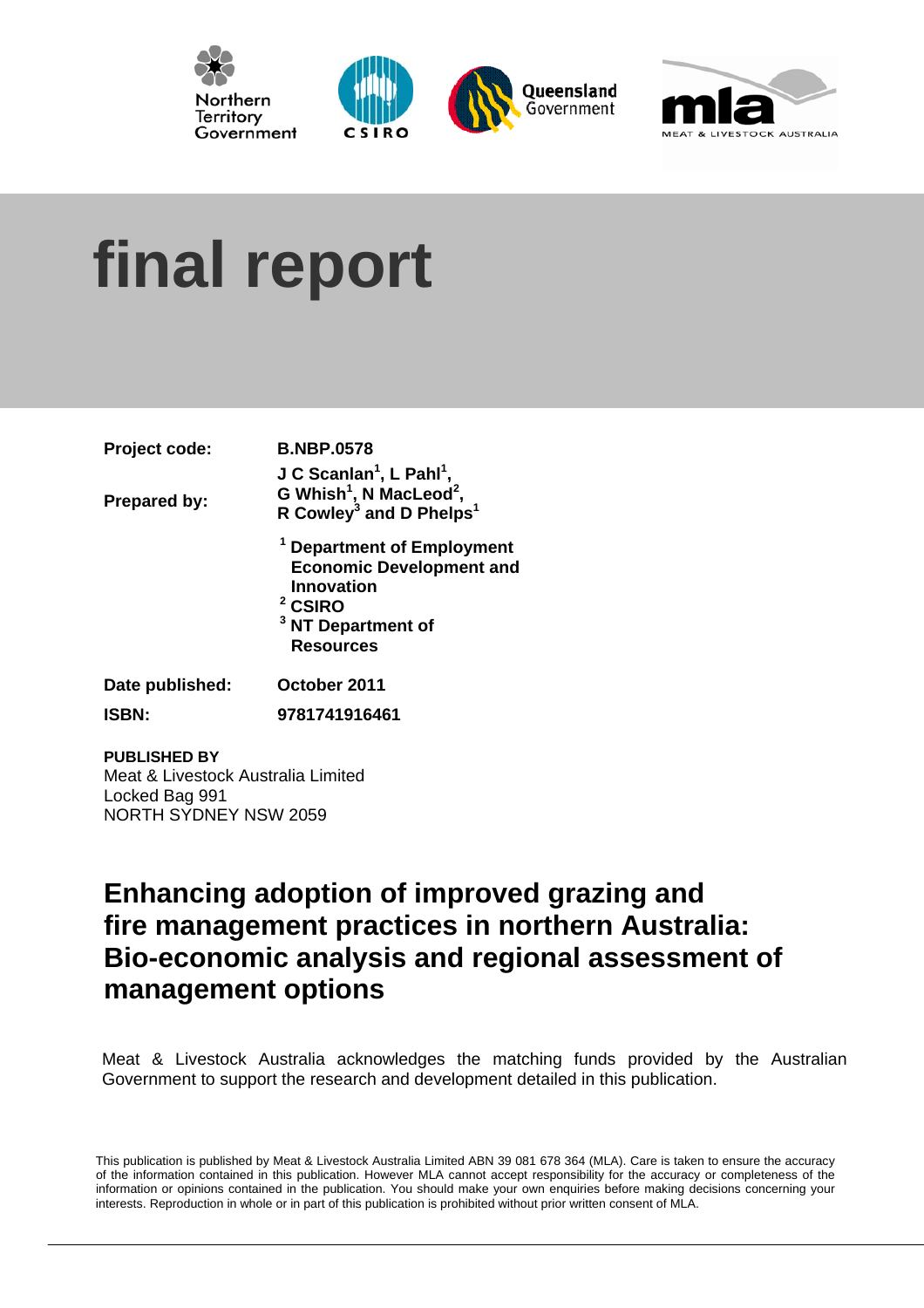# **Abstract**

In this project we enhanced two existing simulation models, GRASP and ENTERPRISE, and used these alone and in combination to evaluate current and candidate 'best practice' management options for extensive grazing lands across 6 regions in Queensland and the Northern Territory. The main management options of interest were stocking rate, pasture spelling and fire management. Regions included the Victoria River District, Burdekin woodlands, Fitzroy woodlands, Mitchell grasslands of western Queensland, Mitchell grasslands of the Barkly region, and the Maranoa-Balonne woodlands. Regional workshops with local technical specialists and producers guided and evaluated model outputs. Modelled scenarios of different degrees of stocking rate variability over time suggested that annual increases and decreases of around 10- 25% per year in total stock numbers per property, in line with changing pasture availability, give improved financial outcomes as well as ensuring good pasture condition. Simulations within specific climate windows can produce results where fixed stocking rates perform better than some degree of variation, but these do not appear to be common. Testing of various wet season spelling regimes suggested that spelling for at least 6 months in a four-year period provided accelerated improvement in pasture condition on the spelled paddocks. If animals from the spelled paddocks were accommodated on other paddocks, however, adverse impacts could occur on these stocked-up paddocks if they experienced successive years of higher than safe utilisation levels. Net benefits of spelling regimes for the whole property can therefore be less than expected. Testing of various fire regimes suggested that use of fire to manage unwanted woody vegetation is economic when woody cover is sufficient to be impacting pasture production but not so dense as to be preventing its regular use (through lack of fine fuel).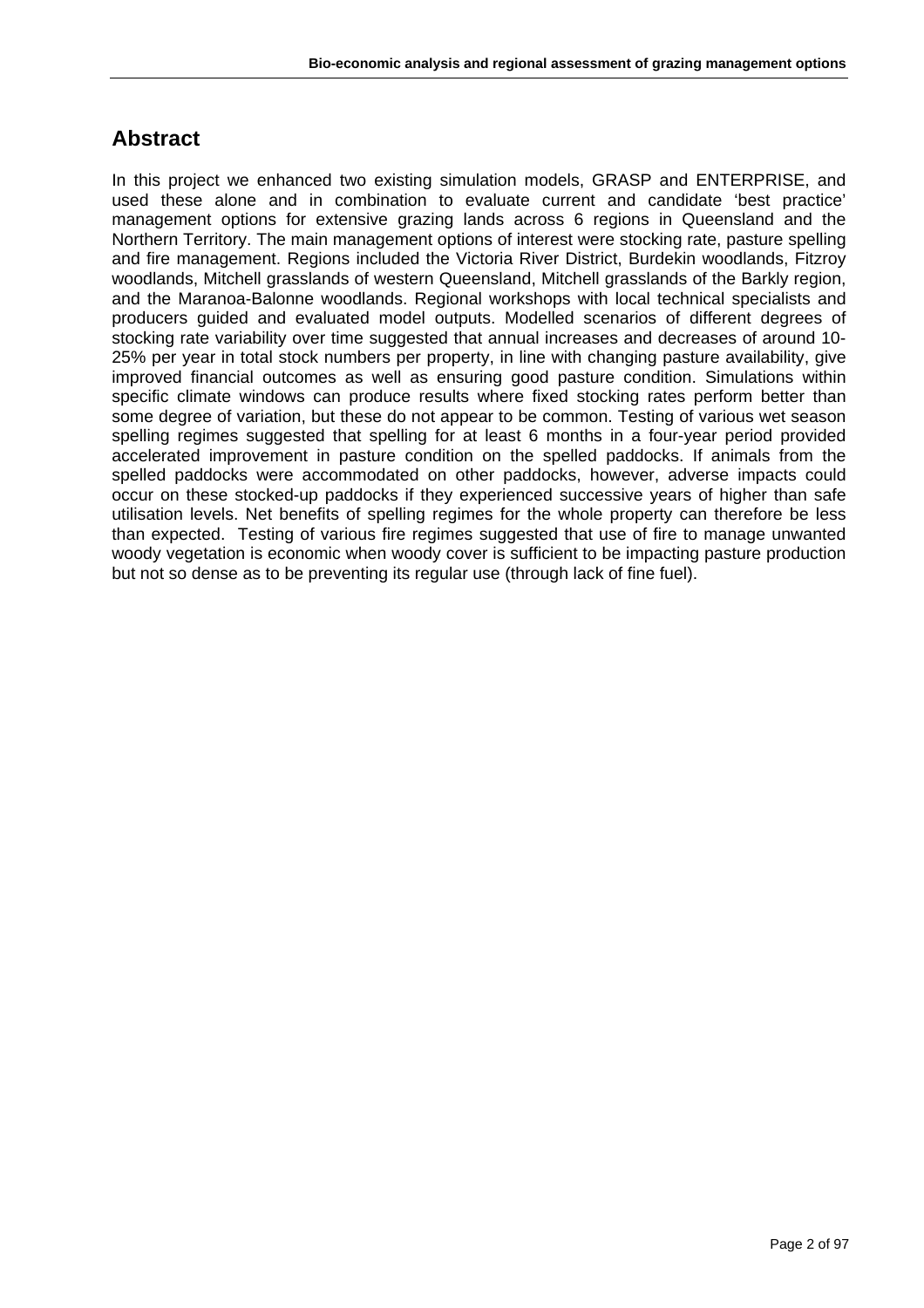# **Executive summary**

Guidelines were identified and evaluated for four management practices in six regions across the grazing lands of northern Australia: managing stocking rate; use of fire; pasture spelling or resting; and development of infrastructure. The six regions were the Victoria River District, Burdekin woodlands, Fitzroy woodlands, Mitchell grasslands of western Queensland, Mitchell grasslands of the Barkly region, and the Maranoa-Balonne woodlands. For each region, a series of two workshops was completed. The output from the first workshop in each region was collated information on current and best practices (the latter informed by a separate project (B.NBP.0579) that reviewed the relevant evidence base) as well as documentation of a representative property on which to undertake simulations and economic analyses for that region. The second workshop for each region discussed and evaluated modelled information on the biophysical and economic impacts of implementing current and best management practices (identified at the first workshop in each region) on the representative property.

To adequately simulate the biophysical impacts of variations in practice (eg, varying degrees of stocking rate flexibility; frequency and duration of wet season spelling), algorithms within the GRASP model were significantly enhanced with respect to pasture condition and its relationship to utilisation rates, tree basal area changes over time, and annual stocking rate flexibility in relation to available pasture. In addition, the ENTERPRISE model was modified to handle multiple paddocks and mobs and to permit reallocation of grazing pressure across paddocks associated with the spelling of other paddocks.

Variations in practice were evaluated by 2 types of scenario analysis for each region. Firstly, component analysis using GRASP tested variations and combinations of stocking rate management, pasture spelling and burning for several major land types and for 20 different climate windows of 30 years each. This enabled generalisations to be made and avoided misinterpretations associated with starting simulations in one climatic period. This process, combined with input from each region about the practice variations of particular interest, identified the subset of scenarios that were investigated by the second type of analysis, propertylevel analysis using both GRASP and ENTERPRISE. Property-level analyses were conducted over one climate window only.

Based on component and property-level analyses, the key inferences for the management practices included:

*For stocking rate management.* Some degree of flexibility between years was generally better (in terms of pasture condition and livestock production) than a fixed stocking rate when the total stock number for the property was at or near the safe carrying capacity (equivalent in general terms to long-term carrying capacity as in the Grazing Land Management workshop). This was also generally associated with a better economic outcome at the property level. A high degree of flexibility produced higher revenue in a majority of cases, but gave increased risk and in some cases, the negative impacts of poorer years were greater than the benefits of the good years. There were regional variations in the modelled responses, with the Burdekin and Fitzroy catchments in north Queensland exhibiting decreased productivity and profitability from flexible stocking rates relative to fixed stocking at safe carrying capacity. This appeared to be due to the run of years in the property model runs, with a number of poor years following a number of very good years, during which time animal numbers built up in the flexible stocking regime options. This resulted in damage to the pasture in the transition to poorer years and this damage remained apparent for the duration of the simulation. These situations appear to be relatively uncommon. Interestingly though, these simulations match measured pasture, animal and economic data at the Wambiana grazing trial during the same climate window.

*For use of fire.* There was interest in use of fire in several regions, and modelling indicated that fire had benefits for production in some regions (Burdekin Woodlands, Victoria River District) for managing unwanted woody vegetation. In drier areas it was generally seen as not applicable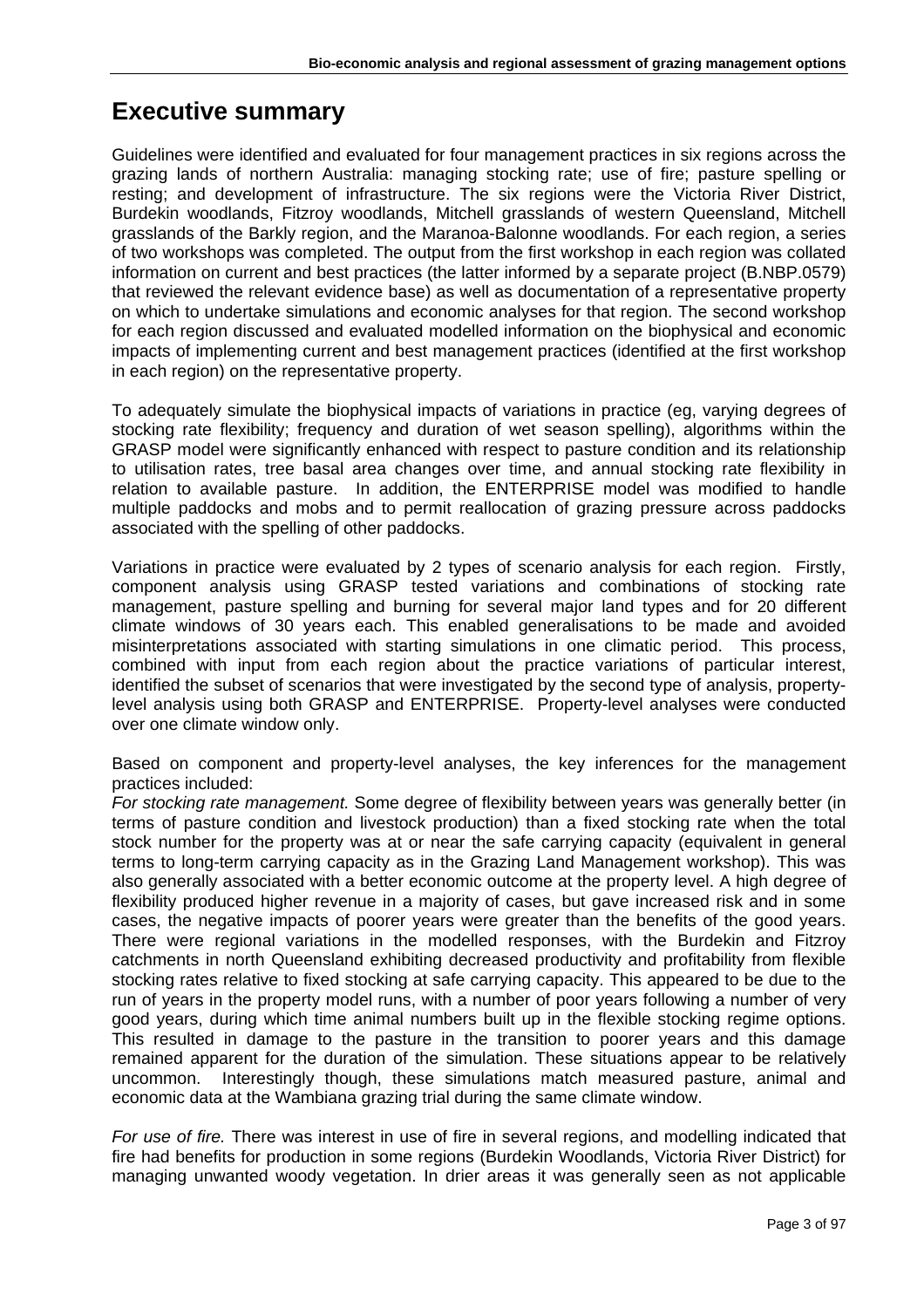(Qld Mitchell grasslands) or important only with respect to prevention of the adverse impacts of wildfire (Barkly). As expected, modelling indicated that the opportunities to use fire are strongly related to rainfall, land type fertility, presence of trees and stocking rate. Lower fertility land types and lower rainfall areas produced fewer opportunities to get successful burns, particularly if trees were present or the areas were grazed in the growing season before burning.

*For pasture spelling* There was considerable interest in this practice as a means of improving land in poor condition. Modelling indicated that the more frequent the spells and the longer each spell was, the better the pasture response was (at least until pastures had recovered). A major issue was the management of stock from the spelled paddocks. In all regions, and especially in the more remote ones, there was an overwhelming view that stock had to be moved onto other paddocks within the same property. This meant that benefits of spelling could be reduced or negated by the heavier grazing pressure imposed on those areas carrying the extra stock from the spelled paddocks. Modelling showed major impacts of the sequence of years experienced on the net benefit of spelling regimes. The main issue in a four-paddock rotation was that the last paddock to receive a spell usually showed serious pasture decline because of the three consecutive growing seasons during which its effective stocking rate was increased by 33%. Options to overcome this problem need to be examined.

In more extensive areas there was significant interest in spelling country by shifting the pattern of grazing with water point management rather than with additional fencing. There was significant uncertainty about the effectiveness of this approach and how best to implement it. No modelling was done to investigate this issue.

The practical issue of moving stock during the wet season meant that in areas with heavy clay soils, spelling would most likely be applied for the whole growing season rather than for part there-of. Spelling for a short period (2-3 months) every four years may enable a slightly higher stocking rate to be carried for the remaining period, thereby giving a greater total grazing time per unit area compared with carrying a lower number of animals all the time. However, achieving this increased stocking rate when stock from spelled paddocks need to be accommodated on other areas could be problematic. Further work on this aspect is warranted.

There are still a number of model limitations that prevent simulations of the impact of spelling on a whole property basis when combined with a flexible stocking rate. This should be remedied in future work.

*For infrastructure development.* This was of interest mainly to the regions within the Northern Territory/WA. Guides as to the maximum numbers of animals per watering point (~300) and maximum paddock size (one water point per 20-25  $km^2$ ) were developed from examination of the literature. There was some regional variation in these figures. Limited economic modelling was done and no biophysical modelling was applicable for this issue. There is a need for some simple economic modelling to assist producers to decide on the most appropriate intensity of infrastructure development consistent with their objectives.

A related project (B.NBP.0579) has drawn together the existing information relevant to these four topics identified as the most important management-related activities in extensive grazing systems in northern Australia. This has been complemented by new, property-level modelling and analyses of some of the management options at a regional level. As such, the guidelines developed for each region provide the best available information on these management options for the six regions studied. These guidelines will be used as a resource to inform any management-related documents, workshops or field days. The project's findings should point the way forward for new research or demonstration activities within northern Australia (in relation to these four management areas).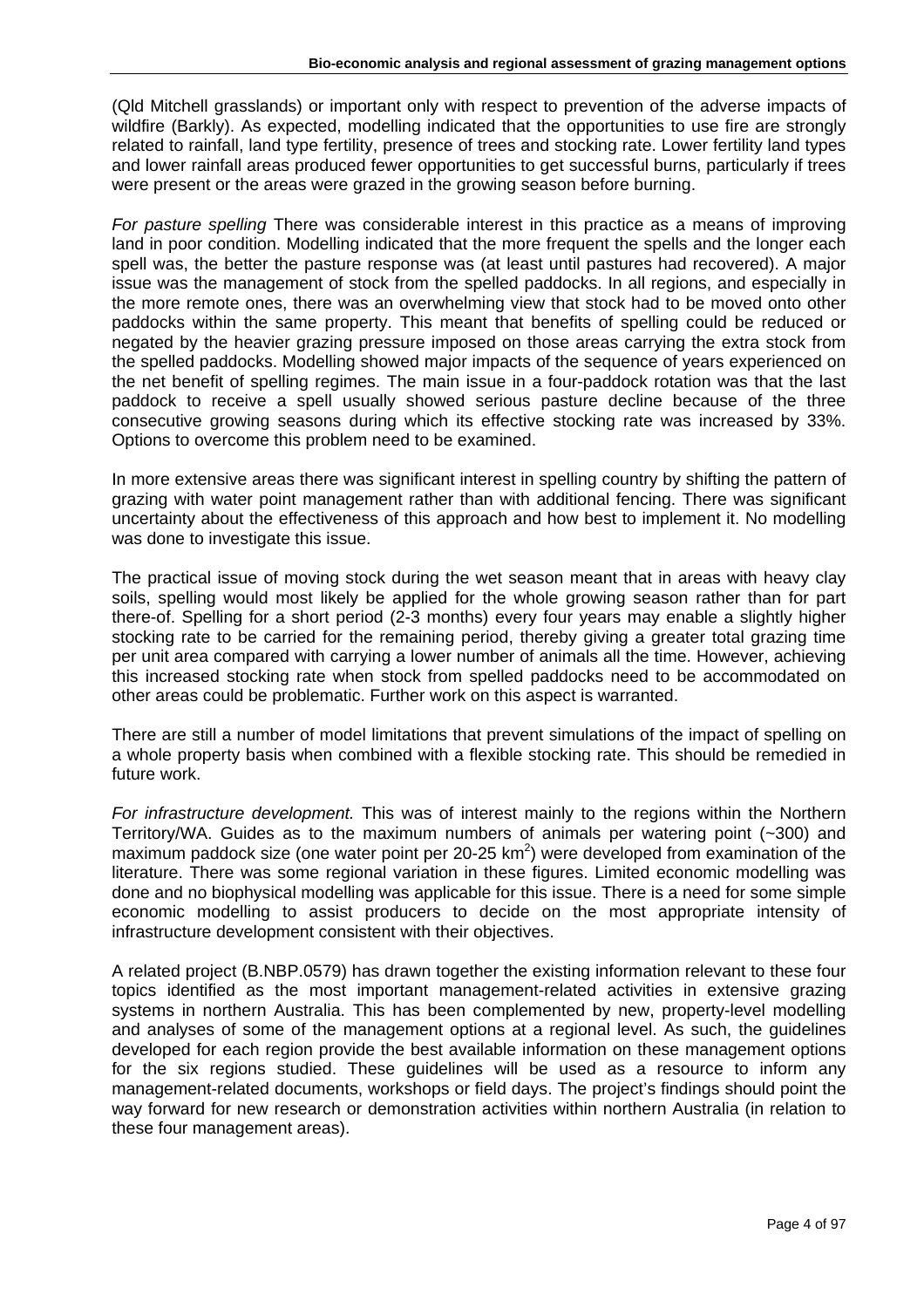# **Contents**

|                         |                                                                                                                                    | Page |
|-------------------------|------------------------------------------------------------------------------------------------------------------------------------|------|
| 1                       |                                                                                                                                    |      |
| $\mathbf 2$             |                                                                                                                                    |      |
| 3                       |                                                                                                                                    |      |
| 3.1<br>3.1.1            |                                                                                                                                    |      |
| 3.1.2<br>3.1.3<br>3.1.4 |                                                                                                                                    |      |
| 3.1.5<br>3.1.6<br>3.1.7 |                                                                                                                                    |      |
| 3.2<br>3.3              | Modelling stocking rate, spelling and fire impacts  18                                                                             |      |
| 3.3.1<br>3.4            |                                                                                                                                    |      |
| 4                       |                                                                                                                                    |      |
| 4.1<br>4.1.1<br>4.1.2   |                                                                                                                                    |      |
| 4.1.3<br>4.2            |                                                                                                                                    |      |
| 4.2.1<br>4.2.2<br>4.2.3 |                                                                                                                                    |      |
| 4.2.4<br>4.2.5<br>4.2.6 |                                                                                                                                    |      |
| 5                       |                                                                                                                                    |      |
| 5.1<br>5.2              |                                                                                                                                    |      |
| 5.3<br>5.4<br>5.5       |                                                                                                                                    |      |
| 5.6<br>5.7              | Use the bio-economic modelling framework to quantify trade-offs  93<br>Contribute to future research and demonstration projects 94 |      |
| 5.7.1<br>5.7.2          |                                                                                                                                    |      |
| 6                       | Impact on meat and livestock industry – Now and in five                                                                            |      |
| 6.1<br>6.2              |                                                                                                                                    |      |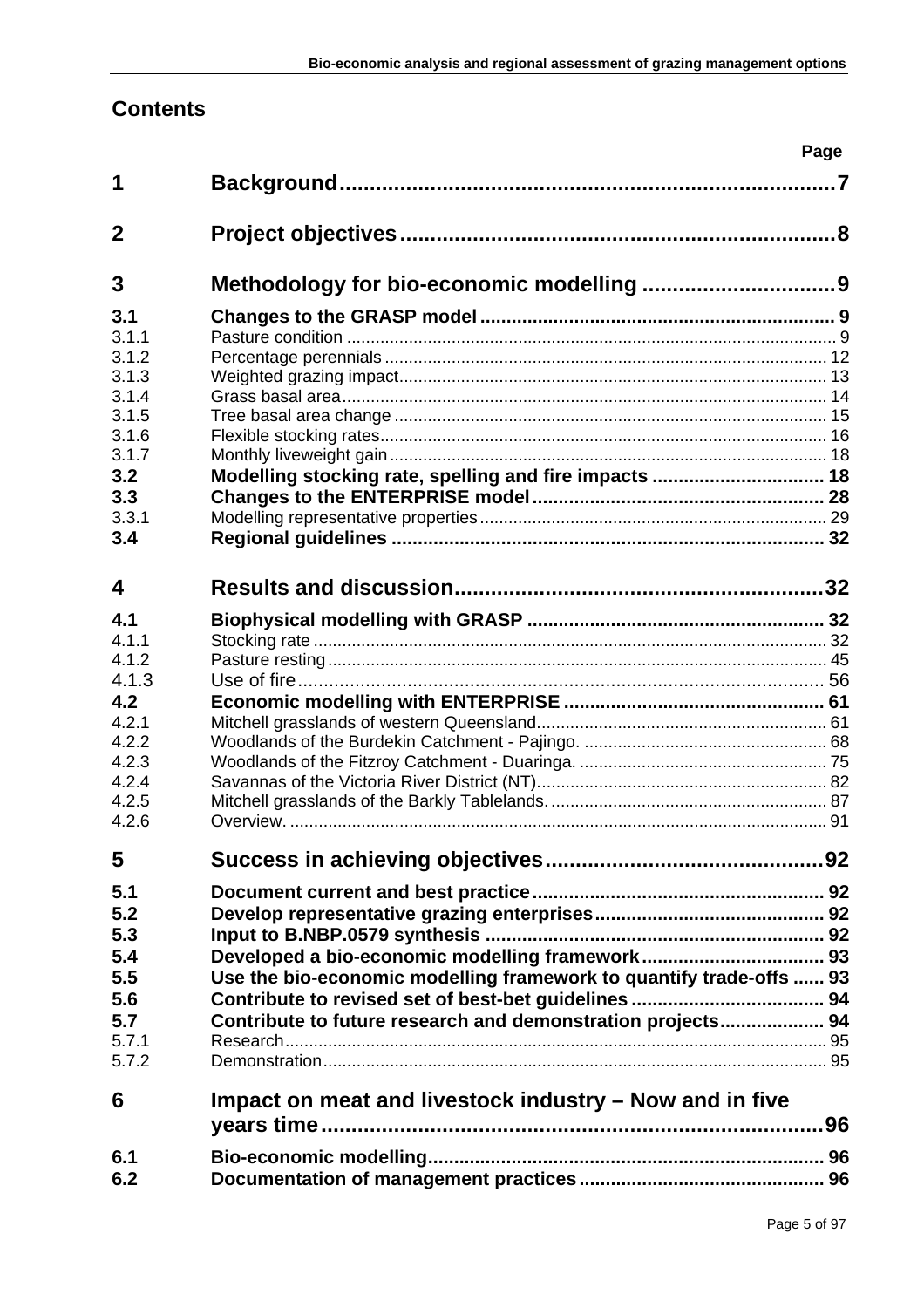| $\overline{7}$ |  |
|----------------|--|
| 7.1            |  |
| 7.1.1          |  |
| 7.1.2          |  |
| 7.1.3          |  |
| 8              |  |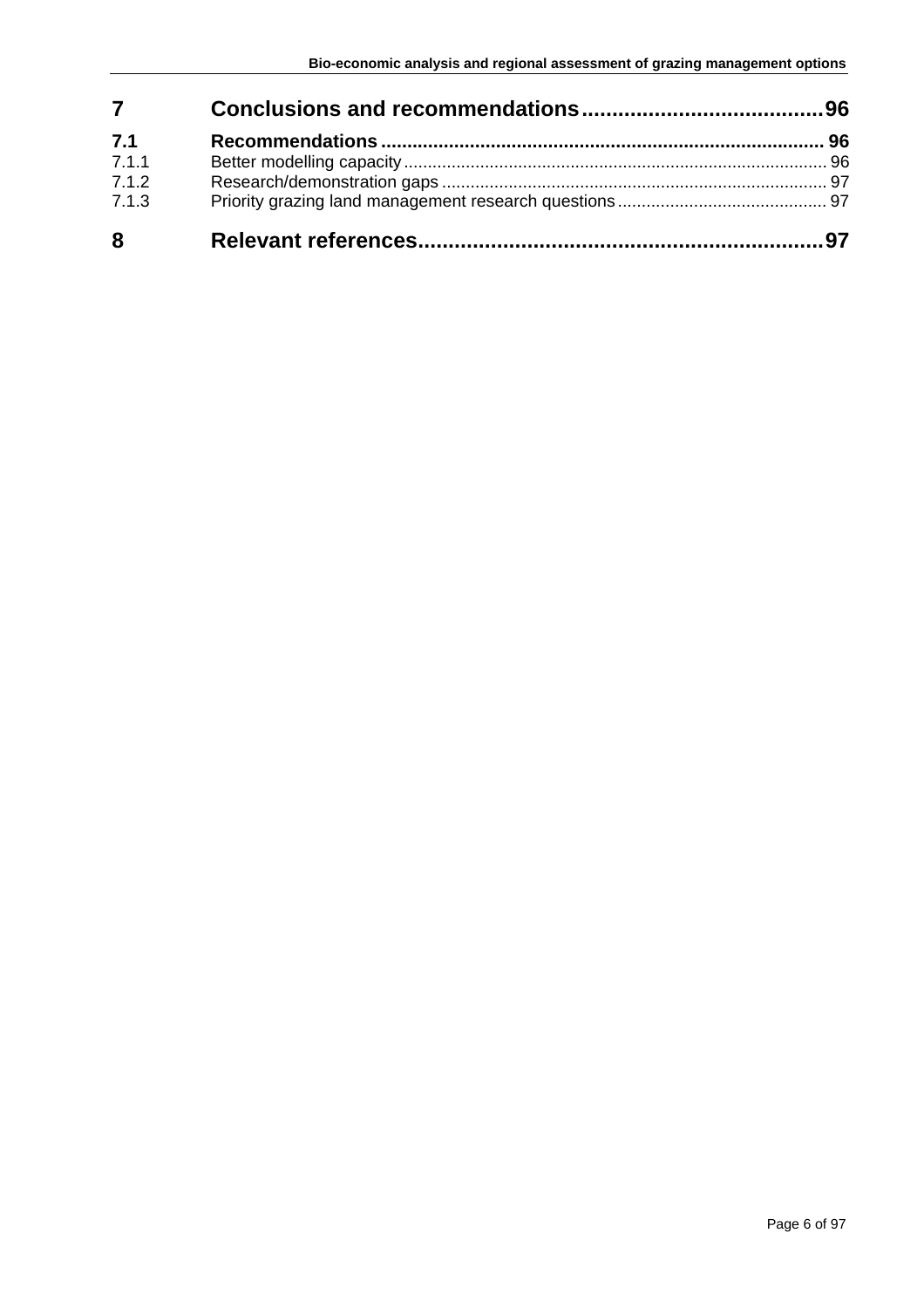# <span id="page-6-0"></span>**1 Background**

This project is part of the Northern Grazing Systems (NGS) program which aims to increase adoption of innovative best-practice grazing management by beef producers throughout Queensland, Northern Territory and the Kimberley and Pilbara regions of Western Australia. These practices have potential to benefit up to 3 million  $km^2$  of northern Australia.

This project will improve understanding of interactions and trade-offs, and identify cost effective grazing land management strategies for:

- improving animal production and economic performance;
- improving and maintaining land condition (vegetation, soil health and water quality); and
- improving risk management in relation to climate variability.

The importance of infrastructure development (fencing, waters), stocking rate management, pasture spelling, and prescribed burning have been demonstrated at various field study sites. However, researchers and practitioners were unable to predict how variations and combinations of these practices will affect the productive capacity and resource condition of grazing land in particular situations. In addition, the economic and practical implications of implementing these strategies at an enterprise scale were unclear. This limited the rate of adoption of practices to improve grazing and fire management across northern Australia. The NGS program will integrate, enhance and extend key findings and knowledge generated from completed grazing and fire research funded by MLA and other research organisations across northern Australia.

NGS will be undertaken in two phases:

Phase 1 was completed in July 2010 for five targeted regions:

- Victoria River District and east-Kimberley;
- $\bullet$  Burdekin-Fitzroy<sup>[1](#page-6-1)</sup> woodlands;
- Mitchell grasslands western Queensland;
- Mitchell grasslands Barkly Tablelands; and
- Maranoa-Balonne woodlands.

Three activities were undertaken in each region, being:

1. Regional assessment - Source, collate and report region-specific research data and herd and pasture management practices, and facilitate the input of producers and other regional specialists in identifying and assessing best-bet management guidelines. [reported elsewhere as part of B.NBP.0578]]

2. Synthesis - Review, analysis and synthesis of data and outputs from completed field research studies across northern Australia to develop additional insights, produce relationships that assist extrapolation to a range of environments and starting conditions, and to generate a suite of bestbet management guidelines and strategies for different environments and scales of operation. [reported in B.NBP.0579 Final Report]

3. Bio-economic modelling – Modify, link and apply existing simulation models to evaluate bestbet guidelines and strategies in terms of their impacts on the productive capacity of grazing land, water quality, soil health, risk profile and economic performance.

Phase 2 commenced after the completion of Phase 1 and will implement, test and increase adoption of these practices through on-property demonstration sites, field days, forums, training workshops and MLA/DEEDI producer publications. It will also roll out the bio-economic modelling

<span id="page-6-1"></span> 1 In the original proposal, this was regarded as one region. In this report, results are reported separately for the Burdekin and Fitzroy catchments.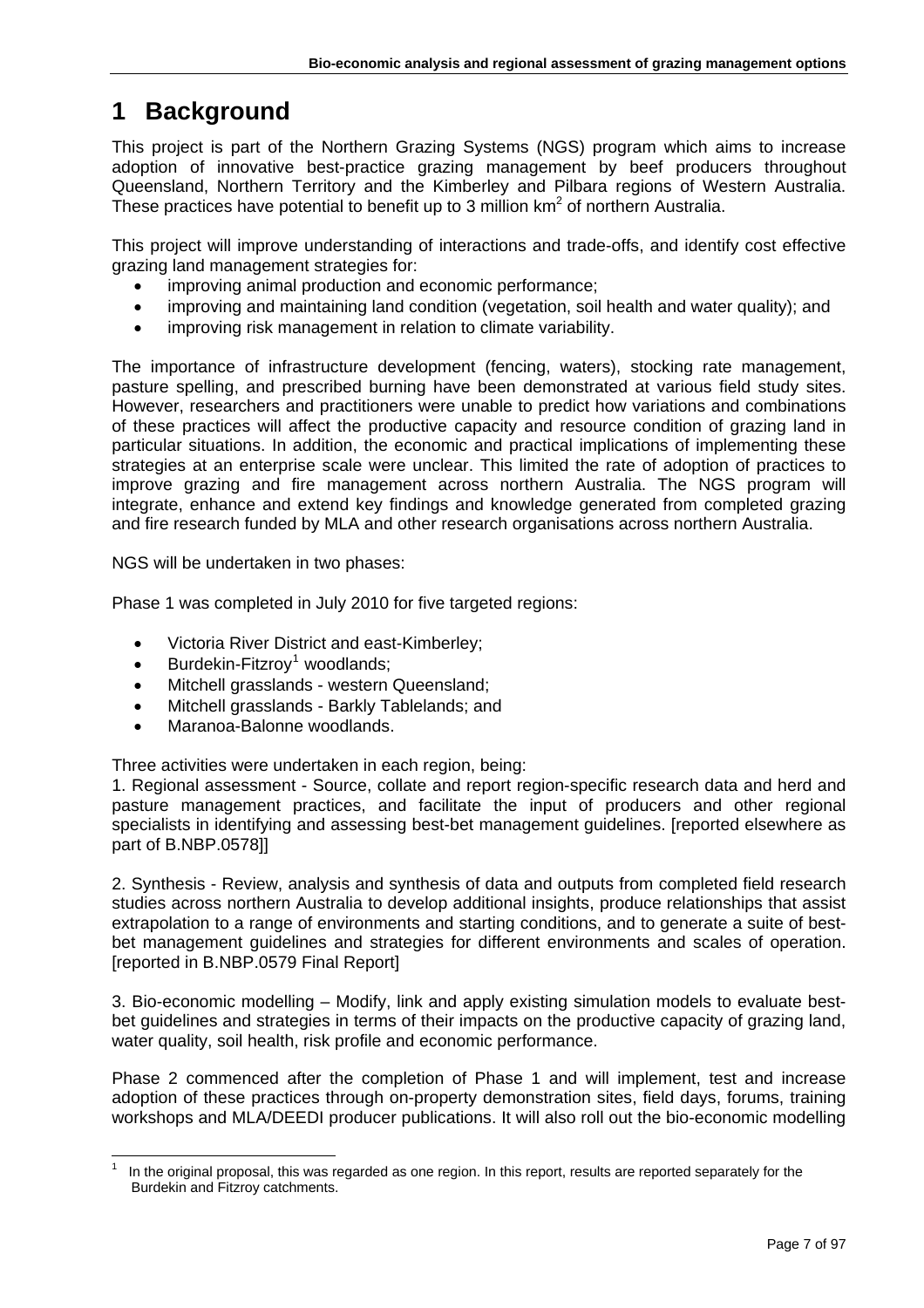framework, for evaluating best-practice management strategies, across other regions of northern Australia.

# <span id="page-7-0"></span>**2 Project objectives**

- 1. Documented current (range and relative occurrence) and best-bet strategies and practices related to infrastructure development, managing stocking rate, pasture spelling and prescribed burning for each of the five study regions:
	- Savannas of the Victoria River District (NT) and east-Kimberley (WA)
	- Woodlands of the Burdekin and Fitzroy catchments (north-east and central Qld)
	- Mitchell grasslands of western Queensland
	- Mitchell grasslands of the Barkly Tablelands (NT)
	- Woodlands of the Maranoa-Balonne region (southern Qld).
- 2. Developed and defined representative grazing enterprises and required parameters for use in bio-economic modelling for each of the five study regions.
- 3. Contributed regional input to B.NBP.0579 for the synthesis and analysis of research and publications and development of key principles, response curves and best-bet guidelines for grazing land management relating to infrastructure development, managing stocking rate, pasture spelling and prescribed burning.
- 4. Developed a bio-economic modelling framework that evaluates biophysical and economic impacts of management strategies and practices (infrastructure development, managing stocking rate, pasture spelling and prescribed burning).
- 5. Used the bio-economic modelling framework to quantify the impacts and trade-offs associated with current and best-bet grazing land management strategies (infrastructure development, managing stocking rate, pasture spelling and prescribed burning), derived from Objective 1 and from B.NBP.0579, on measures of animal production, enterprise profit, land condition, water quality and risk in each of the five study regions.
- 6. Validated and refined with producers and other local specialists the best-bet guidelines (infrastructure development, managing stocking rate, pasture spelling and prescribed burning) from the bio-economic modelling for each region.
- 7. Using output from Objectives 5 & 6 and in conjunction with B.NBP.0579, contributed to the development of a revised set of best-bet guidelines for infrastructure development, managing stocking rate, pasture spelling and prescribed burning for each of the five study regions.
- 8. In conjunction with B.NBP.0579, contributed to the selection of a sub-set of best-bet guidelines for each region to be extended via regional producer demonstration sites.
- 9. In conjunction with B.NBP.0579, contributed to the identification of priority grazing land management research questions, and their justification, for each study region.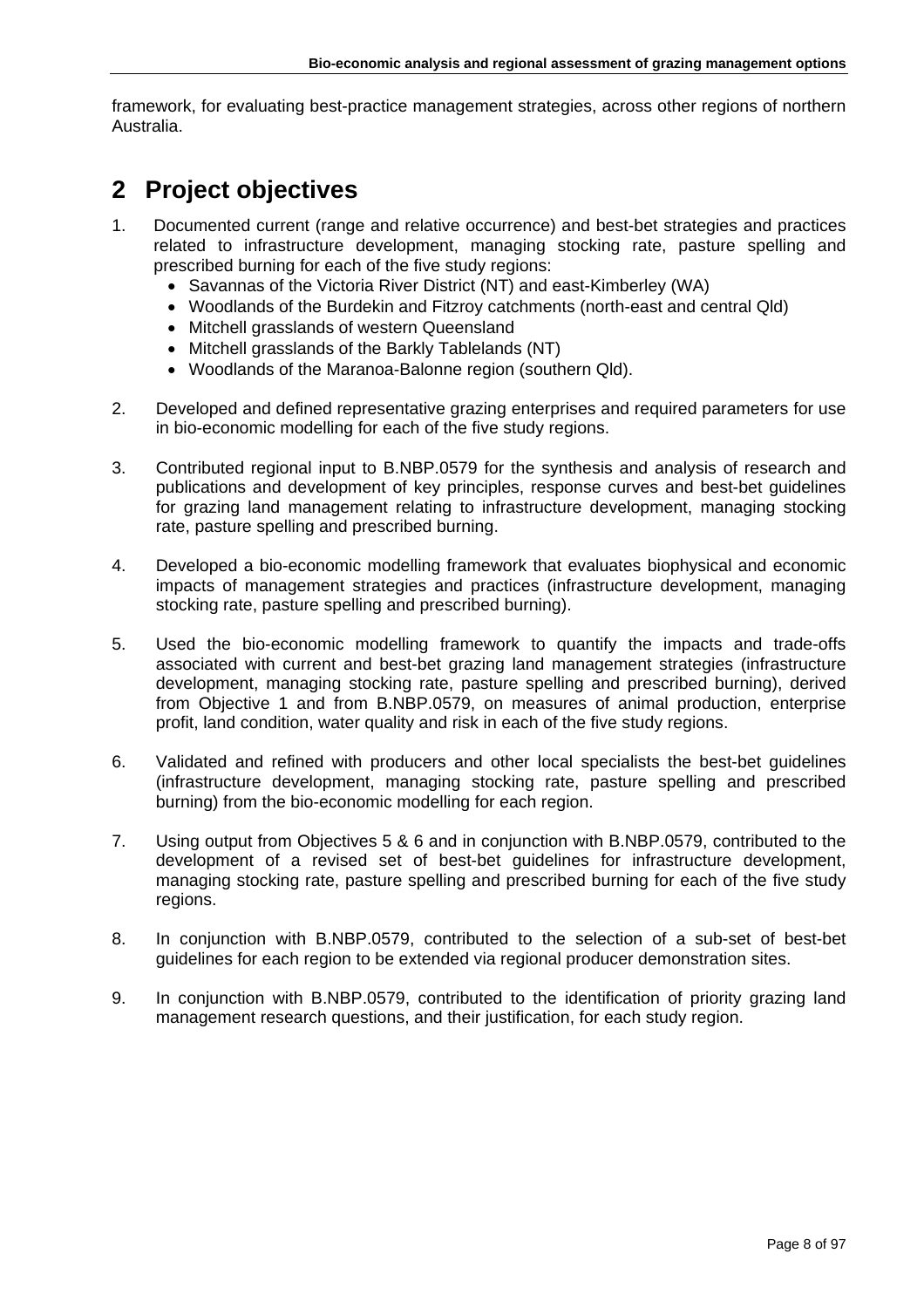# <span id="page-8-0"></span>**3 Methodology for bio-economic modelling**

# <span id="page-8-1"></span>**3.1 Changes to the GRASP model**

GRASP is the most widely tested and used pasture-grazing model in northern Australia, and has been well documented in Rickert *et al.* (2000) and McKeon *et al.* (2002). After an analysis of the features required to undertake this study, a number of changes to the GRASP model were required to enable the simulation of the various management strategies proposed in this study. These changes were made to the FORTRAN developer's code after initial prototyping in STELLA® simulation software (from iseee systems - http://www.iseesystems.com/).

The major changes are described below. Examples of the effects of these changes to model output are given. In many situations, the changes produced by the new model routines were relatively minor and these situations are not discussed here.

# <span id="page-8-2"></span>3.1.1 Pasture condition

In the original model (pre 1990), the percent perennials was used only as an indicator of pasture 'condition'. In the mid 1990s, the percent perennials was dynamically linked directly to several parameters i.e. these parameters were altered during the simulation rather than being fixed. For example, when the percentage perennials decreased, the maximum nitrogen uptake was reduced. Essentially there are a set of parameters which represents the pasture when it is in excellent condition (90% perennials; A condition, represented in the model as State 0). At the other extreme, there are parameters which represent the poorest state that the modeller wishes to use in the simulation (1% perennials; C- condition or State 11). Table 1 shows what parameters change with a change of state. It is possible to allow the model to stay in state 11 once it reaches that state, or to allow the simulated pasture condition to improve after state 11 has been reached. The relationship between state and the percentage of perennials in the pasture dry matter is shown in Figure 1.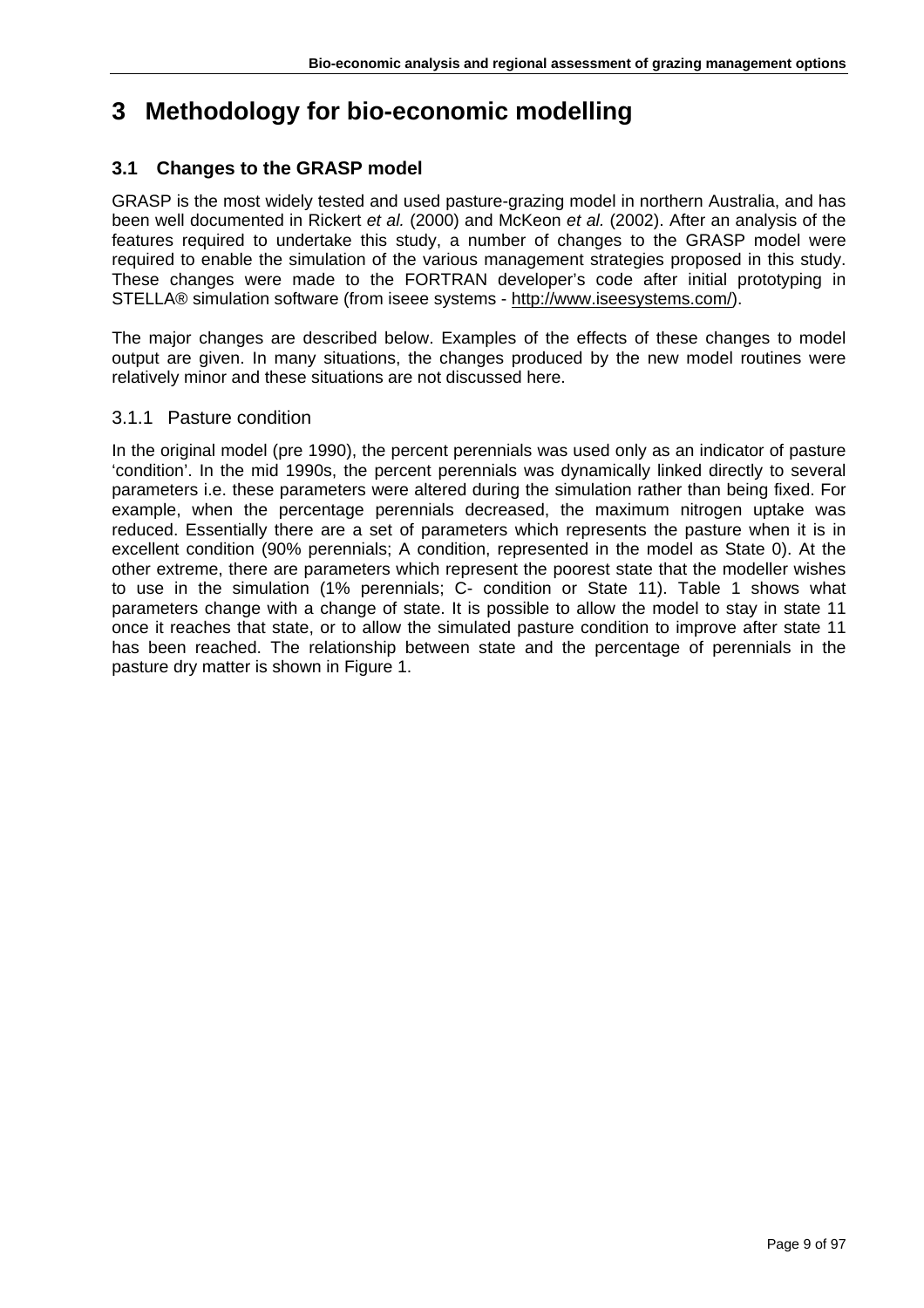



The parameters that are represented in the best and worst conditions are then used to calculate a parameter value by a linear interpolation between the two extremes. The relationship between the parameters in excellent and very poor condition is shown in Table 1.

|  |  |  | Table 1. Parameters that are considered in representing the best and worst pasture conditions in |  |  |  |  |
|--|--|--|--------------------------------------------------------------------------------------------------|--|--|--|--|
|  |  |  | simulation runs, showing relationships between these used in this work.                          |  |  |  |  |

| Parameter name                                    | Parameter number in       | <b>Relationship between</b><br>values in State 0 & 11 |
|---------------------------------------------------|---------------------------|-------------------------------------------------------|
|                                                   | State 0 (range shown)     |                                                       |
| Initial pasture condition                         | $p(194)$ (0 to 11)        | na                                                    |
| Recovery rate – maximum increase<br>in            | $P(195)$ (1 to 3)         | na                                                    |
| condition during one year under 0% utilisation    |                           |                                                       |
| Degradation rate - maximum decrease in            | $P(196)$ (1 to 3)         | na                                                    |
| condition in one year under 100% utilisation      |                           |                                                       |
| Can condition recover from state 11               | $P(197)$ (0 or 1)         | na                                                    |
| % utilisation for an increase in condition by one | P(198) (typical<br>values | na                                                    |
| state                                             | from 10 to 25%)           |                                                       |
| % utilisation for a decrease in condition by one  | P(199) (typical<br>values | na                                                    |
| state                                             | from 25 to 45%)           |                                                       |
| % utilisation when condition does not change      | P(83)                     | na                                                    |
| Maximum nitrogen uptake                           | P(99)                     | $p(181) = p(99)^*0.7$                                 |
| Green cover when transpiration is 50%             | P(45)                     | $p(182) = p(45)^*0.75$                                |
| Height (cm) of 1000 kg/ha                         | p(96)                     | $p(183) = p(96)^*0.75$                                |
| % N at zero growth                                | p(101)                    | $p(184) = p(101)+0.2$                                 |
| % N at maximum growth                             | p(102)                    | $p(185) = p(102)+0.2$                                 |
| Prop of dead leaf detached per day from 1 Dec     | p(128)                    | $p(186) = p(128)+0.00$                                |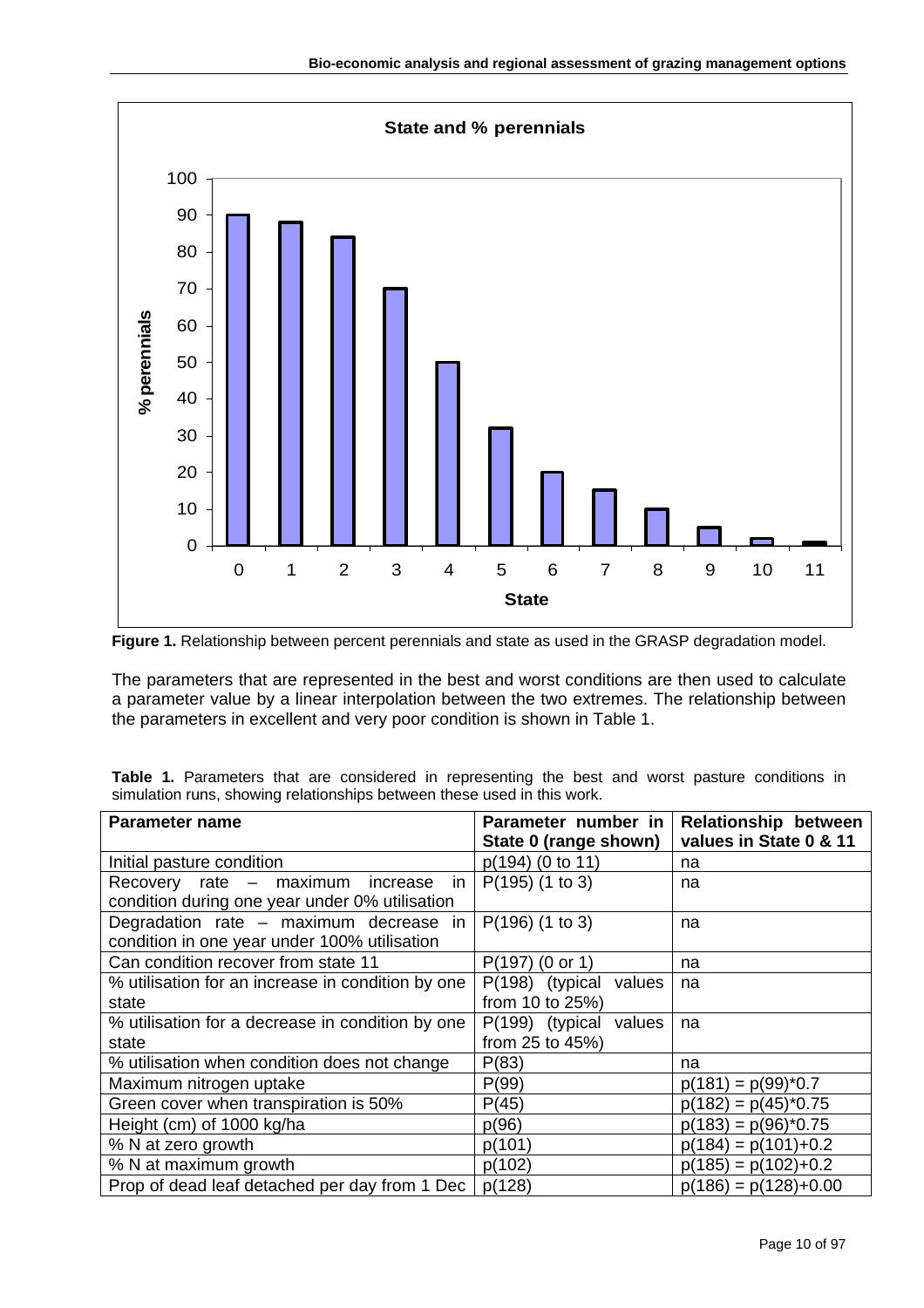| to 30 April                                   |        |                         |
|-----------------------------------------------|--------|-------------------------|
| Prop of dead stem detached per day from 1     | p(129) | $p(187) = p(129)+0.002$ |
| Dec to 30 April                               |        |                         |
| Prop of Dead leaf detached per day from 1     | p(130) | $p(188) = p(130)+0.002$ |
| May to 30 November                            |        |                         |
| Prop of Dead stem detached per day from 1     | p(131) | $p(189) = p(131)+0.002$ |
| May to 30 November                            |        |                         |
| Soil water index at which above-ground growth | p(149) | $p(190) = 0.9$          |
| stops.                                        |        |                         |
| Yield (kg/ha) at which intake restriction no  | p(144) | $p(192) = p144$         |
| longer operates                               |        |                         |
| Soil water index for maximum green cover      | p(009) | $p(193) = 0.9$          |
| Growth index for green day/frost              | p(056) | $p(200) = p056$         |

In the original model, the states were represented as integers i.e. there were 12 states including state 0 and state 11. The change of state could only occur as an integer change (Figure 2). If the utilisation rate for the year was higher than p(199), then the condition would decrease by one state; if below p(198), then condition would improve by one state. Between p(198) and p(199), condition did not change. This step function can lead to anomalous situations where pasture utilisation rates were close to these thresholds for a large proportion of the time, but because they did not exceed the threshold, condition did not vary.

The new formulation of this part of the model represents state as a real variable and allows this to change by any amount between +p(195) and -p(196) in any one year. Results from this project suggested that the simulated rate of change of pasture condition was too high in many cases using the new formulation. As a result of this, a proposed model has been developed (Figure 2). This will be extensively tested; initial indications are that it is more realistic in its rate of change (as judged by experienced researchers and practitioners).

In addition, the histogram shown in Figure 1 is represented as a continuous non-linear regression (rather than as a set of discrete intervals).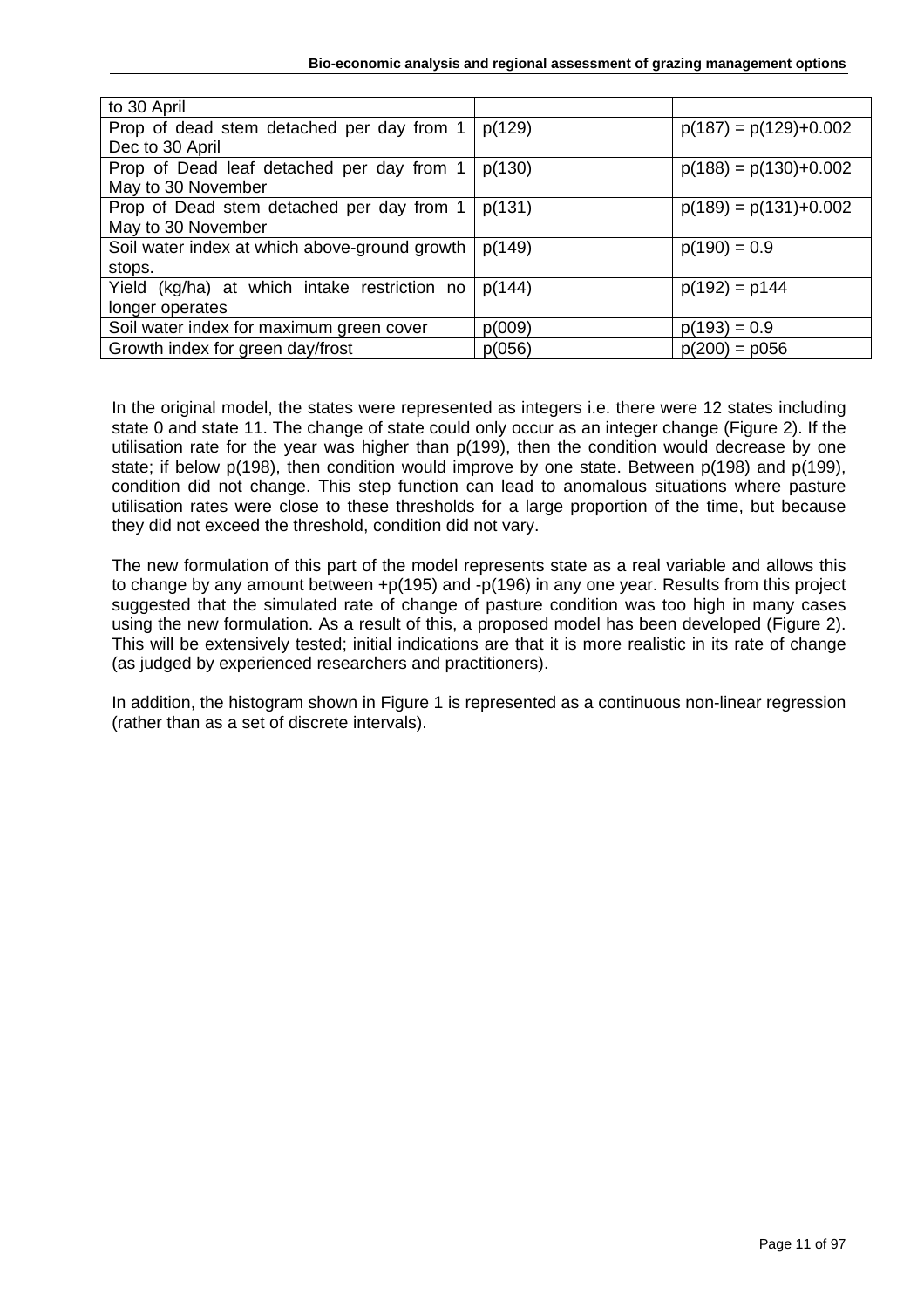

**Figure 2.** The original (step function) and new (piecewise linear function) models of the change in state as influenced by utilisation. (The proposed model has now been tested and appears to represent the expectations of technical experts to a greater degree than the first improvement to the original model.)

## <span id="page-11-0"></span>3.1.2 Percentage perennials

The major change for the percentage perennial calculations is that this is now a continuous variable rather than the 12 levels which corresponded to the states. The linear interpolation of the variables listed in Table 1 still applies as in the original model, however, there are a whole range of values which these variables can take on, not simply the 12 steps that were possible under the original formulation. In addition, the utilisation is a weighted value as described in 3.1.3 (which was also used to estimate grass basal area change).

*Example*: The Goldfields (no trees) land type (moderate fertility, neutral red duplex soil) in poor condition was set-stocked at 12 AE/100 ha. Three simulations were compared: the original degradation option; the new method; and finally the proposed method. In the first case, the percentage perennials changes but this does not influence any of the growth parameters within the model: for the other methods, growth parameters were linked to the percentage perennials.

In Figure 3, the percent perennials differ quite markedly between the three simulations. When the original model was used, the pasture utilisation level was less than the safe level, but not sufficiently low that it allowed pasture condition to improve. Thus the simulated pasture condition remained poor, leading to poor growth and under a fixed stocking rate regime; this ensured that condition did not improve. By contrast, the new model allowed pasture condition to improve in the mid-1970s, thereby giving good growth and enabling the fixed stocking rate to be carried through some of the poor years following the 1970s. Over time, pasture condition improved to the maximum of 90% perennials.

When utilisation rates are outside the central range (above the upper or below the lower threshold values) for most years, there will be little difference between the original and new models. However, it is more common for the utilisation to be between these values. This causes the original model to indicate no change in condition whereas the new models do produce some change (in some cases quite small) unless the utilisation is exactly equal to the long-term safe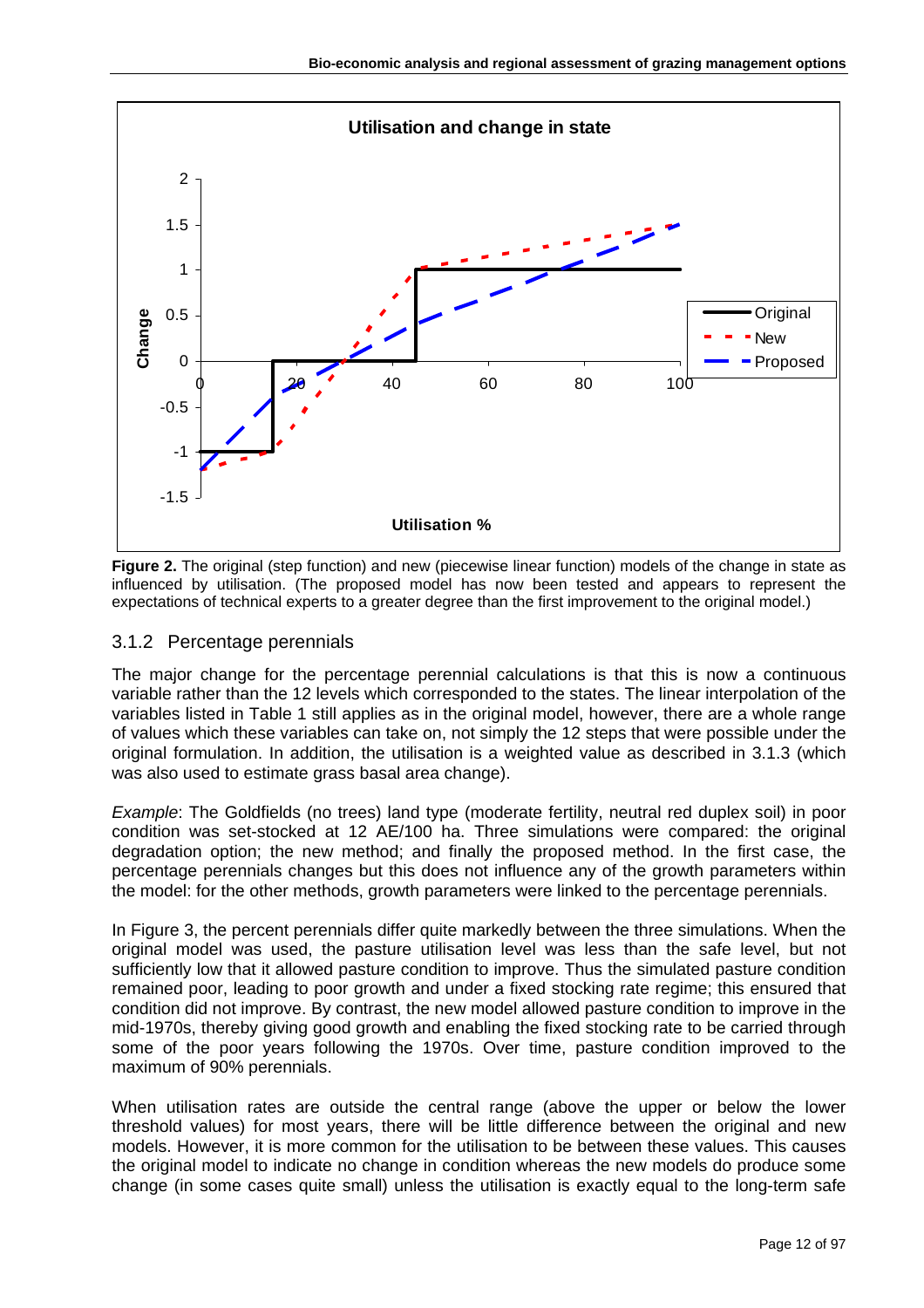



**Figure 3.** Percent perennials for Goldfields land type for simulations using the original degradation option, the new model and the proposed model.

## <span id="page-12-0"></span>3.1.3 Weighted grazing impact

Within northern Australia, perennial grasses are known to be sensitive to grazing during the early growing period. The original version of GRASP did not differentiate between utilisation that occurred at different times of the year e.g. heavy grazing in Dec-Feb had the same effect on grass basal area and percentage perennials as the same level of grazing in Jun-Aug.

In the revised model, a weighting was applied to the utilisation that occurs during each month of the year (Figure 4). That weighting can vary from all months being equal at one extreme to all grazing impact occurring during the six months of the growing season at the other extreme. The month of peak impact is a parameter as is the total weighting/effect over the six months of the growing season. This change impacts on grass basal area and percent perennials which both have affects on pasture growth estimates.

A limitation is that the same weighting factors are applied each year, irrespective of the growing conditions in that particular year. Thus, a high utilisation rate (say 40% compared to a safe level of 25%) would produce the same change in a very dry year as in a year with very good growing conditions. This applies to the majority of management-related parameters within GRASP.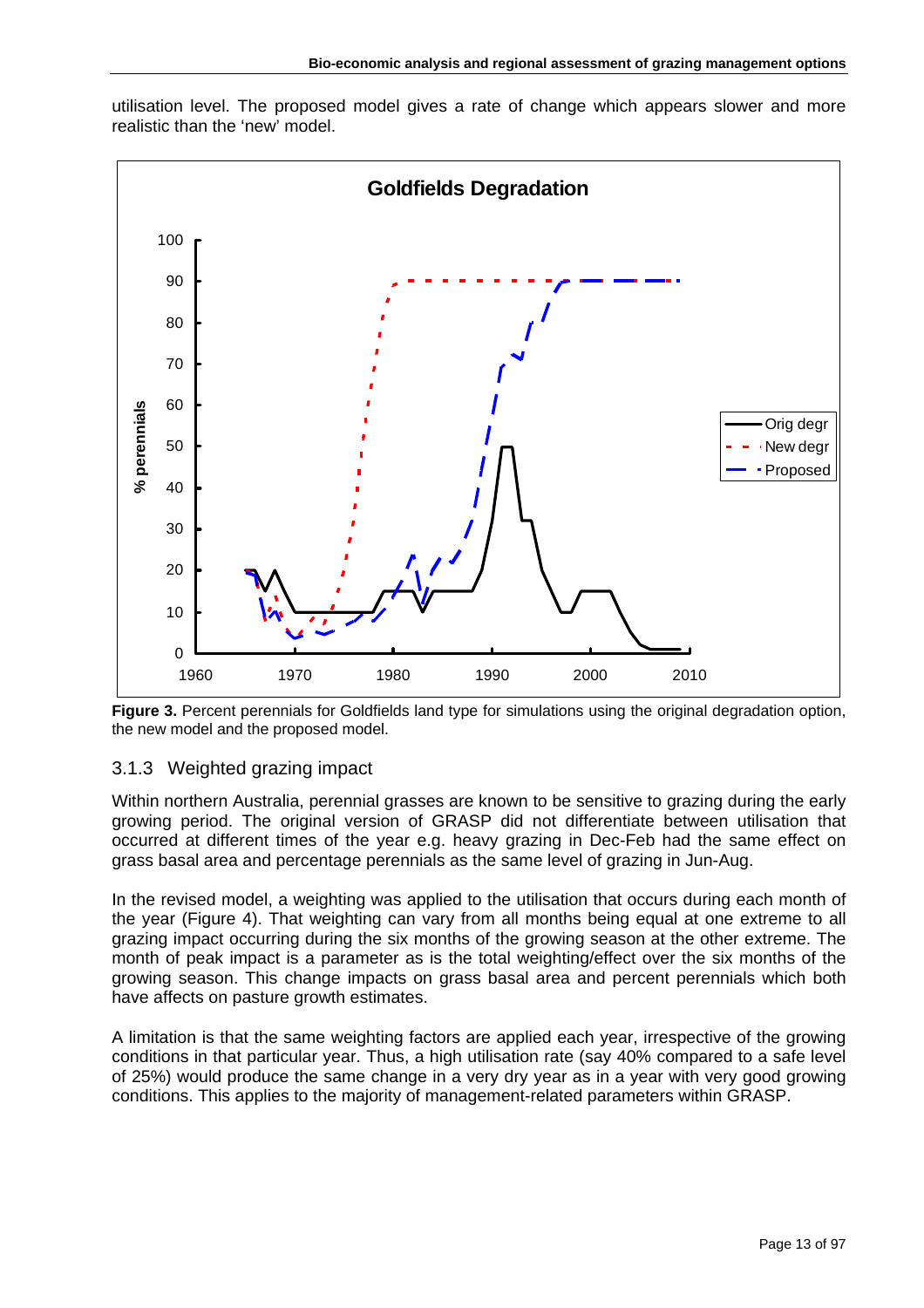

**Figure 4.** The weighting factor applied to utilisation to simulate the degree of seasonality in the effect of utilisation on grass basal area and percent perennials. For *Aseasonal*, all months are equal in their effect; for *Extreme*, maximum monthly weighting is 28% for selected peak month (Dec in this case).

# <span id="page-13-0"></span>3.1.4 Grass basal area

Field observations indicate that the dry matter yield that can be grown at a certain grass basal area is partly dependent upon the pasture species and partly on the environment. For example, in central and southern Queensland, a grass basal area of 5% could support a growth of about 2500 kg/ha. This was used to estimate a monthly figure of 80 kg/ha/month/unit of basal area. In some areas of the Northern Territory, monthly growth may exceed 150kg/ha, based on extensive pasture productivity studies. The utilisation and the growth during the growing season (both cumulative) impact on the monthly grass basal area, with higher utilisation and lower growth leading to decreased grass basal area. These monthly changes are constrained by user-defined parameters. These observations are used when determining the appropriate parameters in the new grass basal area sub-model.

*Example of effect on simulations*: The Goldfields land type was grazed at a fixed stocking rate of 5 AE/100 ha for pasture with 20% perennial grasses and a tree basal area of 2.5 m<sup>2</sup>/ha. In the original model, the grass basal area varied between 2.1 and 6.4 whereas with the new model, it was generally lower and varied between 0.3 and 5.1 (Figure 5). The major differences occurred during poorer years, when the new model simulates marked declines in grass basal area due to the heavy grazing of early growing season growth. The major affect of grass basal area in the simulations is to influence growth in the early growing season period with a lower grass basal area producing lower growth. As this is the period when the pasture is most sensitive to high utilisation rates, the feedback is quite marked.

The more seasonal is the climate, the higher the weighting value that should be used in the simulations to reflect the greater damage that can occur by grazing early in the growing season.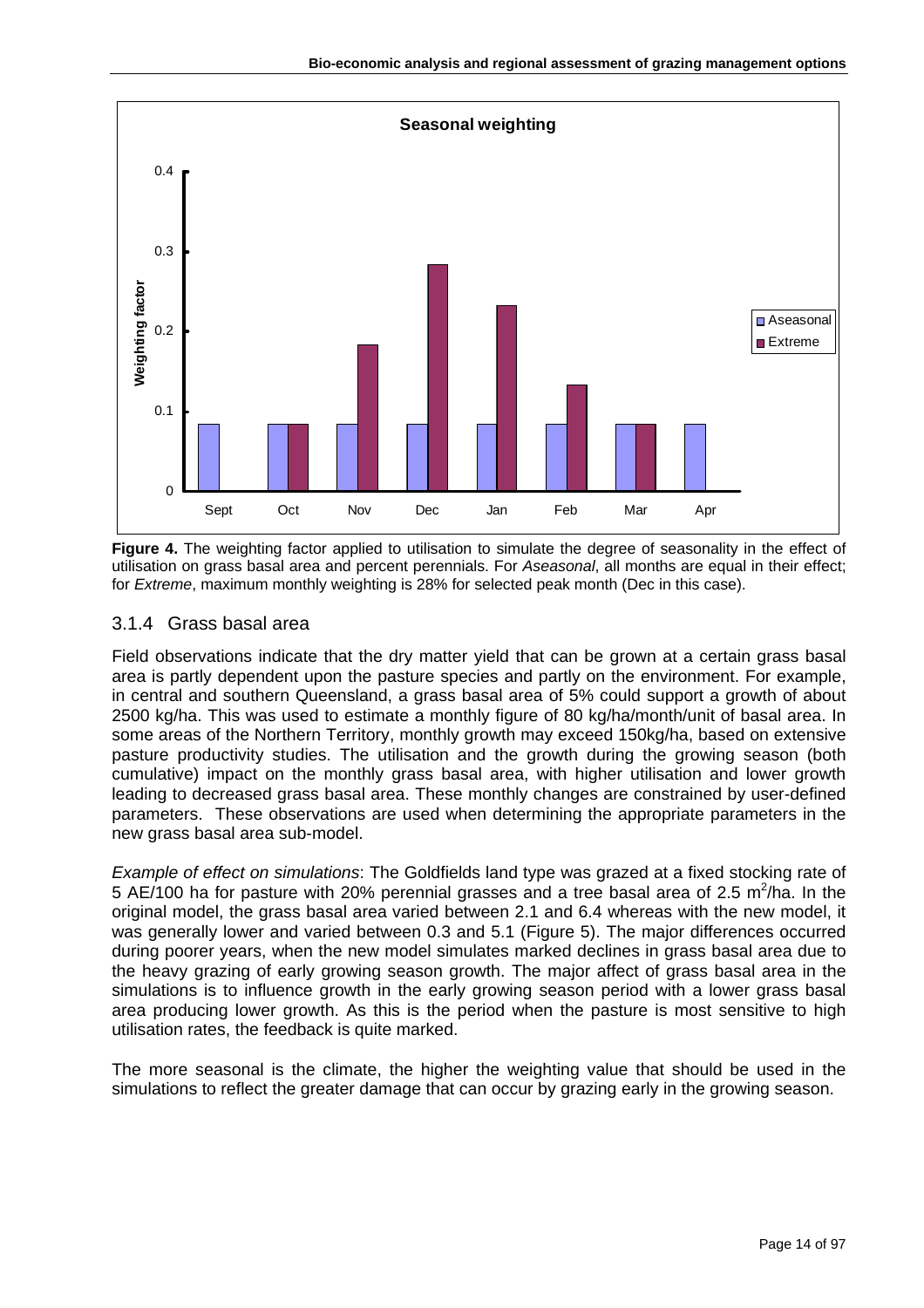

**Figure 5.** Grass basal area changes comparing the original and new model of utilisation effects on GBA. (A weighting of 50% is equivalent to no monthly weighting; a weighting of 100% represents no grazing impact outside the Oct-Mar growing season).

# <span id="page-14-0"></span>3.1.5 Tree basal area change

The original developer's version of GRASP used a fixed tree basal area (TBA), although it was possible to specify a tree basal area for each year using the management code methodology. This required specifying a date and a new tree basal area prior to the commencement of simulations.

A very simple tree growth model was developed and included in this version of GRASP. The starting tree basal area is a parameter and the annual rate of increase is another parameter. This would result in exponential growth, so a third parameter is required to specify a maximum possible TBA. The rate of increase is fixed for the duration of the simulation. Specifically, there are no differences between good and poor years.

The TBA can be reduced if there are fires. Below the dry matter yield threshold at which fires can be carried, there is no effect of fire (Figure 6). At a high fuel load, the effect of fire is at a maximum. The reduction in TBA from a fire with > upper threshold of fuel loads is specified as a parameter, with a linear increase in effectiveness between the lower and upper threshold values. Thus the change in effectiveness depends on the dry matter present, and is not influenced by any other feature. To represent regrowth (rather than mature woodlands), we use a higher annual rate of increase and a higher decrease in tree basal area at maximum fire effectiveness.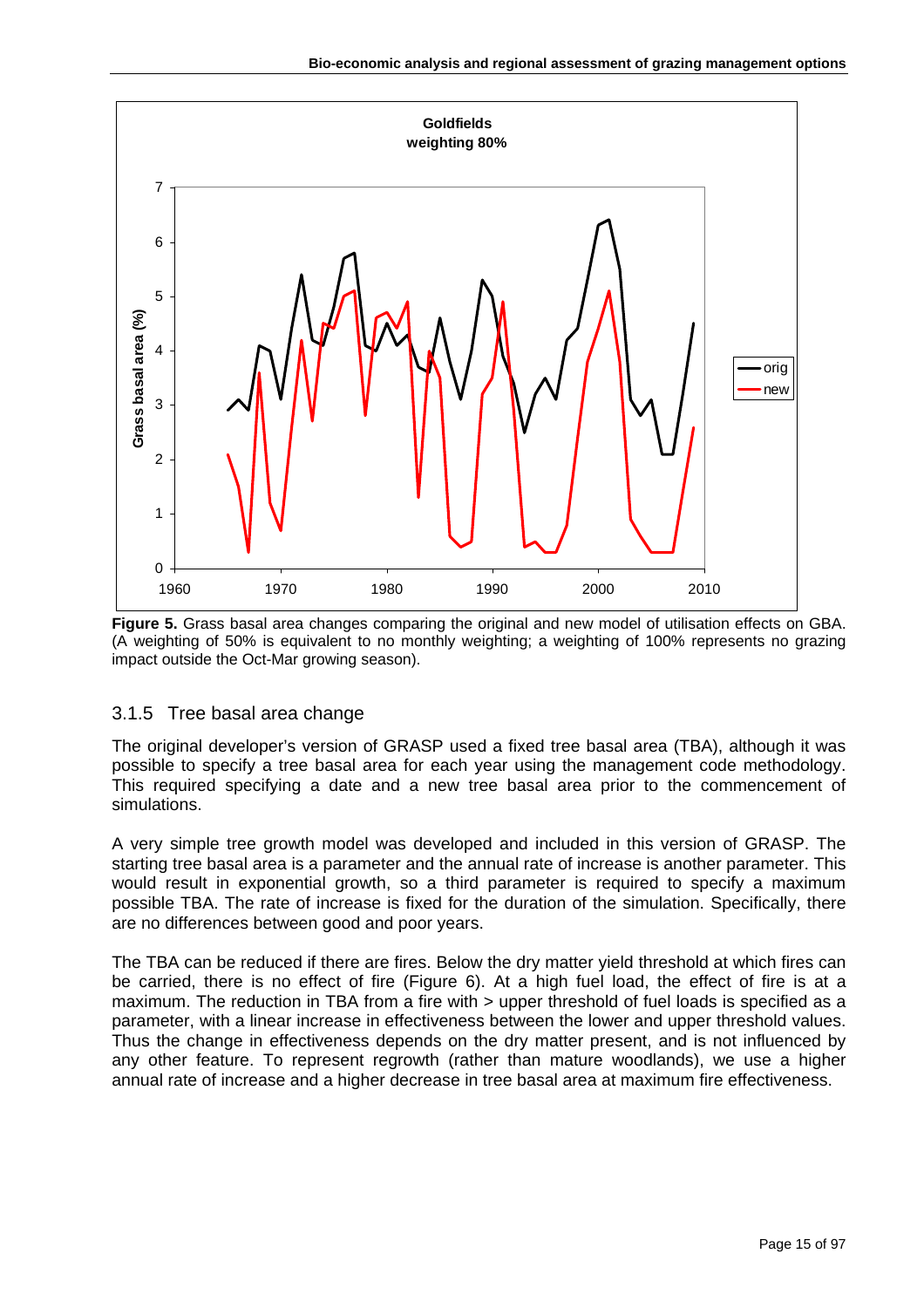#### <span id="page-15-0"></span>3.1.6 Flexible stocking rates

The stocking rate options available in the original developer's code within GRASP were fixed stocking rate or fully responsive stocking rate. For fixed, the stocking rate was a constant number of animals (of a specified starting weight) per unit area for the whole simulation period. For the fully flexible option, the number of animals was set at the end of the growing season (a user defined date) when a certain proportion of the available forage (utilisation rate) was set to be eaten over the ensuing 12 months. These are the extremes of what is actually done in the real world by land managers with very few producers practising moderate to high flexibility. To enable GRASP to model some of these situations, another option was developed. This enables a cap to be placed on the annual changes in stocking rate and the absolute changes that may occur over a simulation period. By making these allowable changes very small, a fixed stocking rate is mimicked; by making the changes very large, a fully flexible strategy can be represented (see Figure 7 for examples of the three stocking rate models). From the first series of workshops that were run, it appeared that common practice is about 10-20% annual change and 25 to 50% change over a simulation period (usually 25-30 years).



**Figure 6.** Relative effectiveness of fire in reducing tree basal area as a function of standing dry matter. [The maximum reduction in TBA is a parameter set in GRASP}.

Example: Figure 7 shows the stocking rate management options for a Goldfields land type where the pasture was initially in C condition (~20% perennials): fixed (14.9 head/100ha); moderate flexibility (20% increase and decrease per year and 40% maximum variation over the simulation period) and fully flexible (no constraints on year-to-year variation). Figure 8 has the yearly variation in percent perennials.

The fixed stocking rate leads to a further deterioration of pasture condition (see Fig. 8). The fully flexible option leads to wide variation in stocking rate. During the early 1980s, pasture decline is observed as the annual change in stocking rate is higher than the pasture can support, and further damage occurs. In this example, the pasture cannot recover, even though the stocking rates are adjusted each year. In comparison, the moderate flexibility did not damage pastures. In this case, the stocking rate during the 1970s did not increase as much as in the fully flexible treatment. Consequently, the poor years in the 1980s, mid 1990s and 2000s did not adversely impact condition, as the pasture condition at the start of the poor years was better, enabling it to withstand the poor periods better. The perennials continue to improve but the stocking rate can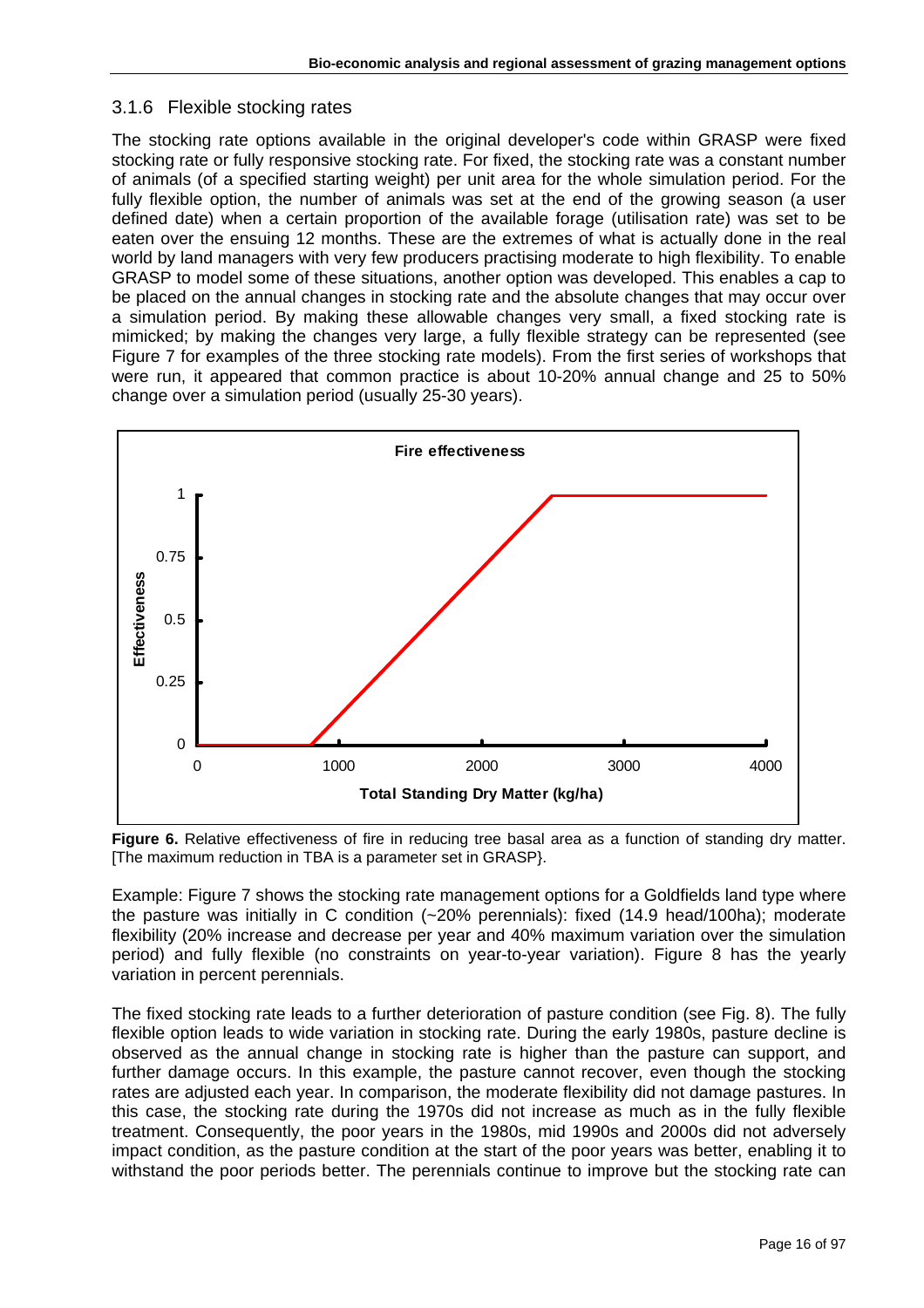only improve to the 40% limit imposed by the user. In simulations where it is anticipated that pasture improvement will occur, the user should have a high upper limit to allow the stocking rate to increase as condition increases.



**Figure 7.** Annual stocking rates under the three stocking rate strategies (fixed, fully flexible and moderate flexibility). (Annual changes are limited to +/- 20% and +/- 40% over the whole simulation period, compared with the fixed stocking rate.)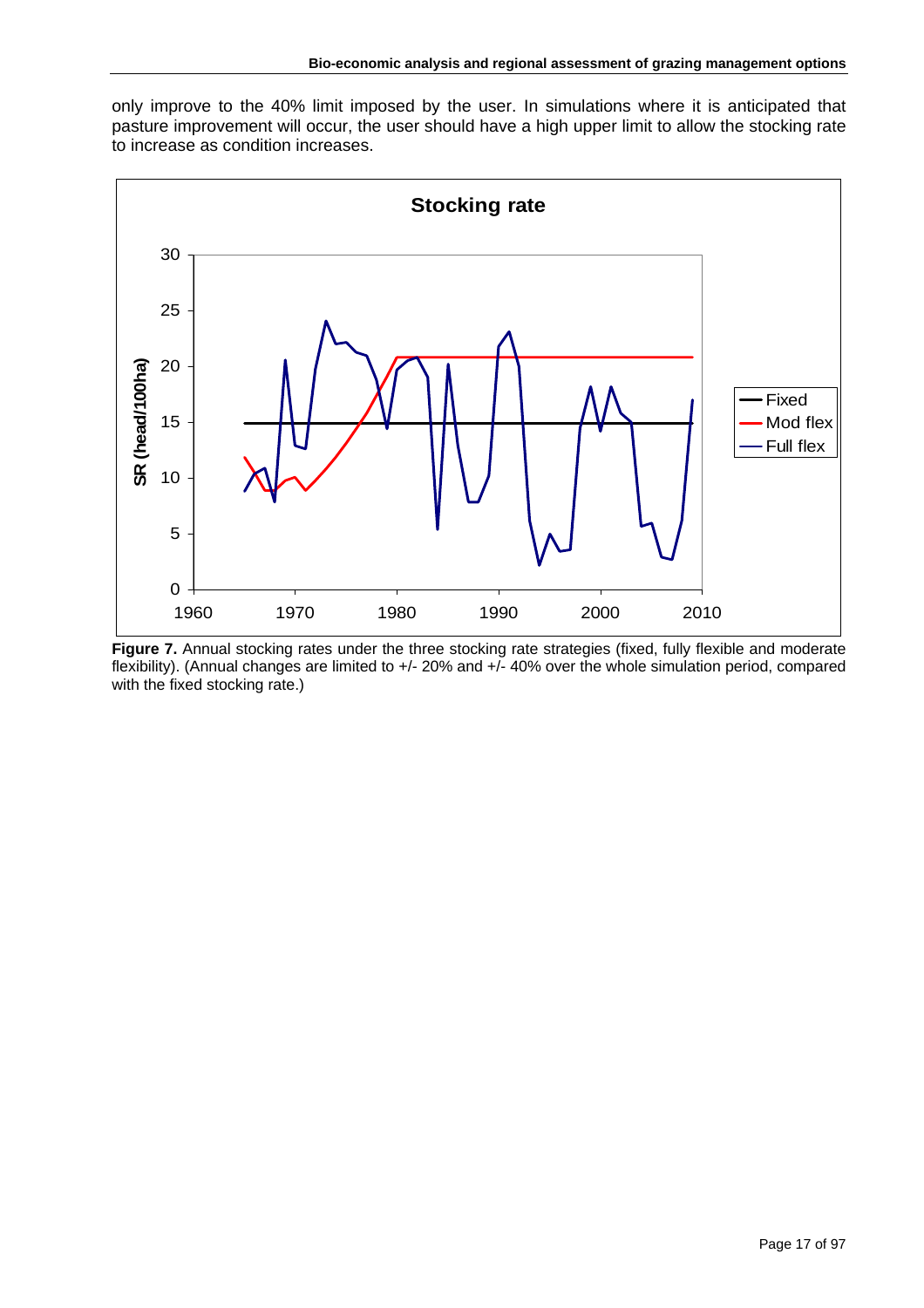

**Figure 8.** Percent perennials for the three stocking rate strategies shown in Figure 7.

# <span id="page-17-0"></span>3.1.7 Monthly liveweight gain

An initial investigation of the feasibility of developing a monthly liveweight gain model was undertaken. Data from two fixed stocking rate treatments in the Wambiana grazing trial was used for model development.

The general approach was to build upon the current annual liveweight gain model in GRASP which uses a multiple regression in which the independent variables are % utilisation of growth and % green days (i.e. those days with a growth index  $> 0.05$ ). To this, we added another term – month. This was necessary as it appeared that for a given utilisation and % green days, there was a different liveweight gain depending on the month of the year. This is likely to be related to pasture quality (which is not explicitly modelled in GRASP).

The response surface developed using these three variables accounted for about 66% of observed variation in the actual data – for both supplemented and unsupplemented data. Results are shown in Figure 9. This change was not incorporated into the version of GRASP used to model property-level management practices. Further work on this is needed and is planned.

# <span id="page-17-1"></span>**3.2 Modelling stocking rate, spelling and fire impacts**

The following sections address the GRASP modelling known as component analysis, which was completed as part of the bio-economic modelling for the NGS project. Component analysis refers to detail analysis of stocking rates, pasture spelling and burning, done individually on several land types within each region and for 20 different climate windows of 30 years. This enabled generalisations to be made and avoided misinterpretations associated with starting simulations in one climatic period. Simulations at the representative property are reported in section 4.2.

The component analysis was conducted for each of the six NGS regions, being:

- Woodlands of the Maranoa-Balonne region (southern Qld).
- Mitchell grasslands of western Queensland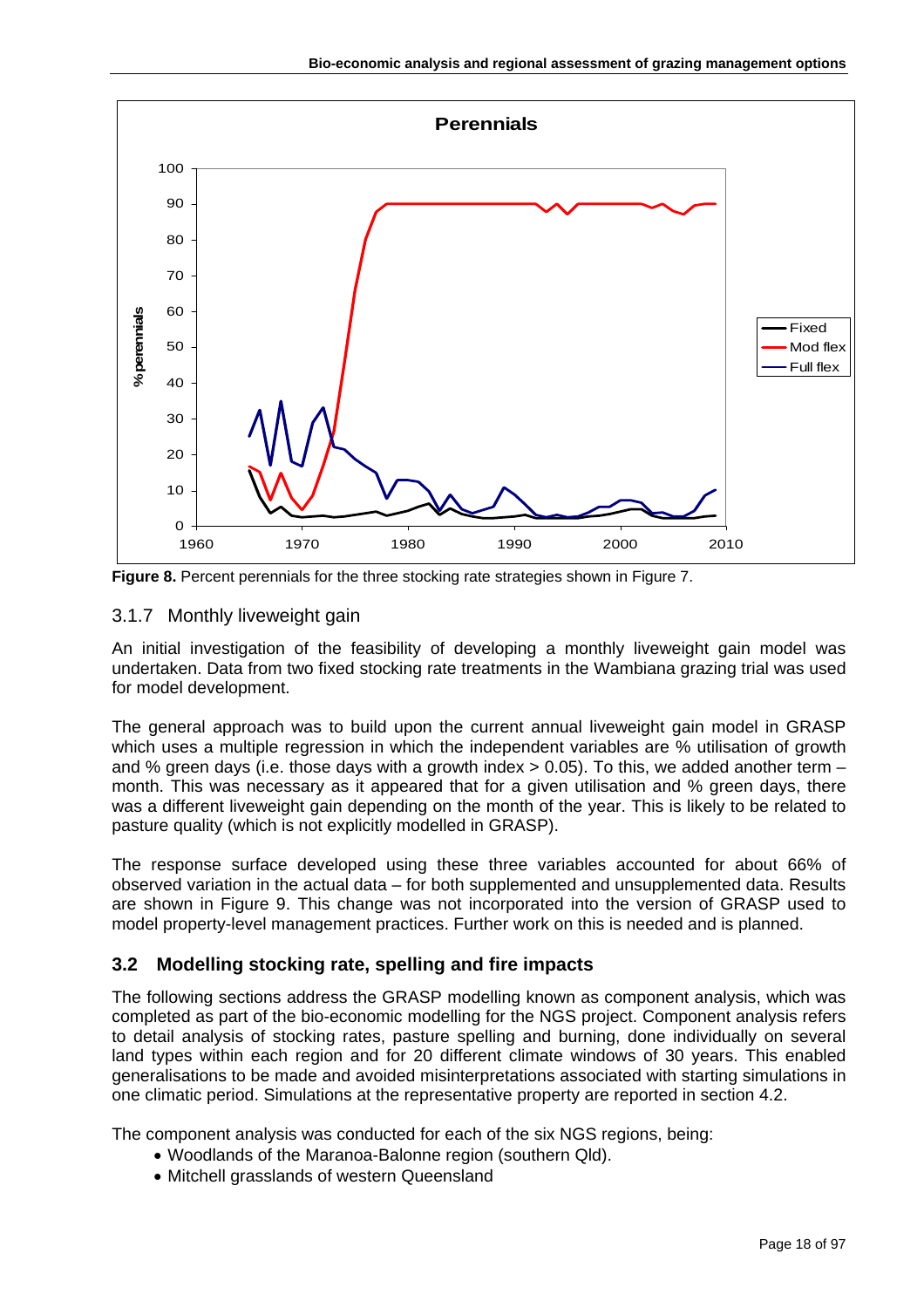- Woodlands of the Burdekin catchment (north-east Qld)
- Savannas of the Victoria River District (NT) and east-Kimberley (WA)
- Mitchell grasslands of the Barkly Tablelands (NT)
- Woodlands of the Fitzroy catchment (central Qld).

The purpose of the component analyses was to simulate the outcomes of a range of grazing land management strategies concentrating on managing stocking rate, pasture spelling and prescribed burning, over 20 different climatic periods, each of 30 years duration. The results of the component analyses, combined with what was regarded by the regions as priority grazing land management practices, were then used to identify the grazing land management scenarios that would be investigated by the property level analyses.

The focus of investigations by component analysis was the extent to which a range of stocking rate, pasture spelling and prescribed burning strategies impacted pasture condition and livestock productivity. These are described in the methodology section that follows.

#### **METHODOLOGY**

The component analysis occurred at the level of individual land types. Two to three land types were selected in each of the six regions, representing levels of fertility - low, moderate and high. The land types modelled for each region are shown in Table 3.

The component analysis was confined to the grazing land management factors that have been identified as priorities for the NGS project, being:

- 1. Management of stocking rate;
- 2. Pasture spelling; and
- 3. Prescribed burning.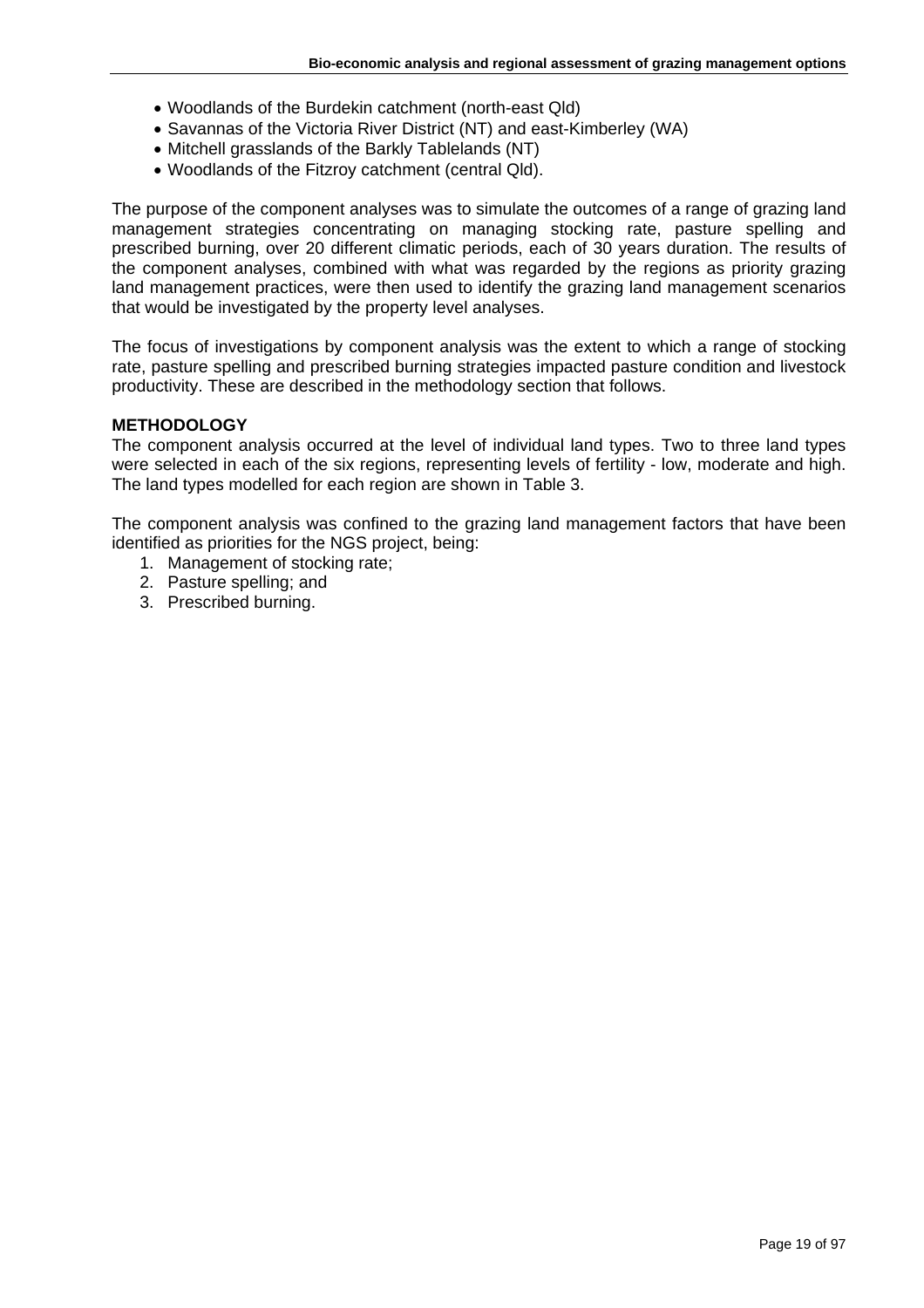

**Figure 9.** Modelled monthly liveweight gain for Wambiana grazing trial for two stocking rates and with and without supplementation.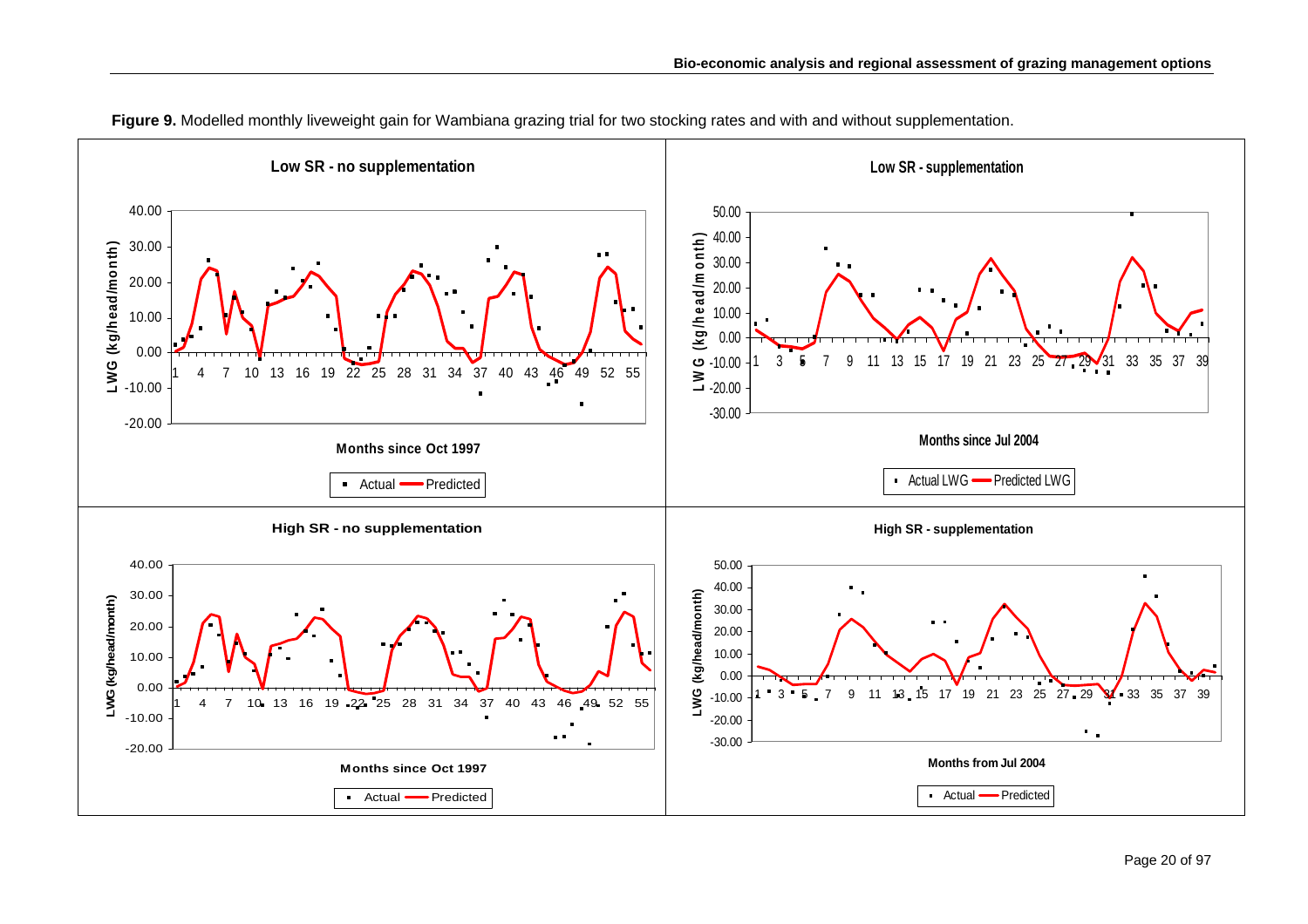| <b>Region</b>   | <b>Land types</b>     | Stocking rates <sup>2</sup>            | <b>Spelling</b>   | <b>Burning</b> |
|-----------------|-----------------------|----------------------------------------|-------------------|----------------|
| Woodlands of    | Brigalow/belah        | Fixed                                  | 2, 3 and 6 month  | Frequency      |
| Maranoa-        | Poplar box on         | Current practice $(\pm 20\% \pm 40\%)$ | spells with stock | of cool and    |
| Balonne.        | alluvial plains       | Highly flexible $(\pm 50\% \pm 90\%)$  | agisted           | hot fires      |
| region, Qld     | Soft mulga            | Fully responsive                       |                   |                |
| Mitchell        | Open downs            | Fixed                                  | 2, 3 and 6 month  | Frequency      |
| grasslands of   | Open alluvia          | Current practice (±20% ±40%)           | spells with stock | of cool and    |
| Western Qld     | Soft mulga            | Highly flexible $(\pm 50\% \pm 90\%)$  | agisted           | hot fires      |
|                 | sandridges            | Fully responsive                       |                   |                |
| Woodlands of    | <b>Black basalt</b>   | Fixed                                  | 2, 3 and 6 month  | Frequency      |
| <b>Burdekin</b> | Goldfields red        | Current practice $(\pm 20\% \pm 40\%)$ | spells with stock | of cool and    |
| catchment,      | duplex                | Highly flexible $(\pm 50\% \pm 90\%)$  | agisted           | hot fires      |
| Qld             | Yellowjacket on       | Fully responsive                       |                   |                |
|                 | sandy soils           |                                        |                   |                |
| Savannas of     | <b>Black cracking</b> | Fixed                                  | 2, 3 and 6-month  | Frequency      |
| Victoria River  | clay                  | Current practice $(\pm 10\% \pm 20\%)$ | spell with stock  | of cool and    |
| District, NT    | Good red soils        | Highly flexible (±40% ±40%)            | moved to other    | hot fires      |
|                 | Poor red soils        | Fully responsive                       | paddocks on       |                |
|                 | Spinifex hills        |                                        | property          |                |
| <b>Mitchell</b> | Grey cracking         | Fixed                                  | 2, 3 and 6-month  | Frequency      |
| grasslands of   | clay                  | Current practice (±10% ±20%)           | spell with stock  | of cool and    |
| <b>Barkly</b>   | Gravelly red          | Highly flexible $(\pm 40\% \pm 40\%)$  | moved to other    | hot fires      |
| Tableland, NT   | earth                 | Fully responsive                       | paddocks on       |                |
|                 |                       |                                        | property          |                |
| Woodlands of    | Alluvial brigalow     | Fixed                                  | 2, 3 and 6 month  | Frequency      |
| Fitzroy         | Poplar box            | Current practice $(\pm 10\% \pm 20\%)$ | spells            | of cool and    |
| catchment,      | Narrow-leaved         | Highly flexible $(\pm 40\% \pm 40\%)$  |                   | hot fires      |
| Qld             | ironbark with         | Fully responsive                       |                   |                |
|                 | rosewood              |                                        |                   |                |

| Table 2. Summary of simulations done for component analyses. |
|--------------------------------------------------------------|
|--------------------------------------------------------------|

**Table 3.** The land types, representing a range of fertility levels (high to low), which were modelled in each of the six NGS regions.

| <b>Region</b>                      | <b>Land types</b>                    |
|------------------------------------|--------------------------------------|
| Maranoa/Balonne, Qld               | Brigalow/belah                       |
|                                    | Poplar box on duplex                 |
|                                    | Soft mulga on sandplains             |
| Mitchell grasslands of Western Qld | Open downs                           |
|                                    | Soft mulga sandridges                |
| Burdekin rangelands, Qld           | <b>Black basalt</b>                  |
|                                    | Goldfields red duplex                |
|                                    | Yellowjacket on sandy soils          |
| Victoria River District, NT        | Black cracking clay                  |
|                                    | Good basalt red soil                 |
|                                    | Poor calcareous red soil             |
|                                    | Spinifex plains                      |
| <b>Barkly Tableland Mitchell</b>   | Grey cracking clay                   |
| grasslands, NT                     | Gravelly red earth                   |
| Fitzroy rangelands, Qld            | Alluvial brigalow                    |
|                                    | Box flats                            |
|                                    | Narrow-leafed ironbark with rosewood |

<span id="page-20-0"></span>**EXECUTE:**<br><sup>2</sup> Twelve stocking rate flexibility options were simulated with the ones shown here being of most interest.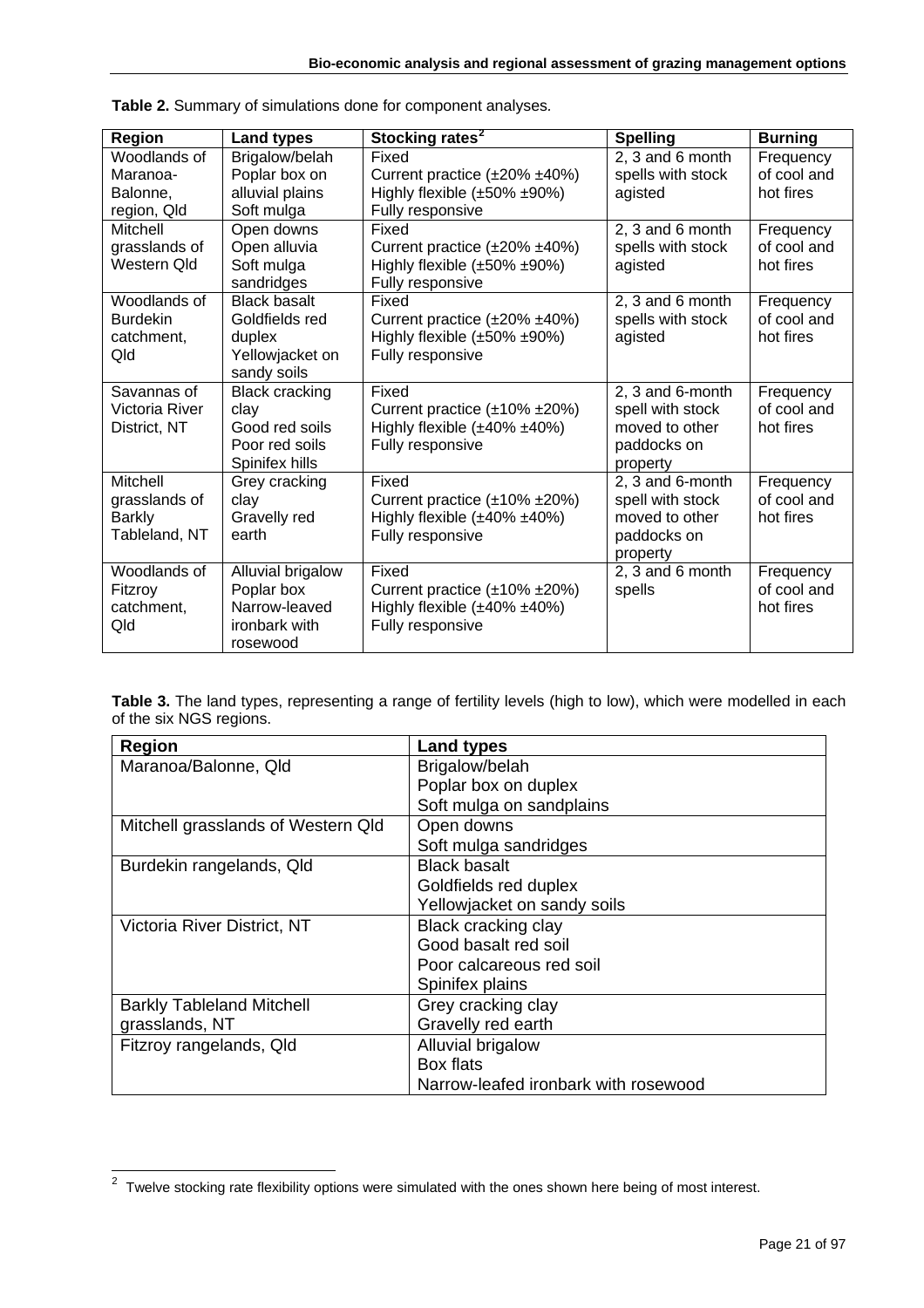#### *Assessing appropriate set stocking* rates

The simulations associated with each management factor were undertaken with four different stocking rates. For each land type referred to above, four stocking rates were selected, representing light, light to moderate, moderate ( approximately safe long-term carrying capacity) and moderate to heavy.

Safe stocking rates are often presented as safe utilisation rates e.g. 25% of annual growth can be safely consumed in a year in many native pasture communities. While this is generally accepted and can be useful in running simulation models, it is not a good way of communicating to land managers. A better way is to give a sustainable/safe stocking rate (number of head per area)



**Figure 10.** Percent perennials and utilisation for Goldfields land type (Burdekin catchment, north Queensland) where safe utilisation is 25% of annual growth. At 25% utilisation, the percent perennials is 50%, which is part of the definition of safe stocking rate used here.

We developed a method of estimating safe set-stocking rates. Initially, it is important to define what is meant by 'safe'. We defined safe as that set or fixed stocking rate that ensured that the percent perennials over the simulation period exceeded  $50\%$ <sup>[3](#page-21-0)</sup>. Inherently there is a time-frame for safe stocking rate – is it safe over 10 years, 30 years or 100 years? The longer the period of interest, the lower is the safe stocking rate because there is a greater chance of experiencing a moderate period of poor seasons. During these periods, a fixed stocking rate leads to high utilisation and pasture decline, which in turn results in lower pasture growth. As the stocking rate is fixed, irrespective of growth in any one year, this leads to further decline in condition as a lower amount of pasture is available for the same number of livestock. A period of about 30 years seems to be a useful compromise.

GRASP was run at a wide range of stocking rates for the same climatic window which produced output showing the mean values over a simulation period for % utilisation, percent perennials and stocking rate. Initially, the degradation parameters (p198, p199, p628 and p628) were adjusted to ensure that percent perennials were at least 50% at the nominated safe utilisation

<span id="page-21-0"></span><sup>-&</sup>lt;br>3 If the 50% perennials was the mean of many of the starting years being very high and the majority of years at the end of the simulation being very low, then this was not regarded as a safe stocking rate and a lower stocking rate which did not exhibit this pattern was chosen.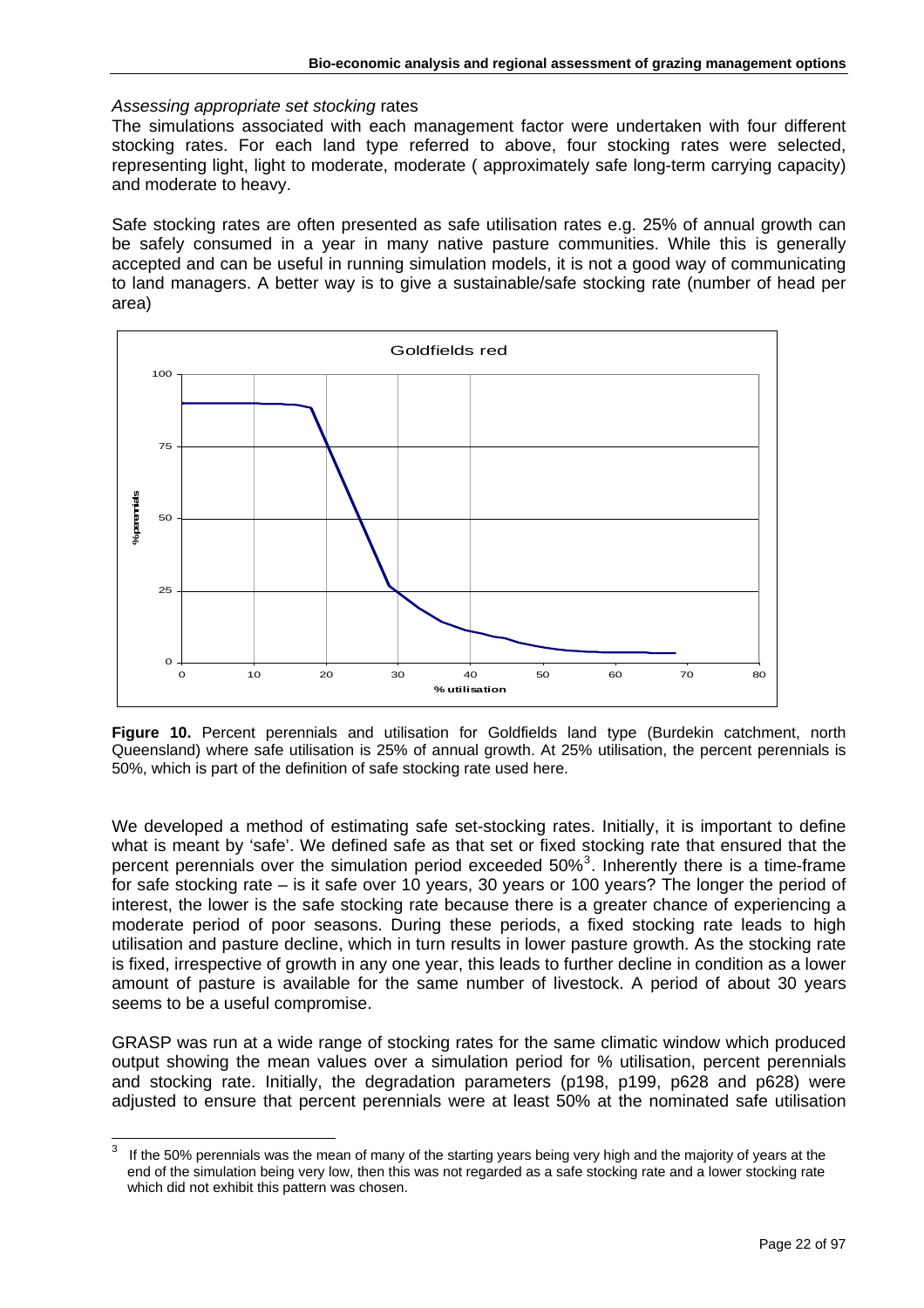rate (see Figure 10). Once this was done, the stocking rate that gave at least 50% perennials was used as the safe stocking rate for that land type for that climatic window (see Figure 11).



**Figure 11.** Percent perennials at a range of stocking rates for the Goldfields land type (Burdekin catchment, north Queensland). Note the very sharp drop in perennials when stocking rate exceeds 22 head/100 ha.



Figure 12. Percent perennials at a range of stocking rates for the Boree land type (Mitchell grasslands, western Queensland). Note the less dramatic decline in perennials when stocking rate exceeds 6 head/100 ha compared with the steep decline after the initial drop for the Goldfields land type.

In the various analyses used in this project, we required a range of stocking rates, not only the safe stocking rates. When studying the representative property, we required a safe stocking rate for each of the initial land conditions that we were interested in. This was done using different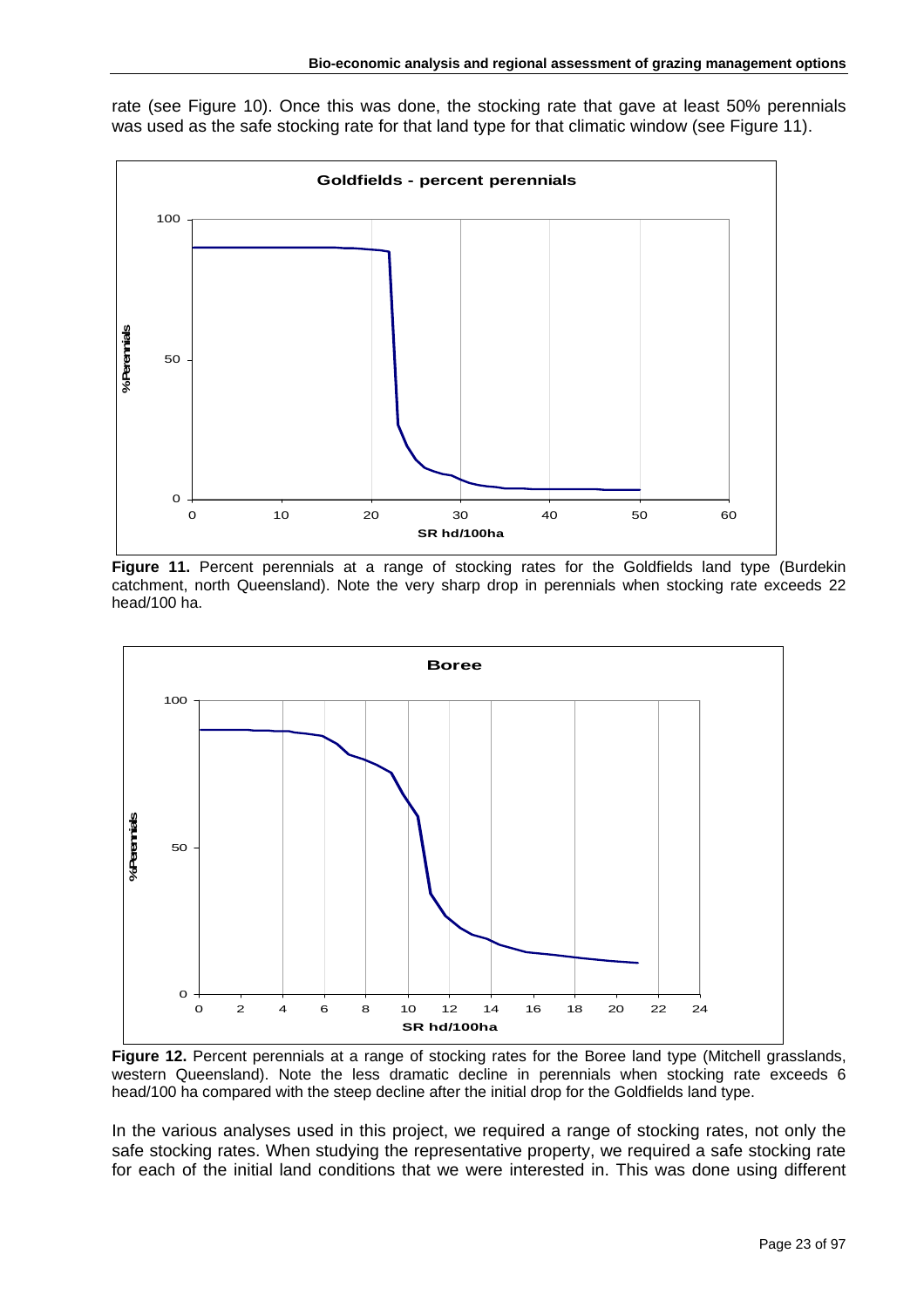initial conditions (as represented by different values of p194) and using the approach above, with the same degradation parameters being used for all simulations. When studying the effects of stocking rates, we required a range of stocking rates from quite conservative to one that was above the long term safe value, to demonstrate the principles of managing stocking rate. To do this, we examined the graph of stocking rate and percent perennials. In general we selected four stocking rates – very low  $\langle 20\%$  below safe); low  $\langle 20\%$  below safe); safe; above safe  $\langle 210\%$ higher than safe). At the very low stocking rate, a poor pasture should show some improvement; at the above safe stocking rate, a pasture in very good condition will eventually show some decline.

There were regional differences between the shapes of the curves relating percent perennials and stocking rate (compare Figures 11 and 12). It appears that in higher or more reliable rainfall conditions, the steeper is the decline in perennials as SR increases, though more work needs to be done to confirm this..

The four stocking rates selected for each land type modelled during the component analysis are shown in Table 4. These same four stocking rates were used for the stocking rate management, pasture spelling and prescribed burning simulations for the property-level analyses.

| Table 4. The four stocking rates (AE/100 ha) <sup>4</sup> used for each land type modelled in each of the |  |  |
|-----------------------------------------------------------------------------------------------------------|--|--|
| six NGS regions.                                                                                          |  |  |

| <b>Region</b>                     | <b>Land types</b>                       | <b>Stocking rates (AE/100ha)</b> |      |      |      |
|-----------------------------------|-----------------------------------------|----------------------------------|------|------|------|
| Maranoa/Balonne, Qld              | Brigalow/belah                          | 27.1                             | 33.7 | 38.8 | 46.8 |
|                                   | Poplar box on alluvial plains           | 13.2                             | 14.4 | 16.8 | 19.3 |
|                                   | Soft mulga                              | 4.6                              | 5.4  | 6.1  | 7.2  |
| grasslands of Western<br>Mitchell | Open downs                              | 7.0                              | 10.0 | 12.0 | 15.0 |
| Qld                               | Open alluvia                            | 4.0                              | 4.5  | 5.0  | 5.5  |
|                                   | Soft mulga sandridges                   | 2.0                              | 2.5  | 2.9  | 3.3  |
| Burdekin rangelands, Qld          | <b>Black basalt</b>                     | 30.0                             | 33.0 | 36.0 | 40.0 |
|                                   | Goldfields red duplex                   | 13.0                             | 17.0 | 21.0 | 23.0 |
|                                   | Yellowjacket on sandy soils             | 5.0                              | 7.5  | 11.0 | 13.0 |
| Victoria River District, NT       | Black cracking clay                     | 7.0                              | 9.0  | 11.0 | 18.0 |
|                                   | Good basalt red soil                    | 2.0                              | 3.0  | 4.0  | 7.0  |
|                                   | Poor calcareous red soil                | 0.5                              | 0.8  | 2.0  | 3.0  |
|                                   | Spinifex plains                         | 0.2                              | 0.5  | 0.6  | 2.0  |
| <b>Barkly Tableland Mitchell</b>  | Gravelly red earth                      | 1.0                              | 2.0  | 2.5  | 4.0  |
| grasslands, NT                    | Black cracking clay                     | 4.0                              | 7.0  | 9.0  | 12.0 |
| Fitzroy rangelands, Qld           | Alluvial brigalow                       | 30.0                             | 37.0 | 42.0 | 50.0 |
|                                   | Box flats                               | 18.0                             | 22.2 | 25.8 | 31.2 |
|                                   | Narrow-leaved ironbark with<br>rosewood | 3.0                              | 4.0  | 5.0  | 6.0  |

<span id="page-23-0"></span><sup>4</sup> An adult equivalent (AE) was defined as a 455 kg animal. This was modelled by commencing the simulation year with an animal of 400 kg allowing for an annual liveweight gain of approximately 120kg, giving a yearly 'average' of an AE.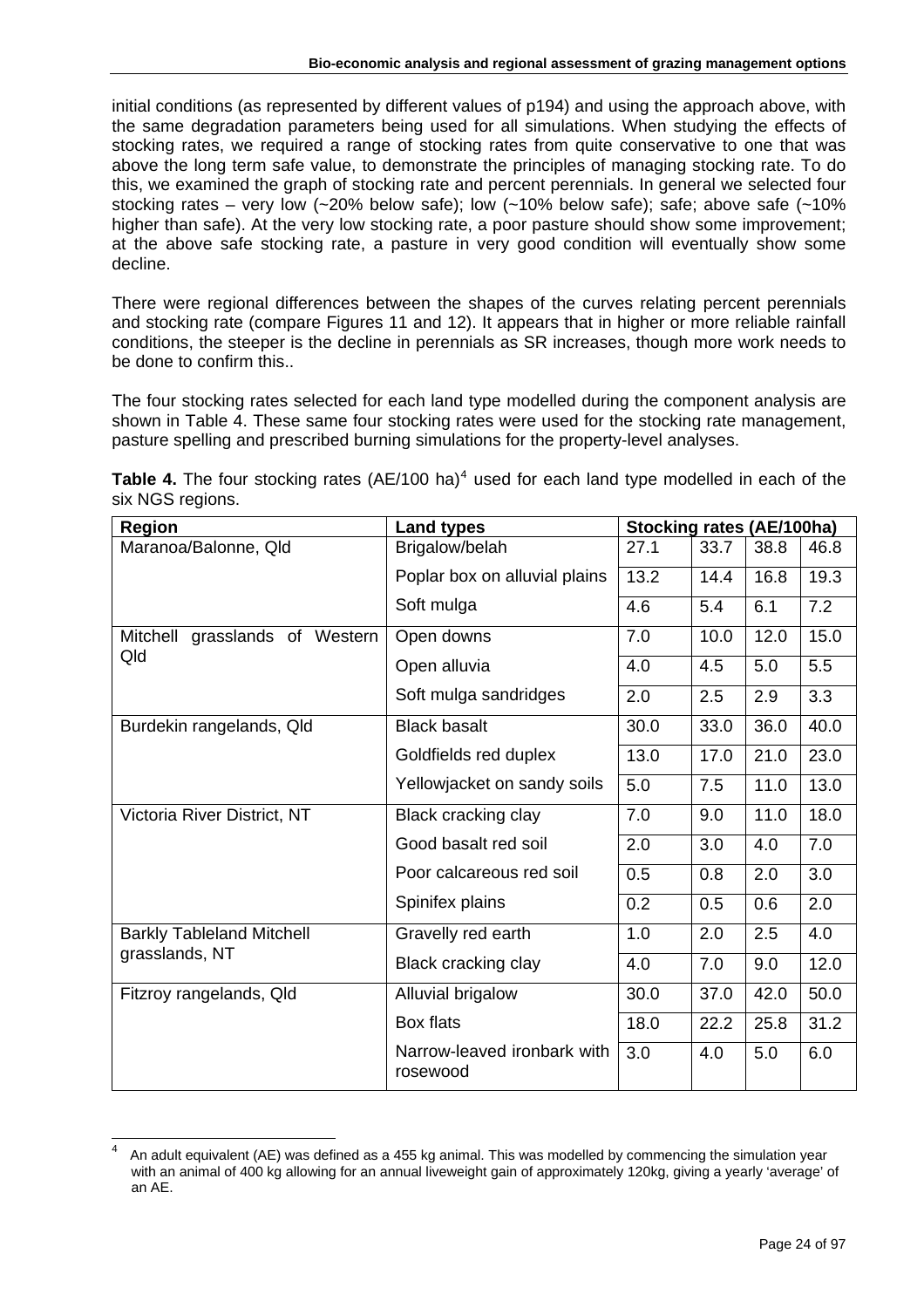#### *Managing stocking rate*

The stocking rate management strategies investigated were a combination of the four selected stocking rates with 12 stocking rate flexibility options, giving rise to 48 different stocking rate scenarios. Each of these 48 stocking rate scenarios were then simulated for the 20 different 30 year climate windows, occurring between 1900 and 2000, and for four different starting pasture conditions (approximating the A, B, C, and D pasture condition ratings). This resulted in 3840 stocking rate simulations for each of the 18 regional land types. Each of these 3840 simulations contained output or results for each year of the 30-year climate window for outputs such as actual stocking rate, % utilisation rate, % perennials, and liveweight gain (LWG) per head and per hectare.

Each stocking rate flexibility option sets maximum and minimum limits for changes in stocking rates that are allowable over time. The percent change in stocking rate that is allowable over time is calculated once each year when the stocking rate is reset during the modelling, which for the NGS project was the 31<sup>st</sup> May. The stocking rate is changed at this time in accordance with the total standing dry matter (TSDM) available, the safe utilisation rate for that particular land type, and the extent of change allowable that has been dictated by the stocking rate flexibility option chosen. If the stocking rate flexibility option allowed stocking rates to change fully in accordance with the TSDM available at the end of May (known as the fully responsive strategy), then the number of head in the paddock could conceivably double or triple if the recent growing season was considerably better than the previous, or it could be halved or quartered if the recent growing season was relatively poor. The stocking rate flexibility options limit the extent that the stocking rate can be increased and decreased at the time stocking rate is reset (end of May). However, rather than the stocking rate flexibility options specifying a single rate of increase and a single rate of decrease in stocking rate, users can specify different rates of change depending on whether the current stocking rate is above or below the long-term average stocking rate set for the paddock (see Figure 13). In this respect, they are defined by a set of six numbers, representing the percent change that is allowable in relation to a particular long-term stocking rate from one year to the next, and over the entire simulation period (usually around 30 years). The first pair of numbers dictates the percent increase and decrease respectively that is allowable from one year to the next when the current stocking rate is higher than the long-term stocking rate set for the paddock. The next pair of numbers does the same, except that they apply when the current stocking rate is lower than the long-term stocking rate. The last pair of numbers dictates the percent increase and decrease respectively that are allowable over the entire simulation period.

For example, the stocking rate flexibility option of 10, 30; 20, 30; and 30, 40; allows the annual stocking rate to:

- increase by up to 10% or decrease by up to 30% from one year to the next if the stocking rate at the  $31<sup>st</sup>$  May is higher than the long-term stocking rate set for the paddock;
- increase by up to 20% or decrease by up to 30% from one year to the next if the stocking rate at the  $31<sup>st</sup>$  May is lower than the long-term stocking rate set for the paddock; and
- increase by up to 30% or decrease by up to 40% over the entire simulation period relative to the long-term stocking rate set for the paddock.

Figure 13 shows how the number of AE in a paddock may change over time in accordance with this particular stocking rate flexibility option (10, 30; 20, 30; and 30, 40), assuming that the longterm stocking rate set for the paddock results in that paddock carrying 1000 AE. When cattle numbers are above 1000 AE, increases of up to 10% (100 AE) are allowable annually, to a maximum of 30% (1300 AE) over 30 years. Conversely, when the number of AE in the paddock is below 1000, the AE can increase by 20% (200 AE) and decrease by up to 30% (300 AE) annually, until the maximum decrease of 40% (400 AE) is reached.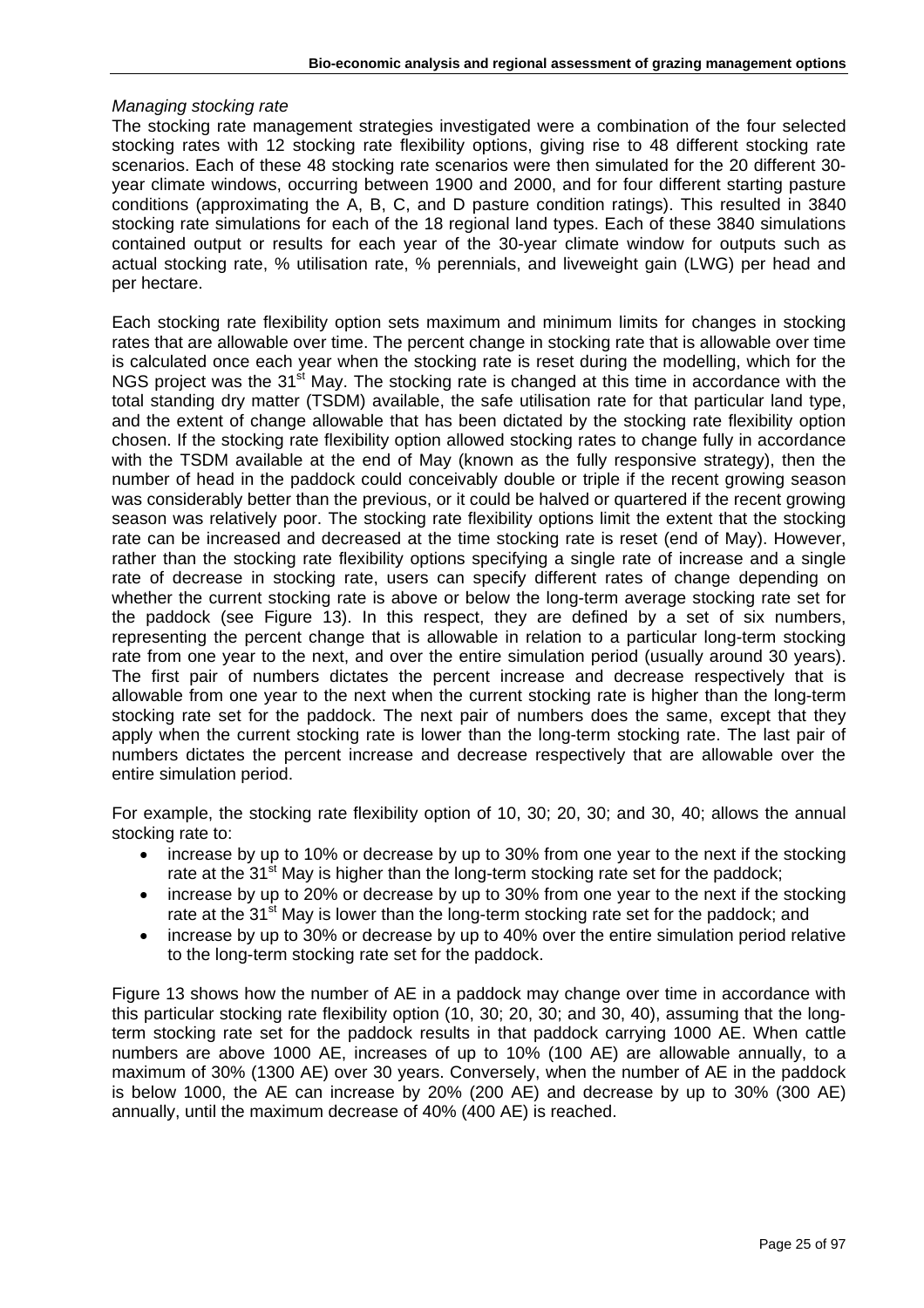The 12 stocking flexibility options used during component analysis were:

- 1. 0.1, 0.1; 0.1, 0.1; 0.1, 0.1; (approximating a fixed stocking rate)
- 2. 5, 5; 5, 5; 10, 10;
- 3. 10, 10; 10, 10; 20, 20;
- 4. 20, 20; 20, 20; 40, 40;
- 5. 30, 30; 30, 30; 60, 60;
- 6. 20, 50; 50, 20; 80, 90; 7. 40, 40; 40, 40; 80, 80;
- 8. 50, 50; 50, 50; 90, 90;
- 9. 60, 60; 60, 60, 100, 95;
- 10. 70, 70; 70, 70; 150, 95;
- 11. 80, 80; 80, 80; 200, 95; and
- 
- 12. 900, 90; 900, 90; 900, 90 (approximating a fully responsive strategy).



**Figure 13.** Changes in the number of cattle (AE) that are allowable using the stocking rate flexibility option of 10, 30; 20, 30; and 30, 40.

These results were collated in two ways. First of all, two FORTRAN programs were written that calculated the means for the 30-year climate windows. In doing so, these programs put a floor in the liveweight gains of 50 kg/yr, effectively not allowing liveweight gain to fall below this for any of the stocking rate management strategies. This was done to prevent very large negative liveweight changes giving rise to unrealistic means. In the real world, animals are not allowed to lose weight or to put on only small gains, as they are supplemented. The results represent the individual management strategies arising from the combinations of four stocking rates x four starting conditions x 12 flexibility options. These results for factors such as % perennials and LWG per head were imported into Excel spreadsheet templates that summarised these data in the form of pivot tables and graphs.

In addition to this, a number of graphs were generated showing the changes in factors such as % perennials or LWG per hectare which occurred over selected 30-year climate windows in response to particular stocking rate strategies. These graphs show how these factors respond annually to particular stocking rate strategies, as opposed to the averages or final outcomes of applying these strategies over 30-year or longer time frames (described above).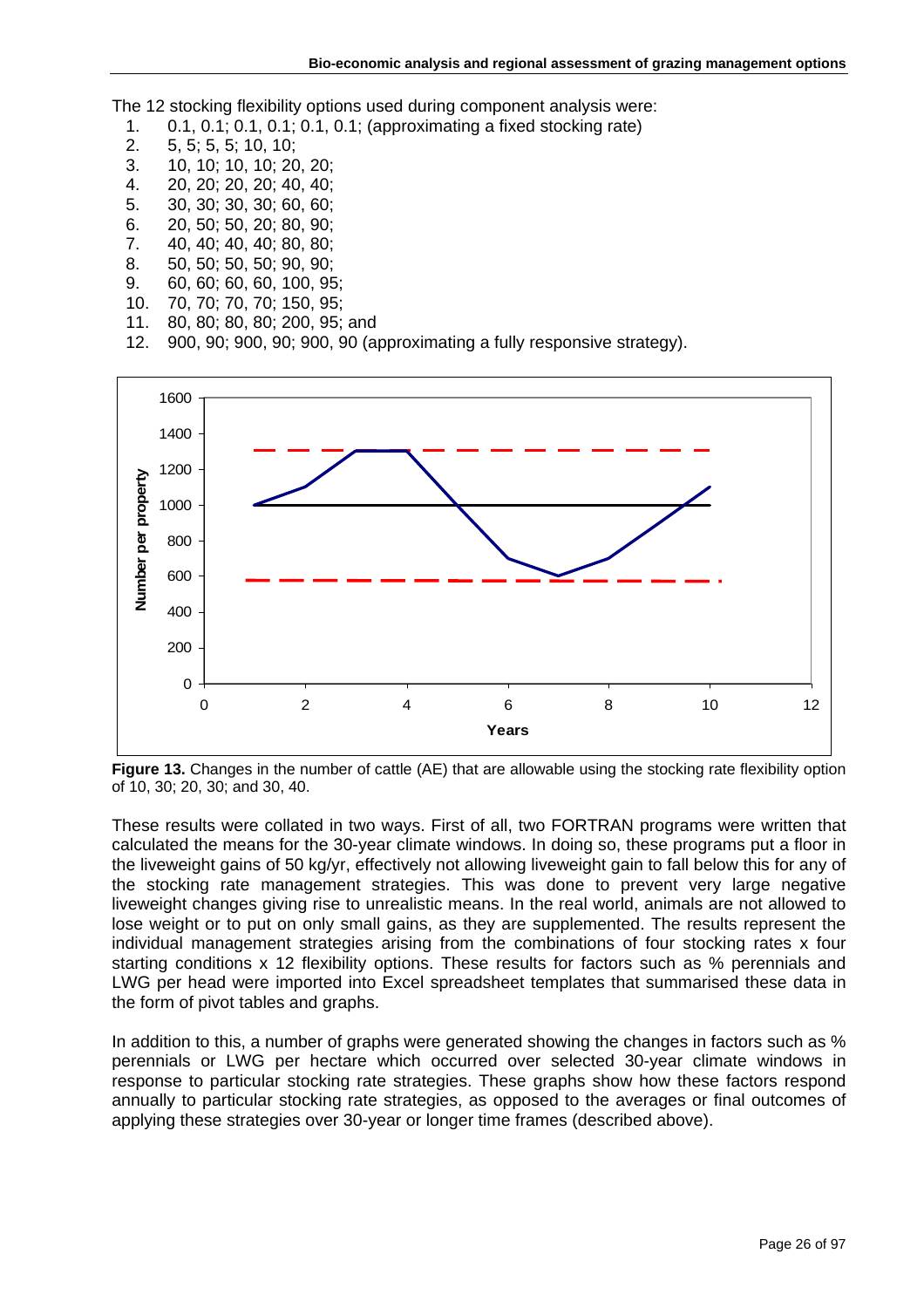#### *Pasture spelling*

The pasture spelling management strategies that were simulated arose from the factorial which was the same four stocking rates x 19 spelling strategies x 20 climate windows (each 30 years). The spelling scenarios were three spelling durations (two, three and six months) x six frequencies of spelling (every year, three years out of four, three forms of spelling equivalent to spelling every second year, and one year out of four) plus no spelling. The commencement of spelling always occurred on the 1<sup>st</sup> of December, and continued for two, three or six months.

This resulted in 1520 simulations that were run separately for each of the four pasture condition ratings (equivalent to A, B, C and D), for each of the regional land types. In total, 6080 individual pasture spelling simulations were run for each of the 18 land types.

Again, the results were collated in two ways. First of all, two FORTRAN programs were written that calculated the means for the climate windows, giving 76 sets of means for each starting pasture condition for each land type. As for the stocking rate component analyses, these programs put a floor in the liveweight gains of 50 kg/head/yr, effectively not allowing liveweight gain to fall below this for any of the spelling management strategies. These results for factors such as % perennials and LWG per head were imported into Excel spreadsheet templates that summarised these data in the form of pivot tables and graphs.

As occurred for stocking rate analysis, a number of graphs were generated showing the changes in factors such as % perennials or LWG per hectare which occurred over selected climate windows in response to particular spelling strategies. These graphs show how these factors respond annually to particular spelling strategies, as opposed to the averages or final outcome of applying these strategies over the whole simulation period.

With the pasture spelling strategies investigated above, no consideration was given to where stock were sent (and the impacts of this on that paddock) when the land type was rested, as it was assumed that they were either agisted or sold. Given that stock from spelled paddocks are likely to be held in other paddocks on the property, a second form of component spelling analysis was conducted. Five paddocks were simulated to start in C condition. These were stocked so that the pasture condition would remain essentially the same over the simulated 30-year climate window if no spelling was to be undertaken (as was done in one of the paddocks). The remaining four paddocks were spelled on a rotating basis, with a 6-month spell every 4 years (irrespective of any seasonal condition considerations). During the period of spelling, the extra animals were evenly distributed across the other 3 paddocks, essentially increasing their stocking rate by 33% during the growing season and by 16.7% on an annual basis.

#### *Prescribed burning*

Prescribed burning was investigated in three ways during component analysis. The first of these calculated the percent of years that two types of fires could be achieved over a simulation period of 100 years (1900 to 2000). The two types of fires were a cool fire, when TSDM reached 800 kg/ha, and a hot fire, when TSDM reached 2000 kg/ha. The total fuel load would be much higher than these figures (approximately double) as the grass and tree-leaf litter also contribute to the fire fuel load. The percent of years in which these fires could be achieved were calculated for each land type for each of the four stocking rates plus a stocking rate of zero (no grazing), with a zero or low tree basal area (TBA), and with a 'typical' TBA value. This resulted in 20 burning simulations concerning the incidence of cool and hot fires being run for each land type.

The second way in which prescribed burning was investigated was to calculate the percent of years in which a particular burning regime was successful (i.e. achieved a cool fire), again over the same 100 year simulation period. The burning regimes that were investigated were burning on a nominated year every 10<sup>th</sup> year, every 5<sup>th</sup> year, every 3<sup>rd</sup> year, every 2<sup>nd</sup> year, and every year. Again, this was done for each land type with four stocking rates plus a zero stocking rate, and with two TBAs (zero or low, and higher). An exception to this occurred for the Fitzroy region,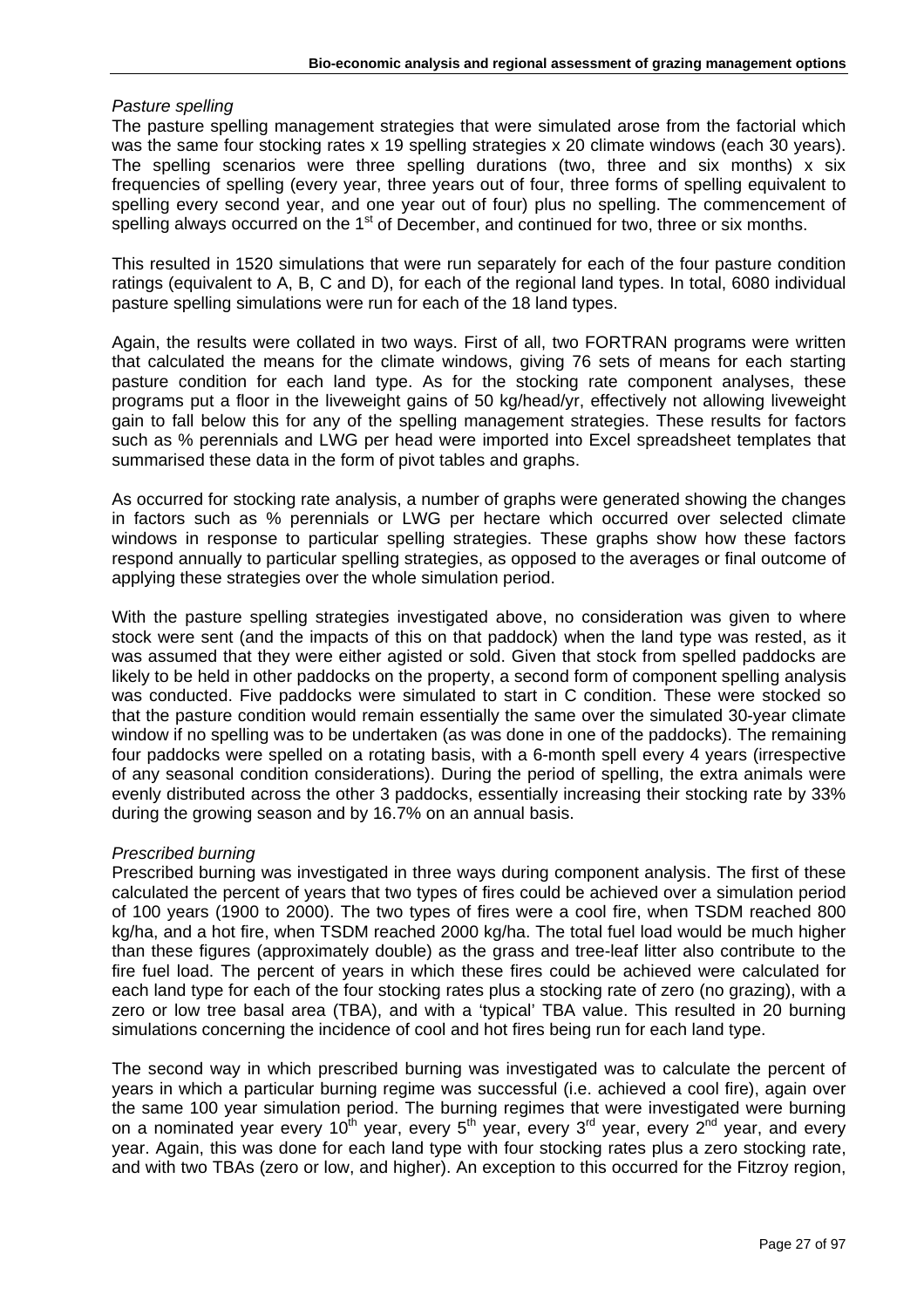where burning on a nominated year every  $4<sup>th</sup>$  rather than  $5<sup>th</sup>$  year was investigated. This produced 50 simulations on the percent of years that a variety of burning regimes achieved burns, under a range of stocking rate and TBA conditions.

Thirdly, the percent of years in which a cool fire was achieved with a burning regime of burning on a nominated year (e.g. every  $5<sup>th</sup>$  year) was further investigated with the addition of an 18month spell (one year prior to burning and six months post-burning). This was done for each land type, using four stocking rates and one TBA (zero or the average for each land type). This produced four simulations, showing the percent of years that this particular burning regime produced a cool burn, under four different stocking rates.

Some minor changes were made for the Fitzroy region – calculated the percent of years in which a 1 in 4 year (rather than 1 in 5) burn was successful, with and without an 18 month rest period, for both cool and hot fires.

The results of these three forms of investigation into prescribed burning were imported into an Excel spreadsheet template, and were summarised using pivot tables and graphs.

# <span id="page-27-0"></span>**3.3 Changes to the ENTERPRISE model**

#### *The original ENTERPRISE model*

Economic projections for a range of land resource management strategies were derived from the application of a highly modified version of an existing herd economic model (ENTERPRISE). The original model was designed to mimic the economic performance of a user-specified beef representative cattle enterprise for simulation runs of 100 years. Using a range of user-defined herd management and marketing parameters, the model captures the structure of the initial herd and projects this through time as set by the simulation run length. The herd population dynamics are highly dependent on projections of pasture annual carrying capacity and animal growth, and herd reproduction and mortality rates. Carrying capacity and animal growth projections for each year of a simulation run are derived from the GRASP pasture production simulation model. Parameter values for the key economic driving variables of reproduction, breeder and steer mortality, and supplementary feeding requirements to limit annual growth loss are generated through linear regressions with annual liveweight gain per head values (provided by the GRASP simulations).

The original ENTERPRISE model is relatively versatile in terms of the types of cattle enterprise structures that can be configured, but is necessarily restricted in how precisely it can represent a specific real-world beef herd. For example, it is centred on breeding and fattening enterprises and does not handle trading operations or store production structures particularly well - the annual link to GRASP does not allow feedback between the projected actual numbers of stock on hand and the next season's stocking rate used for input to GRASP. The original model also represented the entire herd as being carried on a single homogeneous tract of rangeland with no allowance for variation of pasture resources across the landscape and no consideration given to the implications of a multiple paddock structure for the herd structure that might exist both across space and within the restraints of variable land resource conditions within paddocks that are associated with different herd and landscape management regimes. The 100 year fixed simulation length of the original model was also a source of constraint when either regional climate data was limited or simulations of shorter periods were required to explore a particular strategy.

#### *The modified ENTERPRISE model*

The modified model allowed for a property to be composed of up to 20 paddocks. Each paddock consisted of only one land type with only one pasture condition and only one tree basal area. This enabled each paddock to be represented by one model run in GRASP. There is capability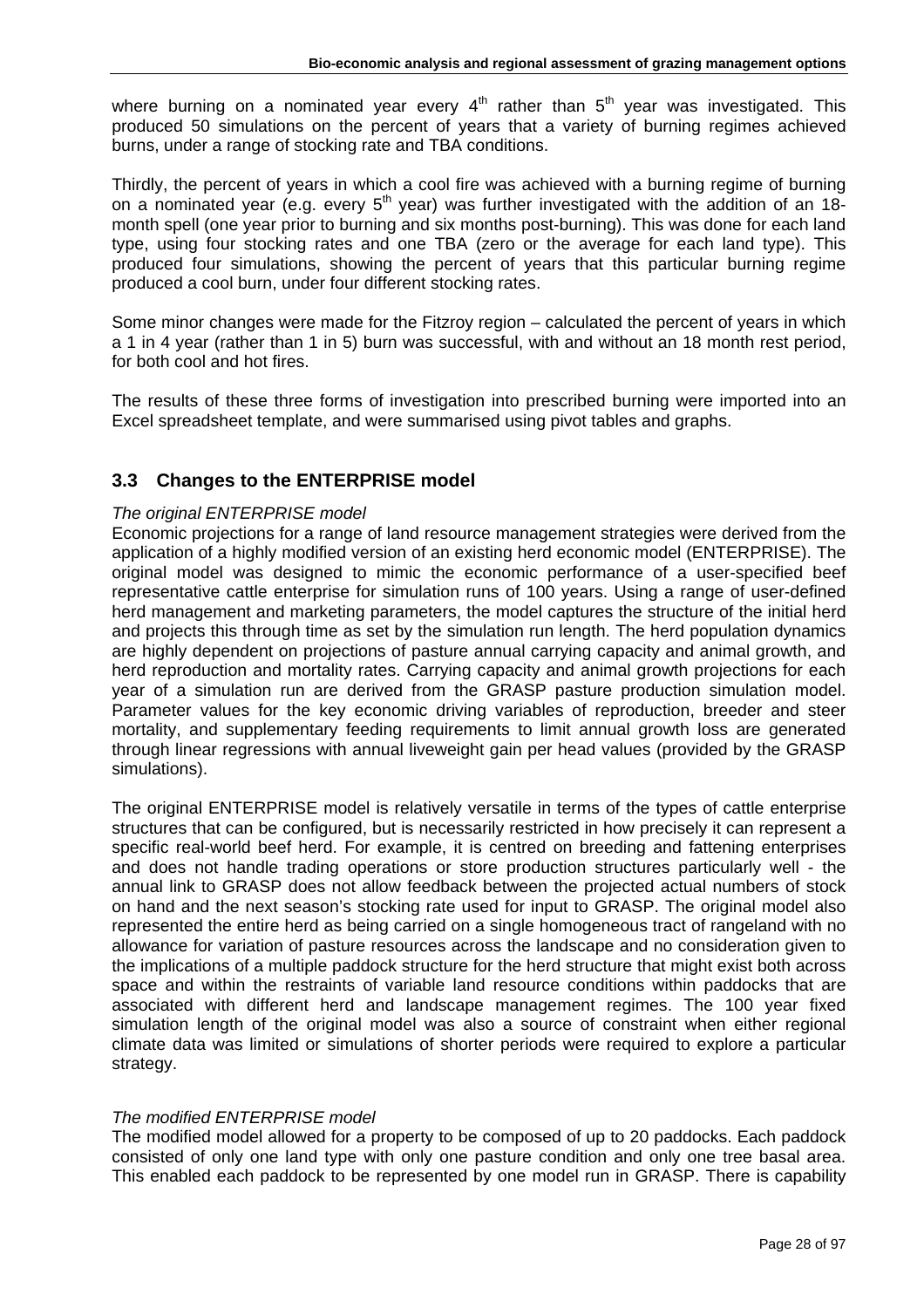for each paddock to be composed of up to 3 classes (representing different conditions or tree densities) but this feature was not tested and used in the present study.

Each paddock normally carried one class of livestock. This enabled the simulation of situations where a limited area of good grazing land to 'finish off' cattle could restrict the make up and sales strategy of the whole property. This feature could be over-ridden to avoid unwanted/unintended situations. For example, it would be possible for the whole herd size to be constrained by the size of the paddock that contained replacement heifers. In this case, the constraint is an artificial or nonsensical constraint whereas the previous constraint relating to the bullock paddocks is real.

Extensive changes were required to represent what the groups indicated was the 'typical production system' for the representative property. This ranged from a standard breeding/fattening operation to one which produced store cattle only and to the extreme where all young cattle were moved off-property and the heifers were returned to the property when they were old enough to breed. Such changes were complex to implement in the spreadsheet structure on which ENTERPRISE was built.

## <span id="page-28-0"></span>3.3.1 Modelling representative properties

Examining the impacts of the components of grazing management for individual land types demonstrates the impacts of these on a single land type at a time. This is essentially the same as running simulations for one (uniform) paddock on a property. While this has some value, we required an understanding of the impacts of these at a property level, considering both the biophysical and economic aspects.

To do this we developed a representative property for each of the six regions. This was done at the first workshops in each region. These representative properties were simplifications of a real property to enable the simulations to be run. The maximum number of paddocks was 20, with each paddock made up of only one land type which was uniform in condition. Each paddock was assigned an animal class, consistent with the stated enterprise type for the property e.g. paddocks were for breeders, or weaners, or bullocks, or replacement heifers. To enable simulations of the whole property to be done, we had to generate biophysical outputs (from GRASP) which were then analysed (using ENTERPRISE).

For GRASP, we first aligned each paddock and land type with a similar land type from the Grazing Land Management project. This enabled us to use a set of parameters (specified in a base MRX file) which described most soil and pasture parameters. Parameters specific to the particular paddock as specified in the workshops were added including parameters defining tree density, stocking rate and other management actions. The final step was to calculate the set of parameters which defined the 'degraded' state. Because we were doing such a large number of simulations, we developed an automated way of doing this (as described in Table 1).

It was decided to examine only one management aspect (stocking rate, pasture resting, burning) in each analysis. To model a mix of different aspects became quite complex and more importantly, it became more difficult to determine which changed practice contributed to any simulated changes.

For stocking rate, we generally simulated fixed stocking rates, fully flexible stocking (where annual rates were set solely on the amount of forage available at the end of the growing season and the safe utilisation level), and two moderately flexible stocking rate changes. These flexible stocking strategies included a 'current practice' strategy and on with slightly more flexibility. These involved an annual assessment of the appropriate stocking rate, but the changes that were allowed each year were specified/limited by the user. In addition, the maximum changes allowed over the whole simulation period were also specified by the user. In several regions, the current practice could be approximated by annual limits of +/- 20% changes and longer term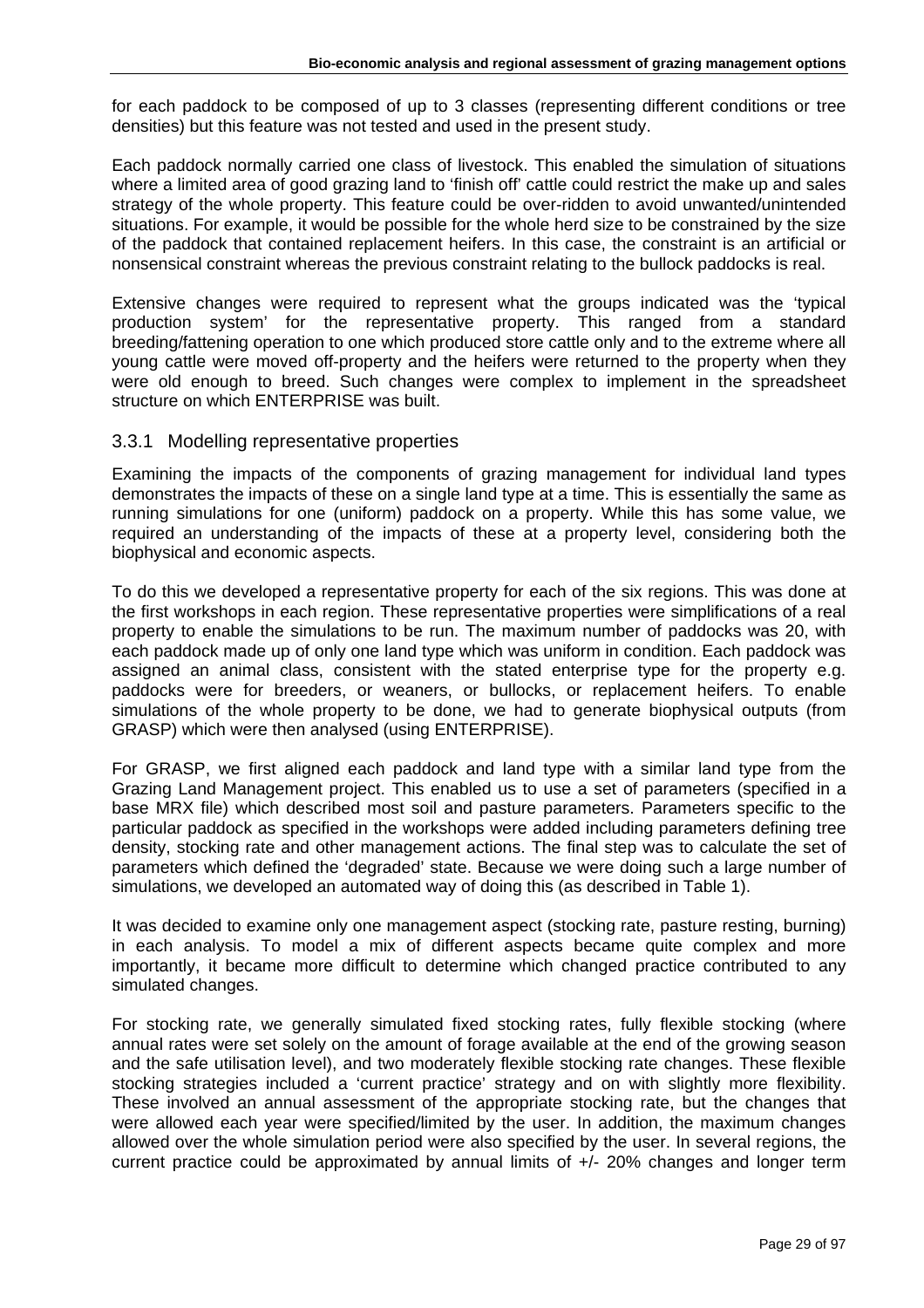limits of +/- 40% relative to the initial stocking rate specified. (see section 3.2 for a detailed explanation).

For spelling, we examined a four-paddock, fixed-rotation system where the paddocks started in poor condition (state 6 or 7) and paddocks received a six-month spell every 4 years. This was done for both fixed stocking rates and for any of the flexible stocking rate options. [Note: with the current model, spelling for less than six months is possible only for fixed stocking rates].

When examining the effects of burning, a four-paddock fixed-rotation system was used. The woody plant layer was either regrowth (with high annual rates of increase and high rates of reduction due to fire) or large trees with a shrubby understorey (with generally lower rates of increase and damage due to fire).

For all simulations, we chose the period from 1980 to 2006 as the climate window to use, as this would be meaningful to the majority of land managers involved in the workshops.

The grazing and land resource management scenarios that have been subject to simulation include - (1) an array of stocking rate strategies ranging from fixed through increasing levels of annual flexibility to a stocking regime that is totally responsive to available seasonal dry matter, (2) wet season resting of individual paddocks for 6 months on a 1 year in 4 years rotation, and (3) use of prescribed fire for individual paddocks on a 1 year in 4 years burning regime. These strategies were based the output of a synthesis of literature and relevant trials and ensuing discussion with producers at first round regional workshops.

The general structure of the ENTERPRISE model and its connection to the GRASP pasture simulation model is presented in Figure 14.

#### *Regions***[5](#page-29-0)**

Various management scenarios have been explored for the following regions in Queensland and the Northern Territory:

- 1. Mitchell grasslands of western Queensland
- 2. Woodlands of the Burdekin catchment Queensland
- 3. Woodlands of the Fitzroy Catchment Queensland
- 4. Savannas of the Victoria River District (NT)
- 5. Mitchell grasslands of the Barkly Tablelands (NT)

The grazing and land resource management scenarios that have been canvassed do vary between the regions to some degree due to differences between regions and due to learnings from previous workshops and their associated simulation results. For example, while the effect of the adoption of an array of fixed and variable stocking rate strategies is explored in all regions, the extent to which some scenarios allow the annual stocking rates to vary alters. Also, the impact of applying prescribed fire to manage timber and shrubby regrowth is only examined in the regions for which this was seen to be a significant management issue. The general scenarios that were considered are summarised by region in Table 5.

Simulation modelling results are initially presented by region in the following sub-sections. General conclusions that might be drawn from across the 5 regions are presented in a concluding section. The simulation runs use the actual climatic sequence experienced in the regional reference site commencing 1980-81 season.

<span id="page-29-0"></span><sup>5</sup> ENTERPRISE modelling was not done for Maranoa Balonne region.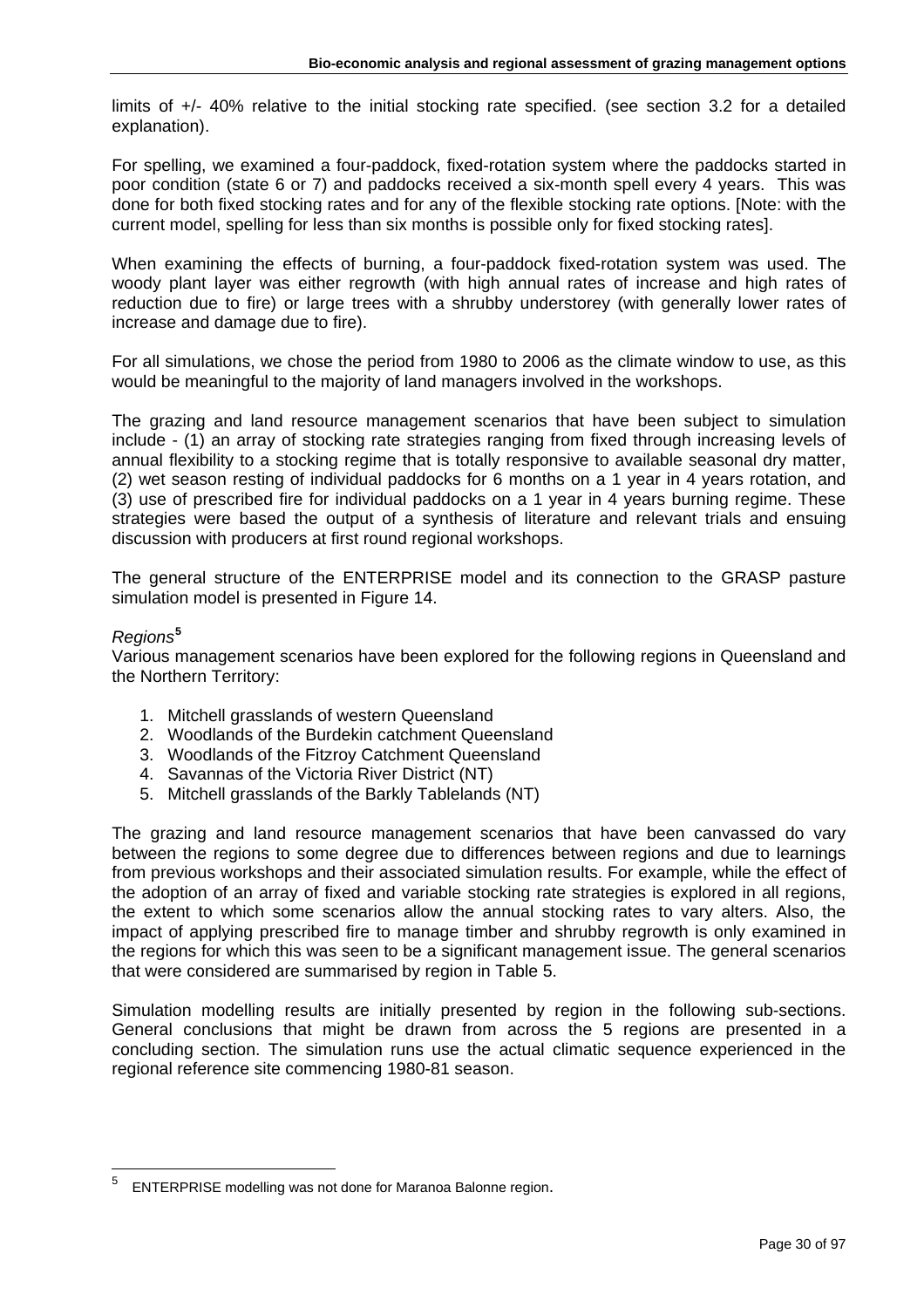# M odel structure



**Figure 14.** General structure of the ENTERPRISE herd economic simulation model.

| <b>Region</b>                                               | <b>Stocking rates</b>                                                                                   | <b>Spelling</b>                                                                                                             | <b>Burning</b>                                                                 |
|-------------------------------------------------------------|---------------------------------------------------------------------------------------------------------|-----------------------------------------------------------------------------------------------------------------------------|--------------------------------------------------------------------------------|
| Mitchell<br>grasslands of<br>Western Qld                    | All paddocks have varying<br>levels of flexibility. Current<br>practice was +/- 20%                     | Four paddocks start in poor<br>[C] condition with fixed<br>stocking rate and 6-month                                        | Not applicable -<br>burning not<br>practiced in region                         |
|                                                             | change per year.                                                                                        | spell, compared with no<br>spelling                                                                                         |                                                                                |
| Woodlands of<br><b>Burdekin</b><br>catchment, Qld           | All paddocks have varying<br>levels of flexibility. Current<br>practice was +/- 20%<br>change per year. | Four paddocks start in poor<br>[C] condition with fixed<br>stocking rate and 6-month<br>spell, compared with no<br>spelling | Four paddocks start<br>with moderate level<br>of unwanted woody<br>vegetation. |
| Savannas of<br>Victoria River<br>District, NT               | All paddocks have varying<br>levels of flexibility. Current<br>practice was +/- 10%<br>change per year. | Four paddocks start in poor<br>[C] condition with fixed<br>stocking rate and 6-month<br>spell, compared with no<br>spelling | Four paddocks start<br>with moderate level<br>of unwanted woody<br>vegetation. |
| Mitchell<br>grasslands of<br><b>Barkly</b><br>Tableland, NT | All paddocks have varying<br>levels of flexibility. Current<br>practice was +/- 20%<br>change per year. | Four paddocks start in poor<br>[C] condition with fixed<br>stocking rate and 6-month<br>spell, compared with no<br>spelling | Four paddocks start<br>with moderate level<br>of unwanted woody<br>vegetation. |
| Woodlands of<br>Fitzroy<br>catchment, Qld                   | All paddocks have varying<br>levels of flexibility. Current<br>practice was +/- 10%<br>change per year. | Four paddocks start in poor<br>[C] condition with fixed<br>stocking rate and 6-month<br>spell, compared with no<br>spelling | Four paddocks start<br>with moderate level<br>of unwanted woody<br>vegetation. |

**Table 5.** General indication of what property-level simulations were done for each region.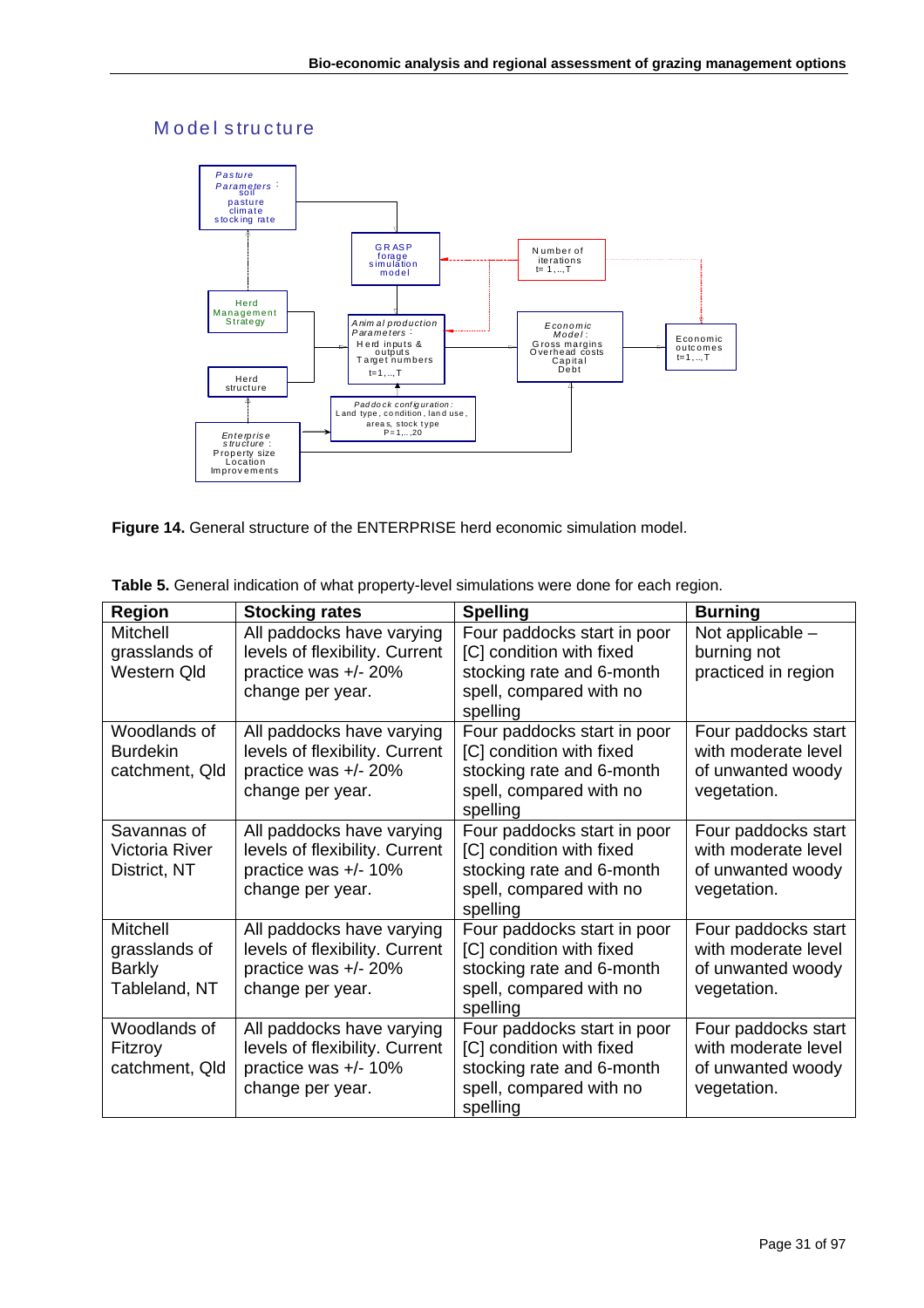# <span id="page-31-0"></span>**3.4 Regional guidelines**

#### **Representative regional grazing enterprises**

Each region requires representative enterprises to be specified in terms of herd structure and dynamics, production system, production parameters, and biophysical resources. Existing herd/property models used in regional versions of EdgeGLM, the Beef CRC (Bill Holmes), or other sources were considered in this process. Information based on local experience and observations from the first series of regional workshops was also critical to ensure regional credibility and relevance.

#### **Review of best-practice recommendations before, and after bio-economic analyses**

The project undertook regional assessment and consultation with beef producers, researchers, extension officers and others in each region via two series of workshops and out-of-session reviews.

The first series of regional workshops documented current and best-bet grazing management practices, identified regional data, and defined representative grazing enterprises that will be parameterised in the bio-economic model.

The second series of regional workshops validated and refined best-practice guidelines from the bio-economic modelling for each region. The pros and cons of implementing draft best-practice guidelines were evaluated in a whole enterprise systems framework.

# <span id="page-31-1"></span>**4 Results and discussion**

# <span id="page-31-2"></span>**4.1 Biophysical modelling with GRASP**

Below is a summary of the component analysis results presented at the workshops in each NGS region. Again, these results are confined to the priority grazing land management factors, being management of stocking rate, pasture spelling, and prescribed burning.

## <span id="page-31-3"></span>4.1.1 Stocking rate

## **Key overall findings for managing stocking rate**

The key findings from the component analyses of managing stocking rate are described below, along with some illustrations as examples. These are broken up into two parts, the first based on the means of 20 different climate windows (each 30 years) to illustrate the magnitude of changes, and the second considers selected 30-year climate windows to illustrate the pattern of changes.

#### *Findings based on the means of 20 different climate windows*

The findings below are drawn from the analyses of five of the six NGS regions, being Maranoa-Balonne, western Queensland Mitchell grass, Fitzroy Basin, VRD and Barkly Tablelands. The outcomes of the different stocking rate strategies in these regions were relatively similar compared with those from the Burdekin; the results for the Burdekin are reported separately.

*Maranoa-Balonne, western Queensland Mitchell grass, Fitzroy Basin, VRD and Barkly Tableland*  On land in good condition (A and B), percent perennials, pasture growth, and liveweight gain per head (LWG/hd) and liveweight gain per hectare (LWG/ha) are maintained or improved when fixed stocking rates are low to moderate, whereas these decline when under fixed higher stocking rates.

For this reason, flexible stocking rate strategies are not needed to maintain land in good condition if set stocked at low to moderate levels, but the higher LWG/ha achieved with higher stocking rates can only be achieved by maintaining good land condition by using flexible stocking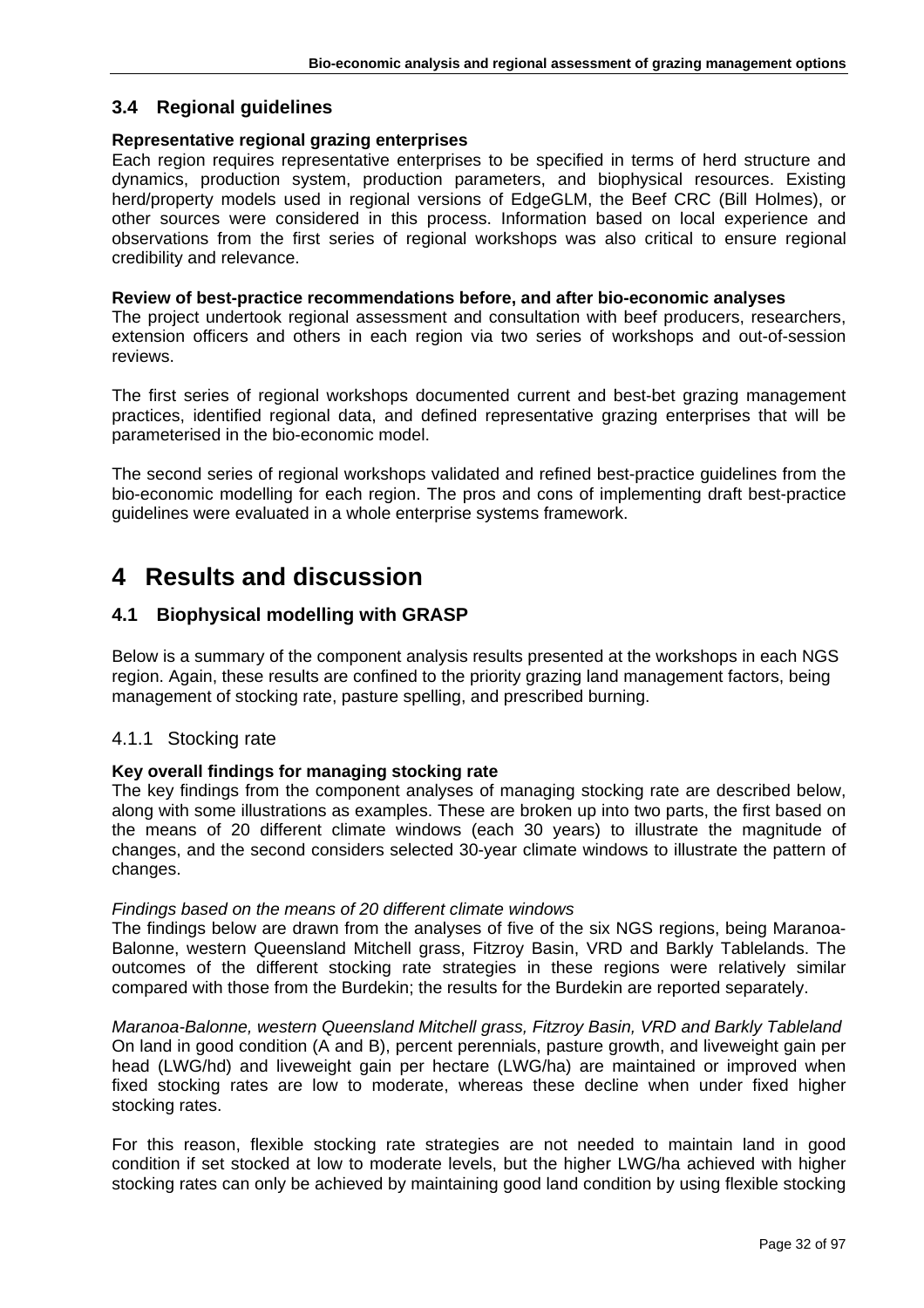rate strategies. Figure 15 below shows that for the black cracking clay land type in A condition in the VRD, % perennials can be maintained at high levels when set stocked (stocking rate flexibility number 1) at 7 and 9 AE/100ha. While % perennials were maintained by set stocking at low stocking rates, a comparison of Figures 15 and 16 shows that with more flexible stocking strategies the same % perennials can be achieved but with a higher LWG/ha.



**Figure 15.** Percent perennials for the black cracking clay land type in A condition from the VRD, for four stocking rates and 12 stocking rate flexibilities.



Figure 16. LWG/ha for the black cracking clay land type in A condition from the VRD, for four stocking rates and 12 stocking rate flexibilities. Note that the stocking rates are those at the start of the simulation: by the end of simulations with high flexibility, all stocking rates would be comparable.

When set-stocking land in poor condition (C and D), pastures remain in a degraded state and LWG/ha is mostly low, even at a moderate stocking rate. This point is illustrated in Figure 17, where % perennials on the VRD black cracking clay land type in C condition remain low when set stocked (option 1) at the moderate stocking rate of 11 AE/100ha.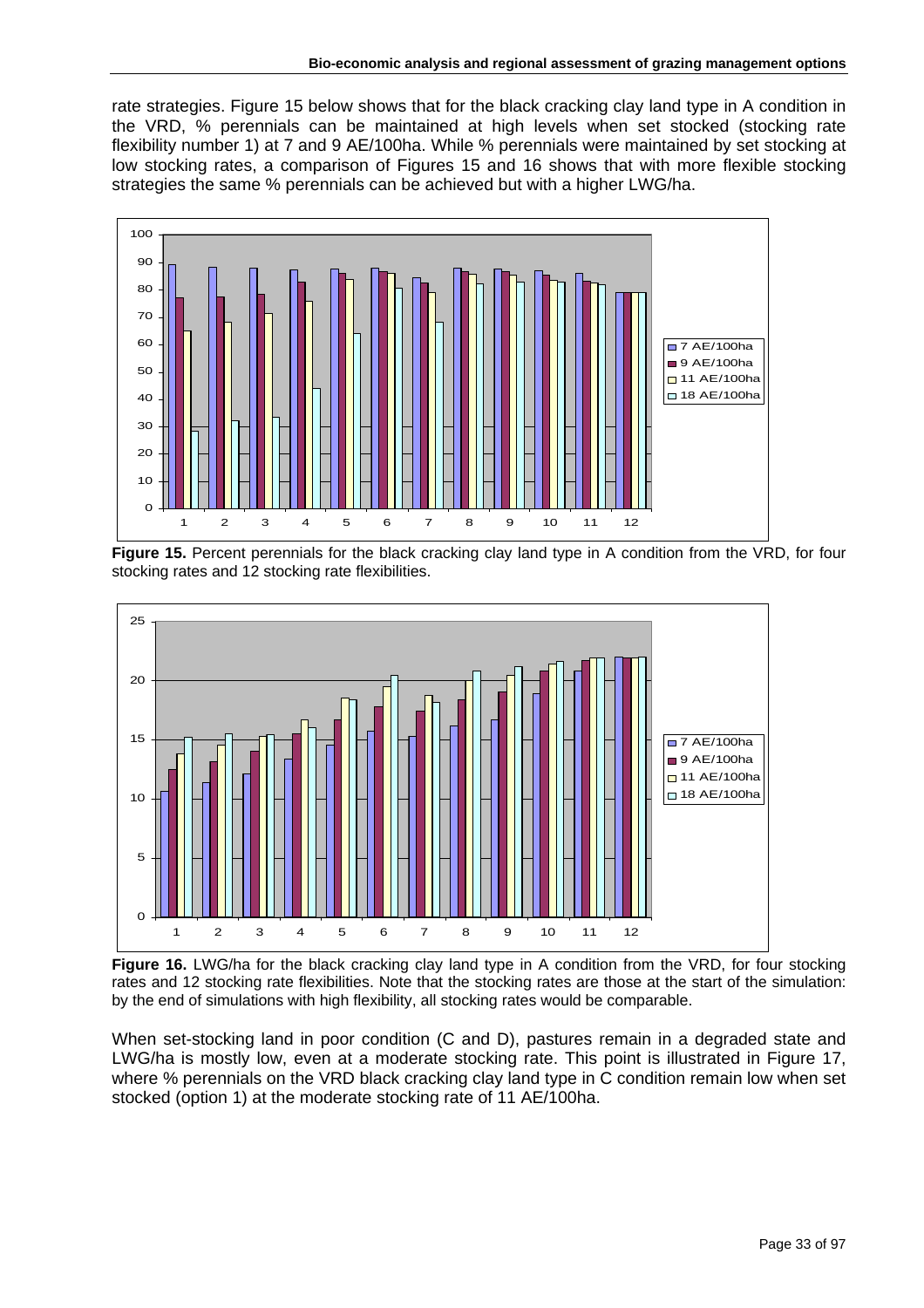For land in poor condition, a responsive stocking rate strategy was needed to improve pasture and livestock parameters. A low set stocking rate also improved % perennials. Figure 17 shows an improvement in % perennials as stocking rate flexibility increases, and Figure 18 shows a similar level of improvement for LWG/ha.



**Figure 17.** Percent perennials on the VRD black cracking clay in C condition for four stocking rates and 12 stocking rate flexibilities.



Figure 18. LWG/ha on the VRD black cracking clay in C condition for four stocking rates and 12 stocking rate flexibilities.

Flexible stocking rate strategies ensure that land remains in good condition and improve land in poor condition, with the latter appearing more effective at moderate rather than high starting stocking rates. Figure 19 shows the inability of fixed stocking to improve % perennials on poplar box land type in C condition in the Maranoa-Balonne, even at moderate stocking rates. Figure 20 shows that a fully flexible stocking rate strategy is capable of improving % perennials on the same land type when stocking rate is moderate, but was not able to significantly restore % perennials at the high stocking rate.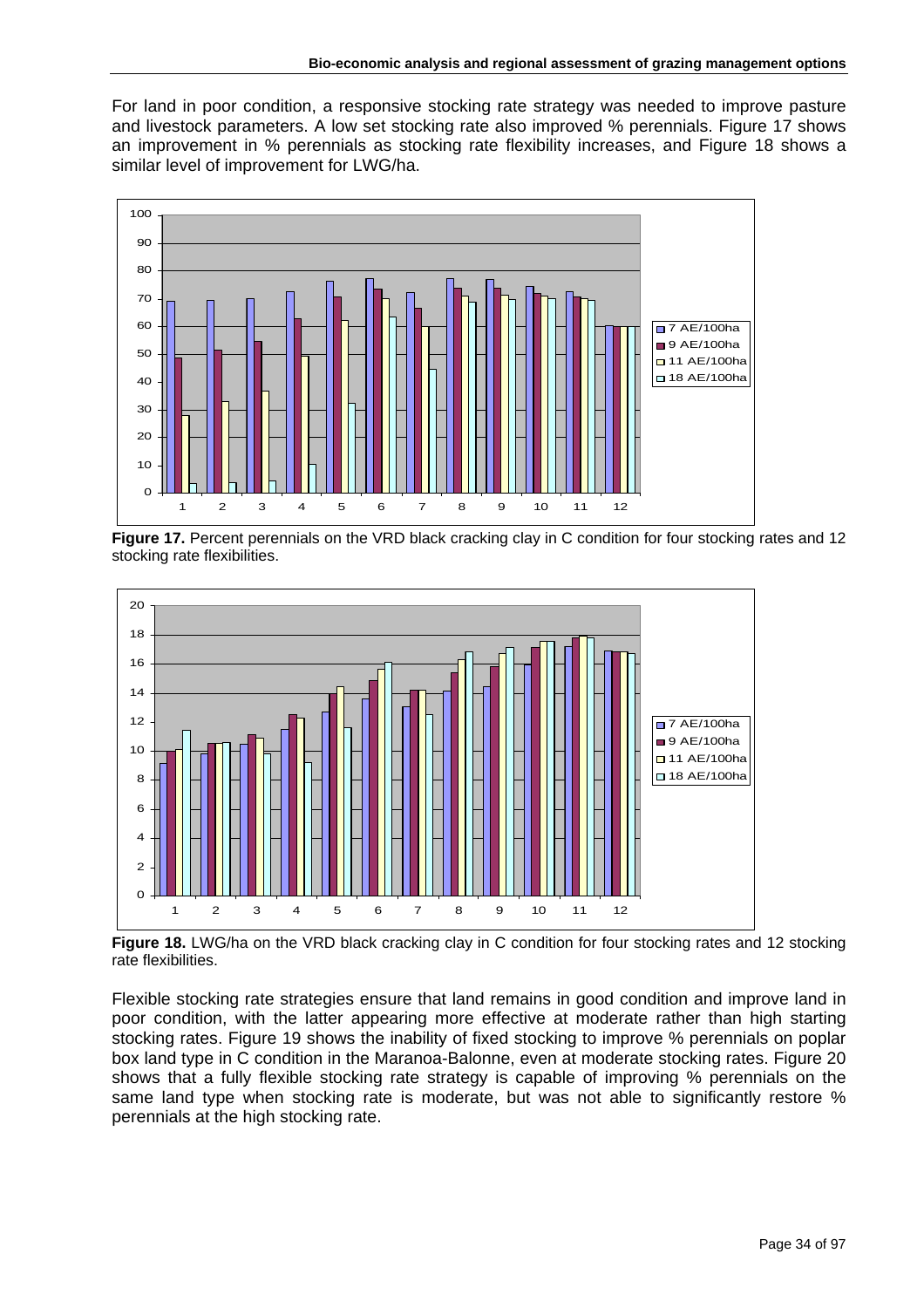Flexible stocking rate strategies on land in good condition will maintain or improve percent perennials, pasture growth and LWG/ha, even with high starting stocking rates (see % perennials and LWG/ha in Figures 15 and 16).



**Figure 19. Percent** perennials in the poplar box land type with B and C starting conditions in the Maranoa-Balonne, with a fixed stocking rate strategy and two stocking rates.



Figure 20. Percent perennials in the poplar box land type with B and C starting conditions in the Maranoa-Balonne, with a fully responsive stocking rate strategy and two stocking rates.

In general, as stocking rate flexibility increases, so does pasture growth, % perennials, LWG/hd and LWG/ha. With increasing stocking rate flexibility, the adverse impacts of higher starting stocking rates are decreased, with the degree of flexibility required increasing as the starting stocking rate increases (see % perennials and LWG/ha in Figures 15 and 16). Note that at moderate to high flexibility, the ending stocking rate can be very different from starting values and indeed the final stocking rates may be very similar for all initial stocking rates.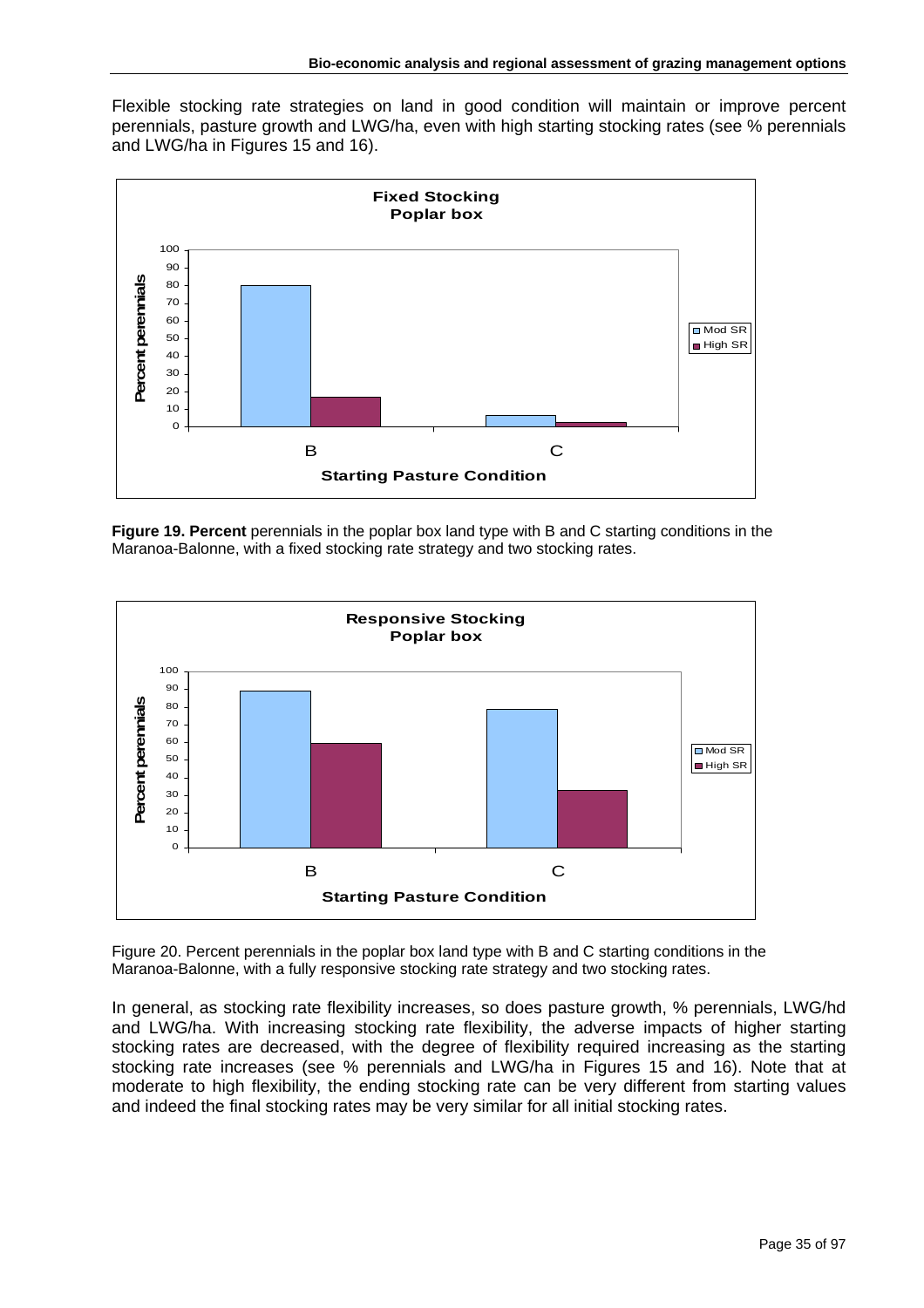

Figure 21. Percent perennials on box flats in B condition in the Fitzroy Basin, for four stocking rates and 12 stocking rate flexibilities.



**Figure 22.** LWG/ha on box flats in B condition in the Fitzroy Basin, for four stocking rates and 12 stocking rate flexibilities.

When starting stocking rates are moderate to high on land in good condition, a high flexibility strategy (in the order of 40, 40, 40, 40, 80, 80) is needed to maintain good pasture condition together with high LWG/ha. Figure 21 shows that the % perennials do not reach 50% for the higher stocking rates until the stocking rate flexibility increases to level 6, being 40, 40, 40, 40, 80, 80%. Similarly, Figure 22 shows that LWG/ha also attains maximum rates for the higher stocking rates when stocking rate flexibility reaches level 6.

High flexibility stocking rate strategies may be better suited to managing climate risk than are fixed or low flexibility strategies unless very conservative fixed stocking rates are used. Flexible stocking strategies may be even more effective if stocking rates were adjusted on more than one occasion each year. The rules that might be used and the practicality of such adjustments require study.

Additional preliminary investigations for poplar box woodland in the Fitzroy Basin (post-workshop at Emerald) indicate that a relatively low flexibility strategy with the allowable extent of stocking rate reductions exceeding increases, may have some potential to maintain good condition and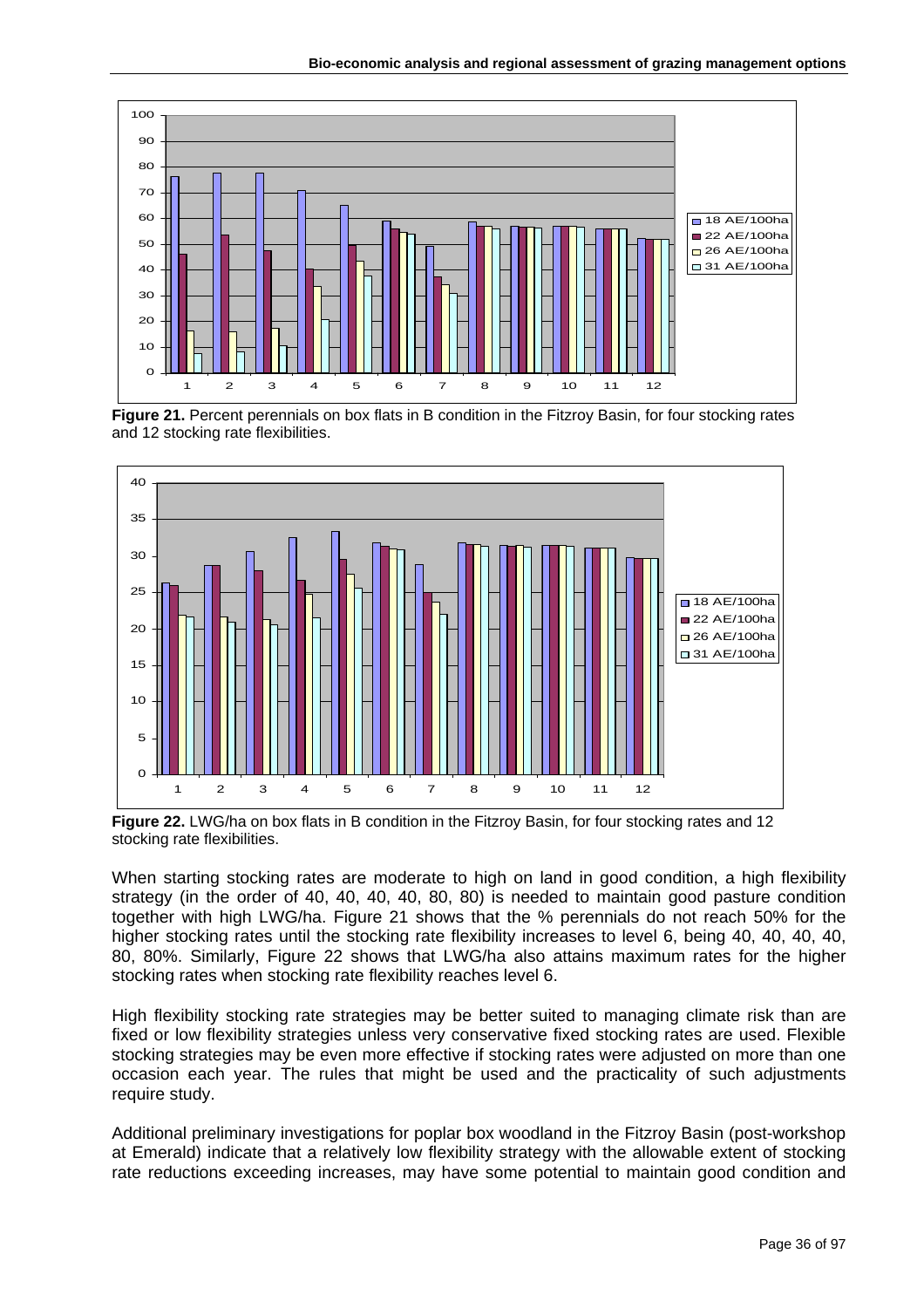achieve good animal production. This stocking rate flexibility option appears to perform well with regard to % perennials, LWG/ha, and the proportion of years when supplementary feeding is needed, and may be more achievable at the property level than the more flexible strategies described above. Figure 23 shows the % perennials in B condition box flats in the Fitzroy Basin at the original four stocking rates and 12 new levels of stocking rate flexibility. These range from set stocked (1) to a high flexibility of 50, 70, 50, 70, 60, 70 (option 12). The flexibility strategy of 10, 30, 20, 30, 30, 40 (option 6), combined with the lowest stocking rate, appears to perform well, considering the results for % perennials (Figure 23), LWG/ha (Figure 24), and proportion of years when supplementary feeding is required (Figure 25).



Figure 23. Percent perennials in B condition box flats in the Fitzroy Basin that occur under four stocking rates and 12 levels of stocking rate flexibility.



**Figure 24.** LWG/ha in B condition box flats in the Fitzroy Basin that occur under four initial stocking rates with 12 levels of stocking rate flexibility.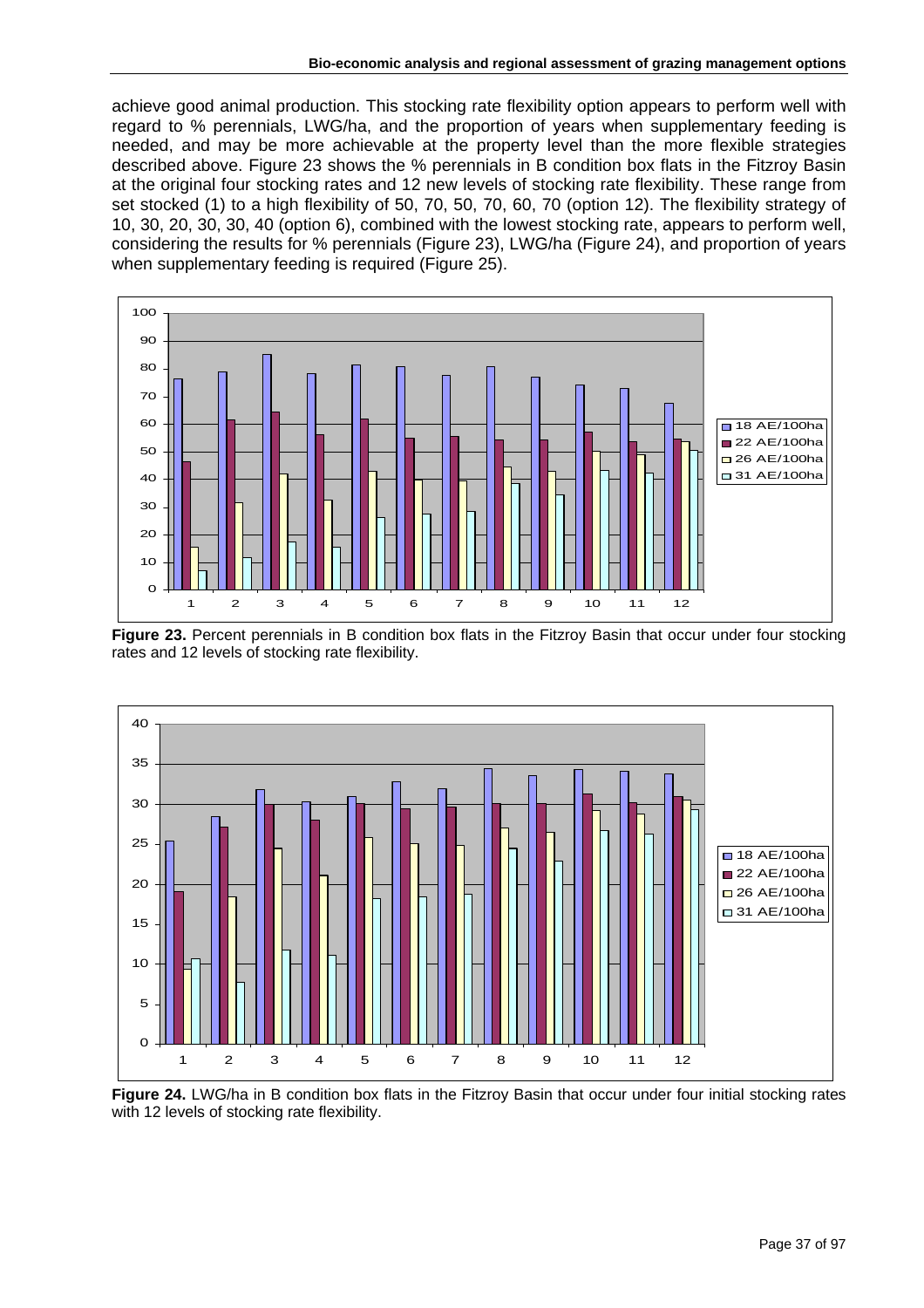This analysis needs to be repeated for the other regions before more can be concluded about the efficacy of this 10, 30, 20, 30, 30, 40 stocking rate flexibility option.



**Figure 25.** Proportion of years supplementary feeding was necessary in B condition box flats in the Fitzroy Basin that occur under 4 stocking rates and 12 levels of flexibility.

# *Burdekin region*

The response of % perennials on three land types in B condition in the Burdekin region to the 12 levels of stocking rate flexibility were the opposite to those reported above for the other five NGS regions. Generally, the higher % perennials were obtained with fixed stocking, and then declined as flexibility increased (see Figures 26, 27 and 28).



Figure 26. Percent perennials for black basalt land type in the Burdekin region in B condition, for four starting stocking rates with 12 levels of stocking rate flexibility.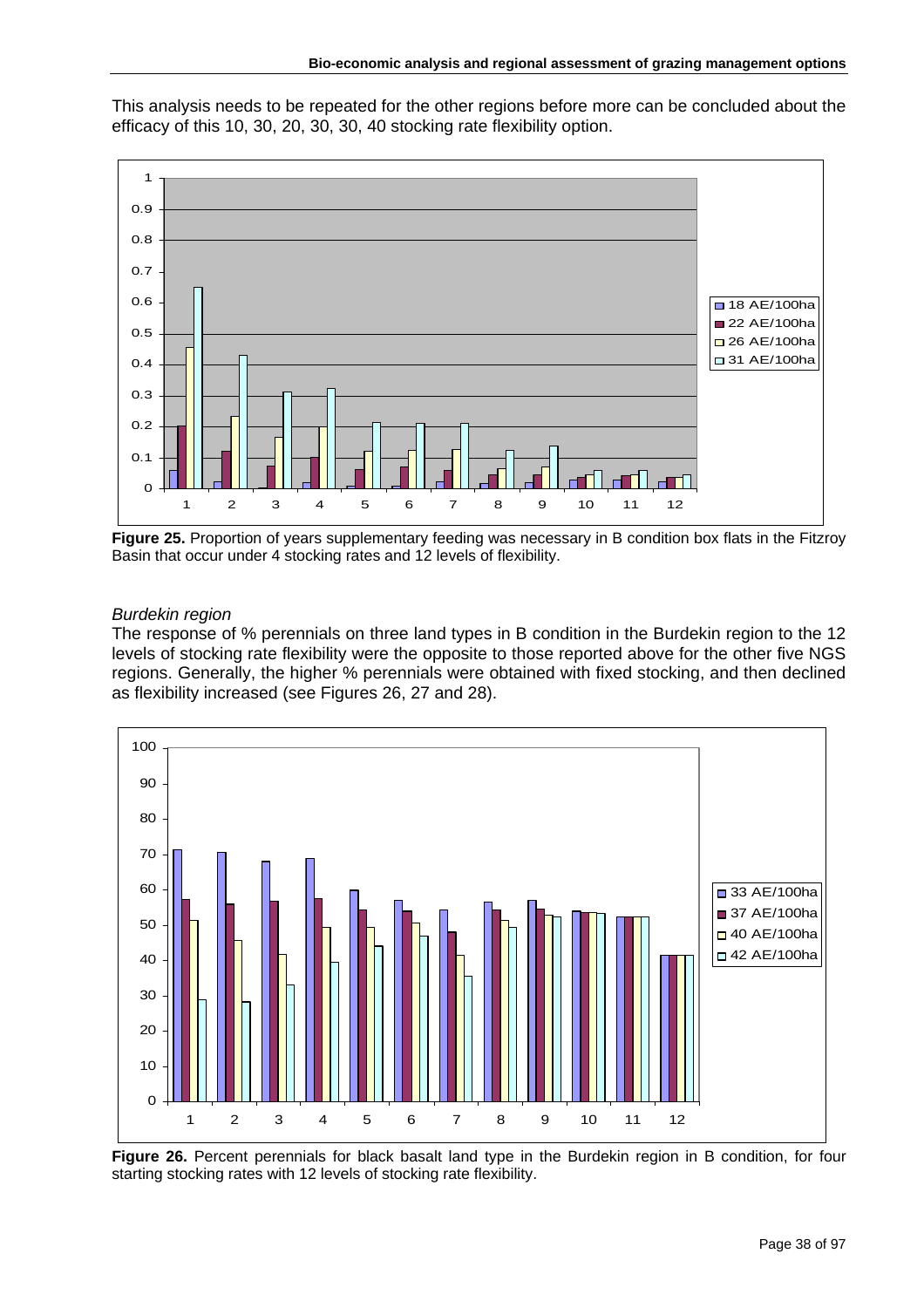

Figure 27. Percent perennials for goldfields land type in the Burdekin region in B condition, for four starting stocking rates with 12 levels of stocking rate flexibility.



Figure 28. Percent perennials for yellowjacket land type in the Burdekin region in B condition, for four starting stocking rates with 12 levels of stocking rate flexibility.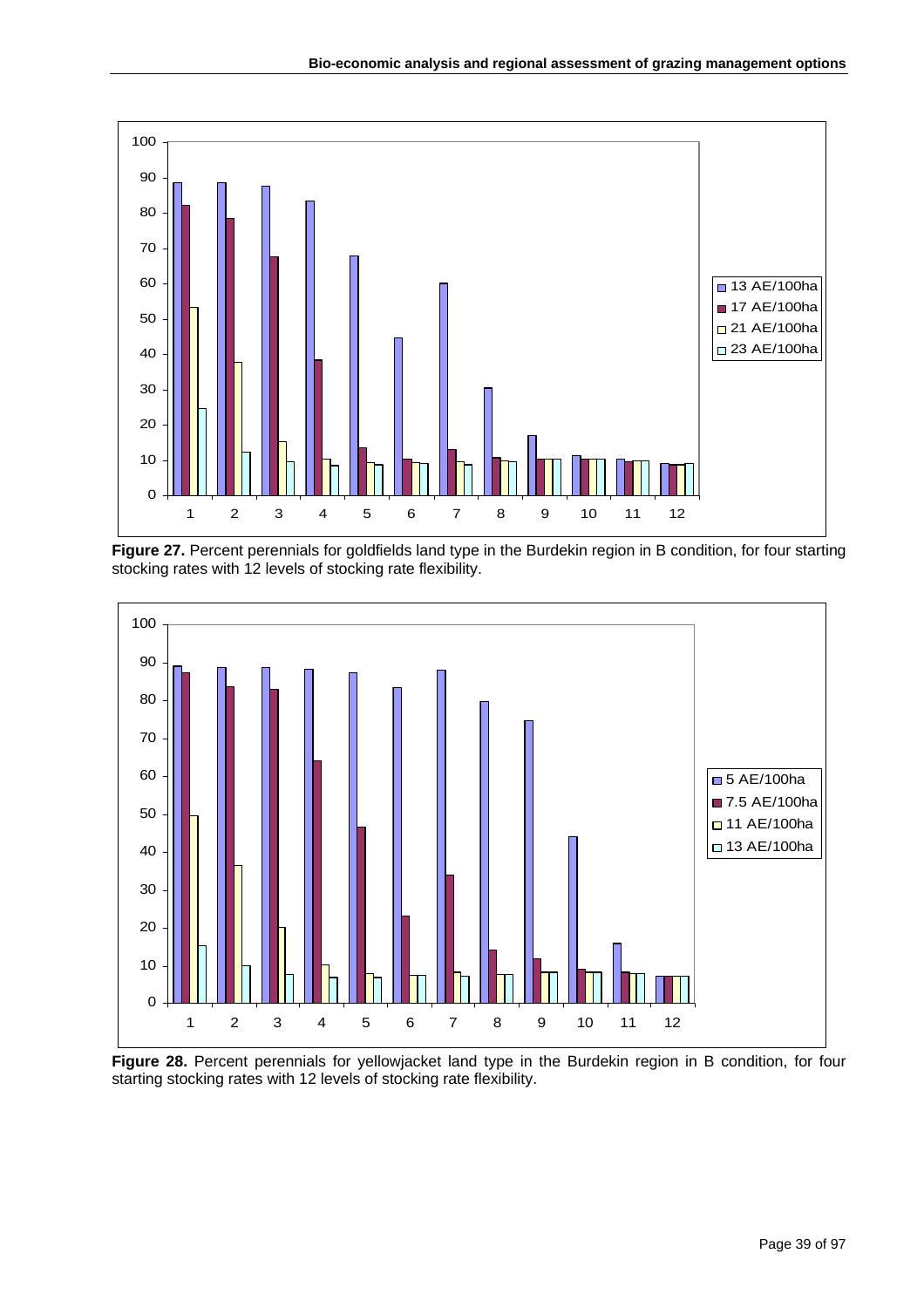

Figure 29. LWG/ha for the black basalt land type in the Burdekin region in B condition, for four starting stocking rates with 12 levels of stocking rate flexibility.



Figure 30. LWG/ha for the goldfields land type in the Burdekin region in B condition for four starting stocking rates with 12 levels of stocking rate flexibility.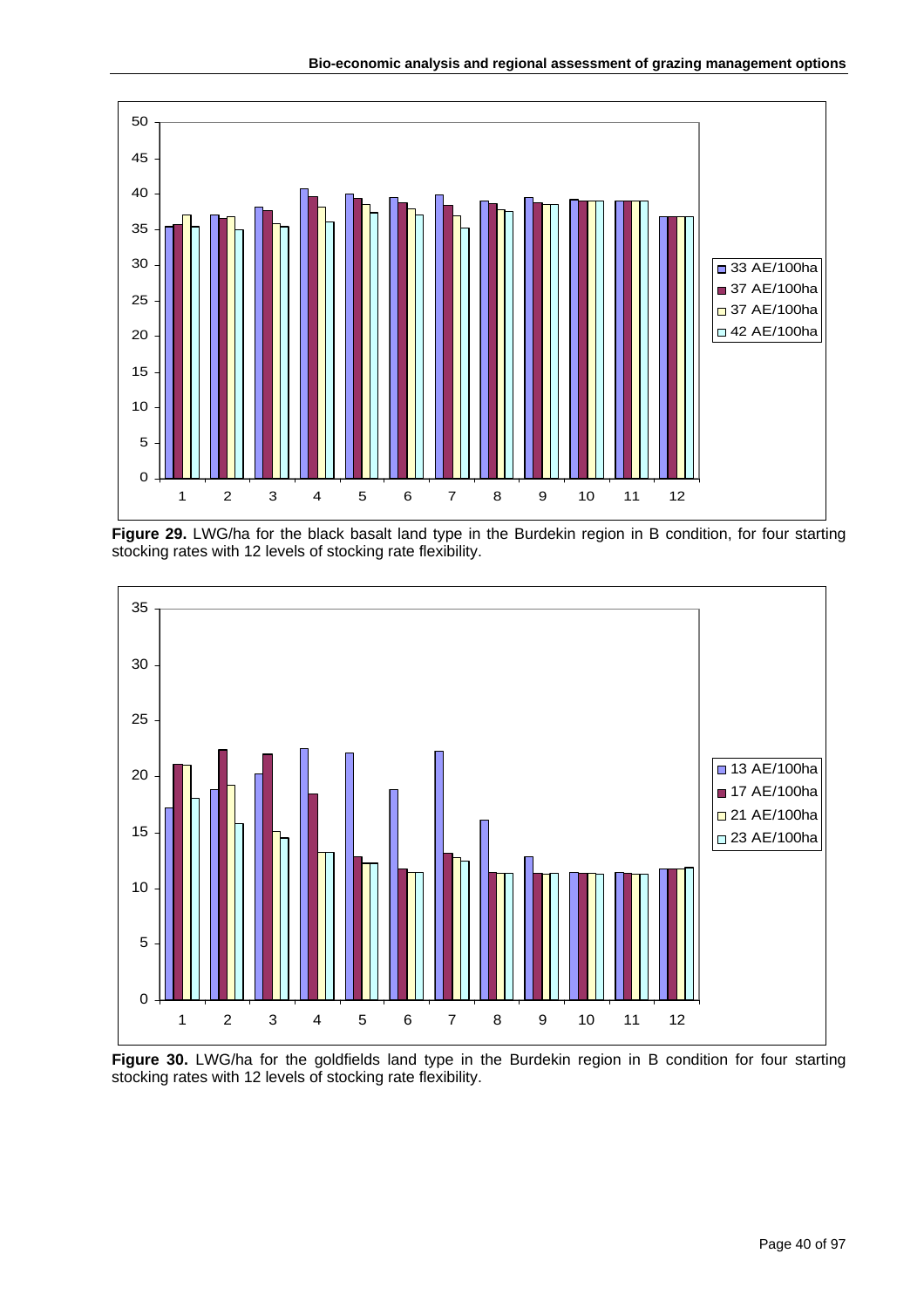

Figure 31. LWG/ha for the yellowjacket land type in the Burdekin region in B condition, for four starting stocking rates with 12 levels of stocking rate flexibility.

Similarly, set stocking also produced similar or higher LWG/ha than did the flexible stocking rate strategies, as seen in Figures 29, 30, and 31.

The different response to the 12 flexibility options in the Burdekin cannot be explained at the moment, and may be due to inconsistencies in the way the model runs were set up. This requires further investigation.

### *Findings based on individual 30-year time periods*

Again, the responses observed on the land types in the Burdekin to the 12 stocking rate flexibilities were different to those from the other five NGS regions, and are reported separately below.

Pasture condition, LWG/hd and LWG/ha generally decline to very low levels under moderate set stocking rates during years of low rainfall, and may not recover. This is due to the high utilisation rate that occurs during years of low pasture growth, which causes a decline in grass basal area and the proportion of the pasture which is perennial grasses (% perennials) in subsequent years. This decline in pasture condition further lowers pasture growth rates, and because stocking rate is fixed, the actual utilisation rates increase, causing more deterioration of pasture condition. The ongoing feedback between increasing utilisation rates and decreasing pasture growth means that these pastures are not able to recover. Figure 32 shows how % perennials decline to, and remain at, very low levels when poplar box in the Fitzroy Basin is set stocked at 3.9 ha/AE. In comparison, the flexible stocking rate strategies are able to maintain % perennials at higher levels over most of the period.

Pasture condition and LWG/hd and LWG/ha can also decline markedly under moderately high and high stocking rate flexibility strategies. This occurs when dry years immediately follows one or more above average rainfall years, due to the high utilisation rate experienced during the following dry year. This is illustrated in the VRD in Figure 33, where large declines in %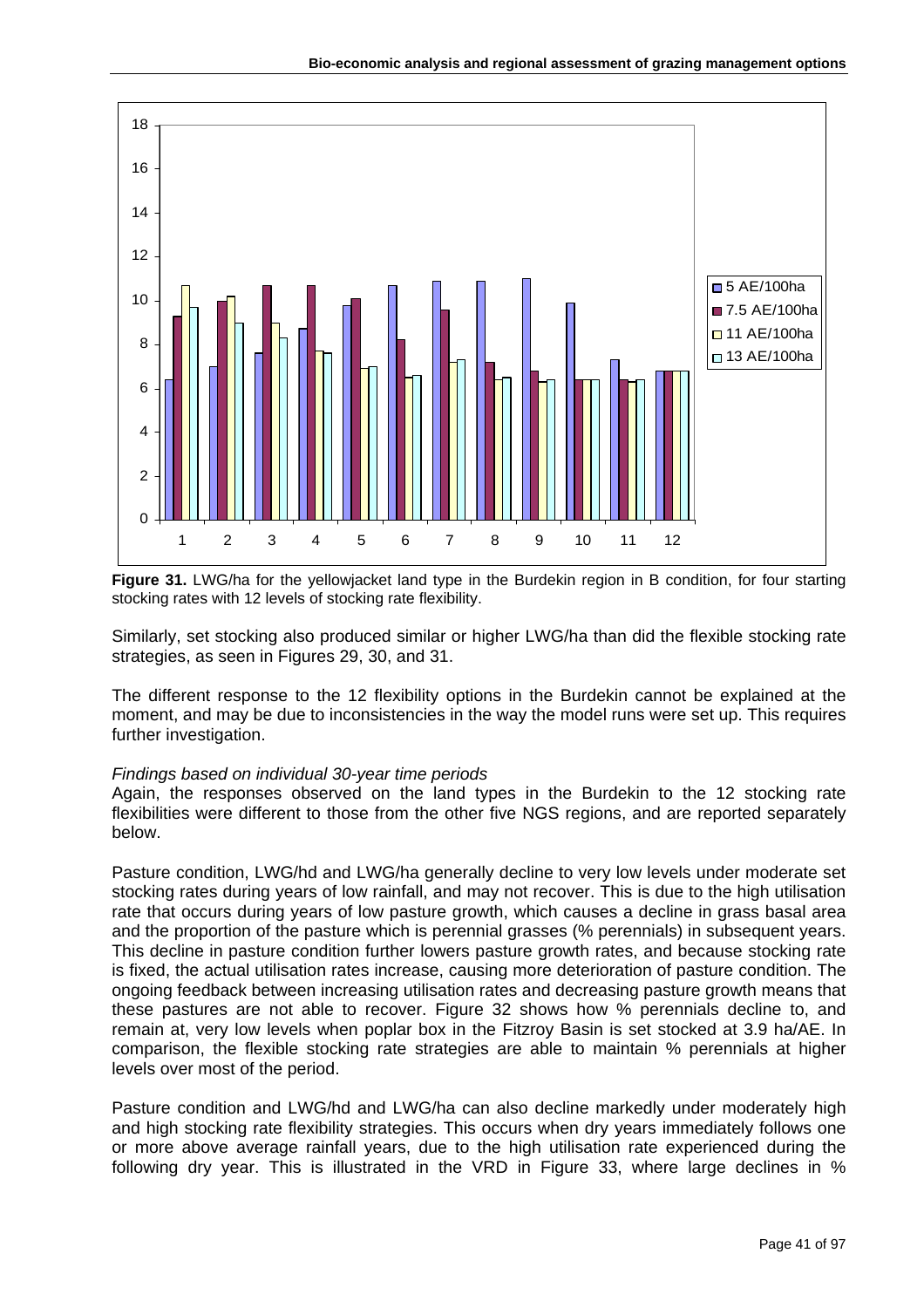perennials occur even with fully flexible and highly flexible  $(+30\%$  change annually and  $+60$ change of the longer term) strategies.



**Figure 32.** Change in % perennials for poplar box in the Fitzroy Basin under set stocking and three levels of stocking rate flexibility, starting in B condition.



**Figure 33.** Change in % perennials occurring with set stocking and three levels of stocking rate flexibility, on black cracking clays in the VRD, starting in B condition.

However, these values often recovered quickly under the flexible stocking rate strategies due to the low stocking rates and associated low utilisation rates during the subsequent years when rainfall increased, whereas they took much longer to recover or did not recover at all under the less flexible strategies (where utilisation rate remained higher).

Generally, the recovery and maintenance of % perennials (see Figures 32 and 33) and LWG/ha was improved with increasing stocking rate flexibility.

There were few if any occasions when high and fully flexible stocking rate strategies resulted in declines in % perennials greater than those observed with current practice (less flexibility) and set stocking.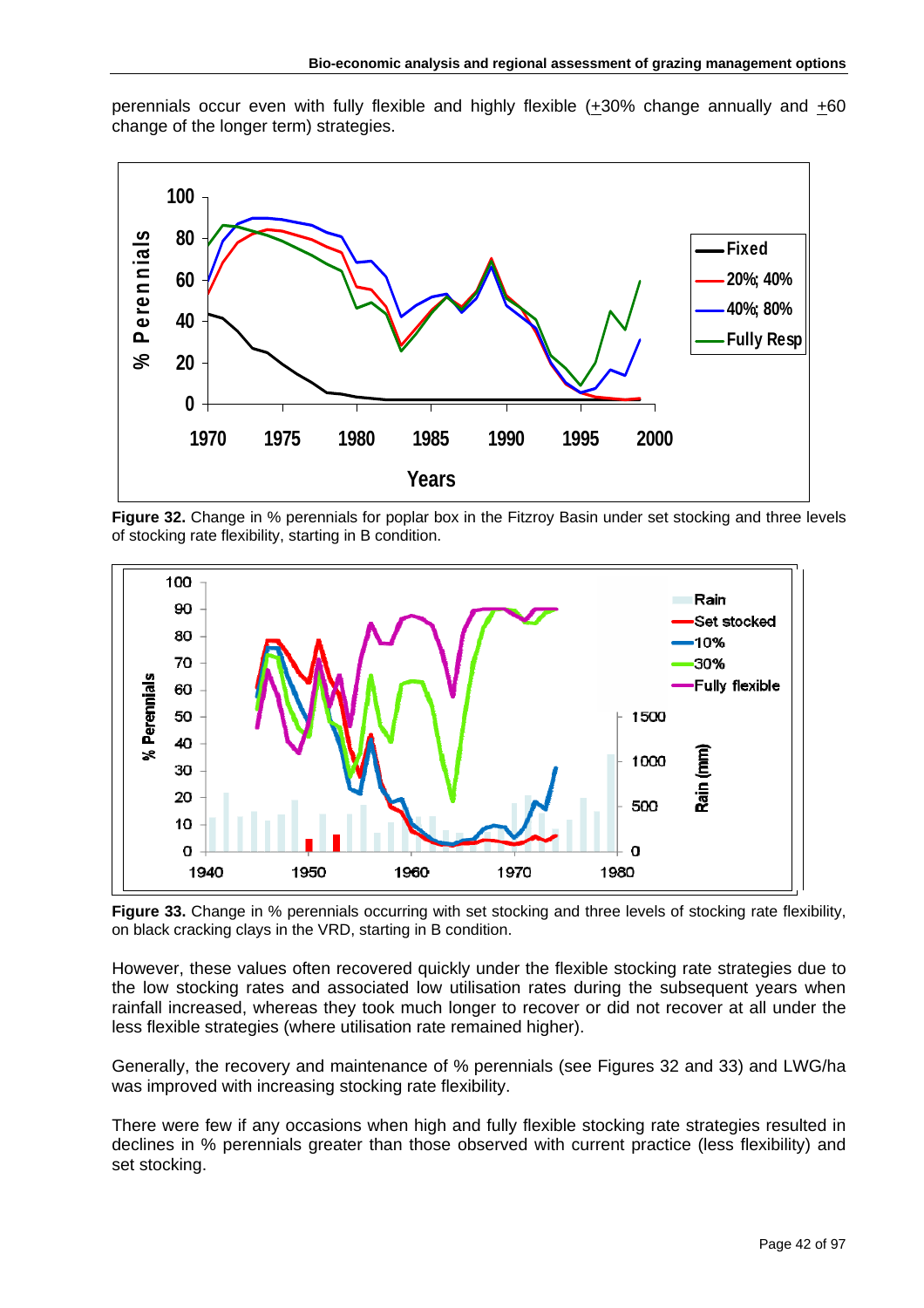## *Burdekin region*

The changes in % perennials, LWG/hd and LWG/ha that occur between 1975 and 2005 for the goldfields land type are shown below. Figures 34 and 35 show changes in % perennials and LWG/hd respectively, at four stocking rates. Fixed stocking performs quite well at the two lower stocking rates, but poorly at the two higher rates.



**Figure 34.** Changes in % perennials that occur between 1975 and 2005 using a fixed stocking rate strategy and four stocking rates for goldfields land type in the Burdekin.

The response of % perennials and LWG/hd to current practice stocking rate flexibility, being +20% change in stocking rate annually and +40% change over the longer term, is generally poorer than what was observed for fixed stocking rate (Figures 36 and 37). Percent perennials declined to very low levels at all four starting stocking rates, and LWG/hd was often negative for the three higher stocking rates. During these years, destocking would have to occur.

The response of this Burdekin land type to the range of stocking rate flexibility options differs to land types from other regions. Investigations after the end of the project indicated that this was due to the climate window examined; other climate windows produced similar results to other regions..

When LWG/ha over the same time period was compared for fixed stocking rate, current practice flexibility and fully flexible, fixed stocking rate again appeared to produce the best results (Figure 38).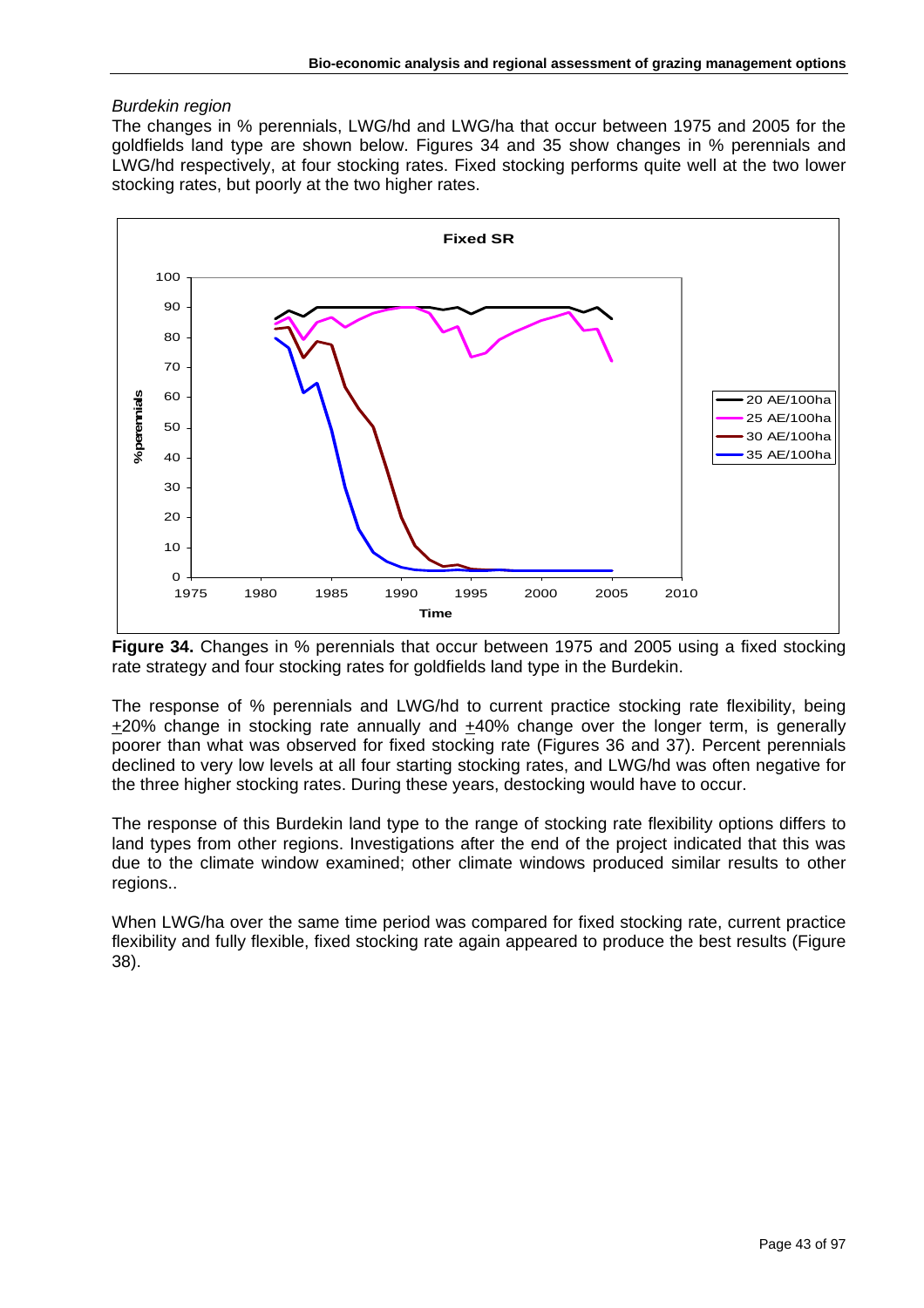

**Figure 35.** Changes in LWG/hd using a fixed stocking rate strategy and four starting stocking rates for the goldfields land type in the Burdekin. The large negative LWGs are an indication of how many days in the year that liveweight was lost and should not be interpreted as actual liveweight change.



**Figure 36.** Changes in % perennials between 1975 and 2005 using current practice flexibility ( $\pm$ 20% annual and +40% over the longer term) and four starting stocking rates for the goldfields landtype in the Burdekin.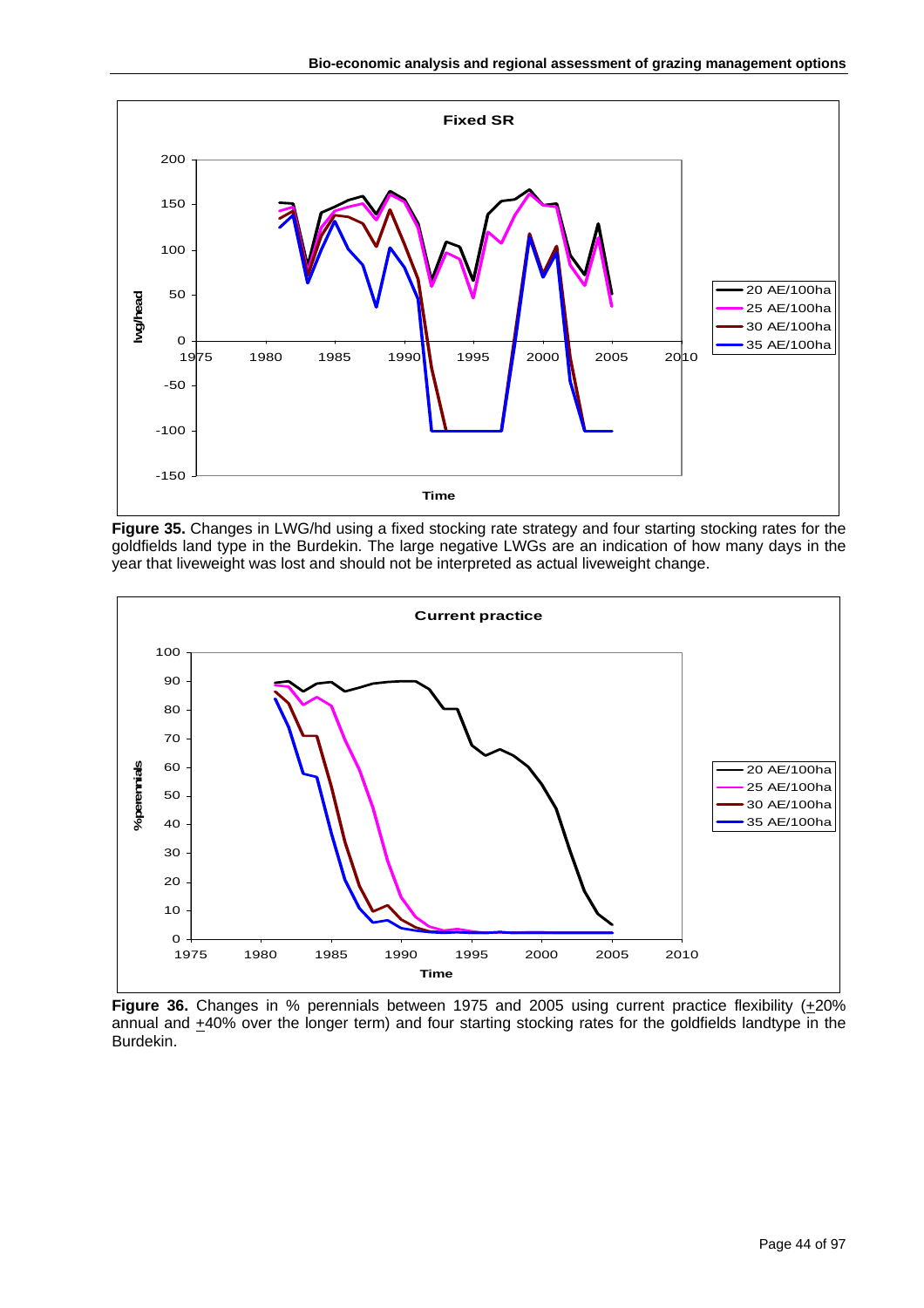

Figure 37. Changes in LWG/hd that occur between 1975 and 2005 using current practice flexibility (+20%) annually and  $\pm$ 40% over the longer term) and four starting stocking rates.



Figure 38. Comparison of LWG/ha for fixed stocking (25 AE/100 ha), current practice flexibility, and full flexibility for the goldfields land type in the Burdekin.

# 4.1.2 Pasture resting

This section identifies and discusses the key findings for pasture resting presented at the workshops in each of the NGS regions.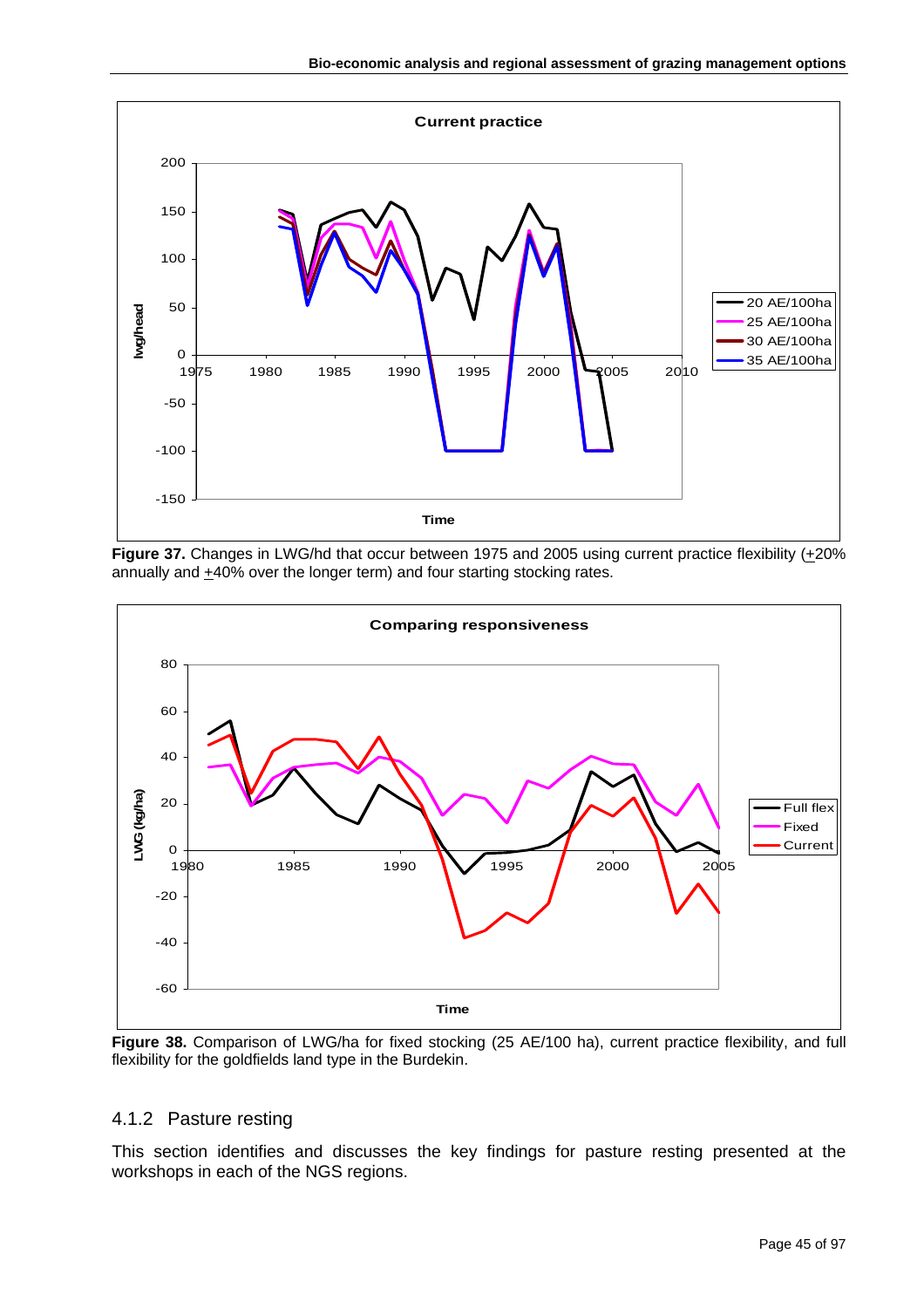### **Key overall findings for pasture spelling**

The component analysis of pasture spelling was confined to spelling during the growing season, commencing at the 1<sup>st</sup> of December, to align with the period when spelling pastures is known to be most effective.

Analyses of pasture spelling were also carried out in two ways. First of all, the modelling assumed that stock from the rested paddock were agisted or sold, and that there was no increase in stocking rate or utilisation rate associated with placing these animals in other paddocks during the spell period. Secondly, a four-paddock rotational-spell system was investigated, where animals from the spelled paddock were distributed in equal proportions across each of the other three paddocks.

## *Spelling in combination with agistment*

Generally, pasture spelling will maintain or improve pasture condition, LWG/hd and LWG/ha, but the effectiveness of a particular spelling regime will depend on starting land condition, land type, stocking rate, length and frequency of spell, prevailing seasonal conditions, and sequences of seasonal conditions over time.

As stocking rate increases and land condition decreases, spelling is increasingly important in maintaining and improving land condition, with longer duration and more frequent spells required.

On more fertile land types, such as open downs and alluvial brigalow, which are in A condition, and where seasonal conditions are reasonable, spelling is not needed to maintain good pasture condition and high LWG/hd with low to moderate stocking rates. Figure 39 below demonstrates that, at low and moderate stocking rates, only a minor increase in % perennials arose from the implementation of a six-month spell every four years on A condition open downs (Note that 90% perennials is the maximum value in the model). A similar trend for LWG/hd is demonstrated in Figure 40.



**Figure 39.** Changes in % perennials that occur with and without a six-month spell every four years, at four stocking rates, on open downs in A condition, in the western Queensland Mitchell grass downs.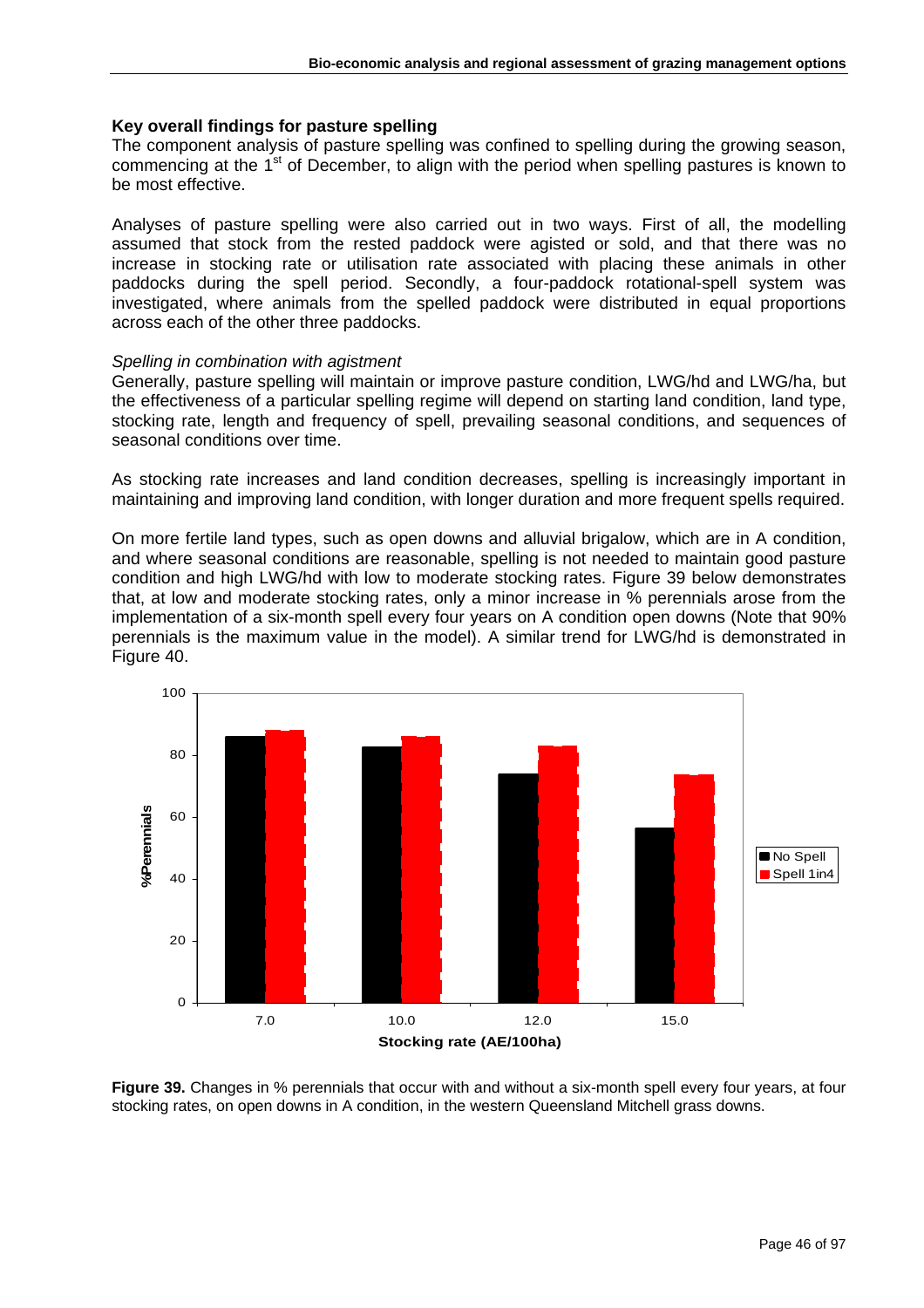

**Figure 40.** Changes in LWG/hd that occur with and without a six-month spell every four years, at four stocking rates, on open downs in A condition, in the western Queensland Mitchell grass downs.



**Figure 41.** Changes in % perennials that occur with and without a six-month spell every four years, at four stocking rates, on open downs in B condition, in the western Queensland Mitchell grass downs.

When these more fertile land types are in B condition, and stocked at medium to high rates, then a six-month spell every four years is needed to maintain % perennials. This is illustrated by Figure 41, where % perennials decline on B condition open downs at the higher stocking rates, with these being restored to more than 50% with a six-month spell every four years.

Similar results were observed for the less fertile land types, such as soft mulga and poplar box, which again were in good condition. Figure 42 shows that at a moderate stocking rate, a spell every four years is not needed to maintain % perennials in B condition poplar box. However, at a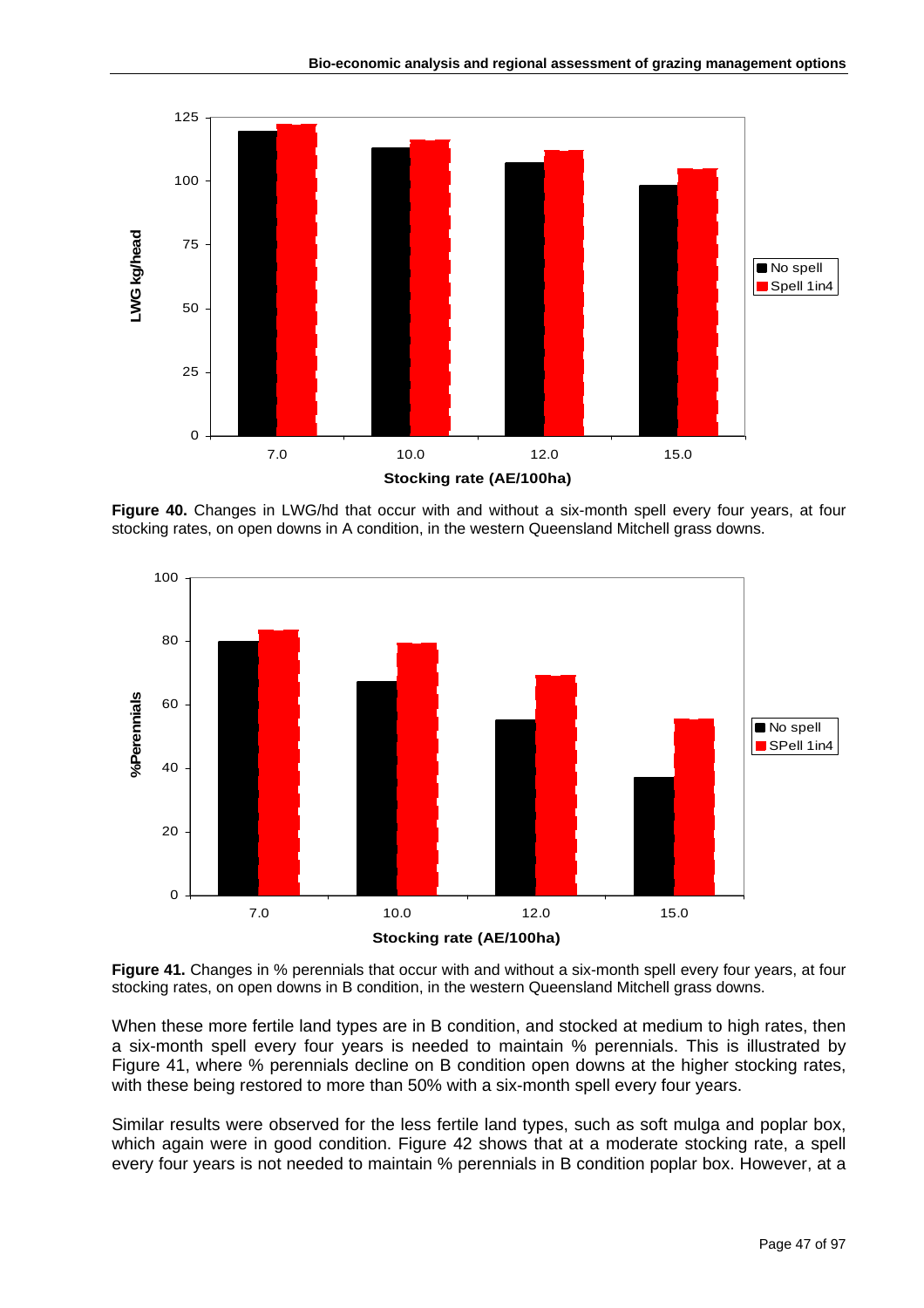high stocking rate, % perennials decline to low levels, and in this case a six-month spell every four years improves pasture condition significantly.



**Figure 42.** Changes in % perennials on B condition poplar box land type in the Maranoa-Balonne, that occur with moderate (15 AE/100ha) and high (20 AE/100ha) stocking rates, and with two, three and sixmonth duration spells that occur every four years.

When the more fertile land types are in poor condition (C), a six-month spell every four years in conjunction with reducing stocking rate is needed to improve pasture condition (% perennials). In this case, reducing stocking rate and spelling appear to be of equal importance in recovering pasture condition. This point is illustrated in Figure 43, where % perennials on C condition black cracking clays in the VRD recover with a six-month spell every four years at the lower stocking rate, but not at the higher rate. If it was necessary to maintain a higher stocking rate, then at least a three month spell every year would be needed to sufficiently improve % perennials on the same land type (see Figure 44).

With less fertile land types in poor condition, recovery relies more on a six-month spell every four years than it does on reducing stocking rate, but both are required for improvement in % perennials and LWG/hd. For the very low fertility land types, lower stocking rates and more frequent spelling may be needed for their recovery. Figure 45 shows changes in % perennials on C condition soft mulga in the western Queensland Mitchell grass downs. Reductions in stocking rate alone are not sufficient to recover % perennials (Figure 45) and LWG/hd (Figure 46), and must be combined with a six-month spell every four years before reasonable % perennials are obtained.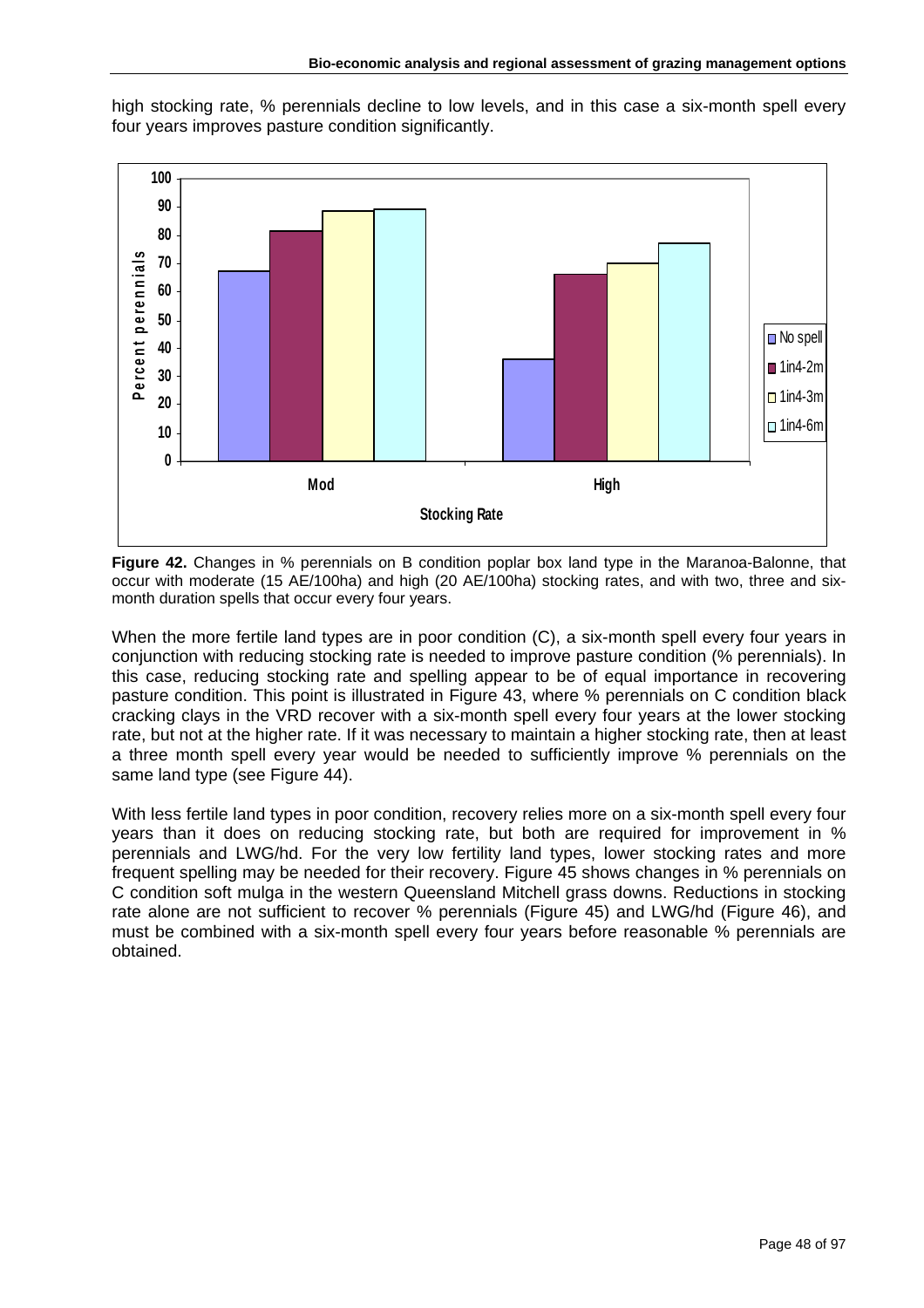

**Figure 43.** Change in % perennials on C condition black cracking clays in the VRD, at two stocking rates, and with a range of spell durations, repeated every four years.



**Figure 44.** Change in % perennials on C condition black cracking clays in the VRD, at two stocking rates, and with a range of spell durations, repeated every year.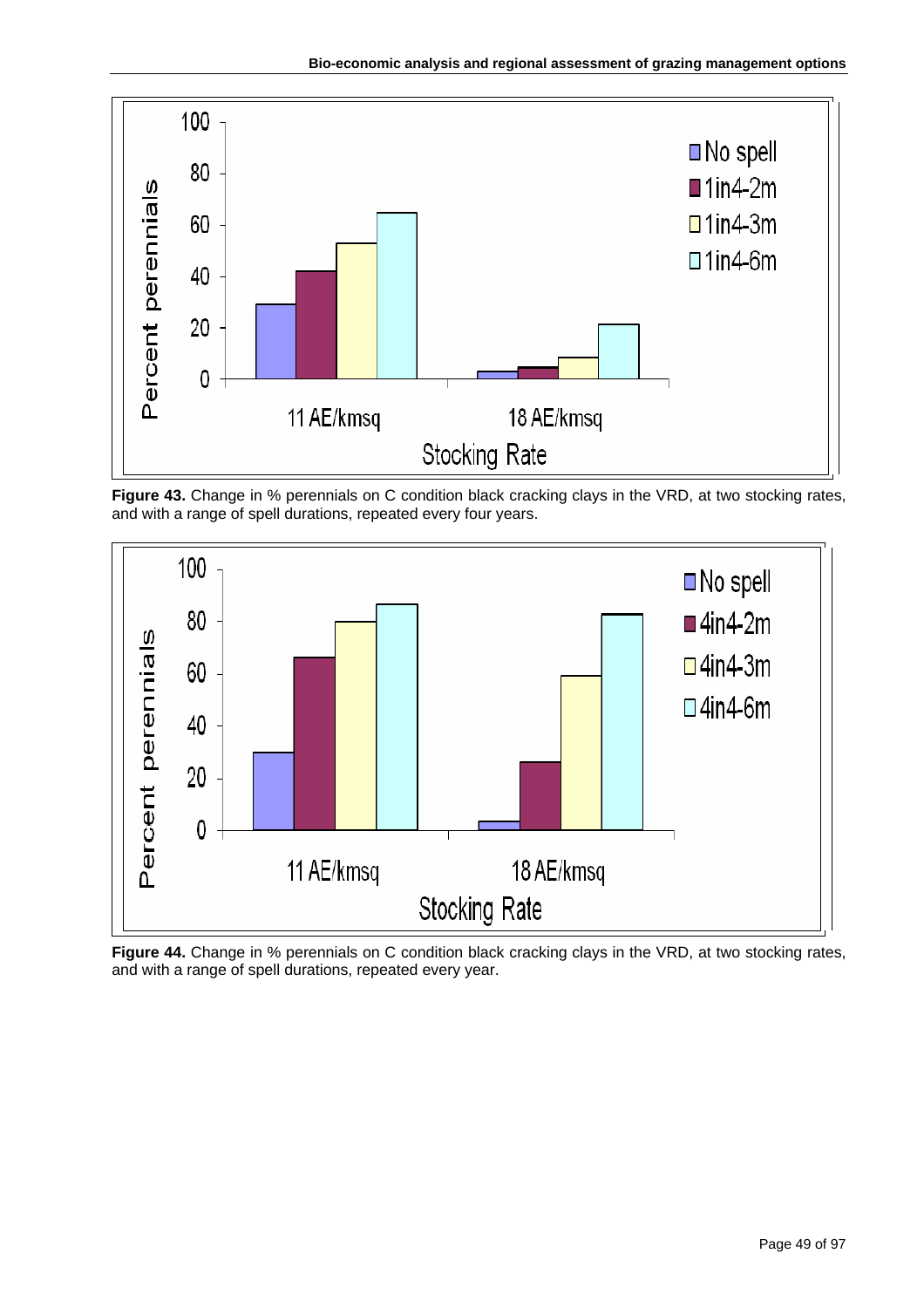





Figure 46. Changes in LWG/hd for C condition soft mulga in the western Queensland Mitchell grass downs occurring with variation in stocking rate, and with and without a six-month spell every four years.

On all land types in poor condition, spelling for six months every four years may recover % perennials to around 50% or more, provided the stocking rate is low. More frequent spelling will be needed to recover perennials as stocking rate increases, with a six-month spell every year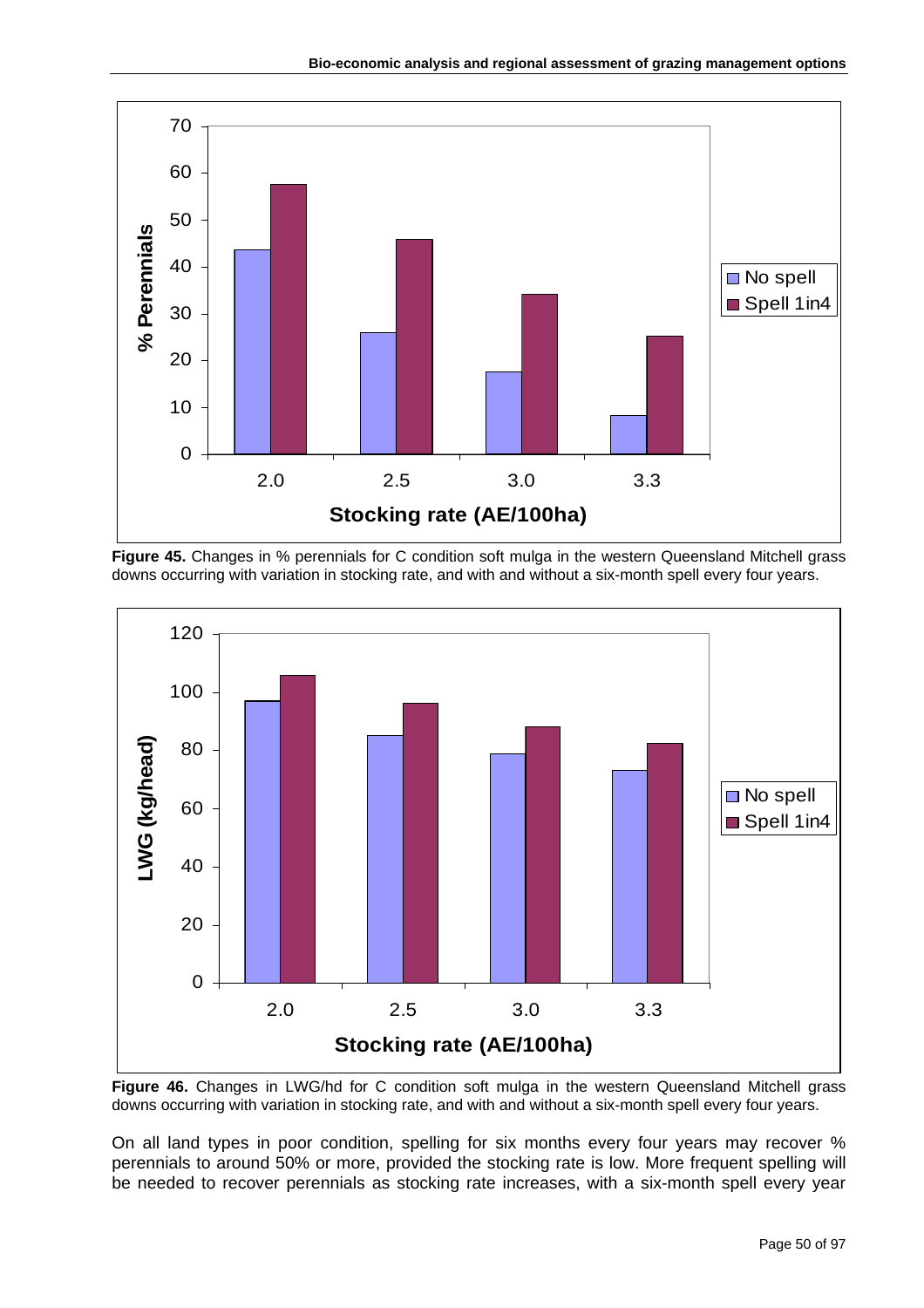needed to recover % perennials and LWG/hd at high stocking rates. In this case, the high stocking rate is used for only 6 months in the year, effectively halving the stocking rate. In Figure 47 below for goldfields land type in the Burdekin, % perennials are improved with a six-month spell at the low stocking rate, but the same spelling regime has little impact at the higher stocking rate. In this case, at least a three-month spell every year is needed to significantly improve % perennials (Figure 48). Figures 49 and 50 show the same trend for LWG/hd.



**Figure 47.** Percent perennials for C condition goldfields land type in the Burdekin, at two stocking rates, and with and without a spell of variable duration every four years.

While reductions in stocking rate alone are capable of recovering poor condition pastures, this may be at the expense of livestock productivity. A six-month spell in conjunction with a moderate stocking rate may achieve the same level of pasture recovery as stocking at a low rate alone, but the simulations indicate that former may produce higher LWG/ha. Figure 51 shows that the recovery of % perennials in C condition black cracking clays in the Barkly Tablelands occurs equally well with either a low stocking rate of 7 AE/km<sup>2</sup> on its own, or a higher stocking rate of 9 AE/  $km<sup>2</sup>$  in combination with a six-month spell every four years. However, the higher stocking rate plus spelling strategy provides a better LWG/ha, being 5kg/ha for the low stocking rate approach, compared with 7kg/ha or the latter strategy (Table 6). A monthly time-step liveweight gain model would enable us to investigate this more thoroughly. These results should be regarded as preliminary.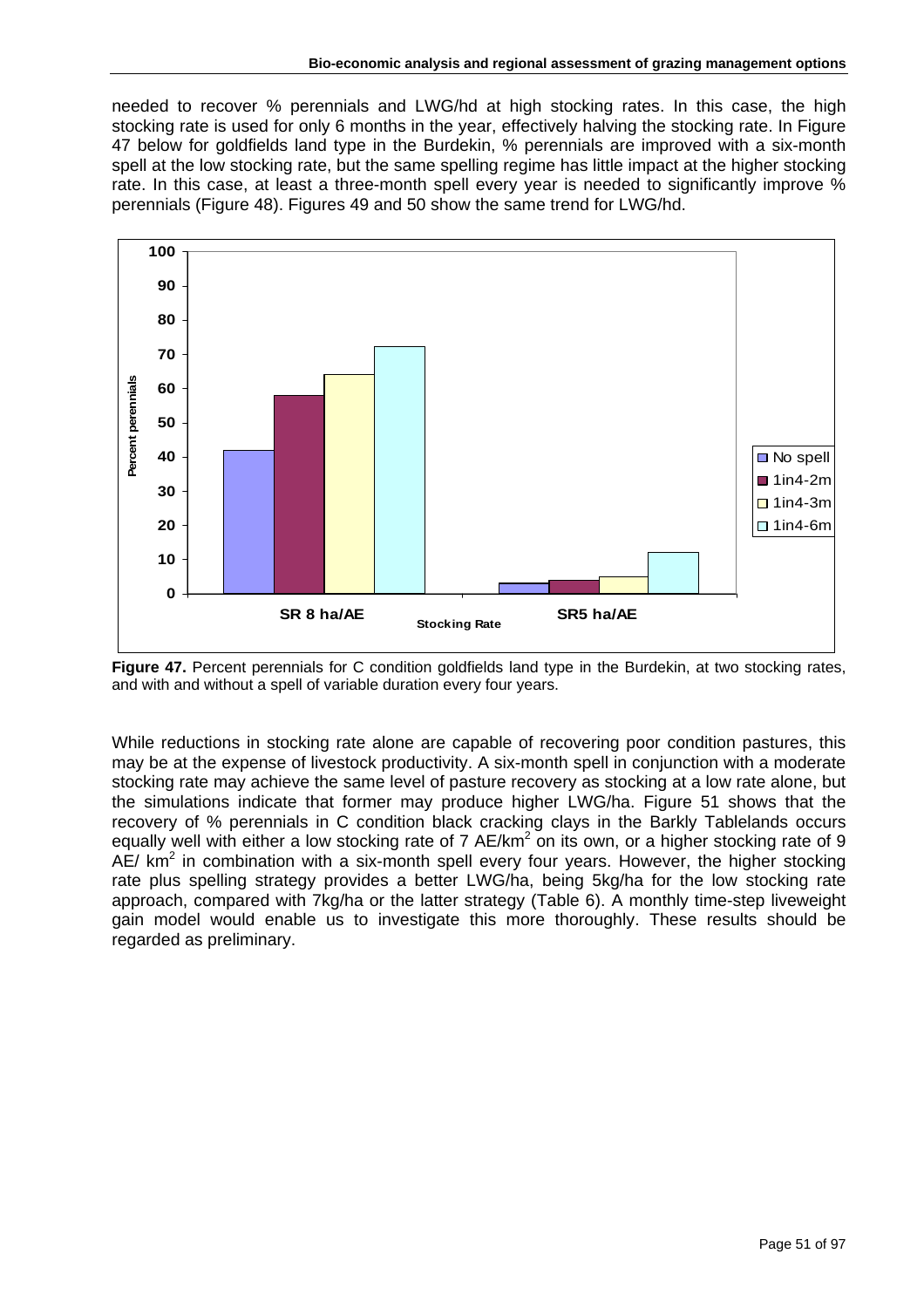

Figure 48. Percent perennials for C condition goldfields land type in the Burdekin, at two stocking rates, and with and without a spell of variable duration every year.



**Figure 49.** LWG/hd for C condition goldfields land type in the Burdekin, at two stocking rates, and with and without a spell of variable duration every four years.



**Figure 50.** LWG/hd for C condition goldfields land type in the Burdekin, at two stocking rates, and with and without a spell of variable duration every year.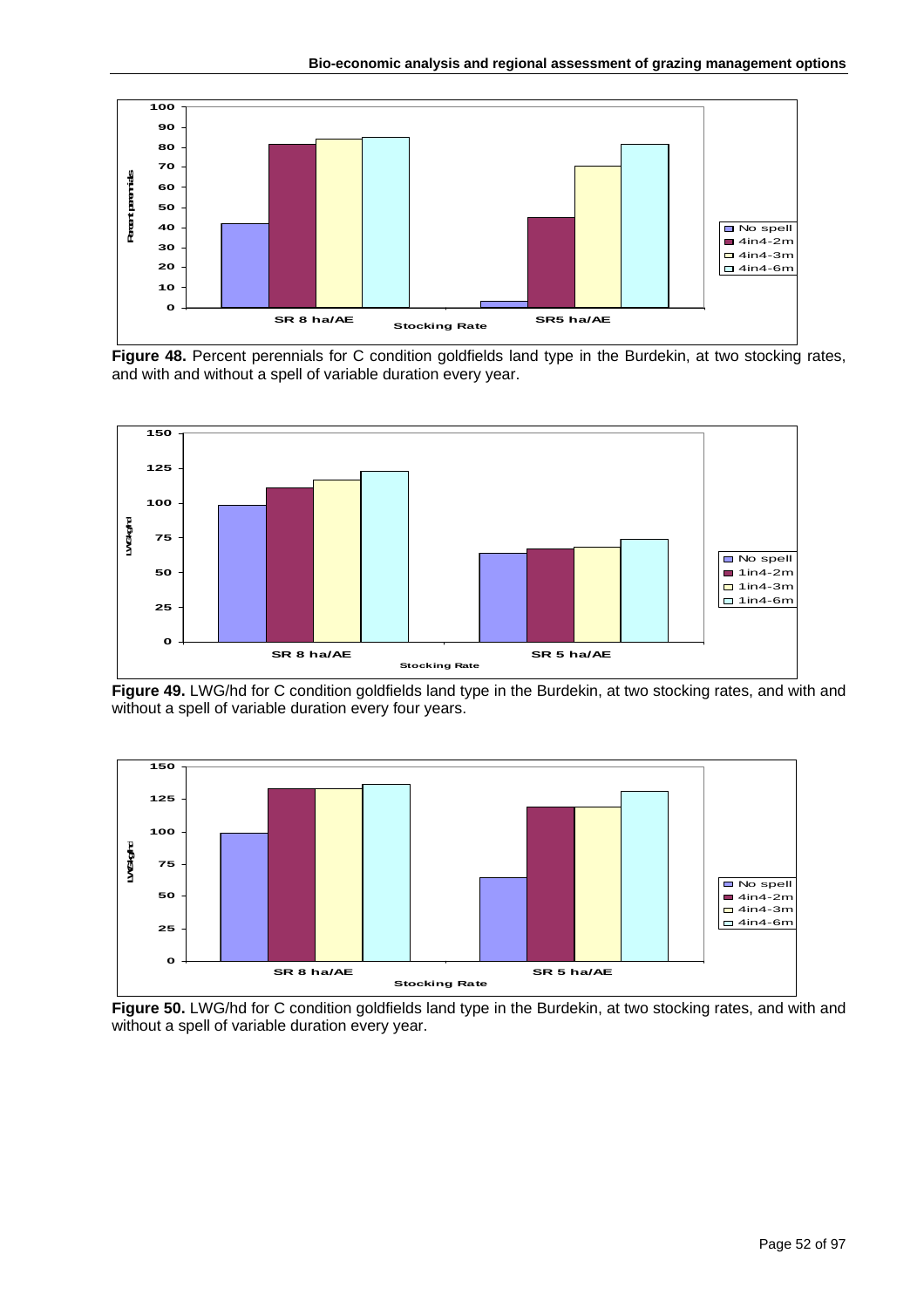

**Figure 51.** Level of % perennials in C condition black cracking clays in the Barkly Tablelands, at different stocking rates, with and without a six-month spell every four years.

| <b>Table 6.</b> The LWG/ha for different combinations of stocking rate (AE/100ha), with and without a |  |
|-------------------------------------------------------------------------------------------------------|--|
| six-month spell every four years, for C condition black cracking clay in the Barkly Tablelands.       |  |

| Stocking rate + spell | <b>Average LWG/ha</b> |
|-----------------------|-----------------------|
| 7AE                   | 5                     |
| 9AE                   | 3                     |
| $9AE + spell$         | 7                     |
| 12AE                  | -8                    |
| 12AE +spell           | 5                     |

Conversely, if the stocking rate is too high, then even spelling every year for six months over the growing season will not be sufficient to recover pasture condition. This is shown in Figure 52, where % perennials in C condition poplar box in the Maranoa-Balonne do not fully recover at a high stocking rate, even when spelled for six months every year.

The outcomes of spelling are very sensitive to stocking rate. Longer duration and higher frequency spelling are required as stocking rates increase, but only to a point. When this upper limit of stocking rate is reached, even spelling for six months every year will not result in pasture recovery.

The above durations and frequencies of spelling that the modelling suggests are required to maintain or recover pasture condition may be over-estimated because the modelling applies inflexible rules, year after year. If spelling could be better matched to the prevailing seasons, with more aggressive spelling strategies practised when seasonal growing conditions are good, and curtailed when seasons are poor, then the duration and frequency of effective spells required may be lower than presented here. Potentially, a two-month spell every four years could be very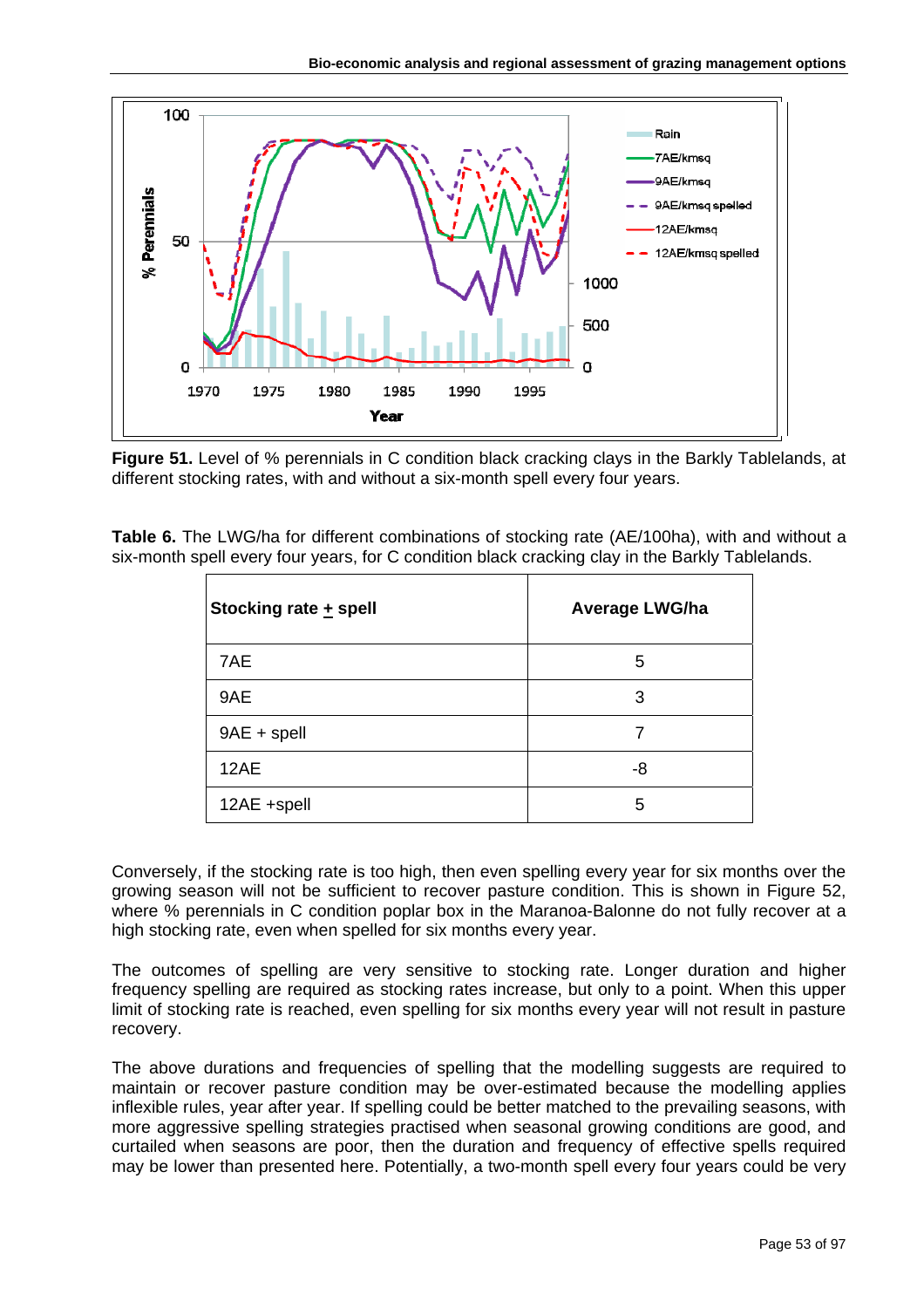effective if timed to coincide with very good seasonal growing conditions but the practicalities of this option may limit its use in more extensive rangelands.



**Figure 52.** Percent perennials in C condition poplar box in the Maranoa-Balonne, at moderate (15 AE/100ha) and high (20 AE/100ha) stocking rates, with and without a spell of 2-6 months every year.

## **Component spelling - Four-paddock rotational spelling system**

As part of the component modelling, we simulated a range of spelling options. These covered variable length of spells (2, 3 and 6 months) and differing frequencies (from annual to 1 in 4 years). Conceptually, the cattle from the spelled paddocks were agisted, and this is exactly how the economic models were evaluated.

Among many groups, there was concern expressed about the agistment option – either through lack of availability, concerns about practicality or because of high cost. To overcome this, we developed a way of moving the cattle from the agisted paddock onto the other paddocks in the spelling regime. Typically, we examined a four-paddock system where one paddock was spelled each year for a 6-month period commencing in December. This was derived from recommendations made by the synthesis activities in the accompanying parts of this project. The effect of this is that the paddocks that are not spelled have a stocking rate that is 33.3% higher during the summer growing period than would be the case if there was no spelling or the cattle from the spelled paddock were agisted off-property. Clearly the capacity of the non-spelled paddocks to tolerate this increased stocking pressure had to be weighed up against the benefits to the spelled paddock.

With the current version of the model, it is only possible to run simulations of this aspect of spelling with a constant stocking rate. It is hoped that a variable stocking rate option can be developed in future to overcome this limitation.

### **Effect of stocking rate on effectiveness of spelling**

As shown from the component analysis of stocking rate, spelling will not lead to improved pasture condition if the stocking rates used are too high. In environments where the peak yield is reached in the majority of years (where the system is limited by the maximum nitrogen uptake variable, for example in coastal Queensland speargrass communities), this stocking rate is critical, as exceeding this safe long-term stocking rate by only a small amount (<5%) leads to a decline in percentage perennials and therefore pasture productivity (~ 22 head/100 ha - Figure 11). This sharp decline occurs despite the relationship between utilisation and percent perennials being as expected (Figure 10). Under a constant stocking regime, this leads to chronic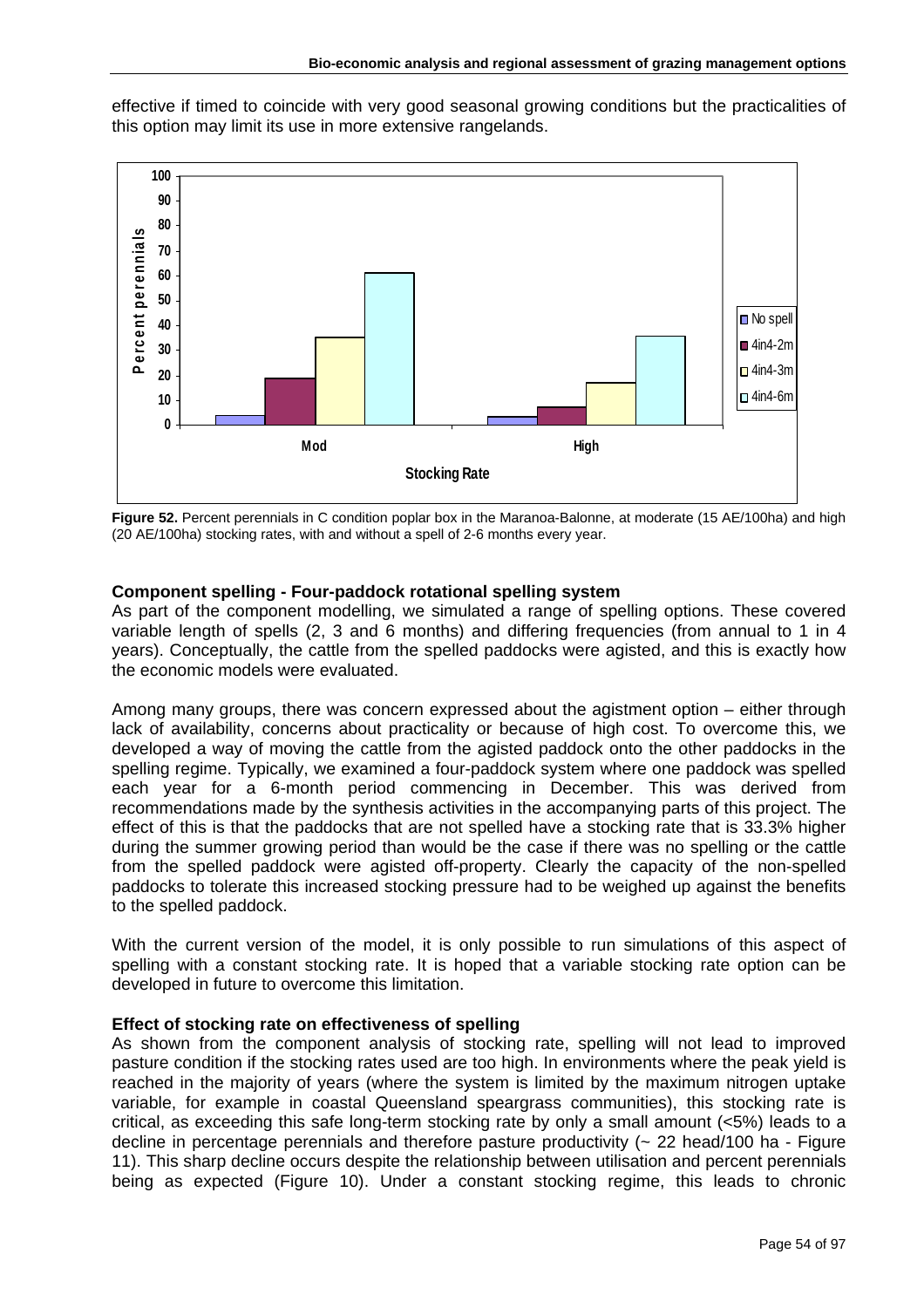overgrazing and the system will not recover. Spelling in these circumstances will not improve the situation. In systems where the major limitation is rainfall (e.g. western Queensland Mitchell grasslands), the threshold does not appear to have the same effect and the dramatic decline when the threshold is exceeded by a small amount is not as evident as in the case mentioned before.

At the other extreme, a very low stocking rate will lead to improvement in pasture condition (assuming it is not in A condition to begin with) whether or not any spelling regime is used. Between these extremes, there is opportunity for spelling over summer to have a beneficial impact on pasture condition.

# **The 4th paddock problem**

Achieving benefits from spelling requires that the overall stocking rate is appropriate. If the stocking rate is too high, then spelling does not lead to improve4d pasture condition. If stocking rate is low, then pastures will recover without spelling being undertaken.

When undertaking spelling with stocking rates between these two categories, the last paddock to get spelled (the  $4<sup>th</sup>$  paddock) ends up in poor condition (in most of the simulations undertaken to date). This is because it is 'overgrazed' for three consecutive summers. An example is shown in Figure 53. In some simulations, the third paddock also declines in condition (lower % perennials) and in still other examples, the unspelled paddock improves while the  $4<sup>th</sup>$  paddock declines in condition. These behaviours are particularly sensitive to the choice of stocking rate and in this respect are somewhat of an artefact of the rigid, fixed stocking rates used in these simulations. However, the  $4<sup>th</sup>$  paddock problem is real and some considerations of how to overcome this need investigation.



**Figure 53.** Percent perennials in four spelled paddocks in a rotational 1 in 4 year spelling system compared with an unspelled paddock for a goldfields land type in Burdekin region of north Queensland.

There are two main ways of addressing the  $4<sup>th</sup>$  paddock problem. The first is to differentially load up the other three paddocks so that the paddock that has the longer period of overgrazing during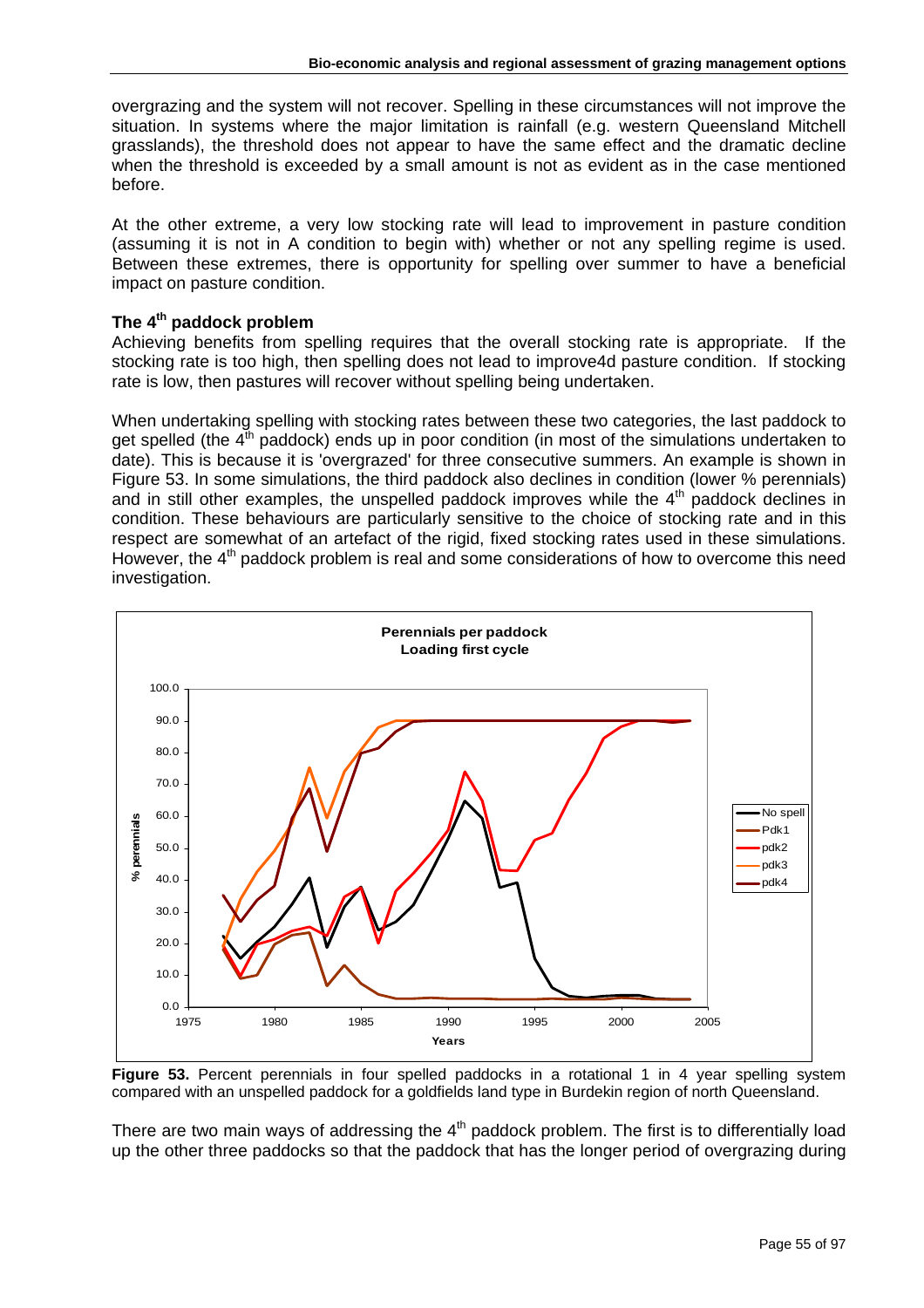the summer before it gets the first spell actually gets less than its proportional share of the cattle from the spelled paddocks.

The other potential solution is to reduce or eliminate the loading up of the other three paddocks for a period during the initial setting up of the spelling regime for the first 4-year cycle. Some simulations were done along these lines to see if there was scope for using this approach. In VRD and Barkly, landholders use poorer country (that is not usually use much) during the wet to spell black soil. So there is spare capacity in the system, to a degree. This is less likely to be applicable as regions become more intensified and have fewer undeveloped areas.

A study was done in which the stock from the spelled paddocks were agisted for the first four years of the spelling regime, and thereafter the stock were allocated to the remaining three paddocks. The rationale for this was that this should give the maximum response to this general approach (other than by continuing the agistment for a longer period). All paddocks commenced in C condition and during the first 4 years, there should have been an increase in condition (and percentage perennials). Due to the current limitations of the model, the stocking rate was fixed for the duration of the study. It is likely that in reality, the land manager would increase the stocking rate to take advantage of the improvement in condition (and therefore increased production). The results in Figure 54 indicate that spelling associated with agistment of cattle from the spelled paddocks during the first 4-year cycle improves all paddocks compared with the unspelled control. This may not occur in all land types as others have yet to be studied.



**Figure 54.** Percent perennials for 4 spelled paddocks compared with an unspelled control (as in Figure 53) with the exception that cattle from the spelled paddock were agisted rather than being placed into the remaining 3 paddocks during the first 4-year cycle.

# 4.1.3 Use of fire

# **Key overall findings for prescribed burning**

The success of burning depends on stocking rate, the fertility of land types, extent of tree and shrub cover, and climate.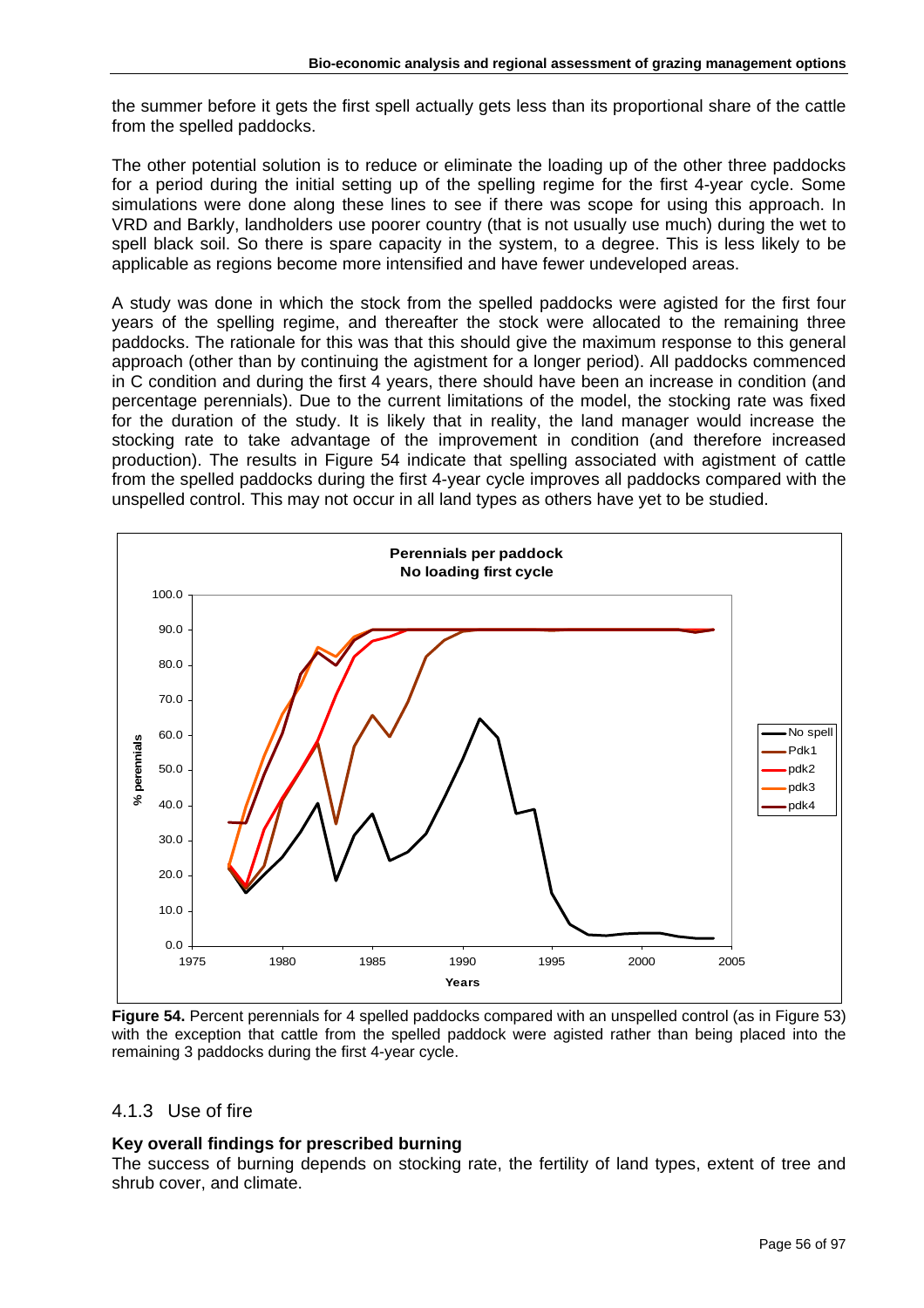For all land types, low stocking rates significantly improve the chances of achieving any form of burn. Generally, the proportion of years that cool and hot fires can be achieved decreases as stocking rate increases. This point is illustrated in Figure 55 for the yellowjacket land type in the Burdekin, showing the decline in the percent of years in which cool and hot fires occur as stocking rate progressively increases.



**Figure 55.** The percent of years that cool fires (blue) and hot fires (red) can be achieved for five stocking rates in the yellowjacket land type of the Burdekin.

For low fertility land types (especially in low rainfall areas), such as soft mulga and poplar box, the proportion of years in which cool burns can be achieved is small. This may be in the order of 25% when grazed at low to moderate rates, and only 10% at high stocking rates. In these low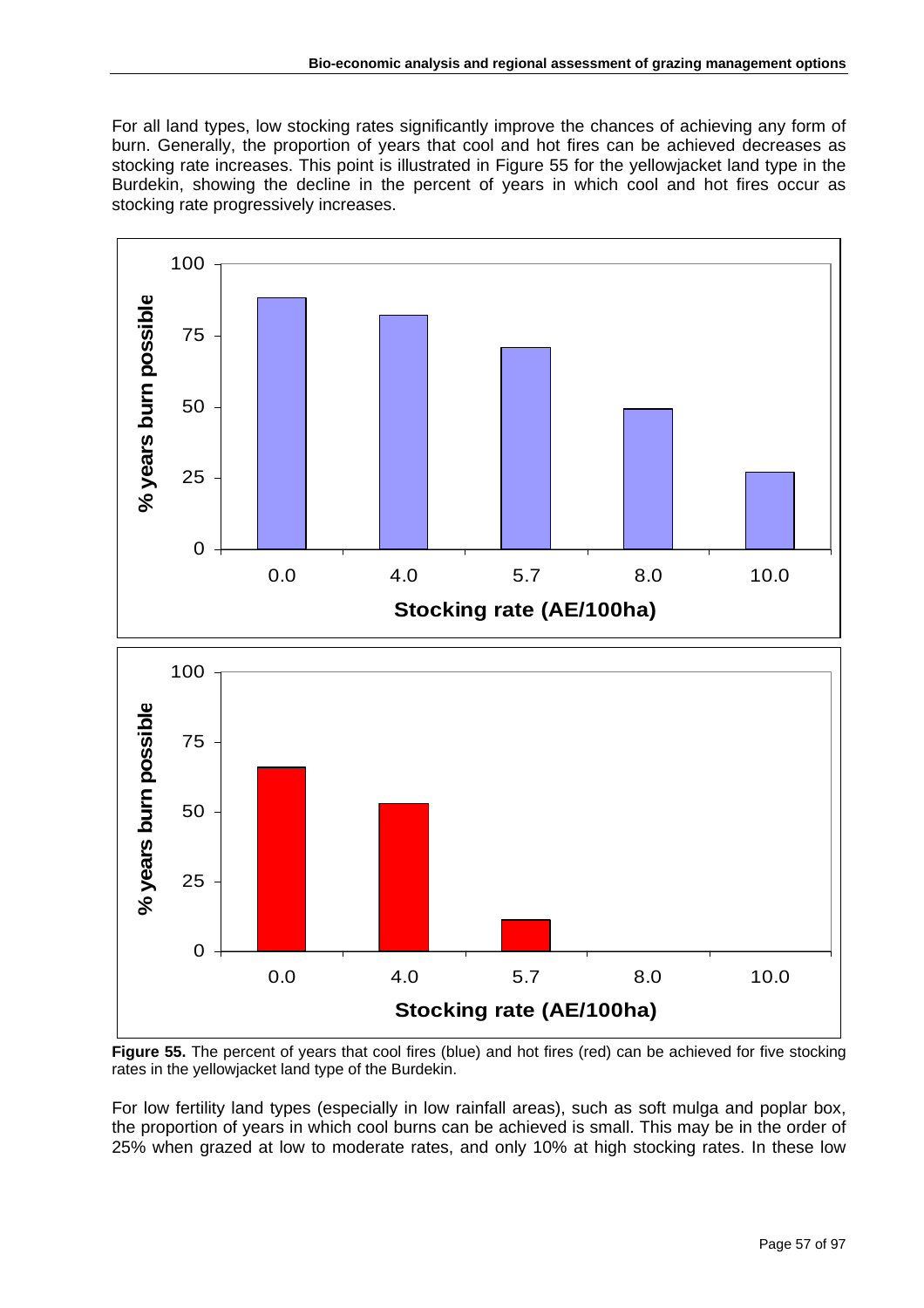fertility land types, hot fires are uncommon, occurring in about 10% of years when stocking rate is low, and not at all at higher stocking rates.

For the more fertile land types (especially in higher rainfall areas), such as alluvial brigalow and black basalt, cool fires can be achieved in the majority of years, and particularly at low to moderate stocking rates. At high stocking rates, the achievement rates for cool fires declines markedly, to as low as 10%. Hot fires can be achieved in far fewer years, usually less than 50% of years when stocking rate is low, and may not be possible when stocking rate is high.

Similarly for low fertility land types, the success rate for achieving cool burns on a specified year, every five years, is quite small. When stocking rate is low, the success rate for cool fires every five years is in the range of 25 to 50%, but declines at higher stocking rates to 5 - 30%. If attempts to burn every five years are accompanied by an 18 month spell, the success rate can be significantly improved, doubling in some cases when stocking rates are high. This is illustrated below in Figure 56.



**Figure 56.** The percent of years in which cool fires can be achieved at four stocking rates, with and without spelling, on the Wonorah land type of the Barkly Tablelands.

On the more fertile land types, the success rate for achieving cool burns on a specified year, every five years, is very high, often approaching 100% when stocking rate is low. At high stocking rates, the success rate ranges from 10 to 50%, and when accompanied by a spell, this range improves from 40-100%.

Trees also significantly impact the proportion of years cool and hot fires can be achieved. For poplar box in the Fitzroy Basin, a TBA of 4  $m^2/h$ a reduced the incidence of cool fires from around 70% to 20%, and hot fires from 50% to 10%. See Figures 57 and 58.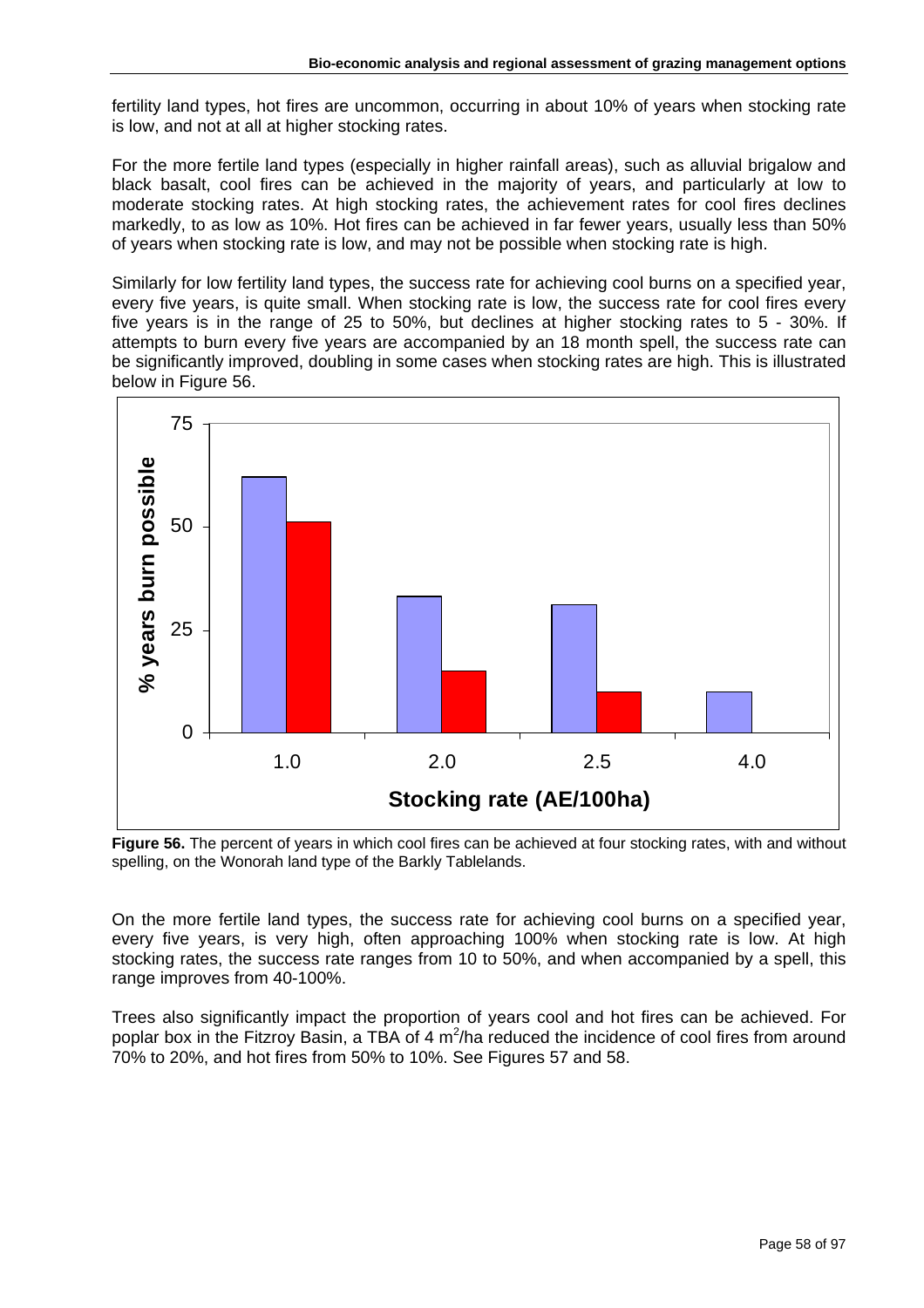

Figure 57. The percent of years in which cool and hot fires occur in poplar box without trees, at five stocking rates in the Fitzroy.

Similarly, the success rate of achieving a fire every four years was markedly reduced by trees, and particularly in association with high stocking rates. Without trees, and at the two highest stocking rates, attempts to achieve cool and hot fires every four years were successful on 75% of occasions. With trees, and at the same two stocking rates, the success rates dropped to around 40% for cool fires and 20% for hot fires. Figure 59 below shows the decline in the success of achieving a hot fire in poplar box with trees as stocking rate increases, with and without spelling.



**Figure 58.** The percent of years in which cool and hot fires occur in poplar box with trees (TBA=4), at five stocking rates.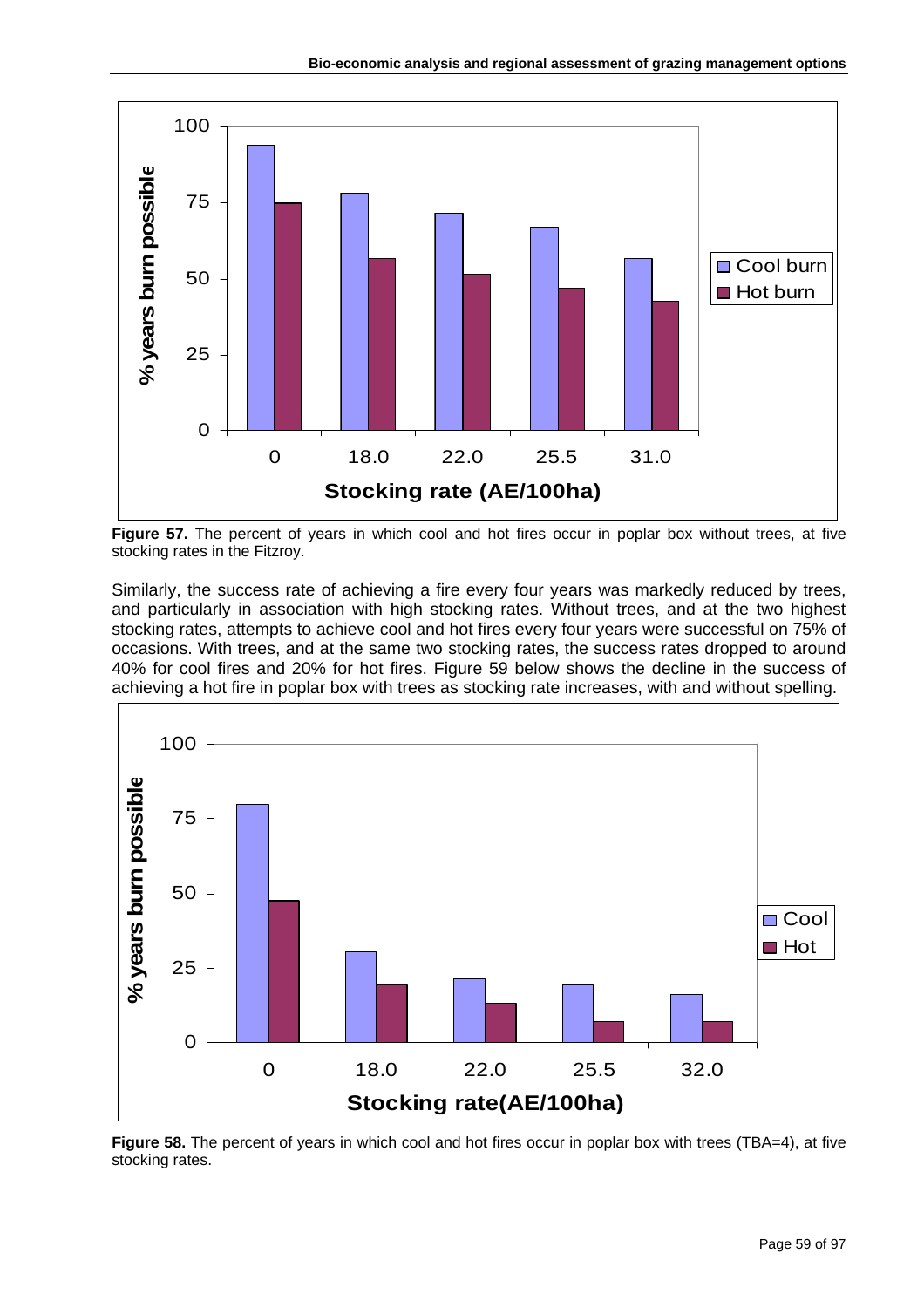

**Figure 59.** The success rate of achieving a hot fire at four stocking rates with and without a spell in poplar box woodland in the Fitzroy Basin.

The reductions in the incidence of fire caused by higher stocking rates and TBA can be countered to some extent through spelling. As mentioned above, the success rate of achieving a hot fire every four years in poplar box with trees at the higher stocking rates was 20%. When accompanied by an 18 month spell, this success rate improved to near 50%. Similar increases in the success rate of achieving cool fires every five years in other land types when stocking rate was high occurred when burning was also done in combination with an 18 month spell.

Overall, there are few opportunities to burn pastures when grazed at moderate to high stocking rates, and this is especially so for the less fertile land types, land types with trees and in areas of low rainfall. If a prescribed hot fire every four to five years is needed to control woody regrowth, then spelling will be required to regularly produce the fuel loads necessary for a hot fire of this frequency. Regular burning requires the design and implementation of a burning plan, which is likely to incorporate spelling.

The key findings above generally apply equally well to all six NGS regions. One possible exception is the Maranoa-Balonne, where there is a poor chance of achieving burns in all three land types at any stocking rate other than low, including the more fertile brigalow belah. In this region, it would appear that spelling would play a more important role in a burning plan compared with other regions. However, the choice of stocking rate has a strong effect on results and not all stocking rates called 'low SR' are equivalent in terms of their affect, so some results could be an artefact of the choice of stocking rates. Comparisons should be made within the one land type and comparisons across land types and regions should be done with caution.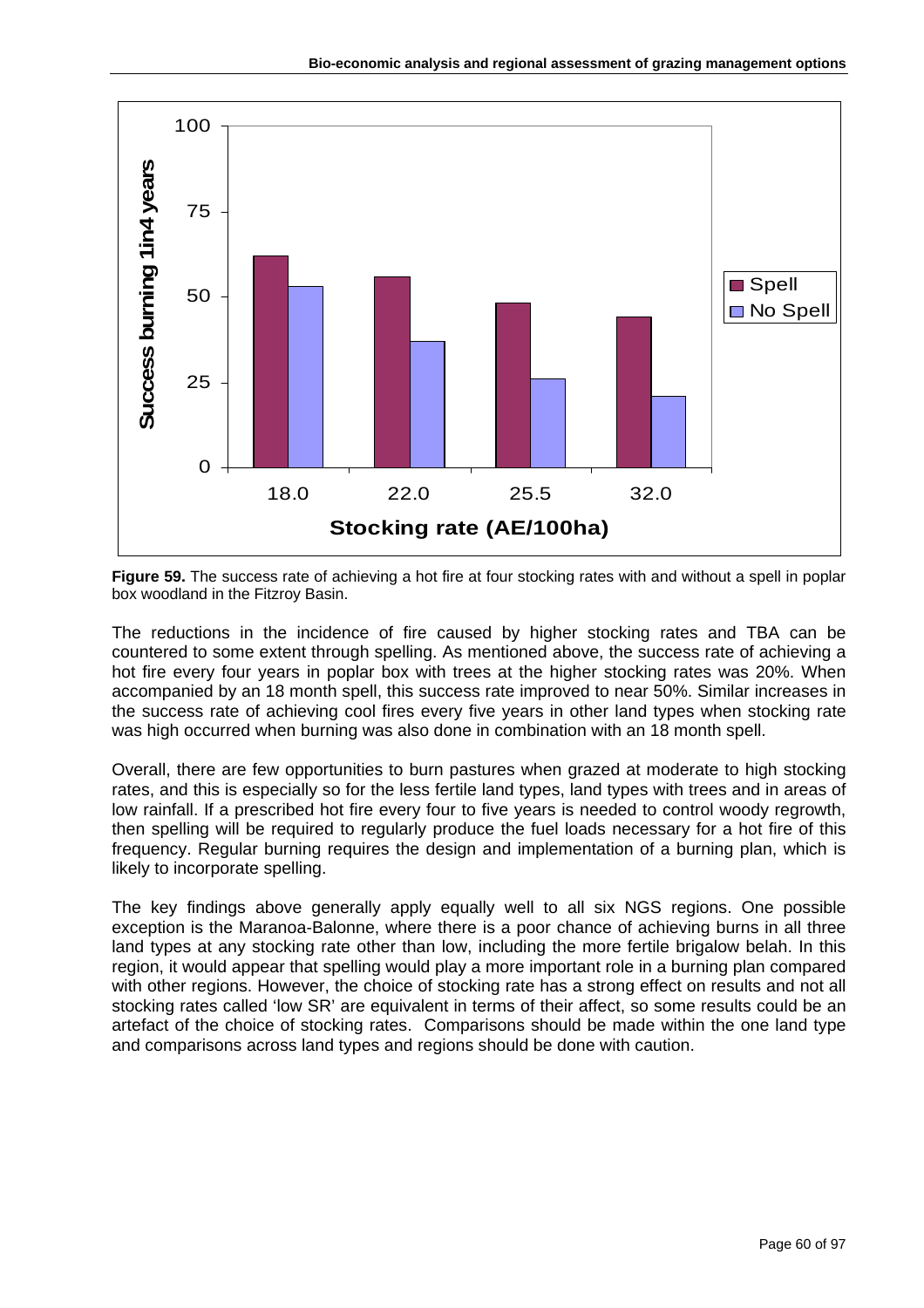# **4.2 Economic modelling with ENTERPRISE**

Simulation modelling results are initially presented by all regions (except Maranoa Balonne) in the following sub-sections. General conclusions that might be drawn from across the regions are presented in a concluding section. The simulation runs use the actual climatic sequence experienced in the regional reference site commencing 1980-81 season.

# 4.2.1 Mitchell grasslands of western Queensland.

The Western Queensland Mitchell grasslands case study enterprise is 16,200 ha and assumed to be located at approximately 500 km and 215 km respectively from selling centres in Roma and Longreach. Blackall was the rainfall station used in simulations. The enterprise is comprised of a breeding herd producing weaner steers which are sold at approximately 240 kg liveweight in Roma. Cull breeders are sold in saleyards at Longreach. There are 11 paddocks of which the breeding herd is run in 8 paddocks, all or a subset of which form the basis of the different herd and land resource management strategies that are explored.

# *Scenario 1 - Fixed versus flexible stocking rates.*

The first scenario examines the affect of managing annual stocking rates in either a fixed or flexible manner. Four strategies are considered including:

- fixed stocking set on the basis of safe carrying capacity with nil annual variation in target stock numbers,
- limited annual flexibility possible variation of 20% up or down each season in accordance with available dry matter subject to a total upper or lower limit of 40% (regarded as current practice in this region),
- high flexibility annual variation within 50% up or down subject to a 90% upper or lower limit, and
- fully responsive annual stocking rate can be varied without limit to consume the specified safe utilisation percentage of the end of season standing dry mater (depending on land type, but usually 25 or 30%).

Each of the 8 breeder paddocks commence the simulation in the condition (variable) specified at the initial workshop held in Longreach. Projected breeder numbers for the four stocking rate strategies are presented in Figure 60.



**Figure 60.** Target breeder numbers for four stocking rate strategies–Mitchell grasslands.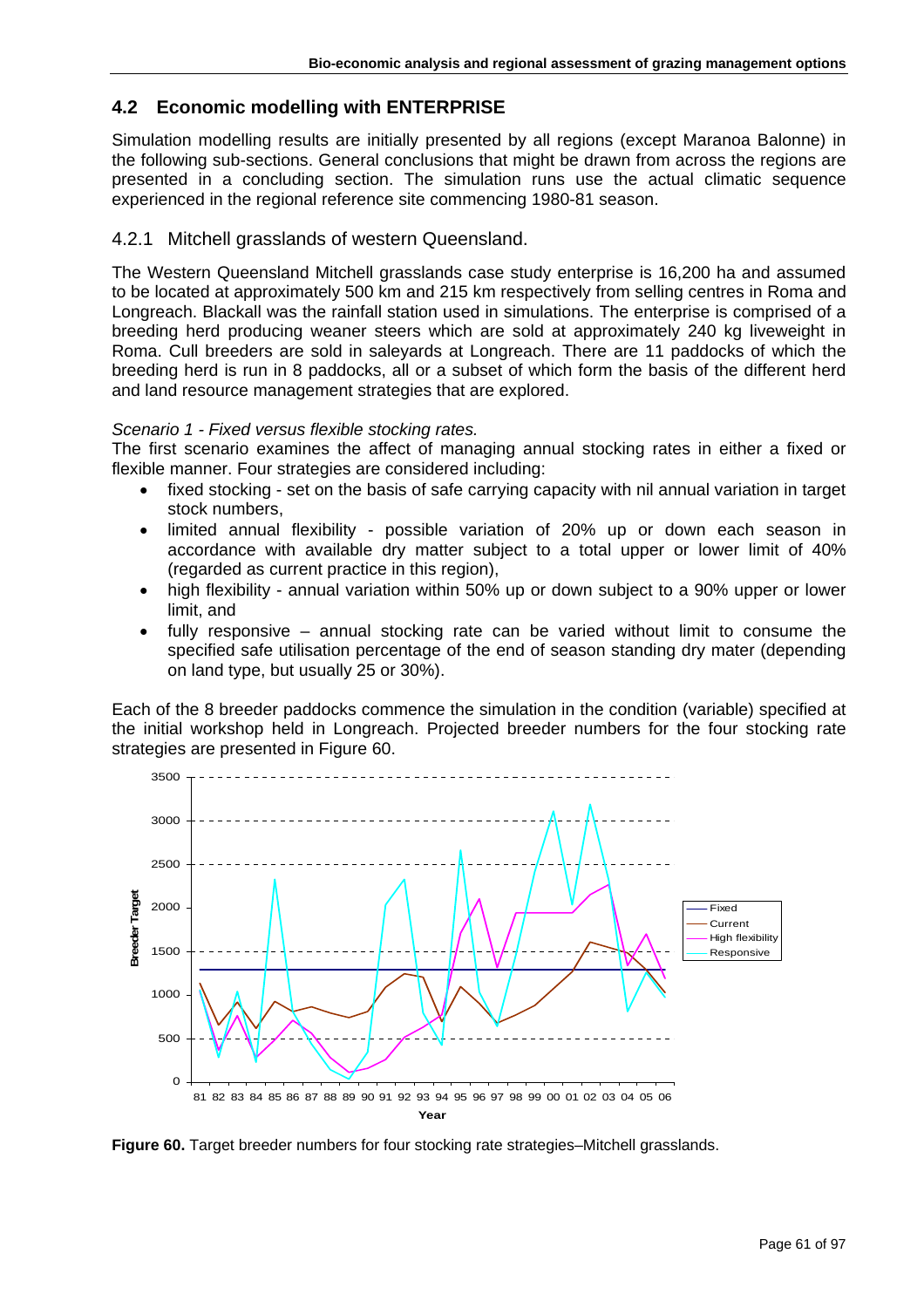Despite the considerable year-to-year variation in the target numbers under the three flexible stocking rate strategies, the general trend is to increase breeder numbers over time in light of generally favourable climatic conditions in the later part of the sequence.

The projected annual gross margins per hectare for the simulation is presented in Figure 61 with the results summarised in Table 7. The annual profitability of the four strategies as applied to the Blackall case study and as illustrated by the gross margin is clearly influenced by the particular strategy employed. The largest variation between years is clearly shown for the completely responsive strategy with the least variation applying to the fixed stocking rate strategy.



**Figure 61.** Projected GM/Ha for four stocking rate strategies – Mitchell grasslands.

For the climatic sequence applying from 1980-81 to 2005-06, the average gross margin/ha progressively increased with increasing flexibility in stocking rate strategies. However, the increasing average is accompanied by increasing annual variation with the two most flexible stocking rate strategies also having the highest proportion of years in which the projected gross margin is actually negative - between 35-40% of years with a negative result.

| Table 7. Average, minimum, and maximum values of GM/Ha for the four stocking rate strategies - Mitchell |  |  |  |  |
|---------------------------------------------------------------------------------------------------------|--|--|--|--|
| grasslands.                                                                                             |  |  |  |  |

|                       | <b>Fixed SR</b> | Current<br>$(20%+/-)$ | <b>High flexibility</b> | <b>Responsive</b> |
|-----------------------|-----------------|-----------------------|-------------------------|-------------------|
| Average               | \$10.25         | \$9.12                | \$10.66                 | \$12.88           |
| <b>Minimum</b>        | \$3.32          | $-$2.27$              | $-$15.27$               | $-$ \$45.73       |
| Maximum               | \$16.11         | \$21.53               | \$46.39                 | \$65.95           |
| Years with -ve values |                 | ົ                     |                         |                   |

*Scenario 2 – short duration wet season resting and increasing stocking rate.* 

The second scenario assumes that the 11 paddocks are in the condition specified by the initial workshop and that three are in good condition and do not warrant spelling. The remaining eight paddocks are subject to a 2-month seasonal spelling regime each 4th year with two lots of four paddocks undergoing the sequential 1 in 4 year spelling rotation. The stocking rate for the paddocks is annually fixed. Five different fixed stocking rates were used: a base rate and increments of 8%, 16%, 24% and 32% above the base rate. This was an attempt to equate the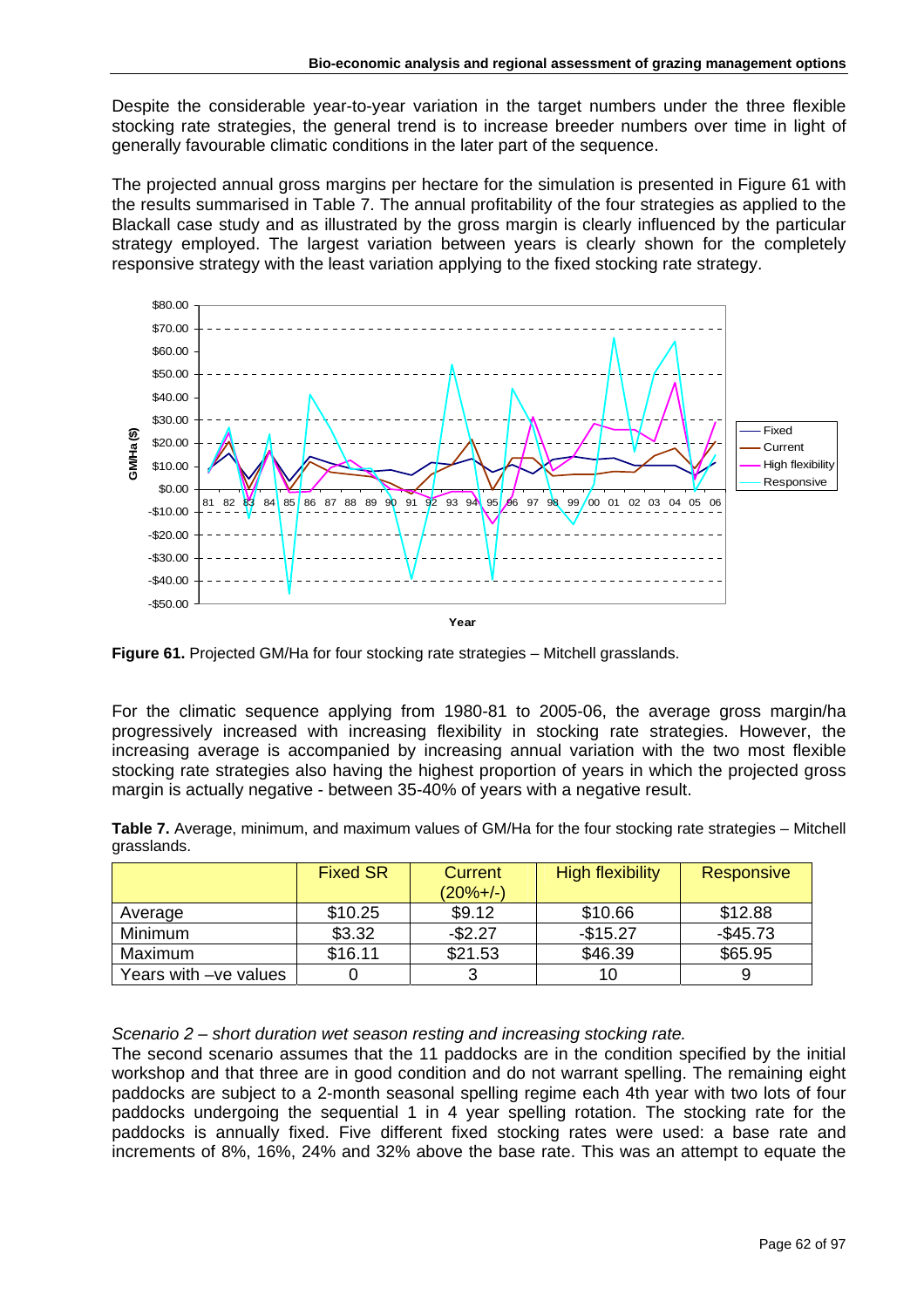anticipated benefit of spelling to an increase in stocking rate, and to see what, if any, economic implications this had. (does this include agistment costs?)

Projected target breeder numbers for the 2-month wet season spelling and five stocking rate regimes are presented in Figure 62. By assumption the annual variation is nil.



**Figure 62.** Target breeder numbers under 2-month wet season spell and five stocking rate strategies – Mitchell grasslands.

Consistent with the fixed stocking rate projections for Scenario 1, the inter-annual variation in target breeder numbers is not extreme across the simulation period. The increasing levels of stocking rate are evident in the increasing total breeder herd size associated with the five regimes. The projected gross margin per hectare for the simulation is presented in Figure 63 with the results summarised in Table 8.



**Figure 63.** Projected GM/Ha under 2-month wet season spell and five stocking rate regimes – Mitchell grasslands.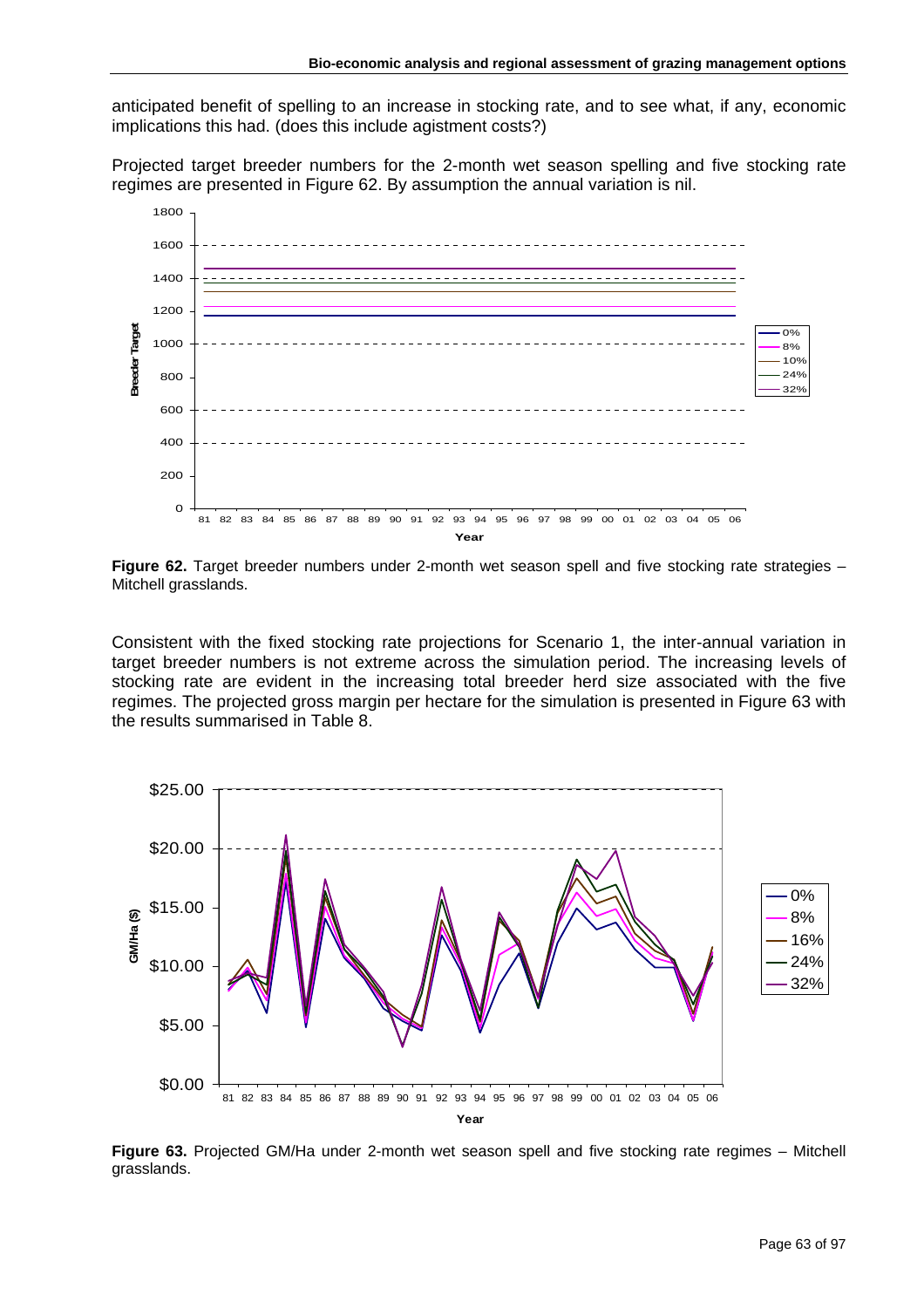The profitability of the spelling strategy as measured by the gross margin projections is subject to considerable annual variability due largely to the fixed stocking rate regimes preventing destocking when declining climatic conditions warrant it, thereby imposing feeding penalties to offset stock weight losses and reducing the availability of surplus sale animals.

Under the climate sequence from 1980-81 to 2005-06, the spelling strategy was potentially profitable and increased on average with increasing levels of stocking rate. As for Scenario 1, there were no years in which these fixed stocking rates generated negative gross margins and the variation between minimum and maximum values increased with increasing stock numbers carried.

|  | Table 8. Average, minimum, and maximum values of GM/Ha for 2-month wet season spell and five |  |  |  |  |  |  |
|--|----------------------------------------------------------------------------------------------|--|--|--|--|--|--|
|  | stocking rate regimes – Mitchell grasslands.                                                 |  |  |  |  |  |  |

|           | 0%      | 8%      | 16%     | 24%     | 32%     |
|-----------|---------|---------|---------|---------|---------|
| Average   | \$9.61  | \$10.27 | \$10.94 | \$11.24 | \$11.72 |
| Minimum   | \$4.37  | \$4.77  | \$4.88  | \$3.27  | \$3.13  |
| Maximum   | \$17.18 | \$17.83 | \$19.27 | \$19.77 | \$21.14 |
| Years -ve |         |         |         |         |         |

*Scenario 3 - Whole of wet season spelling plus fixed versus flexible stocking rates.* 

The third scenario is a variation of the first and second scenarios - 8 of the 11 paddocks are in C condition and warranted being included in a spelling strategy, while the condition of the remaining three is judged to be in A condition. The spelling regime is for spells of 6 months from the commencement of the wet season involving two sets of 4 paddocks undergoing a rotation cycle of one seasons spell with a three-year return cycle. The same four stocking rate strategies that were employed in the first scenario are also examined in this scenario - viz. (a) fixed stocking - set on the basis of safe carrying capacity with nil annual variation in target stock numbers, (b) limited annual flexibility – annual variation  $+/- 20\%$  subject to a  $+/- 40\%$  absolute limit, (c) high flexibility - annual variation +/- 50% subject to a +/- 90% absolute limit, and (d) fully responsive - annual stocking rate varies without limit to utilise 25-30% (depending on land type) of the end of season standing dry mater.

Projected breeder numbers for the four stocking rate strategies are presented in Figure 64.



**Figure 64.** Target breeder numbers under 6-month wet season spell and four stocking rate strategies – Mitchell grasslands.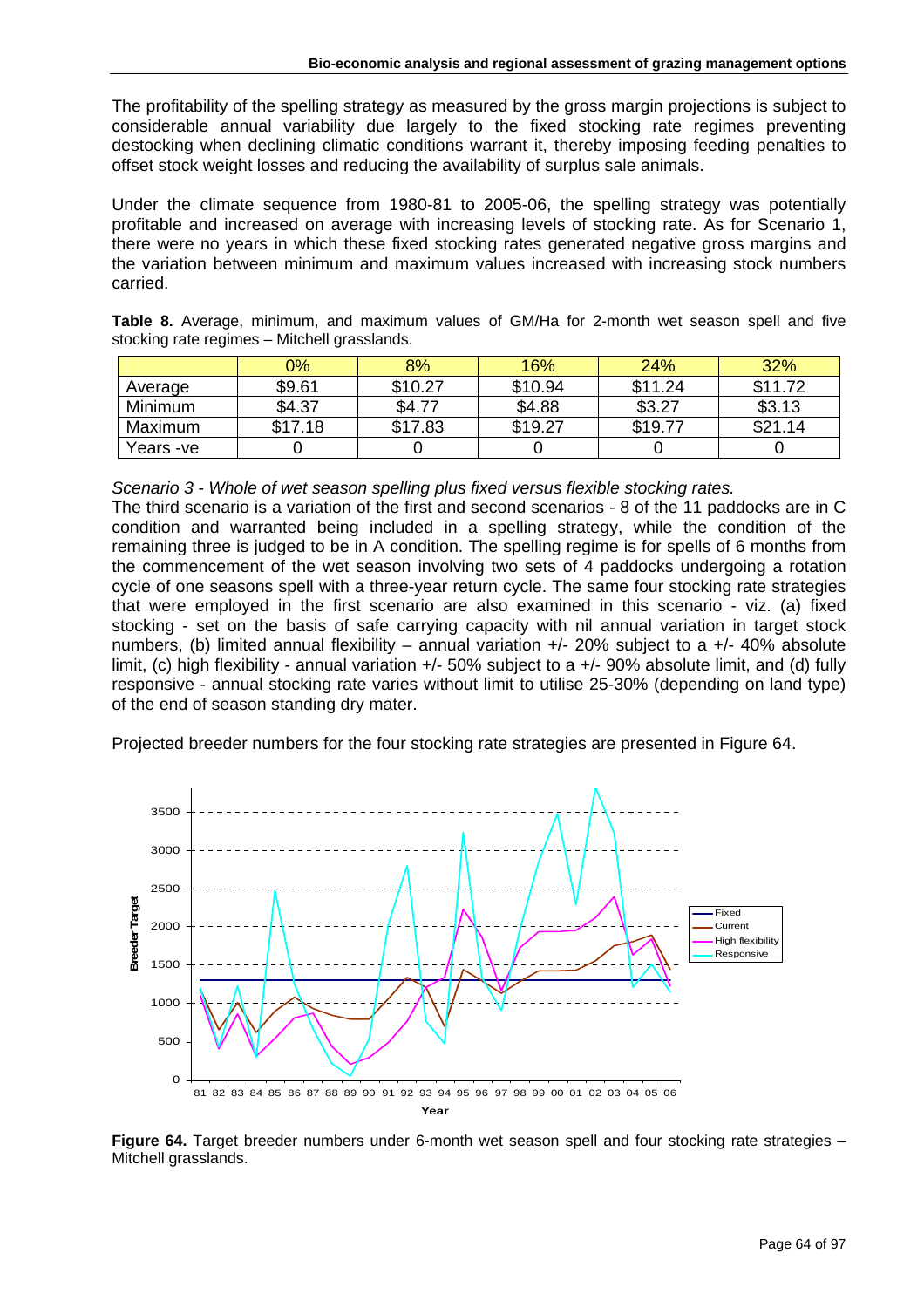The number of breeders carried follows a similar pattern to those for each of the stocking rate strategies employed in the first scenario. The scenario assumes that the breeders that would normally be carried in a given paddock that is due to be rested as part of the rotation are held on agistment for 26 weeks at another property located at a distance of 100 km from the model property and subsequently returned to the treated paddock. In this way, the main impact of the spelling regime is on operating expenses with total stock numbers varying according to projected changes (if any) in subsequent productivity of the spelled paddocks. The projected annual gross margins per hectare for the simulation is presented in Figure 65 with the results summarised in Table 9.



**Figure 65.** Projected GM/Ha under 6-month wet season spell and four stocking rate strategies – Mitchell grasslands.

As was the case with the first scenario, the annual profitability of the 6-month spelling and four stocking rate strategies as illustrated by the gross margin/ha projections is clearly influenced by the particular stocking rate strategy employed. The largest variation between years is again associated with the completely responsive strategy with the least variation applying to the fixed stocking rate strategy. Because the GRASP simulation generally projected an increased level of productivity after spelling, the actual range of the gross margin/ha projections has increased as shown in Table 9.

**Table 9.** Average, minimum, and maximum values of GM/Ha for 6-month wet season spell and 4 SR strategies – Mitchell grasslands.

|                | <b>Fixed SR</b> | Current    | <b>High</b> | Responsive |
|----------------|-----------------|------------|-------------|------------|
|                |                 | $(20%+/-)$ | flexibility |            |
| Average        | \$11.25         | \$10.77    | \$11.25     | \$8.97     |
| <b>Minimum</b> | \$3.50          | $-$6.63$   | $-$9.21$    | $-$49.31$  |
| Maximum        | \$18.77         | \$31.76    | \$43.08     | \$88.49    |
| Years -ve      |                 |            |             |            |

Under the climate sequence from 1980-81 to 2005-06, the 6-month spelling strategy was potentially profitable for each of the stocking rate strategies, although the fully responsive strategy is no longer generating the highest average gross margin/ha for the simulation period. For the first three stocking rate strategies, the spelling strategy has generated a modest increase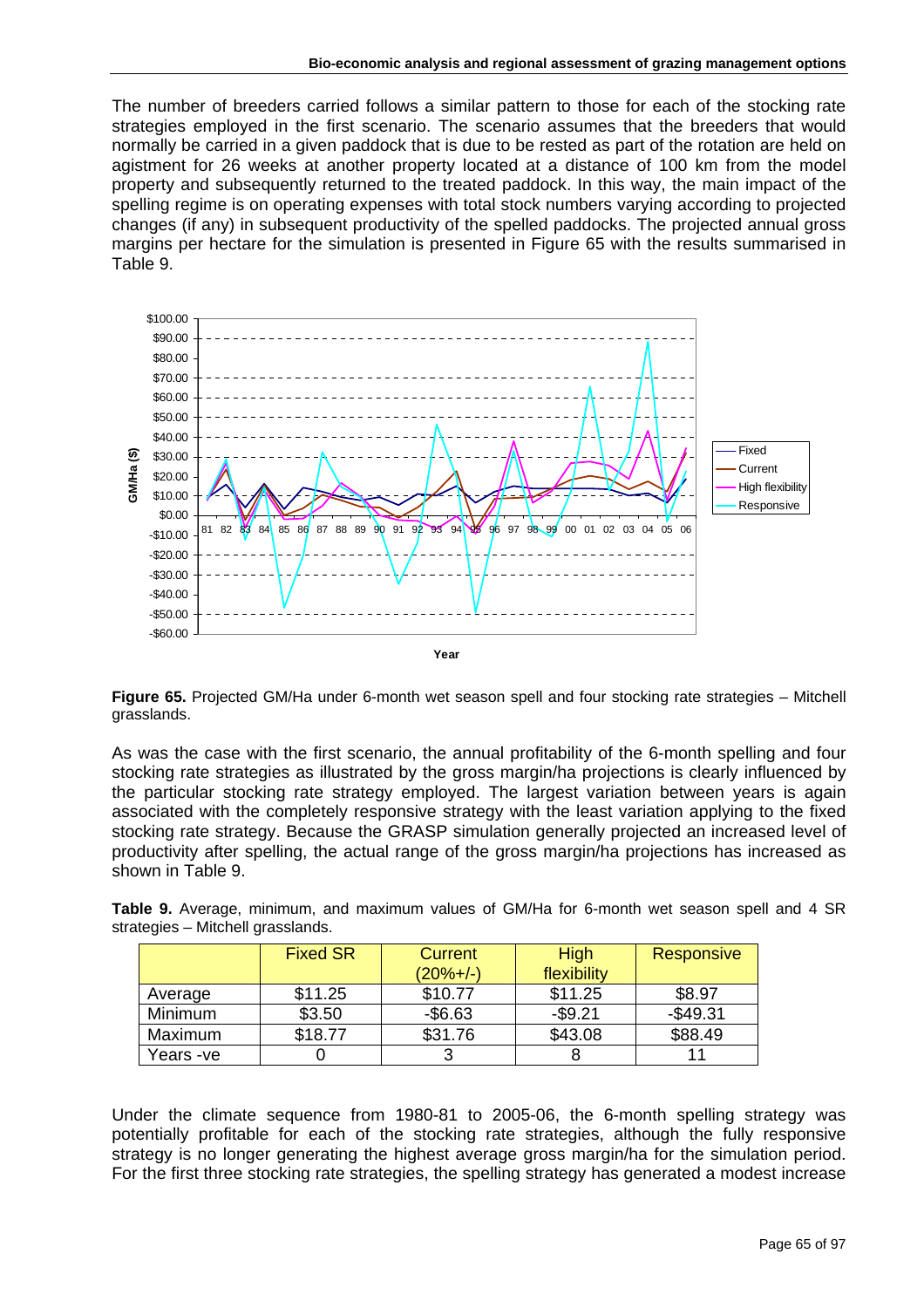in gross margin/ha over the projections for Scenario 1 (Table 7). For the fully responsive stocking strategy, the increased annual variation in projected gross margins has increased the number of years that this measure is actually negative in the simulation period – as a result of herd numbers building up in good seasons and having to be liquidated in subsequent poor seasons - thereby giving an average projection one third below that of Scenario 1 (Table 7).

# *Scenario 4 - Whole of wet season spelling - 50% of breeder paddocks in poor (C) condition.*

The fourth scenario assumes that four of the eight breeder paddocks are in good (A) condition and the remaining four paddocks are in poor (C) condition. This is a variant of Scenario 3, employing a smaller set of paddocks requiring treatment. However, for this scenario the spelling sequence for treated paddocks is more rigid involving two consecutive 6-month spells for each paddock with a six-year gap before re-treatment. The scenario compares results for two management strategies - (a) nil spelling and (b) spelling. There is only one grazing strategy employed for this scenario - viz. limited annual flexibility grazing regime - annual variation +/-20% subject to a +/- 40% absolute limit. As for the previous scenario, the breeders in a paddock due for spelling are sent on agistment to another property at a distance of 100 km for the duration of the spell.

Projected breeder numbers for the four stocking rate strategies are presented in Figure 66.

Despite the projected increase in carrying capacity (Figure 66), the two-year spelling requirement and the penalty of agisting the breeders off the property for the spelling duration has rendered the spelling strategy marginally less profitable than the nil spelling strategy (Table 10).



**Figure 66.** Target breeder numbers under nil and 6-month wet season spell and current practice stocking strategy – Mitchell grasslands.

The number of breeders carried follows a generally similar pattern to that for the same limited flexibility stocking rate strategy that was employed in Scenario 1 - although not exactly the same because the eight paddocks in this simulation have a different assumed starting condition for these two respective scenarios. For this fourth scenario, once the wet season spelling rotation becomes established across the four paddocks, there is an increasing (and positive) divergence between the projected breeder numbers for the nil spell and spelling strategies.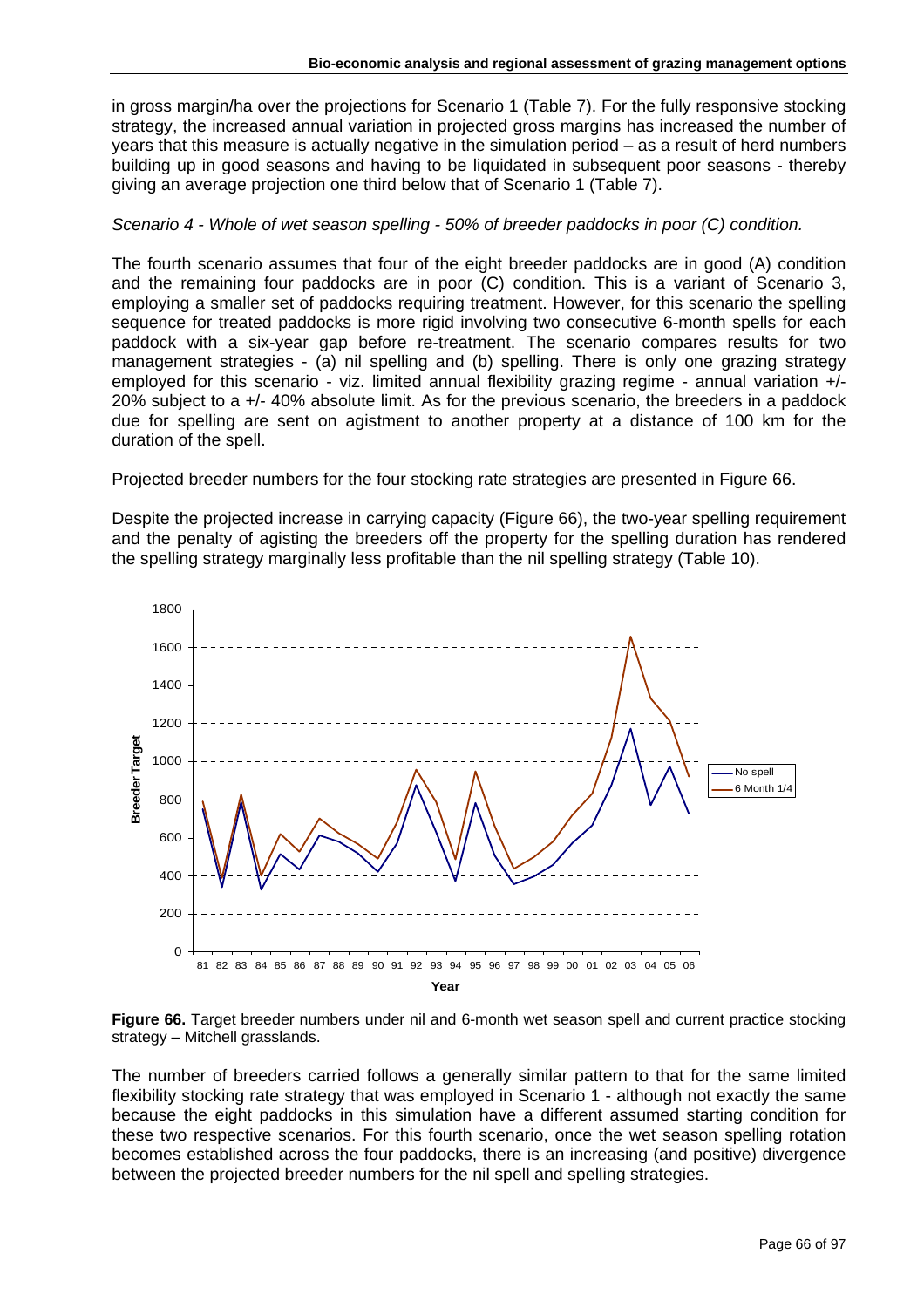

**Figure 67**. Projected GM/Ha under nil and 6-month wet season spell and one stocking rate strategy – Mitchell grasslands.

The projected gross margin per hectare for the simulation is presented in Figure 67 with the results summarised in Table 10.

**Table 10.** Average, minimum, and maximum values of GM/Ha under nil and 6-month wet season spell and one stocking rate strategy – Mitchell grasslands.

|           | No spell   | 6-month $1/4$ |
|-----------|------------|---------------|
| Average   | \$5.57     | \$5.42        |
| Minimum   | $-$ \$6.56 | $-$ \$5.70    |
| Maximum   | \$19.15    | \$21.25       |
| Years -ve |            |               |

The relatively low average value of gross margin/ha for the nil spelling strategy relative to that for the same stocking rate regime in Scenario 1 is a consequence of the different assumed starting states of the eight breeder paddocks between the two scenarios and the fact that the four paddocks targeted for treatment under this fourth scenario continue to deteriorate under the nil spelling option.

### *Conclusion.*

For the Western Queensland Mitchell grasslands case study, a range of grazing and land management options have been reviewed. For the particular seasonal sequence that was experienced between 1980-81 to 2005-06, stocking rate strategies that involved considerable flexibility in varying stock numbers between seasons were generally more profitable on average than more restrictive or fixed stocking rate strategies. These more flexible strategies also involved higher risks of being caught with excessive numbers of animals and the need to rapidly adjust them to meet changing seasonal circumstances. Wet season spelling strategies show promise, especially for strategies that do not require high spelling frequencies and for which the proportion of paddocks that urgently require treatment is not high. The spelling strategies explored here assumed that stock in treated paddocks would be agisted elsewhere off the property for the duration of the spell. If it were possible to redistribute the stock to other parts of the property and avoid the agistment penalties, then the economic potential of the spelling strategy would invariably improve. Nevertheless, caution is required to prevent the redistribution of stock causing excessive numbers to be held in other paddocks during the critical wet season,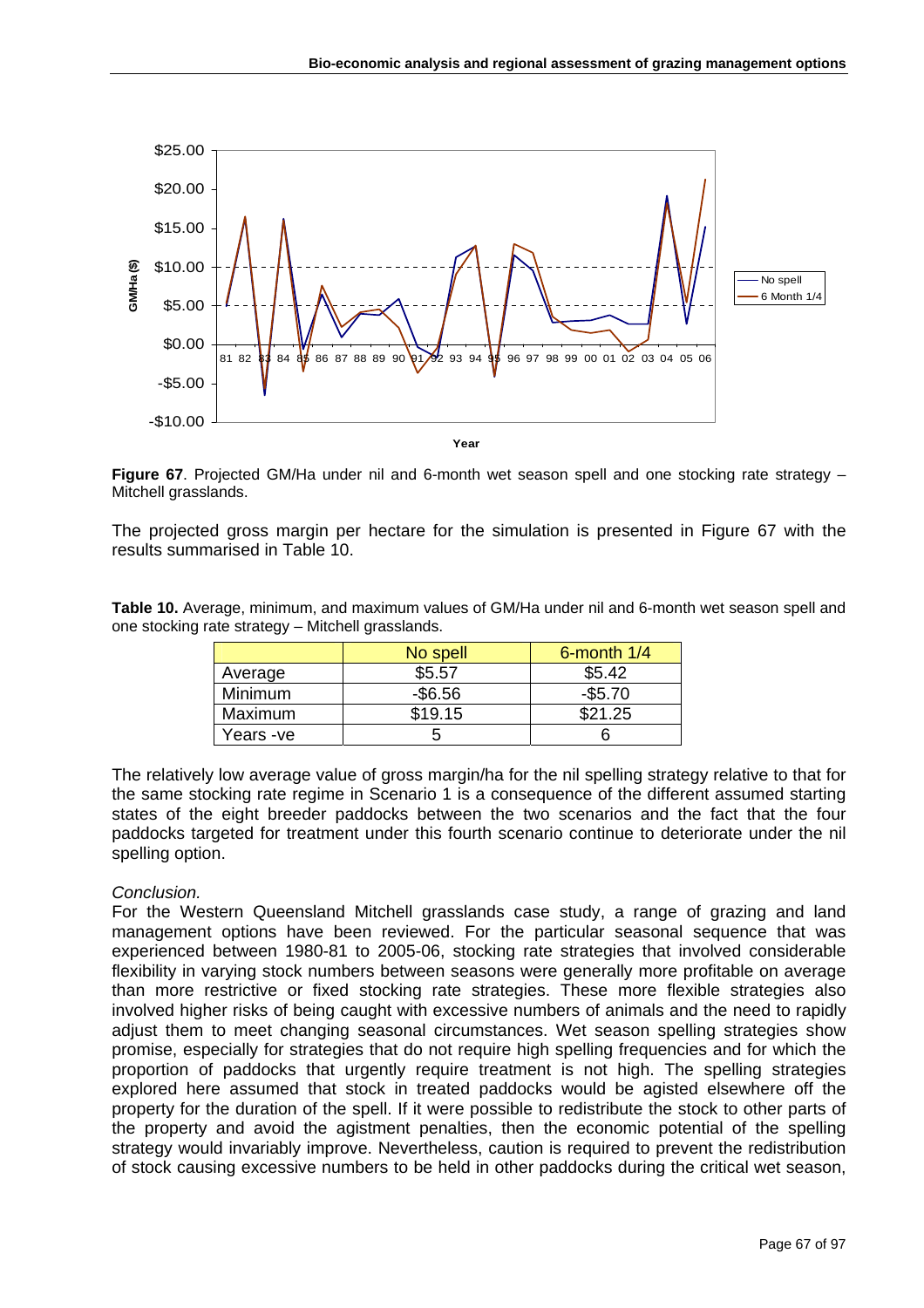and leading to serious longer term damage to the recipient paddocks. This particular issue was not explored for this region (see Fitzroy Region).

# 4.2.2 Woodlands of the Burdekin Catchment - Pajingo.

The Burdekin case study enterprise is 24,000 ha and assumed to be located in the Desert Uplands region approximately 330 km from Townsville. Pajingo was the rainfall location used for simulations. The enterprise centres on a breeding cattle herd producing weaner steers that are sent to agistment located 120 km distant and sold for live export. The breeding herd is run in eight paddocks all, or a subset, of which form the basis of the different herd and land resource management strategies that are explored.

## *Scenario1 - Fixed versus flexible stocking rates.*

The first scenario examines the effect of employing fixed or flexible stocking rate strategies. As was the case for the Western Queensland Mitchell grasslands case study, four strategies are considered including: (a) fixed stocking - set on the basis of safe carrying capacity, (b) limited annual flexibility - +/- 20% annual variation subject to +/- 40% total limit (local current practice), (c) high flexibility - +/- 50% annual variation subject to +/- 90% total limit, and (d) fully responsive - varied without limit to utilise 25-30% of the end of season standing dry mater.

Each of the eight breeder paddocks commence the simulation in the condition (variable) specified at the initial workshop held in Charters Towers. One divergence from the assumptions that were employed for the West Queensland case study is that paddocks are destocked and the animals agisted off-property if the end of wet season dry matter is less than 250 kg/ha. This change was necessary as the low rainfall years in mid-90s led to long-term poor pasture condition at all but the lowest stocking rates, if destocking was not undertaken and had adverse long-term impacts that masked the treatment effects we were studying. Projected breeder numbers for the four stocking rate strategies are presented in Figure 68.



**Figure 68.** Target breeder numbers under four stocking rate strategies - Burdekin.

Despite the considerable year-to-year variation in the target numbers under the three flexible stocking rate strategies, there is a slight trend to increase breeder numbers over time. This occurred although poor seasonal conditions experienced in the mid-80s and again in the mid-90s required significant downward adjustments in stock numbers, which were more easily achieved by the more flexible stocking rate strategies.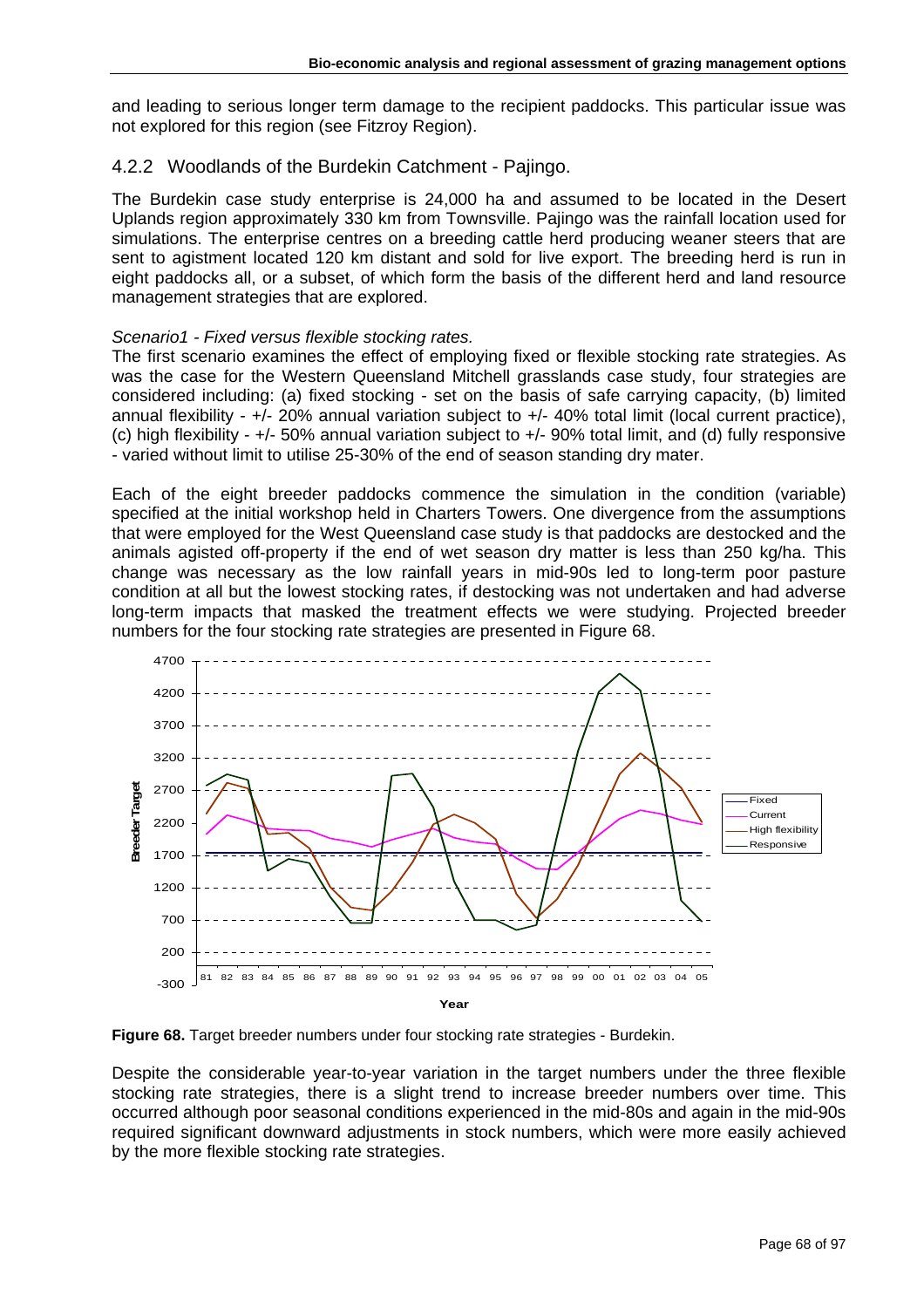The projected gross margin per hectare for the simulation is presented in Figure 69 with the results summarised in Table 11.



**Figure 69.** Projected GM/Ha under four stocking rate strategies - Burdekin.

The projected annual profitability of the four strategies as applied to the Burdekin Woodlands case study and as illustrated by the gross margin/ha is clearly influenced by the particular stocking rate adjustment strategy that is employed. The largest variation between years is clearly shown for the completely responsive strategy, with the least variation obviously applying to the fixed stocking rate strategy.

|          | Fixed  | Current | High flexibility | Responsive  |
|----------|--------|---------|------------------|-------------|
| Average  | \$9.06 | \$9.79  | \$7.50           | \$7.58      |
| Minimum  | \$0.88 | \$0.63  | $-$7.03$         | $-$ \$31.14 |
| Maximum  | \$4.66 | \$17.30 | \$25.45          | \$37.82     |
| Years    |        |         |                  |             |
| negative |        |         |                  |             |

**Table 11.** Average, minimum, and maximum values of GM/Ha for four stocking rate strategies - Burdekin.

For the climatic sequence applying from 1980-81 to 2004-05, the average gross margin/ha was positive for each of the four stocking rate strategies. The limited ability to alter stock numbers to exploit projected increases in forage availability and to reduce numbers when conditions deteriorated gave the limited flexibility strategy a small advantage over the fixed stocking strategy. While the two most flexible stocking strategies offered some opportunities to exploit favourable seasonal conditions reflected in the increasing maximum values for gross margin/ha, they also substantially increased the risk of incurring negative returns giving lower average outcomes for the simulation period than either of the fixed or limited variability stocking strategies. This was apparently due to the adverse impacts of poor years following good years.

### *Scenario 2 - Whole wet season rest - half breeder paddocks in poor condition and increasing stocking rate.*

The second scenario assumes that of the eight breeder paddocks, four paddocks are in good condition and do not warrant spelling. The remaining four paddocks are subject to a 6-month seasonal spelling regime each 4th year through a sequential 1 in 4 year spelling rotation. There are five strategies simulated for this scenario - (a) nil spelling applied - essentially a baseline with a fixed stocking rate based on estimated safe carrying capacity, (b) spelling plus a fixed stocking rate, and (c) through (e) which are spelling and a flexible stocking rate applied each year within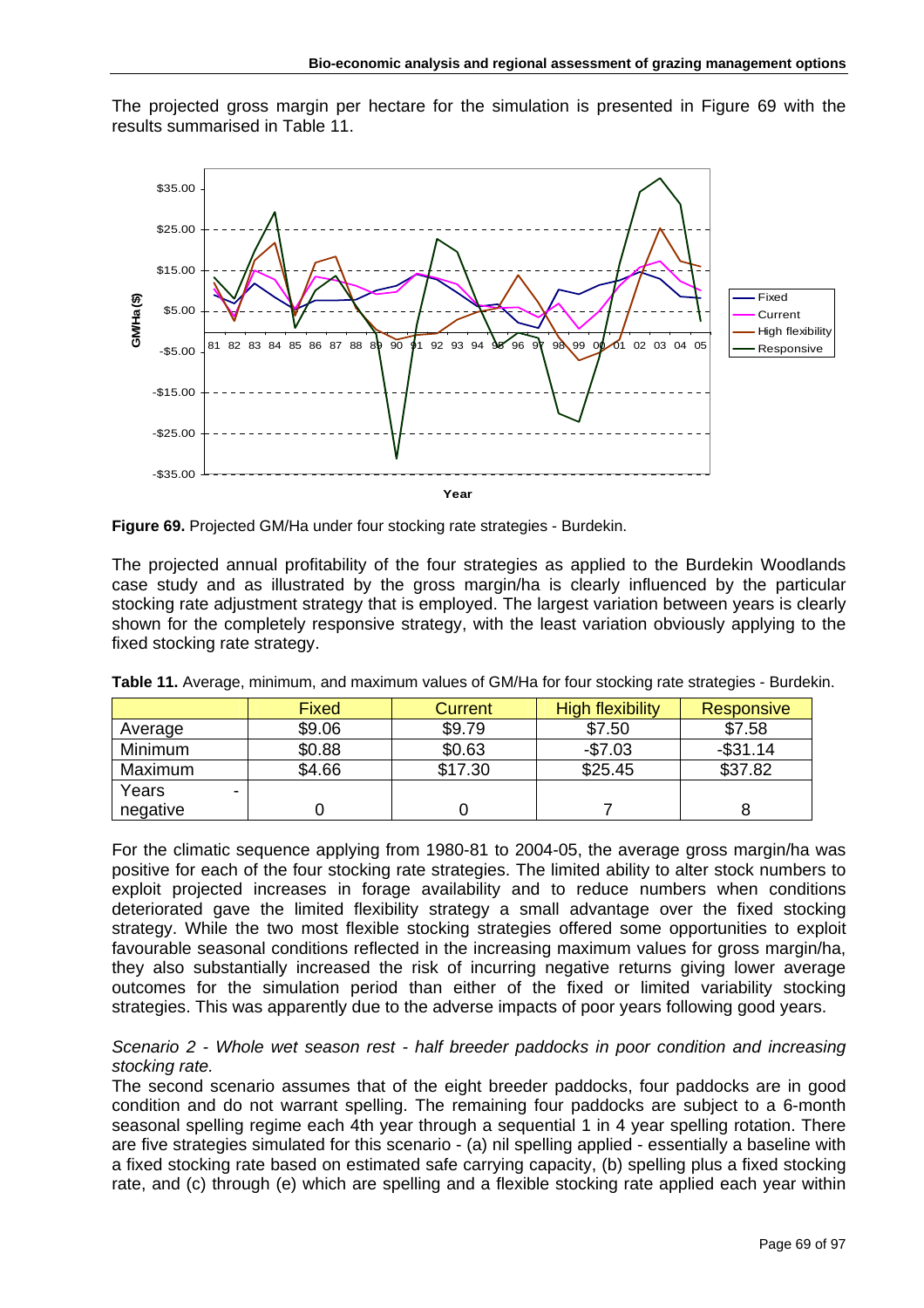+/-5%, 10% and 20% annual limits respectively and total limits of +/-10%, 20% and 40% respectively for the duration of each simulation.

Projected target breeder numbers for the nil spell and various 6-month spelling and fixed or flexible stocking rate strategies are presented in Figure 70.

The projected target breeder numbers necessarily follow a similar pattern across the simulation period to those for the fixed and limited variability strategies considered in Scenario 1. However, the different assumptions concerning the respective starting conditions of the eight breeder paddocks, with the four non-spelled paddocks all being in good condition, has raised the overall target levels for the present strategies. The main impact of the flexible stocking strategies has been to allow greater downward flexibility in numbers in response to the relatively poor seasonal conditions in the mid-80s and mid-90s, exacerbated to some extent by further pasture decline in response to increased stock numbers overshooting longer-term capacity associated with the most flexible stocking rate strategy.

The projected annual gross margins per hectare for the simulation is presented in Figure 71 with the results summarised in Table 12.

The spelling strategy offers an increase in gross margin/ha over the fixed baseline, but only for the fixed stocking rate strategy. Reduced flexibility under these circumstances associated with the 5% and 10% limits on annual variation does improve the overall performance of these strategies (Table 12), but not enough to exceed the more conservative set-stocked strategy. The divergence between these results and those for Scenario 1 is again attributed to the differential starting conditions for the eight breeder paddocks that have been applied to the two scenarios.



**Figure 70.** Target breeder numbers under nil and 6-month wet season spell and four stocking rate strategies - Burdekin.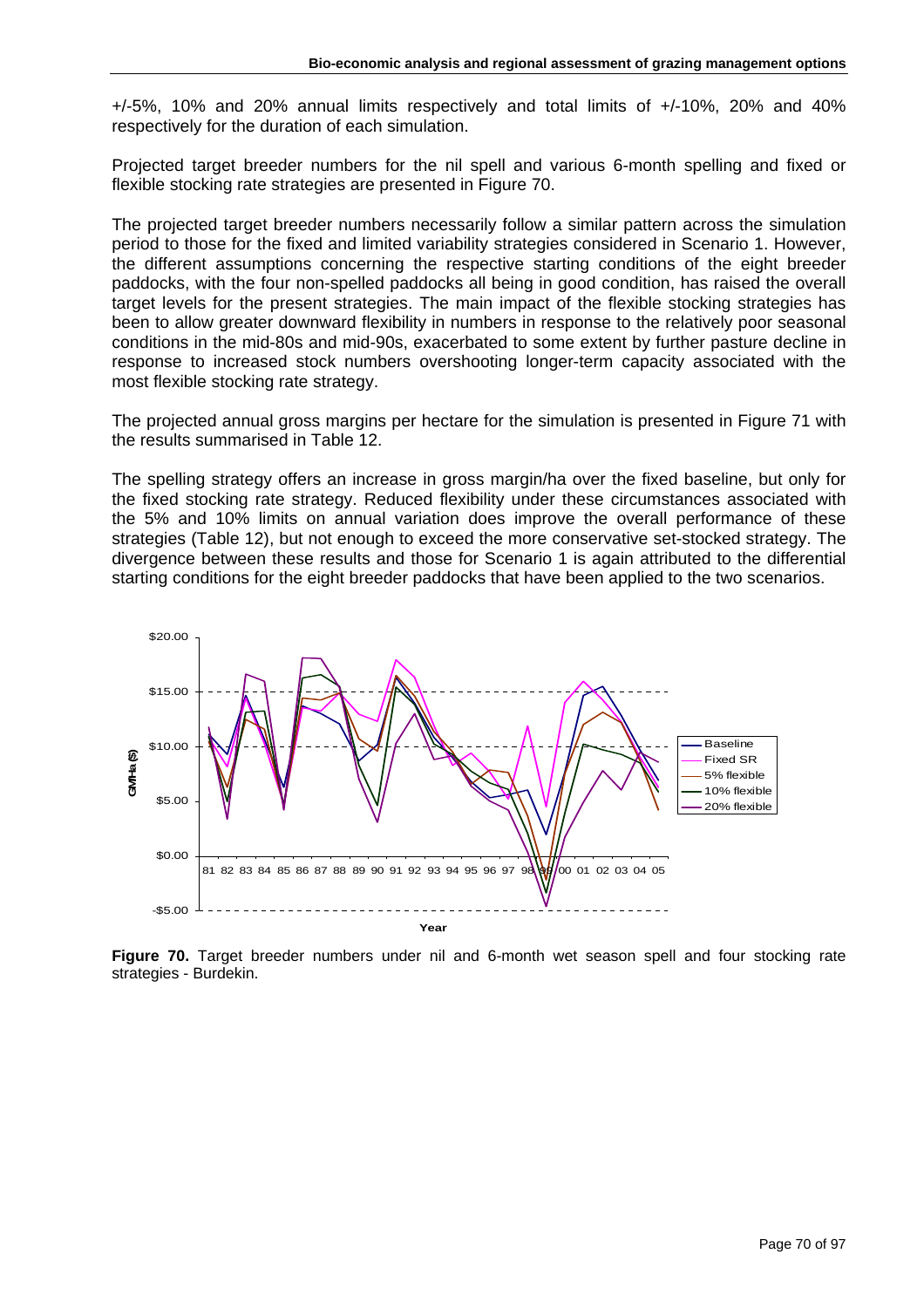

**Figure 71.** Projected GM/Ha under nil spelling and spelling with four fixed and variable stocking rate strategies - Burdekin.

**Table 12.** Average, minimum, and maximum values of GM/Ha under nil spelling and spelling with four fixed and variable stocking rate strategies - Burdekin.

|                | <b>Baseline</b> | <b>Fixed SR</b> | 5% flexible | 10% flexible | 20% flexible |
|----------------|-----------------|-----------------|-------------|--------------|--------------|
| Average        | \$10.10         | \$11.20         | \$9.69      | \$8.94       | \$8.28       |
| <b>Minimum</b> | \$1.92          | \$4.45          | $-$ \$2.21  | $-$ \$3.41   | $-$4.67$     |
| Maximum        | \$16.36         | \$17.91         | \$16.50     | \$16.57      | \$18.11      |
| Years -ve      |                 |                 |             |              |              |

### *Scenario 3 - Prescribed fire with breeder paddocks in good and/ or poor condition.*

The third scenario is essentially comprised of two sub-scenarios involving the use of fire to control woody regrowth in a sub-set of four of the eight breeder paddocks.

The first sub-scenario assumes that all eight paddocks are in good condition, but under the present grazing regime, four paddocks will exhibit some degree of deterioration through excess woody regrowth. A comparison is made of (a) nil burning, and (b) burning, both cases including a fixed stocking rate strategy.

The second sub-scenario assumes that four of the eight breeder paddocks are in poor condition and will further deteriorate without effective control of the regrowth. A comparison is made of (a) nil burning, and four alternative burning and stocking rate strategies including (b) burn + fixed stocking rate, (c) burn + variable stocking rate subject to +/- 5% annual change and 10% total limit, and (d) burn + variable stocking rate subject to +/-10% annual change and 20% total limit. These sub-scenarios are examined separately in the following sub-sections.

### *3.1 Nil burn cf. burn, four paddocks in good condition.*

Projected target breeder numbers for the nil burn and burn and fixed stocking rate strategies applied to 4 good condition paddocks are presented in Figure 72.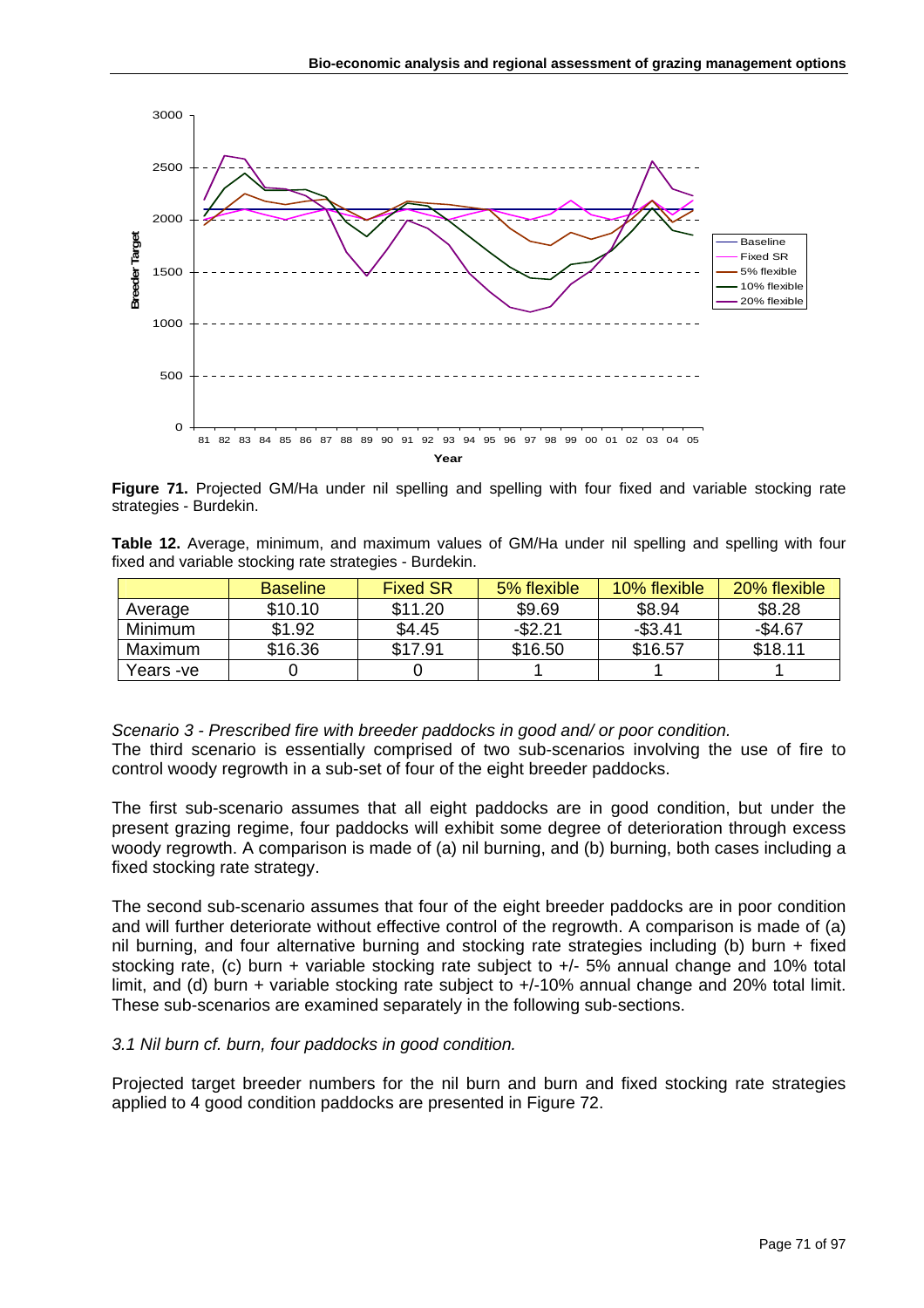

**Figure 72.** Target breeder numbers under nil burn and burn strategies applied to four good condition paddocks - Burdekin.

The target breeder numbers are held constant across the simulation period for both strategies with a modest reduction for the burning strategy due to the way the burning regime was set up in the model. It is assumed that the stock are temporarily removed from a paddock prior to burning and returned soon after with no significant grazing impact on the paddocks to which they are relocated.

The projected gross margin per hectare for the simulation is presented in Figure 73 with the results summarised in Table 13.

The annual gross margin/ha for the burn strategy lags the nil burn strategy for most of the first half of the simulation period - presumably as a result of the limited impact that the timber is initially having on the pastures given the good condition of the paddocks and because the poor seasonal conditions in the mid-80s and fixed stocking rates would have reduced the effectiveness of the burning treatment. In the second half of the simulation period, the burn strategy generates higher annual gross margin/ha in the majority of years. Overall, the economic value of the burning strategy when the treatment paddocks are already in good condition is quite limited, offering only a marginal increase in average gross margin/ha over the nil burning strategy (Table 13).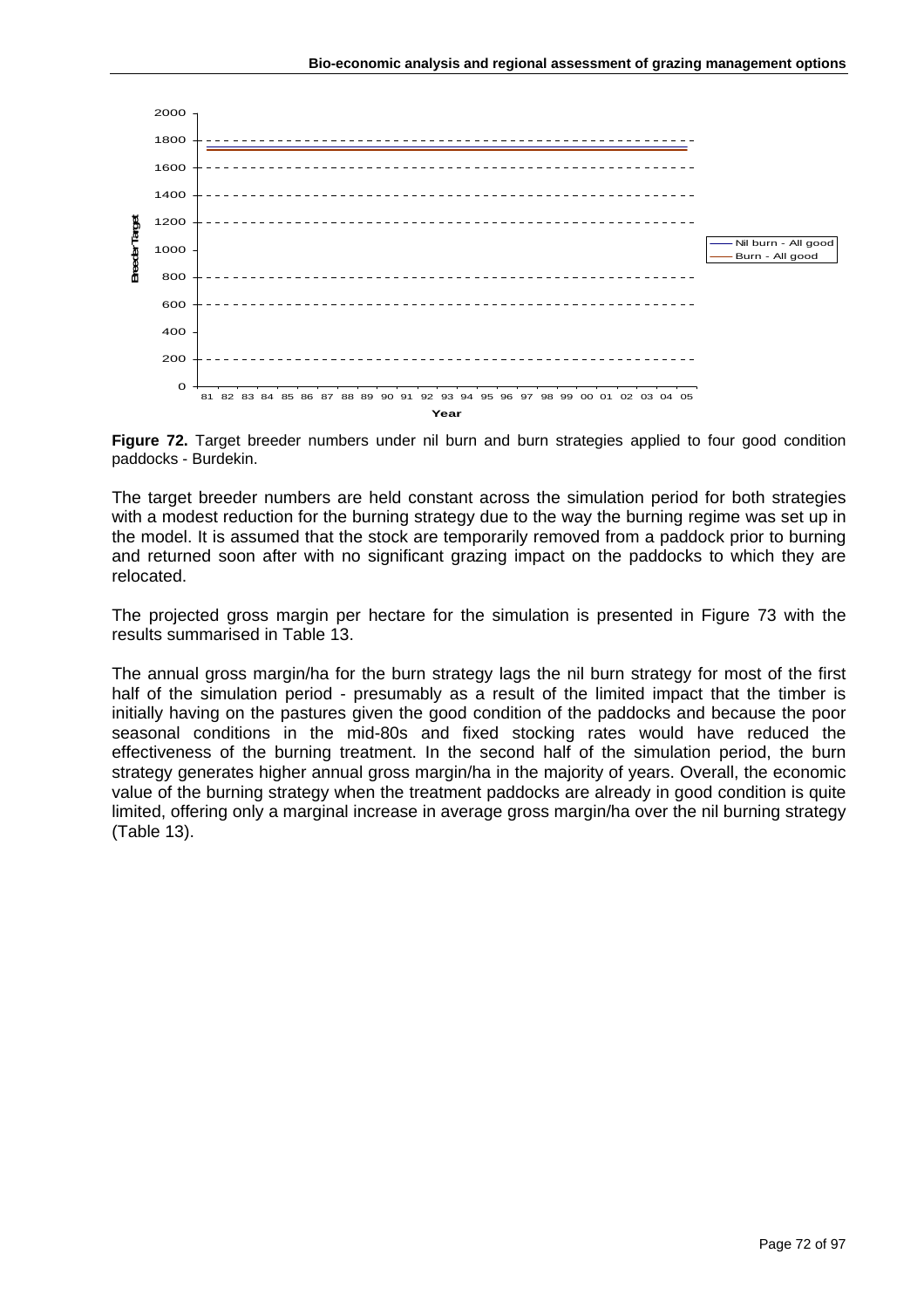

**Figure 73.** Projected GM/Ha under nil burn and burn strategies applied to four good condition paddocks - Burdekin.

**Table 13.** Average, minimum, and maximum values of GM/Ha under nil burn and burn strategies applied to four good condition paddocks - Burdekin.

|                  | Nil burn $+$ fixed SR | Burn + fixed SR |
|------------------|-----------------------|-----------------|
| Average          | \$11.71               | \$11.78         |
| Minimum          | \$4.30                | \$4.84          |
| Maximum          | \$17.33               | \$16.33         |
| Years - negative |                       |                 |

#### *3.2 Nil burn versus burn, four paddocks in poor condition.*

Projected target breeder numbers for the nil burn and burn/stocking rate strategies applied to four poor condition paddocks are presented in Figure 74.

The target breeder numbers are held constant across the simulation period for the nil burn and burn strategies with fixed stocking rate regimes. The burning strategies accompanied by variable stocking rates follow quite different trajectories with the +/- 20% annual variation strategy significantly increasing annual breeder targets in the initial five years of the simulation run before reaching a plateau and declining sharply in the 90s.

The projected annual gross margins per hectare for the simulation is presented in Figure 75 with the results summarised in Table 14.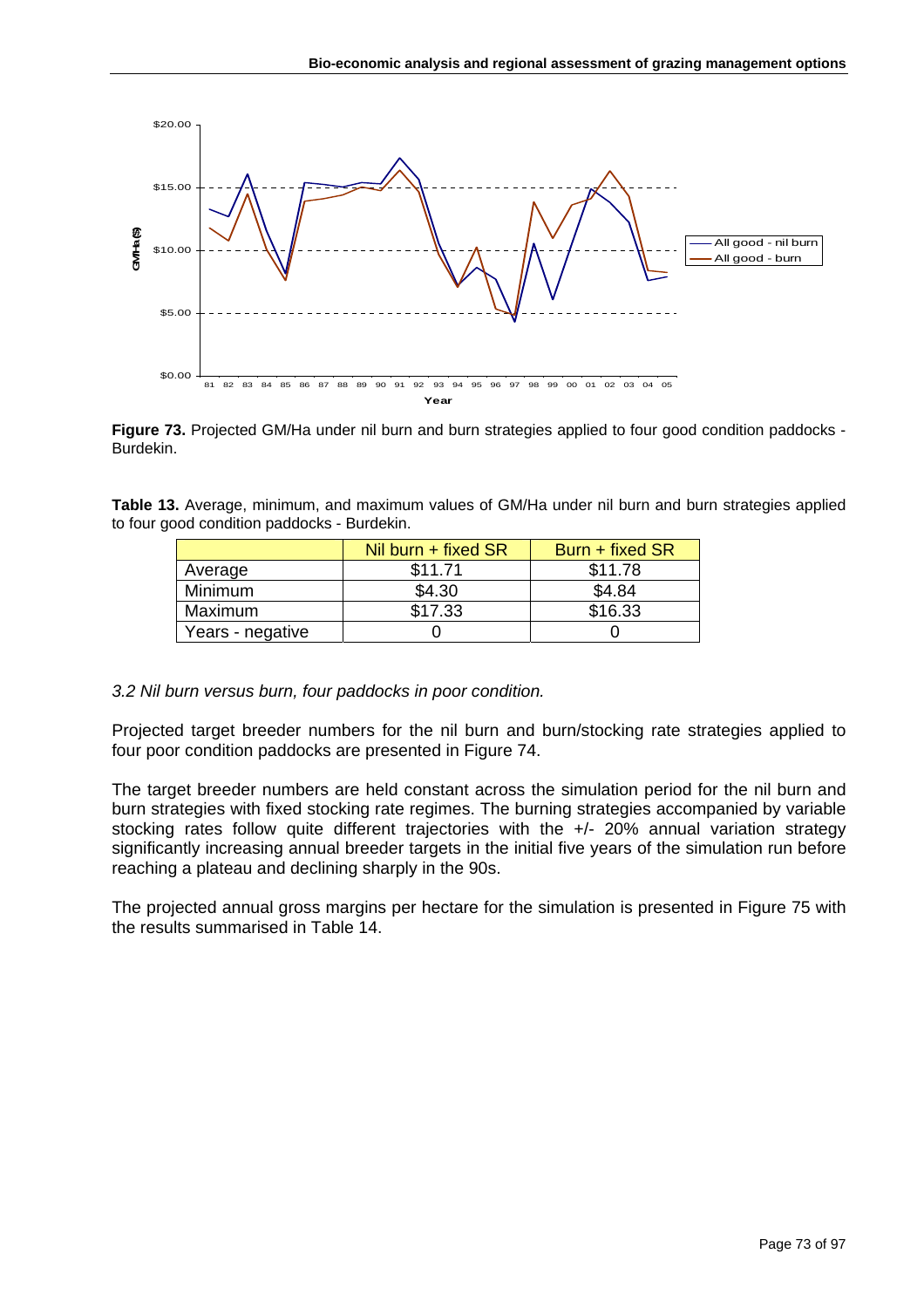

**Figure 74.** Target breeder numbers under nil burn and burn strategies applied to four poor condition paddocks - Burdekin.



**Figure 75.** Projected GM/Ha under nil burn and burn strategies applied to four poor condition paddocks - Burdekin.

The annual gross margin/ha for each burn strategy and stocking rate regime generally tracks the nil burn strategy for the first seven years of the simulation period. Beyond that period each of the burn and stocking rate strategies yield a higher annual gross margin/ha than the nil burning strategy, with the exception of the +/- 20% annual variation of stocking rate from 1998 to 2001. Nevertheless, the variable stocking rate regimes exhibited the greatest divergence from the nil burning strategy, especially from the mid 1980s through to the late 1990s. On average, the economic value of the burning strategy exceeds that of taking nil action for all of the stocking rate regimes, although the difference is greatest when variable stocking rate regime are applied to take advantage of improving pasture conditions or to reduce grazing pressure when seasons deteriorate (Table 14). Compared to the outcome of the sub-scenario examining good initial paddock conditions (3.1), when stocking rates are fixed the average gross margin/ha for poor initial conditions is slightly less than that for the good condition sub-scenario reflecting the poorer productivity of the treated paddocks. However, the average gross margin/ha is greater than that of the good condition scenario when advantage is taken of the variable stocking rate option. This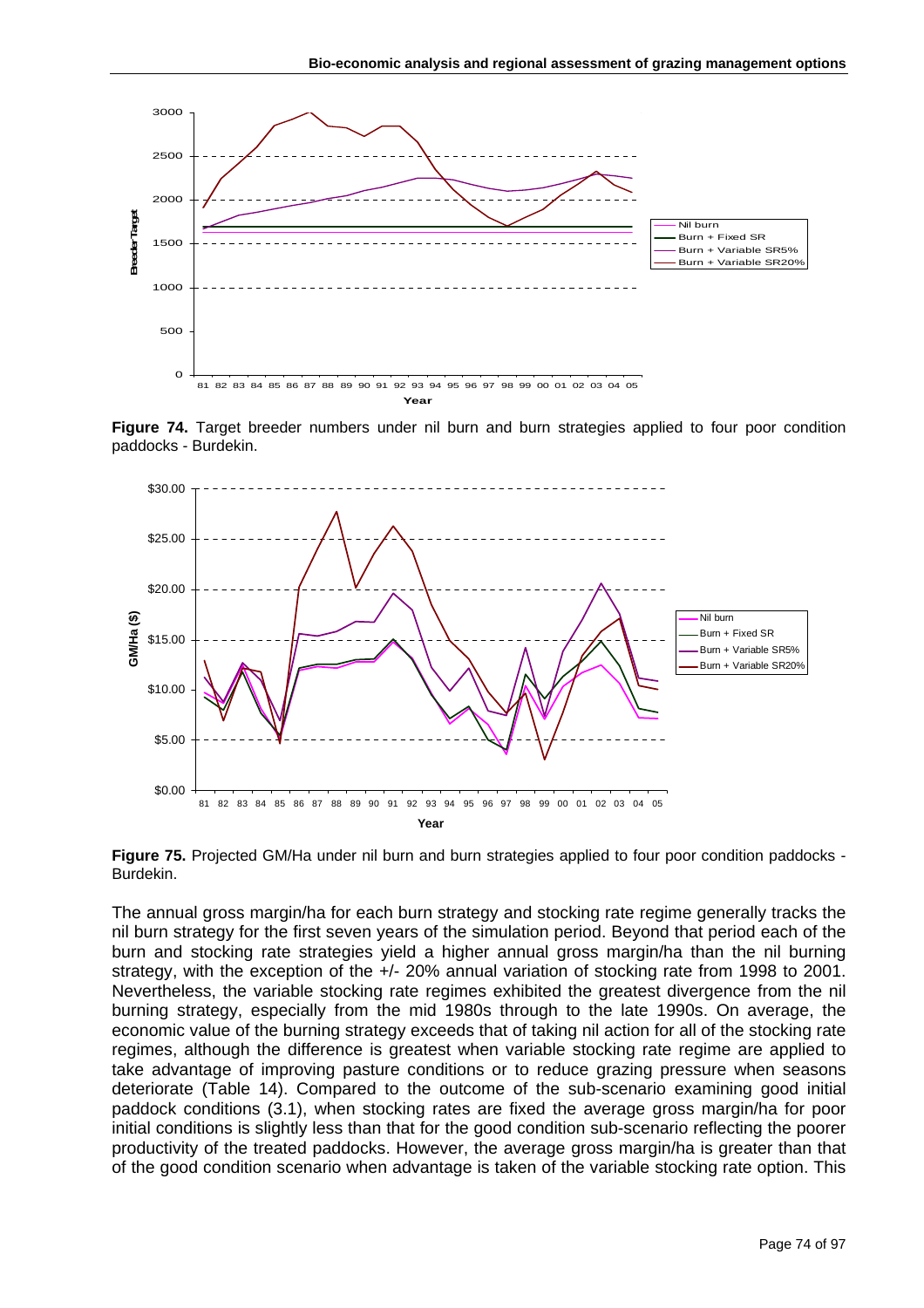is counter to the outcome of Scenario 1 and is best explained by the better overall initial condition of the four untreated paddocks and improvement in the treated paddocks preventing the extreme crash in stock numbers in 1998 and 1999 observed for that particular scenario.

|                  | No burn+Fixed SR | <b>Burn+Fixed SR</b> | Burn+Var SR5% | Burn+Var SR20% |
|------------------|------------------|----------------------|---------------|----------------|
| Average          | \$9.81           | \$10.21              | \$13.22       | \$14.60        |
| Minimum          | \$3.59           | \$4.03               | \$6.93        | \$3.03         |
| Maximum          | \$14.76          | \$15.00              | \$20.58       | \$27.70        |
| Years - negative |                  |                      |               |                |

**Table 14.** Average, minimum, and maximum values of GM/Ha under nil burn and burn strategies applied to four poor condition paddocks - Burdekin.

### *Conclusion.*

A range of grazing and land management options have been reviewed for the Burdekin Woodlands case study. For the particular seasonal sequence that was experienced between 1980-81 to 2004-05, stocking rate strategies that involved considerable flexibility in varying stock numbers between seasons were generally less profitable on average than more restrictive or fixed stocking rate strategies. In the main, these more flexible strategies typically involve producers facing elevated risks of having animal numbers build up during favourable seasonal sequences and subsequently being caught with excessive numbers of animals and the need to rapidly liquidate them when adverse seasonal conditions emerge.

Wet season spelling strategies show promise, although the seasonal conditions experienced in this region over the simulation period did not favour flexibility in setting stocking rates. These strategies allowed animal numbers to build up in sequential favourable seasons that are followed by a marked deterioration in seasonal conditions in the mid 1980s and mid 1990s, requiring destocking paddocks in some years.

Prescribed fire to manage woody regrowth also prospectively offers economic advantages over the alternative option of doing nothing, although the absolute advantage is relatively modest when the paddocks targeted for treatment are already in good condition. While relative gains are greater for a context of treatment paddocks being in poor condition, for this case study the greatest advantage was reaped when some flexibility was applied to stocking rates in conjunction with burning.

## 4.2.3 Woodlands of the Fitzroy Catchment - Duaringa.

The Fitzroy Woodlands case study enterprise is based on an 11,500 ha property located approximately 170 km from Rockhampton and Biloela equally. Duaringa was the rainfall location used for simulations. The enterprise centres on a breeding cattle herd and is seeking to produce and finish heavy steers for the north Asian market (esp. Japan Ox). The combined breeding and fattening herd is run in 18 paddocks - of which 11 are generally used by the breeders and heifers - all or a subset of which form the basis of the different herd and land resource management strategies that are explored.

## *Scenario 1 - Fixed versus flexible stocking rates.*

The first scenario examines the effect of employing fixed or flexible stocking rate strategies. Similar to the case for both the Western Queensland Mitchell grasslands and Burdekin Woodlands case studies, four strategies are considered, including: (a) fixed stocking - set on the basis of safe carrying capacity, (b) limited annual flexibility - +/- 20% annual variation subject to +/- 40% total limit, (c) high flexibility - +/- 40% annual variation subject to +/- 80% total limit, and (d) fully responsive - varied without limit to utilise 25-30% of the end of season standing dry mater. The second strategy (+/-20%, 40% limit) has been suggested as approximating local practice, and the actual limits attached to the third strategy differ slightly from those used for Western Queensland Mitchell grasslands and the Burdekin Woodlands (i.e. +/- 50% annual, 90%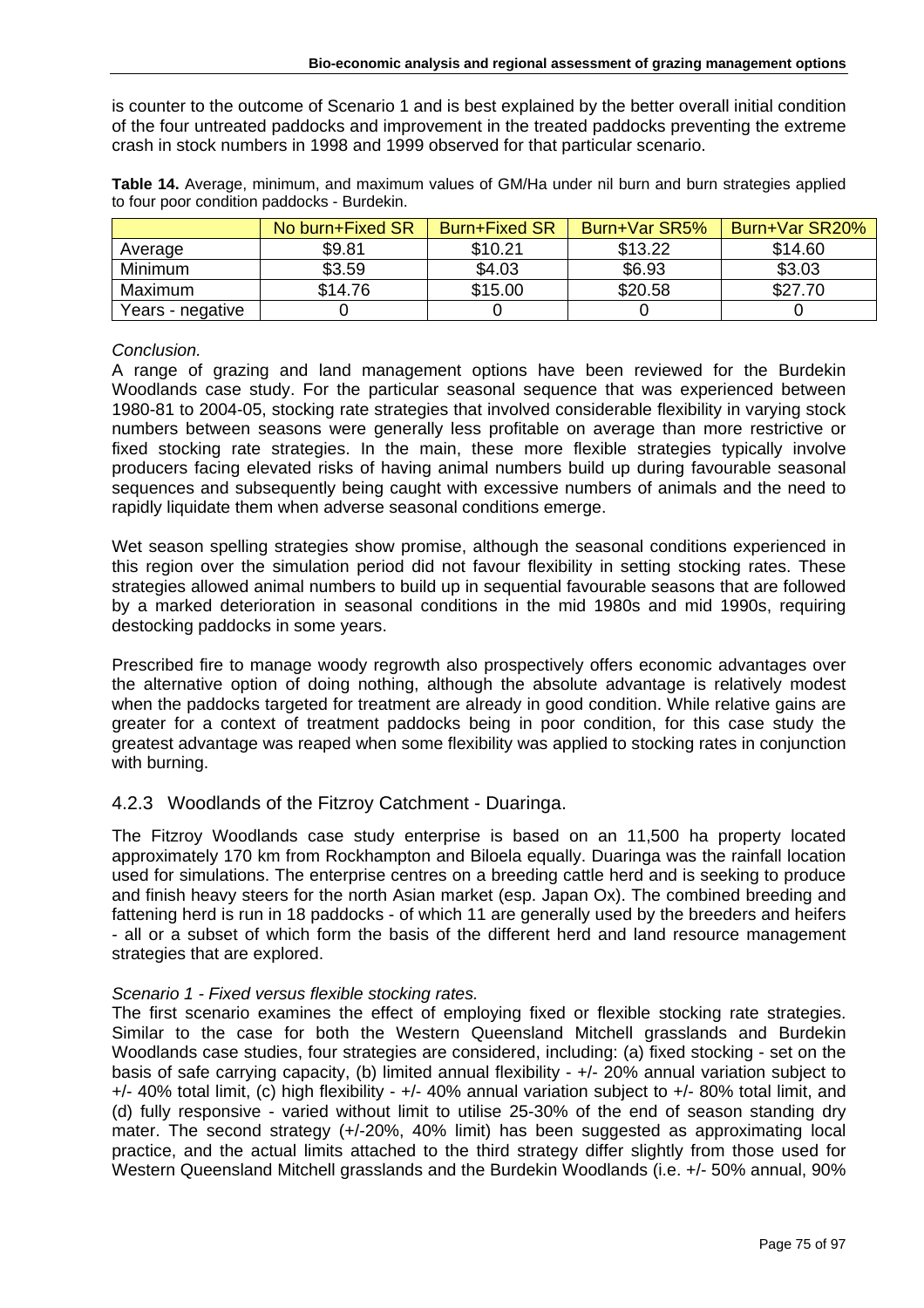absolute). Each of the 18 paddocks commences the simulation in the condition (variable) that was specified at the initial workshop that was held in Emerald.

Projected breeder numbers for the four stocking rate strategies are presented in Figure 76. While there is considerable year-to-year variation evident in the target numbers under the three flexible stocking rate strategies, there is no significant trend to either increasing or decreasing breeder numbers over time. Extremely poor seasonal conditions were experienced in the region during the mid-90s and again to a lesser extent in 2002-03, resulting in significant downward adjustments in stock numbers which was possible to a greater or lesser extent only under the more flexible stocking rate strategies.

In Figure 76, the target numbers for the current flexibility decreased by much more than the 40% maximum decrease imposed within the GRASP modelling. This is partly because the LWG values in the mid 1990s are low, and that produced low branding rates and high mortality rates, resulting in the inability of the herd (as modelled in ENTERPRISE) to reach the numbers used in GRASP. This is a good example of the need to dynamically link GRASP and ENTERPRISE, particularly for extreme situations. In the majority of situations this 'disconnect' is minimal and can be ignored.



**Figure 76.** Target breeder numbers under four stocking rate strategies - Fitzroy.

The projected annual gross margins per hectare for the simulation is presented in Figure 77 with the results summarised in Table 15.

The annual profitability of the four strategies as applied to the Fitzroy Woodlands case study and as illustrated by the gross margin/ha is clearly influenced by the particular stocking rate strategy that has been employed. For the first half of the simulation period, the largest annual variation in gross margin/ha is associated with the completely responsive strategy, while the least variation applies to the fixed stocking rate strategy. This ranking of variability changes in the second half of the simulation period where, after all of the strategies experience a significant decline in gross margin/ha after 1992-93, the fixed stocking rate strategy shows a greater level of variation than the flexible stocking rate strategies - in particular the totally responsive strategy which essentially collapsed following a rapid build up of stock numbers in the early 1990s before seasonal conditions worsened after 1992-93 and thresholds for largely irreversible pasture damage were exceeded.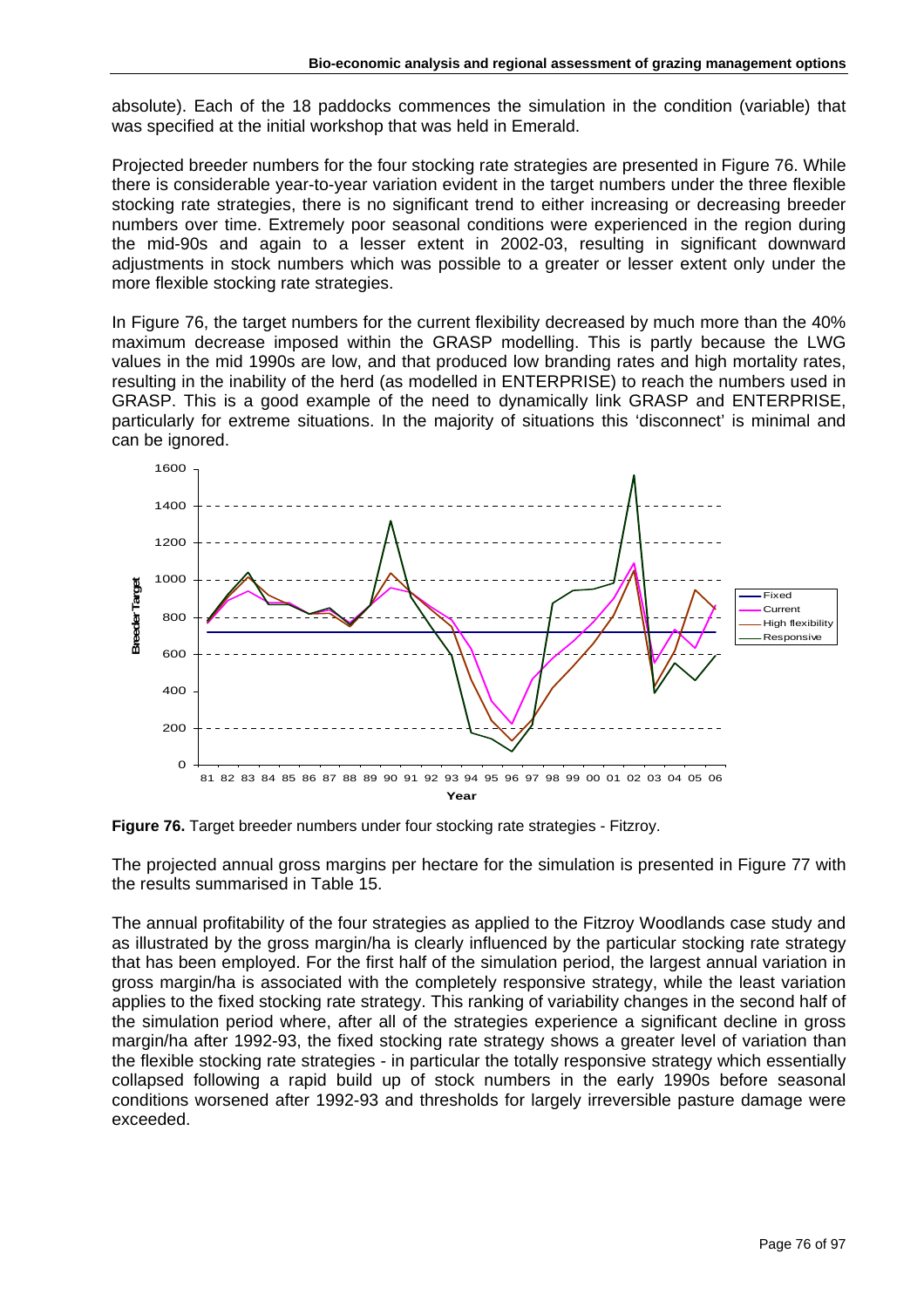

**Figure 77.** Projected annual GM/Ha under four stocking rate strategies- Fitzroy.

|                | Fixed   | <b>Baseline</b> | <b>High flexibility</b> | <b>Responsive</b> |
|----------------|---------|-----------------|-------------------------|-------------------|
| Average        | \$41.15 | \$40.20         | \$35.98                 | \$32.60           |
| <b>Minimum</b> | \$3.94  | $-$1.49$        | \$5.68                  | $-$0.19$          |
| Maximum        | \$61.65 | \$73.88         | \$77.96                 | \$78.71           |
| Years -ve      |         |                 |                         |                   |

**Table 15.** Average, minimum, and maximum values of GM/Ha for four stocking rate strategies- Fitzroy.

Largely as a result of the sharp decline in gross margin/ha after 1992-93 and subsequent failure to return to former levels, the average gross margin/ha of each of the flexible stocking rate strategies is lower than that for the fixed stocking rate strategy. This is similar to the scenario for the Burdekin Woodlands case study and counter to the outcome for the Western Queensland Mitchell grasslands case study. It highlights the interaction between stocking rate regimes and specific climatic sequences in influencing pasture condition and subsequent carrying capacity and productivity of grazing enterprises. This needs further investigation.

*Scenario 2 – Whole-of- wet season resting four of 11 breeder paddocks that are in poor (C) condition, remaining paddocks in mixed condition.* 

The second scenario assumes that seven of the 11 breeder paddocks on the property are in mixed condition as defined at the initial workshop in Emerald, but the remaining four breeder paddocks are defined to be in poor (C) condition. Results are compared between two management strategies - (a) nil spelling and (b) spelling for 6 months within a 1 year spell in 4 year rotation. There is only one grazing strategy employed for this scenario - viz. limited annual flexibility grazing regime - annual variation  $+/- 20\%$  subject to a  $+/- 40\%$  absolute limit. The scenario assumes that the breeders that would normally be carried in a given paddock that is due to be rested as part of the rotation are held on agistment for 26 weeks at another property located at a distance of 100 km from the model property, which are subsequently returned to the treated paddock. In this way, the main impact of the spelling regime is on operating expenses with total stock numbers varying according to projected changes (if any) in subsequent productivity of the spelled paddocks. The pasture condition in the four paddocks targeted for treatment will remain poor or deteriorate in the absence of spelling at the stocking rates used.

Projected breeder numbers for the nil spelling and spelling strategies are presented in Figure 78. The number of breeders carried follows a generally similar pattern to that for the same limited flexibility stocking rate strategy that was employed in Scenario 1 - although not exactly the same because the four breeder paddocks in the spelling regime have a different assumed starting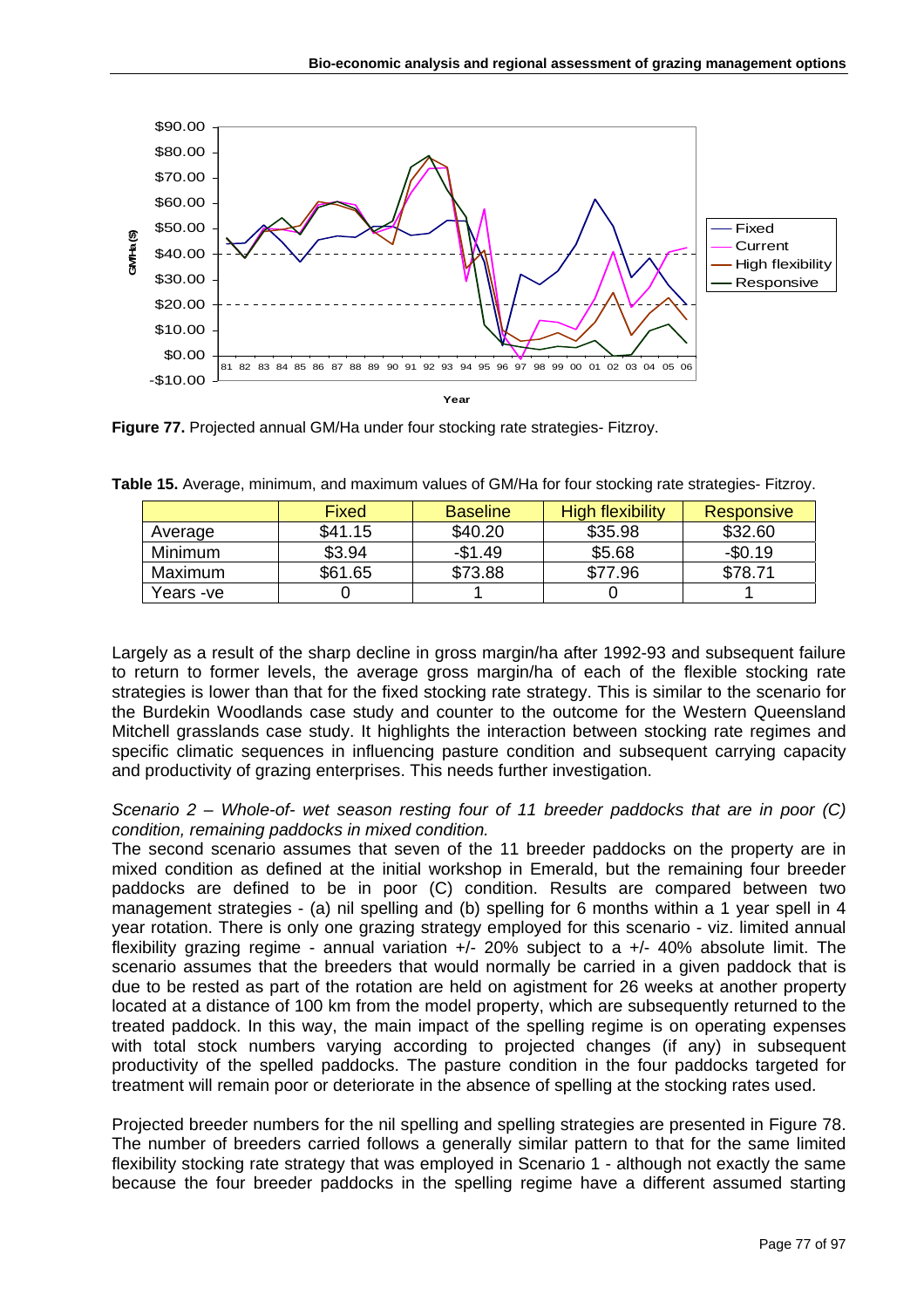condition for these two respective scenarios. For this spelling scenario, once the wet season spelling rotation became established across the four paddocks, there was an increasing (and positive) divergence between the projected breeder numbers for the nil spell and spelling strategies for most of the remaining years in the simulation period. The poor seasonal conditions experienced in the mid-1990s have had a marked impact on projected carrying capacity for both the nil spelling and spelling strategies.



**Figure 78.** Target breeder numbers under nil and 6-month wet season spell (scenario s2) and one stocking rate strategy- Fitzroy.



**Figure 79.** Projected GM/Ha under nil and 6-month wet season spell (scenario 2) and one stocking rate strategy- Fitzroy.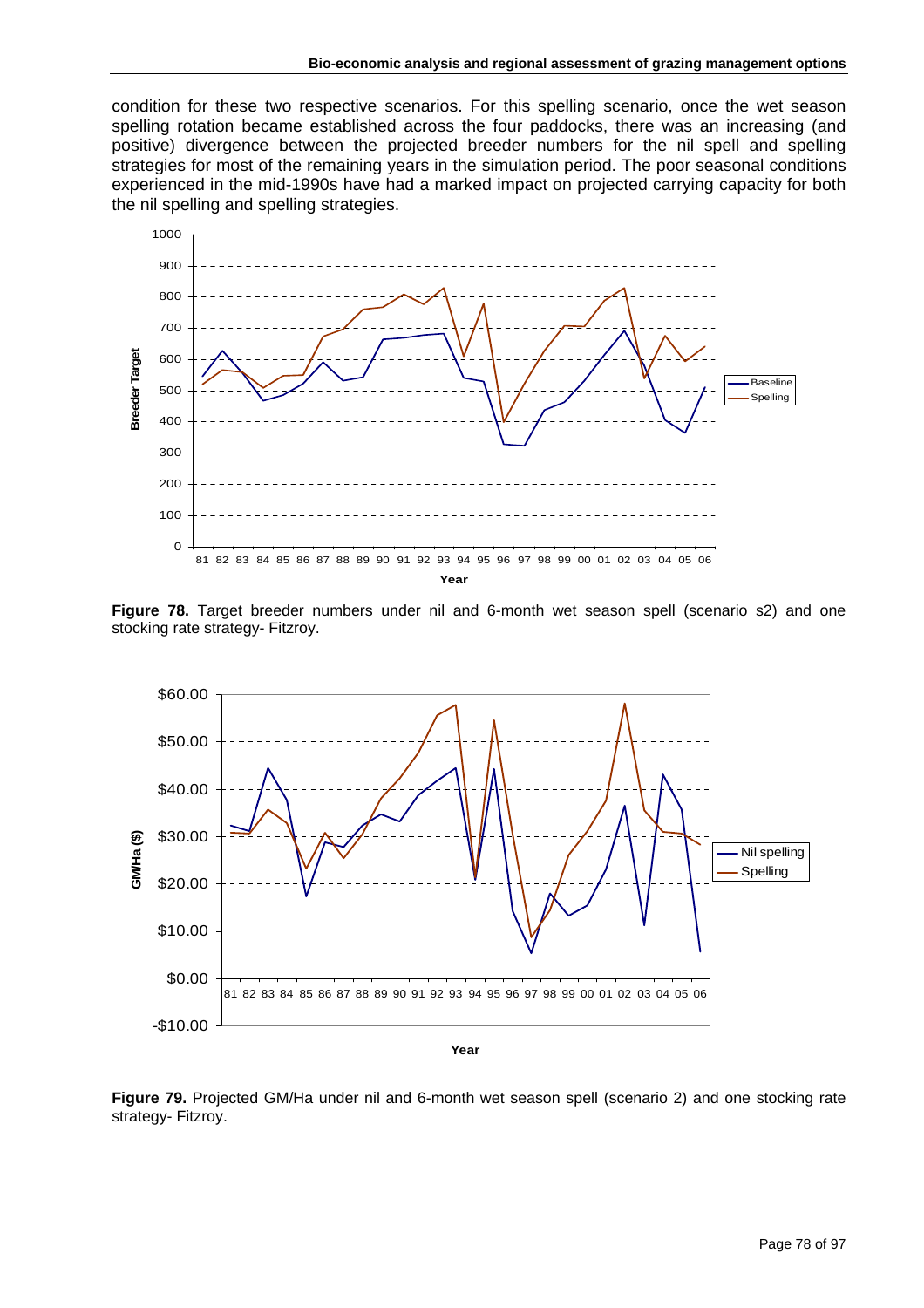The projected annual gross margins per hectare for the simulation is presented in Figure 79 with the results summarised in Table 16.

The carrying capacity increased over most of the simulation period (Figure 78), despite the decline of the mid 1990s. Despite the penalty of agisting the breeders off the property for the spelling duration, the spelling strategy showed improved profitability over the nil spelling strategy (Table 16).

**Table 16.** Average, minimum, and maximum values of GM/Ha under nil and 6-month wet season spell (scenario 2) and one stocking rate strategy- Fitzroy.

|                  | <b>Baseline</b> | <b>Spelling</b> |
|------------------|-----------------|-----------------|
| Average          | \$28.16         | \$34.22         |
| <b>Minimum</b>   | \$5.27          | \$8.70          |
| Maximum          | \$44.56         | \$58.13         |
| Years - negative |                 |                 |

*Scenario 3 - Whole of wet season resting four of 11 breeder paddocks which are in poor (C) condition, remaining paddocks in good (A/B) condition.* 

The third scenario assumes that seven of the 11 breeder paddocks on the property are in good (A/B) condition and four breeder paddocks are defined to be in poor (C) condition. Results are compared between two management strategies - (a) nil spelling and (b) spelling for six months within a 1 year spell in 4 year rotation. There is only one grazing strategy employed for this scenario - viz. limited annual flexibility grazing regime - annual variation +/- 20% subject to a +/- 40% absolute limit. The scenario, like Scenario 2, assumes that the breeders that would normally be carried in a given paddock that is due to be rested as part of the rotation are held on agistment for 26 weeks at another property located at a distance of 100 km from the model property and subsequently returned to the treated paddock. In this way, the main impact of the spelling regime is on operating expenses with total stock numbers varying according to projected changes (if any) in subsequent productivity of the spelled paddocks. The paddock condition in the four paddocks targeted for treatment will remain poor or deteriorate in the absence of spelling at the stocking rate used.



**Figure 80.** Target breeder numbers under nil and 6-month wet season spell (scenario 3) and one stocking rate strategy- Fitzroy.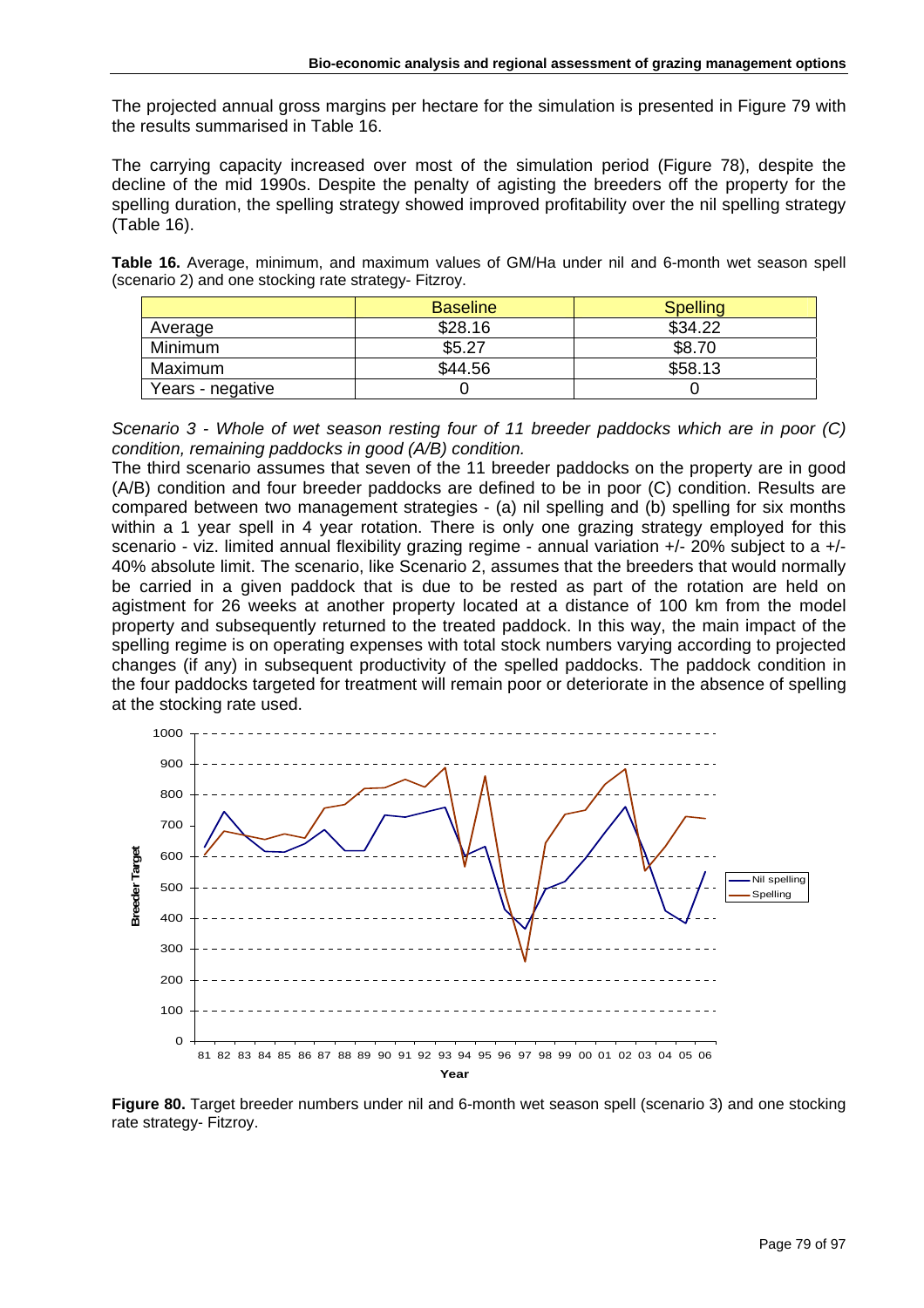Projected breeder numbers for the nil spelling and spelling strategies are presented in Figure 80. For this third scenario, once the wet season spelling rotation becomes established across the four paddocks, there is also an increasing (and positive) divergence between the projected breeder numbers for the nil spell and spelling strategies for most of the remaining years in the simulation period. As for the second scenario, the poor seasonal conditions experienced in the mid-1990s have had a marked impact on projected carrying capacity for both the nil spelling and spelling strategies.

The projected annual gross margins per hectare for the simulation is presented in Figure 81 with the results summarised in Table 17.



**Figure 81.** Projected annual GM/Ha under nil and 6-month wet season spell (scenario 3) and one stocking rate strategy- Fitzroy.

The projected increase in carrying capacity (Figure 80) over most of the simulation period, (despite the substantial decline of the mid 1990s) and the penalty of agisting the breeders off the property for the spelling duration, has increased the profitability of the spelling strategy over the nil spelling strategy (Table 17). In this case, where the seven breeder paddocks that were not subject to spelling were assumed to all be in good rather than mixed condition, the average gross margin/ha for both strategies was naturally higher than for the previous scenario in which the paddock condition varied. Moreover, while there is a gain from spelling the poor condition paddocks, the relative size of the advantage is less than that for Scenario 2.

| $\frac{1}{2}$    |                 |                 |
|------------------|-----------------|-----------------|
|                  | <b>Baseline</b> | <b>Spelling</b> |
| Average          | \$33.71         | \$36.93         |
| <b>Minimum</b>   | \$6.65          | \$0.85          |
| Maximum          | \$51.38         | \$60.79         |
| Years - negative |                 |                 |

**Table 17.** Average, minimum, and maximum values of GM/Ha under nil and 6-month wet season spell (scenario 3) and one stocking rate strategy- Fitzroy.

#### *Scenario 4 - Prescribed fire on four breeder paddocks in good condition.*

The fourth scenario involves the use of fire in a 1 year in 4 year sequential rotation to control woody regrowth in a sub-set of four of the eight breeder paddocks. The four target paddocks are assumed to be in good (B) condition and fire is intended to suppress woody regrowth encroachment that is likely to occur with no intervention. A comparison is made of (a) nil burning,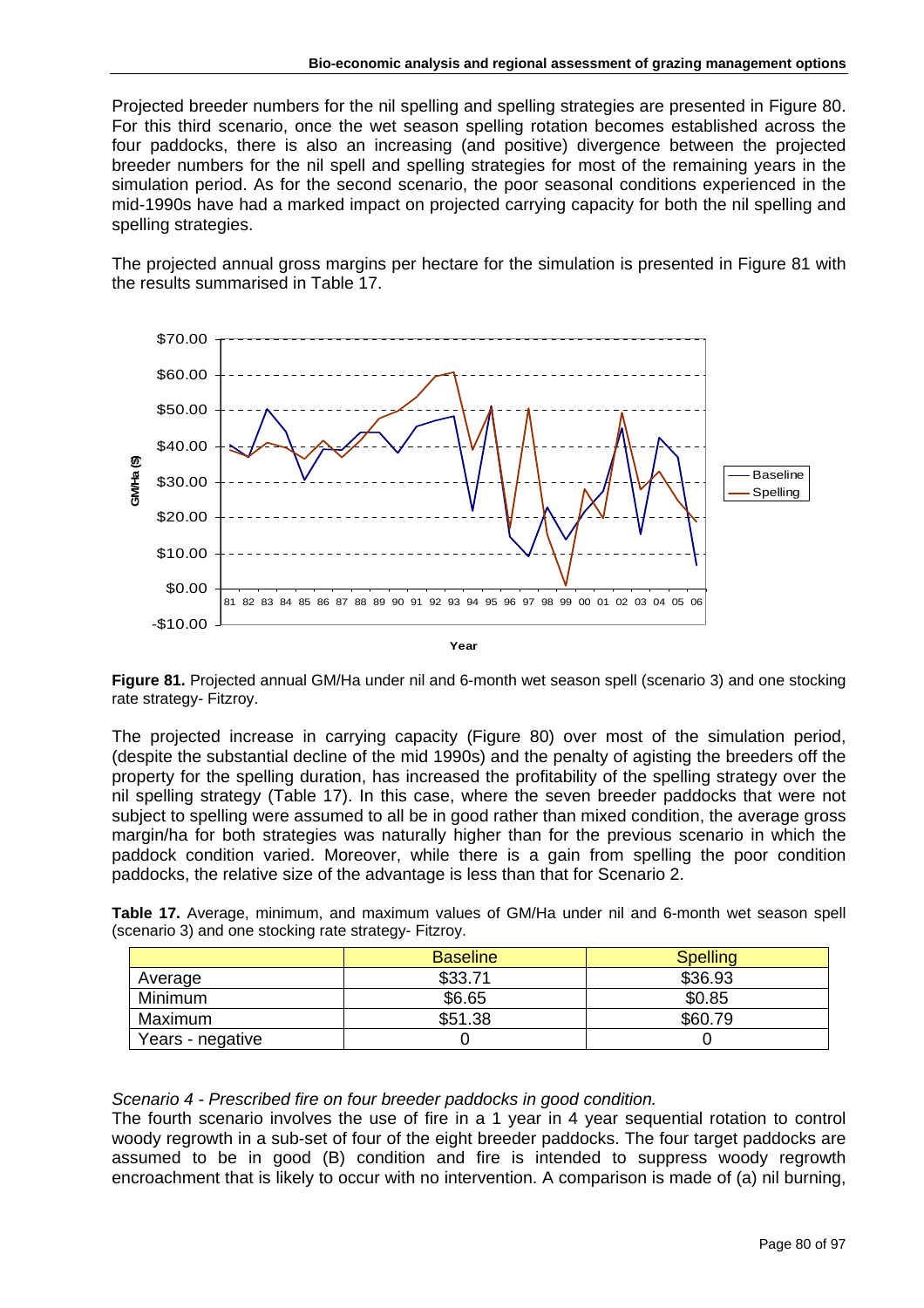and (b) burning, with both strategies following a variable stocking rate regime allowing +/-20% annual change and 40% total limit. It is assumed that the stock are temporarily removed from a paddock prior to burning and returned soon after with no significant grazing impact on the paddocks to which they are relocated.

Projected target breeder numbers for the nil burn and burn strategies applied to four good condition paddocks are presented in Figure 82.



**Figure 82.** Target breeder numbers under nil burn and burn strategies applied to four good condition paddocks- Fitzroy.

The projected breeder numbers begin to diverge between the no burn and burning strategies once all four of the treated paddocks have been included in the rotation. The impact of the poor seasonal conditions in the mid-1990s on projected carrying capacity is evident, but numbers increase significantly during the return to more favourable seasons in the early 2000s.

The projected annual gross margins per adult equivalent for the simulation is presented in Figure 83 with the results summarised in Table 18.



**Figure 83.** Projected GM/Ha under nil burn and burn strategies applied to four good condition paddocks-Fitzroy.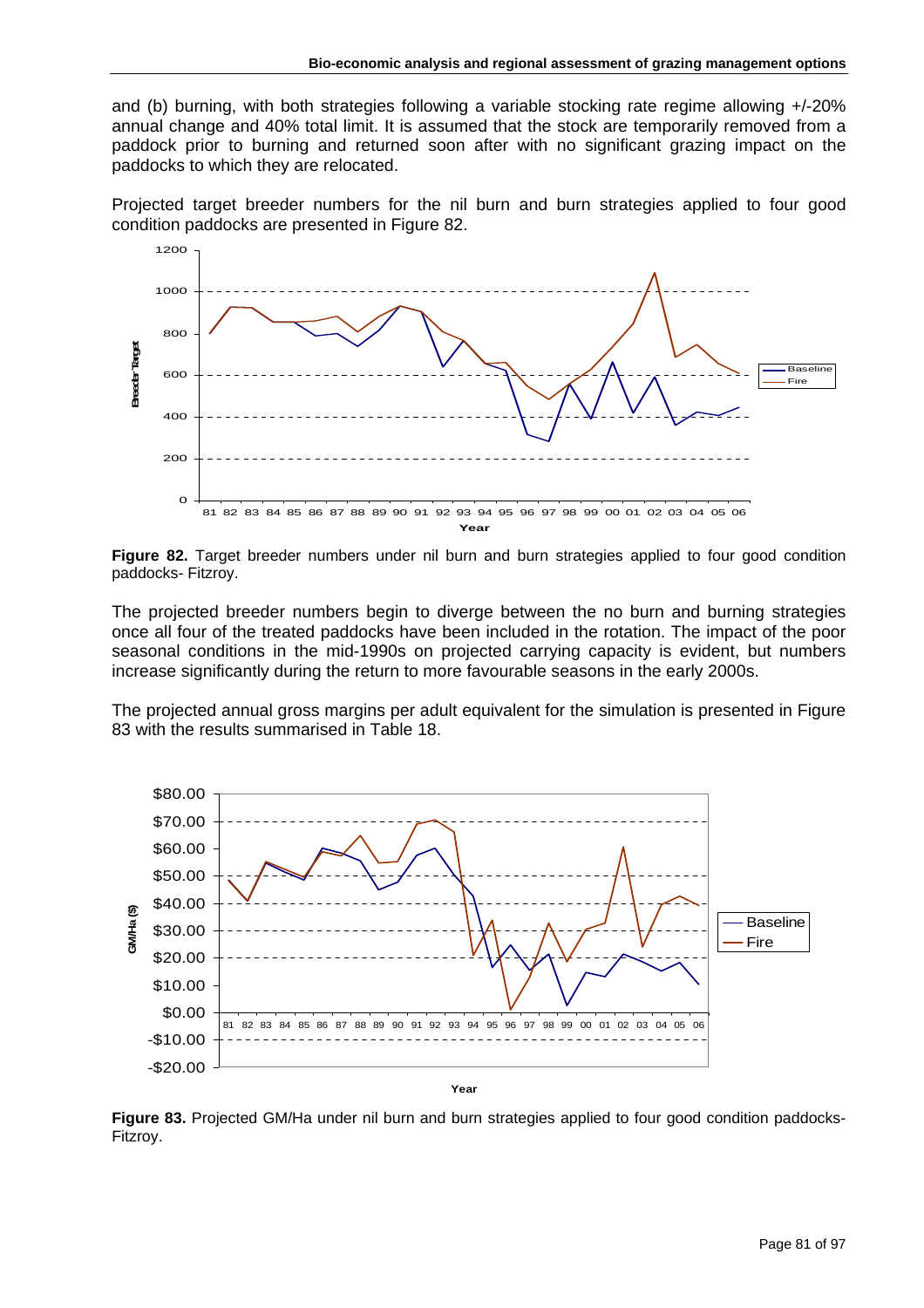Once all of the four paddocks have entered the rotational burning sequence, the annual gross margin/ha for the burn strategy exceeds that of the nil burn strategy for most of the first half of the simulation period. While the build up of stock on both the nil burning and burning paddocks in the early 1990s required a downwards adjustment for both strategies in the mid-1990s, the burning strategy continued to outperform the nil burning strategy through the second half of the simulation period. Overall, the economic value of the burning strategy for this case study is quite positive offering an advantage in excess of 20% over the simulation period (Table 18).

**Table 18.** Average, minimum, and maximum values of GM/Ha under nil burn and burn strategies applied to four good condition paddocks- Fitzroy.

|                  | <b>Baseline</b> | <b>Fire</b> |
|------------------|-----------------|-------------|
| Average          | \$35.06         | \$43.48     |
| <b>Minimum</b>   | \$2.42          | \$0.92      |
| Maximum          | \$60.20         | \$70.52     |
| Years - negative |                 |             |

### *Conclusion.*

A range of grazing and land management options have been reviewed for the Fitzroy Woodlands case study. For the particular seasonal sequence that was experienced between 1980-81 to 2005-06, the various flexible stocking rate strategies - limited through to fully responsive - were generally less profitable on average than the fixed stocking rate strategy. The more flexible strategies typically involve producers facing elevated risks of having animal numbers build up during favourable seasonal sequences and subsequently being caught with excessive numbers of animals and the need to rapidly liquidate them when adverse seasonal conditions emerge, as happened in the mid 1990s. Both scenarios involving wet season spelling strategies generated higher levels of projected profitability, although the relative advantage was greater when the nontreatment paddocks are in mixed condition rather than good condition. Prescribed fire to manage woody regrowth also prospectively offers economic advantages over the alternative option of not pursuing a control strategy with the magnitude of the gain heavily influenced by the starting condition of the treated paddocks relative to the non-treated paddocks.

## 4.2.4 Savannas of the Victoria River District (NT).

The Victoria River District case study enterprise is  $4,594$  km<sup>2</sup> and assumed to be located at approximately 750 km from Darwin. The enterprise is comprised of a breeding herd producing steers which are sold at approximately 320 kg liveweight for live export to Asia. There are 20 paddocks of which the breeding and heifer herd is run in 16 paddocks of variable condition, all or a subset of which form the basis of the different herd and land resource management strategies that are explored. Because the absolute size of pastoral enterprises varies widely within and between regions in the Northern Territory, gross margin per adult equivalent (GM/AE) is used as the profitability metric rather than gross margin per hectare for each of the scenarios in this case study.

## *Scenario1 - Fixed versus flexible stocking rates.*

The first scenario examines the effect of fixed or flexible stocking rate strategies. As for the other case studies, four strategies are considered including: (a) fixed stocking - set on the basis of safe carrying capacity, (b) limited annual flexibility (referred to as baseline)- +/- 10% annual variation subject to +/- 30% total limit (local current practice), (c) high flexibility - +/- 40% annual variation subject to +/- 80% total limit, and (d) fully responsive - varied without limit to utilise 5-15% of the end of season standing dry mater, depending on land type. Each of the 16 breeder and heifer paddocks commence the simulation in the condition (variable) specified at the initial workshop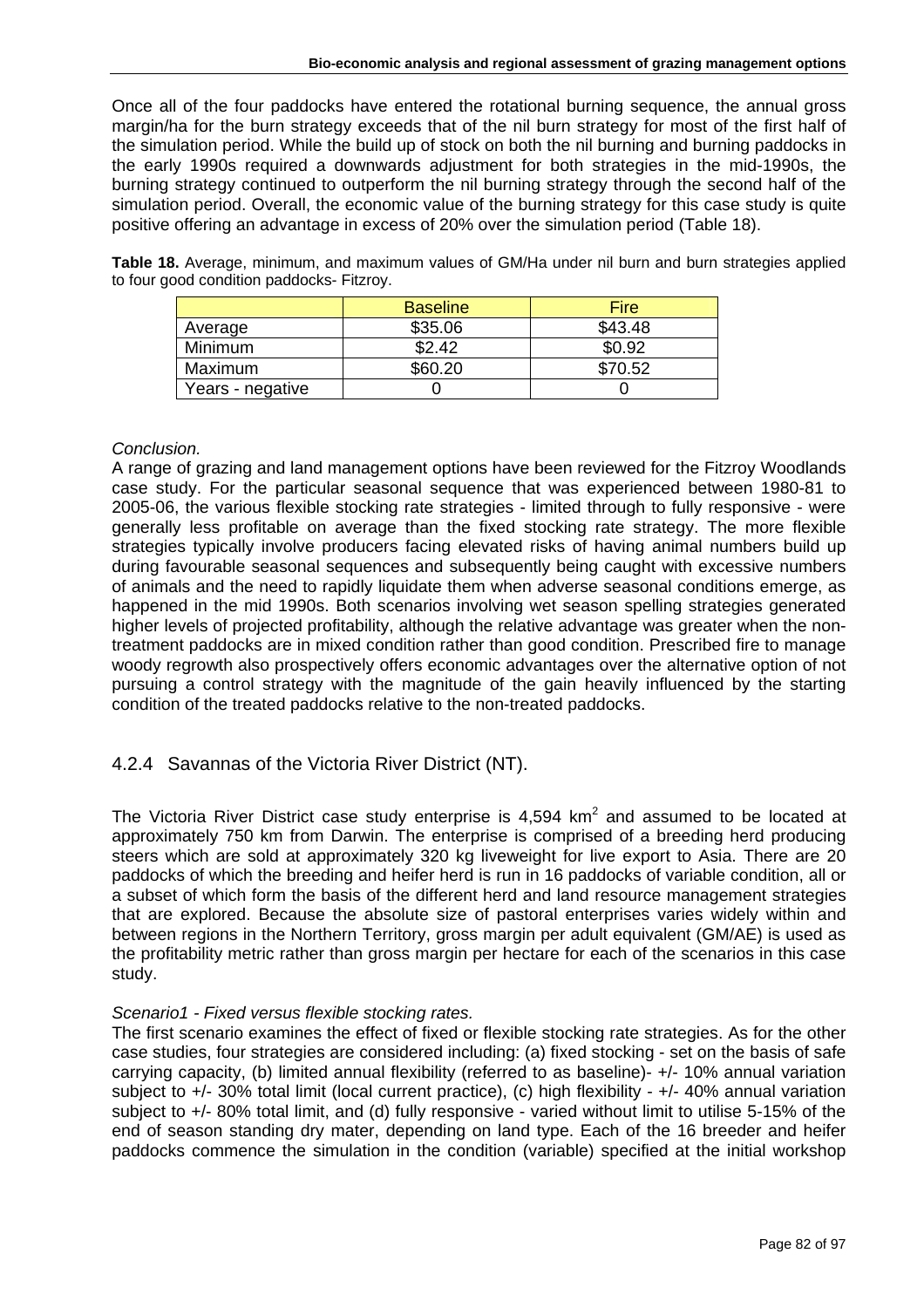held in Katherine. Projected breeder numbers for the four stocking rate strategies are presented in Figure 84.



**Figure 84.** Target breeder numbers under four stocking rate strategies - VRD.

The simulation period for the VRD case study was characterised by relatively favourable seasonal conditions at the commencement and finishing quarters. The projected target breeder numbers reflect this seasonal pattern, with progressively greater fluctuations in stock numbers associated with the increased levels of stocking rate flexibility embodied in the baseline, high flexibility and totally responsive strategies.

The projected annual gross margins per adult equivalent for the simulation is presented in Figure 85 with the results summarised in Table 19.

The simulation reveals considerable variability in the annual gross margins per adult equivalent in the first half of the simulation period, especially associated with the more flexible stocking rate strategies (Figure 85). There is considerably less variability between the strategies in the second half of the simulation period despite the projected increase in carrying capacity (Figure 84) for the more flexible strategies. The principal reason for this lagged response of profitability to apparent carrying capacity is because the need to rapidly reduce stock numbers in the middle of the simulation period left the model enterprise with a very small core herd with limited numbers of animal classes. The model was set to not allow stock purchases to augment herd numbers in rebuilding phases, thereby requiring the herd to slowly rebuild itself from within its own structure. This was achieved largely through retaining the maximum number of available replacements, limiting dry culling and holding on to older animal classes, each of which reduced the annual availability of sale females from an already small herd. Nevertheless, the flexible stocking rate strategies remained more profitable over the whole simulation period than the fixed stocking rate strategy (Table 19).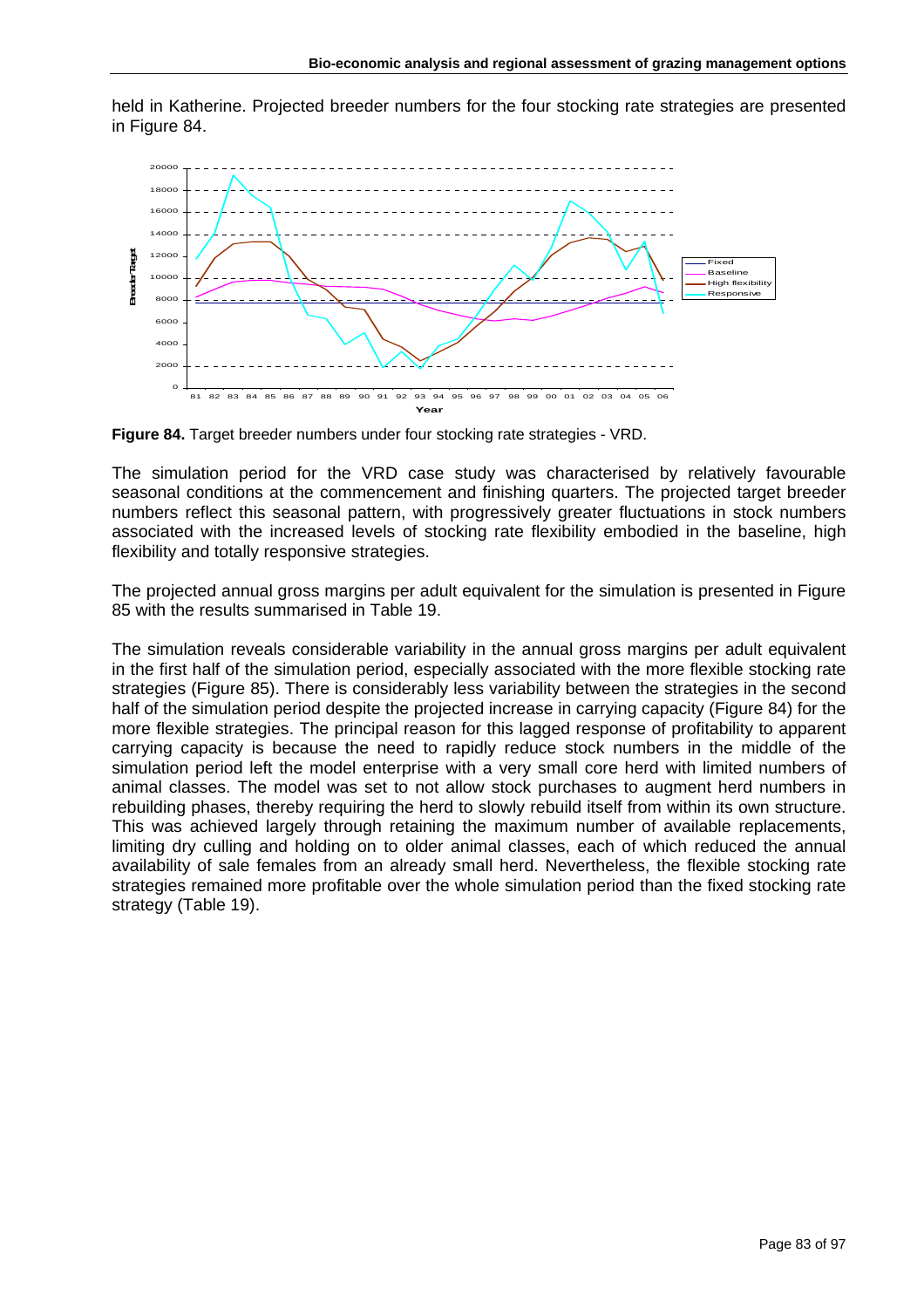

**Figure 85.** Projected GM/AE under four stocking rate strategies - VRD.

|                  | Fixed    | <b>Baseline/current</b> | Fixed    | High flexibility | <b>Responsive</b> |
|------------------|----------|-------------------------|----------|------------------|-------------------|
| Average          | \$60.86  | \$72.72                 | \$60.86  | \$123.84         | \$152.22          |
| Minimum          | $-$1.37$ | \$15.08                 | -\$1.37  | $-$12.81$        | $-$22.39$         |
| Maximum          | \$124.41 | \$177.53                | \$124.41 | \$458.94         | \$913.22          |
| Years - negative |          |                         |          |                  |                   |

| Table 19. Average, minimum, and maximum values of GM/AE under four stocking rate strategies - VRD. |
|----------------------------------------------------------------------------------------------------|
|----------------------------------------------------------------------------------------------------|

*Scenario 2 - Whole of wet season resting four of 16 heifer and breeder paddocks which are in poor (C) condition, remaining paddocks in good (A/B) condition.* 

The second scenario assumes that 12 of the 16 heifer and breeder paddocks are in good (A/B) condition and four of these paddocks are in poor (C) condition. Results are compared between two management strategies - (a) nil spelling and (b) spelling for 6 months within a 1 year spell in 4 year rotation. There is only one grazing strategy employed for this scenario - viz. limited annual flexibility grazing regime - annual variation +/- 10% subject to a +/- 30% absolute limit. The scenario assumes that the animals that are normally carried in a rested paddock are agisted for 26 weeks at another property located 250 km from the property and subsequently returned to the treated paddock. The main impact of the spelling regime is on operating expenses with total stock numbers varying according to projected changes in productivity of the spelled paddocks. The paddock condition will remain poor or deteriorate without spelling at the stocking rate used.

Projected breeder numbers for the nil spelling and spelling strategies are presented in Figure 86. Once each of the four paddocks has entered the spelling rotation and the impact begins to take hold on pasture response, the projected breeder numbers begin to exceed those for the nil spelling strategy. As also occurred for the flexible stocking strategies of the first scenario, the poor seasonal conditions through the middle of the simulation period required substantial destocking under both strategies. Recovery in numbers actually carried was relatively slow.

The projected annual gross margins per adult equivalent for the simulation is presented in Figure 87 with the results summarised in Table 20.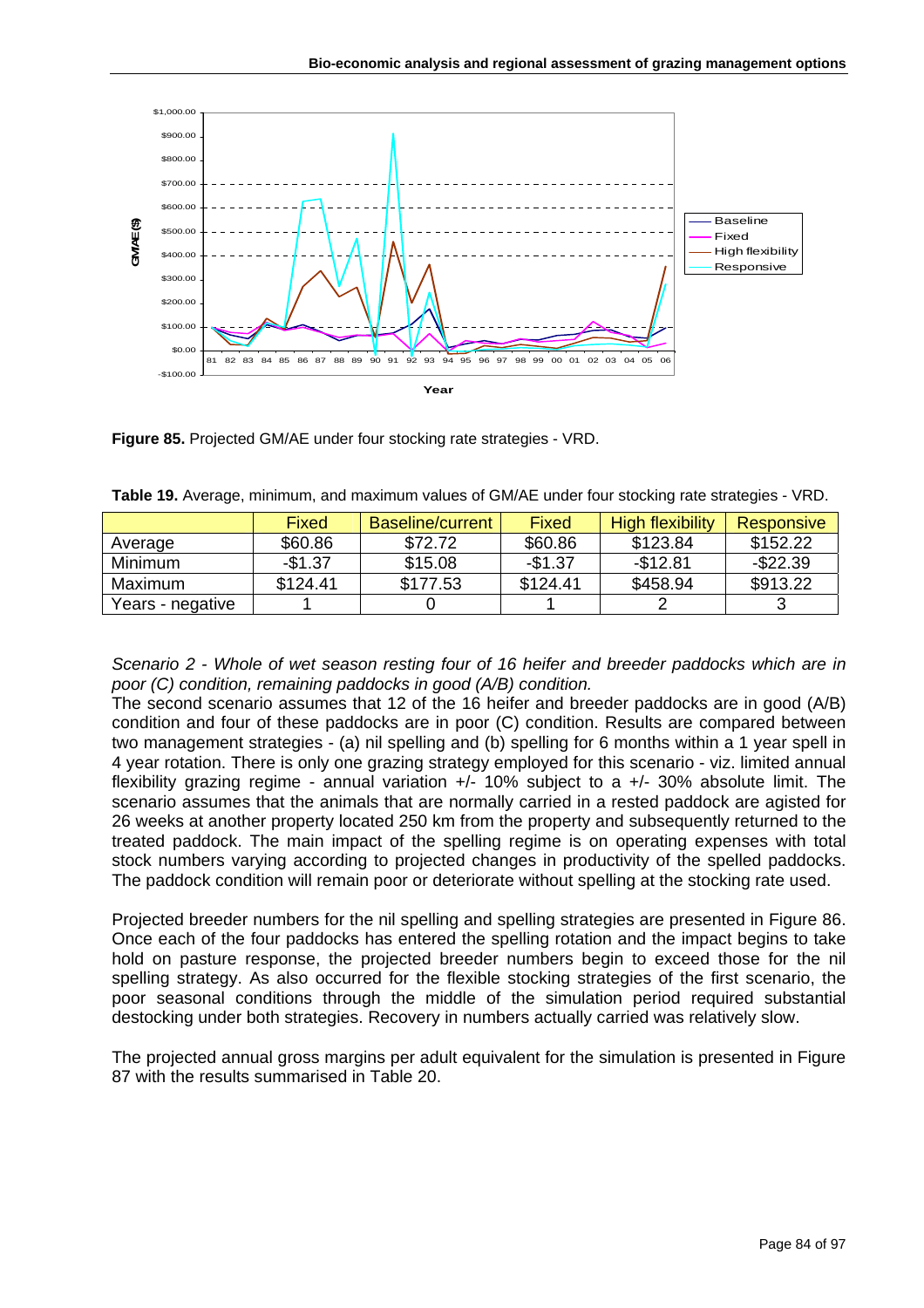

**Figure 86.** Target breeder numbers for nil and 6-month wet season spell and one stocking rate strategy - VRD.



**Figure 87.** Projected GM/AE under nil and 6-month wet season spell and one stocking rate strategy - VRD.

The annual projected gross margin per adult equivalent generally follow the pattern of projected stock numbers (Figure 86) through the simulation period - the sharp peak observed through 1991-92 and 1993-94 resulted from a series of forced sales of breeders required to reduce stock numbers during that period. Overall, the spelling strategy was more profitable than the nil spelling strategy (Table 20) although most of the gain was a result of the improved carrying capacities from the spelling regime that occurred in the earlier stage of the simulation period.

**Table 20.** Average, minimum, and maximum values of GM/AE under nil and 6-month wet season spell and one stocking rate strategy - VRD.

|                  | <b>Baseline</b> | <b>Spelling</b> |
|------------------|-----------------|-----------------|
| Average          | \$72.72         | \$83.34         |
| Minimum          | \$15.08         | \$24.67         |
| Maximum          | \$177.53        | \$215.80        |
| Years - negative |                 |                 |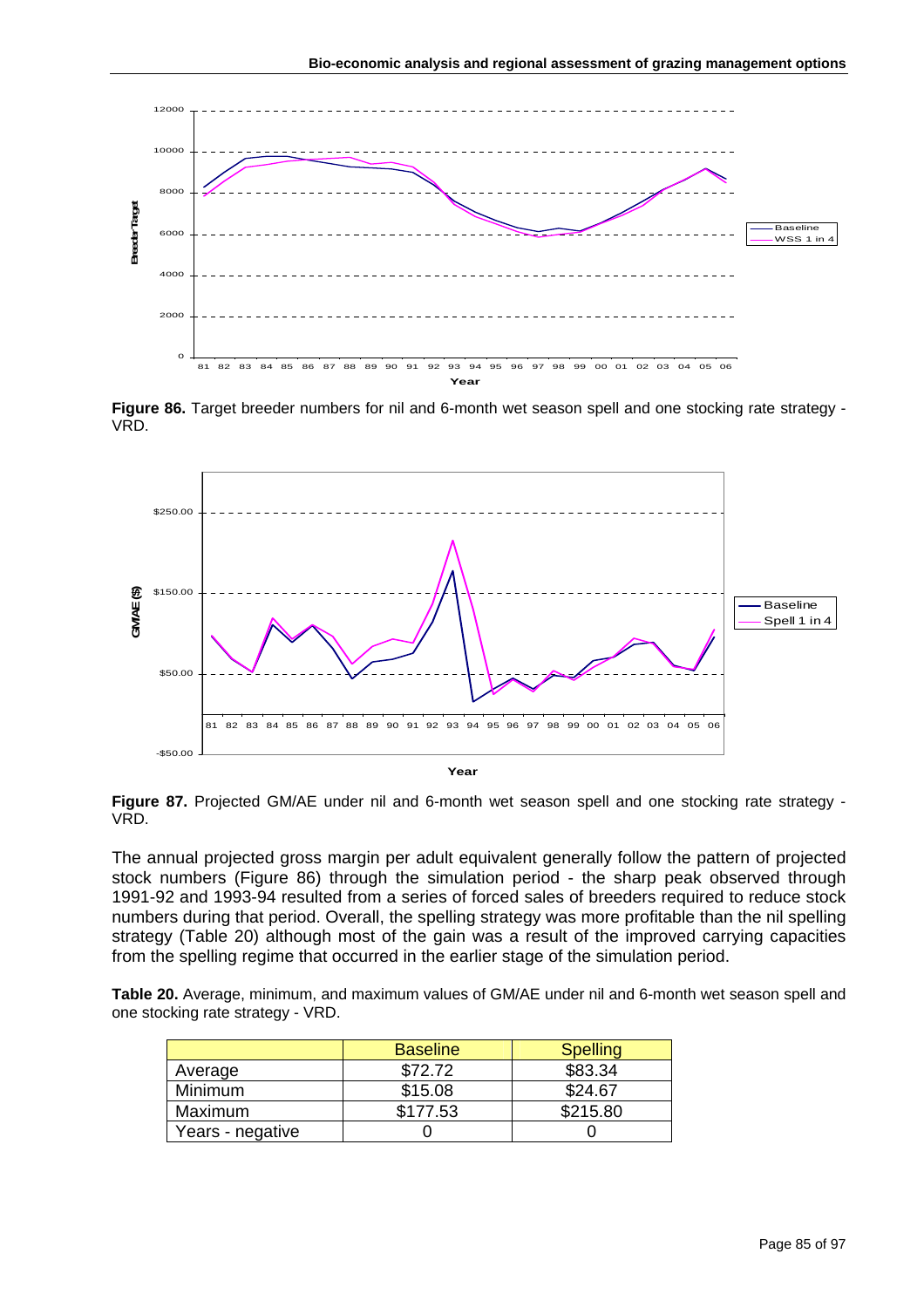*Scenario 3 - Prescribed fire with eight breeder paddocks in poor condition and 25% or 50% of the area treated.* 

This third scenario assumes that eight of the 12 breeder and heifer paddocks are sufficiently poor condition due to regrowth encroachment to warrant treatment. The prescribed burning regime involves two sets of four paddocks undergoing a 1 year in 4 year rotational sequence of fire. Two separate prescribed burning strategies are examined, viz 25% and 50% respectively of the area in a treated paddock is burnt. Therefore, the strategies that are covered are (a) nil burn and (b) burn respectively 25% and 50% of the area of a treated paddock. The stocking rate regime applied for each strategy involves either the current baseline stocking strategy (+/-10% annual change, +/-30% absolute limit) or the high flexibility stocking strategy (+/- 40% annual change, +/-80% absolute limit). An assumption is made that paddock condition in the eight treatment paddocks will continue to deteriorate without burning.

Projected breeder numbers for the nil burning and 2 burning X 2 stocking rate strategies are presented in Figure 88.



**Figure 88.** Target breeder numbers under nil burn and 25% or 50% burn X two stocking rate strategies - VRD.

Similar to the case for Scenario 1, the variability in projected breeder numbers is much greater for the high flexibility stocking rate strategy than for the limited flexibility (+/-10% annual, 30% absolute) strategy, with or without burning. There is a lesser difference in projected breeder numbers between the 25% and 50% burn strategies, but for both stocking rate regimes the projected divergence is naturally greater for the high flexibility stocking strategy.

The projected annual gross margins per adult equivalent for the simulation is presented in Figure 89 with the results summarised in Table 21.

The annual projected gross margin per adult equivalent results generally follows a pattern not dissimilar to that for Scenario 2 through the simulation period. The annual average gross margin per adult equivalent is usually higher for each of the burning strategies than the nil burning strategy. There is considerably more year-to-year variation when the high flexibility stocking rate regime is applied. The sharp peak observed through 1991-92 and 1993-94 for these regimes again resulted from a series of forced sales of breeders required to reduce stock numbers during that period. Overall, the burning strategy was more profitable than the nil burning strategy (Table 21) although most of the gain occurred in the earlier stage of the simulation period. In all cases the average gross margin per adult equivalent was higher when a larger proportion (in this case 50%) of the paddock is treated. As was the case for Scenario 1, the high flexibility stocking regime also contributed to the highest average gross margin per adult equivalent.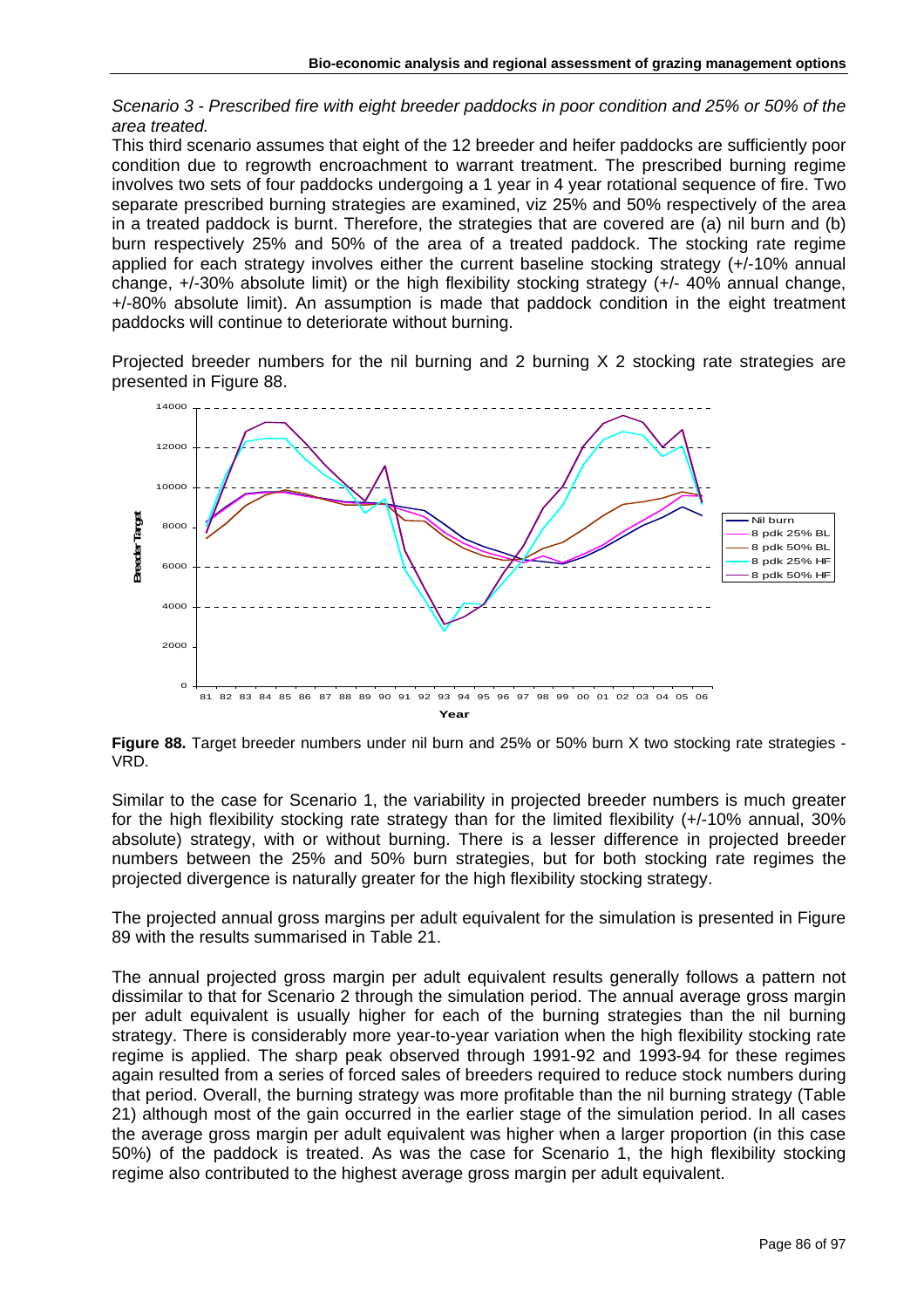

 **Figure 89.** Projected GM/AE under nil burn and 25% or 50% burn X two stocking rate strategies - VRD.

**Table 21.** Average, minimum, and maximum values of GM/AE under nil burn and 25% or 50% burn X two stocking rate strategies - VRD.

|            | $+/-10\%$ , 30% | $+/-10\%$ , 30% | $+/-10\%$ , 30% | $+/-40\%$ , 80% | $+/-40\%$ , 80% |
|------------|-----------------|-----------------|-----------------|-----------------|-----------------|
|            | - nil burn      | $-25%$ burn     | $-50\%$ burn    | $-25%$ burn     | $-50\%$ burn    |
| Average    | \$72.39         | \$69.42         | \$82.43         | \$125.46        | \$130.28        |
| Minimum    | \$7.45          | \$9.51          | \$5.15          | $-$20.64$       | $-$14.63$       |
| Maximum    | \$170.45        | \$185.09        | \$202.68        | \$466.92        | \$469.57        |
| Years - ve |                 |                 |                 |                 |                 |

## *Conclusion.*

A range of grazing and land management options have been reviewed for the VRD case study. For the particular seasonal sequence that was experienced between 1980-81 to 2005-06, the various flexible stocking rate strategies - limited through to fully responsive - were generally more profitable on average than the fixed stocking rate strategy. The more flexible strategies typically involve producers facing elevated risks of having animal numbers build up during favourable seasonal sequences and subsequently being caught with excessive numbers of animals and the need to rapidly liquidate them when adverse seasonal conditions emerge, particularly as happened in the mid 1990s. The scenario involving a wet season spelling strategy generated higher levels of projected profitability, although the bulk of the gain occurred from responses in the first half of the simulation period. Prescribed burning to manage woody regrowth also prospectively offers economic advantages over the alternative option of not pursuing a control strategy, with the magnitude of the gain heavily influenced by the proportion of the targeted paddocks that are treated.

4.2.5 Mitchell grasslands of the Barkly Tablelands.

The Barkly Tableland case study enterprise is 6,000 km<sup>2</sup> and is comprised of a breeding herd producing steers of approximately 300 kg which are transferred for growing out on another property located at a distance of 750 km. For modelling purposes these transfers are treated as sales with an imputed value placed on the steers at point of delivery. There are 20 paddocks of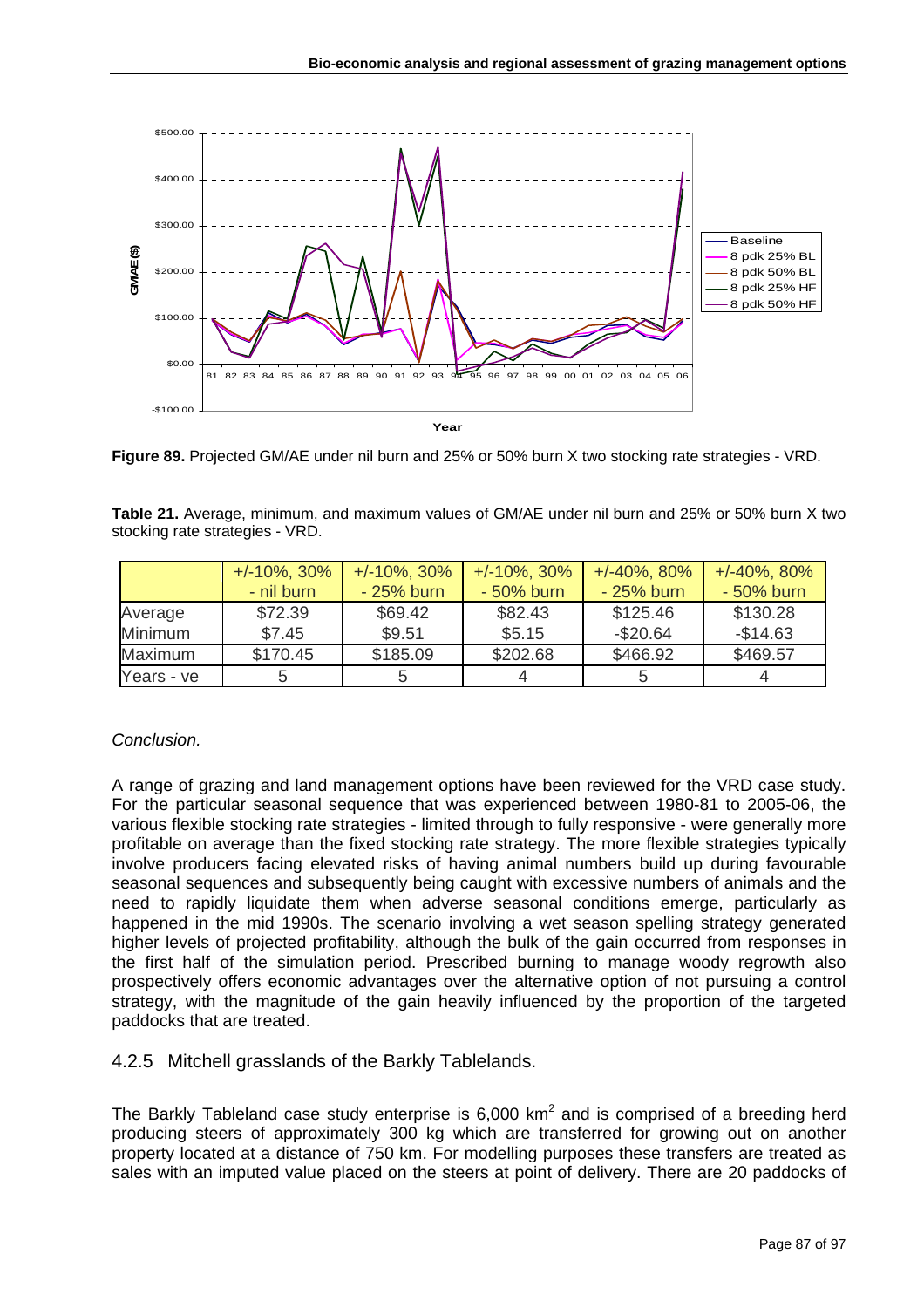which the breeding and heifer herd is run in 14 paddocks of variable condition, all or a subset of which form the basis of the different herd and land resource management strategies that are explored. Because the absolute size of pastoral enterprises varies widely within and between regions in the Northern Territory, gross margin per adult equivalent (GM/AE) is used as the profitability metric rather than gross margin per hectare for each of the scenarios in this case study. Unlike the other case studies, this case study only examined two management strategies fixed versus flexible stocking rate strategies and wet season spelling. There was no perceived interest in exploring the prescribed use of fire for woody regrowth control for the Barkly Tableland region.

#### *Scenario 1 - Fixed versus flexible stocking rates.*

The first scenario examines the effect of employing either fixed or flexible stocking rate strategies. As was the case for the other case studies, four strategies are considered - for this case including: (a) fixed stocking - set on the basis of safe carrying capacity, (b) limited annual flexibility -  $+/-$  20% annual variation subject to  $+/-$  40% total limit (local current practice), (c) high flexibility - +/- 30% annual variation subject to +/- 60% total limit, and (d) fully responsive - varied without limit to utilise 5-15% of the end of season standing dry mater, depending on land type. Each of the 14 breeder and heifer paddocks commences the simulation in the condition (variable) specified at the initial workshop held in Tennant Creek.



Projected breeder numbers for the four stocking rate strategies are presented in Figure 90.

**Figure 90.** Target breeder numbers under four stocking rate strategies - Barkly.

The simulation period for the Barkly Tableland case study was characterised by relatively favourable seasonal conditions at the early stage and exceptionally favourable conditions again towards the end of the period. The projected target breeder numbers reflect this seasonal pattern with progressively greater fluctuations in stock numbers associated with the increased levels of stocking rate flexibility embodied in the baseline, high flexibility and totally responsive strategies. The projected annual gross margins per adult equivalent for the simulation is presented in Figure 91 with the results summarised in Table 22.

The simulation reveals considerable variability in the annual gross margin per adult equivalent measure, particularly in the first half of the simulation period for the more flexible stocking rate strategies. There is generally less variability between the various strategies in the second half of the simulation period despite the projected increase in carrying capacity (Figure 90) for the more flexible strategies. The principal reason for this lagged response of profitability to apparent carrying capacity (as for the VRD case study), is because the need to reduce stock numbers in the middle of the simulation period. This left the model property with a relatively small herd with limited numbers of animal classes thereby requiring the herd to slowly rebuild itself from within its own structure which reduced the annual availability of sale animals from an already small herd.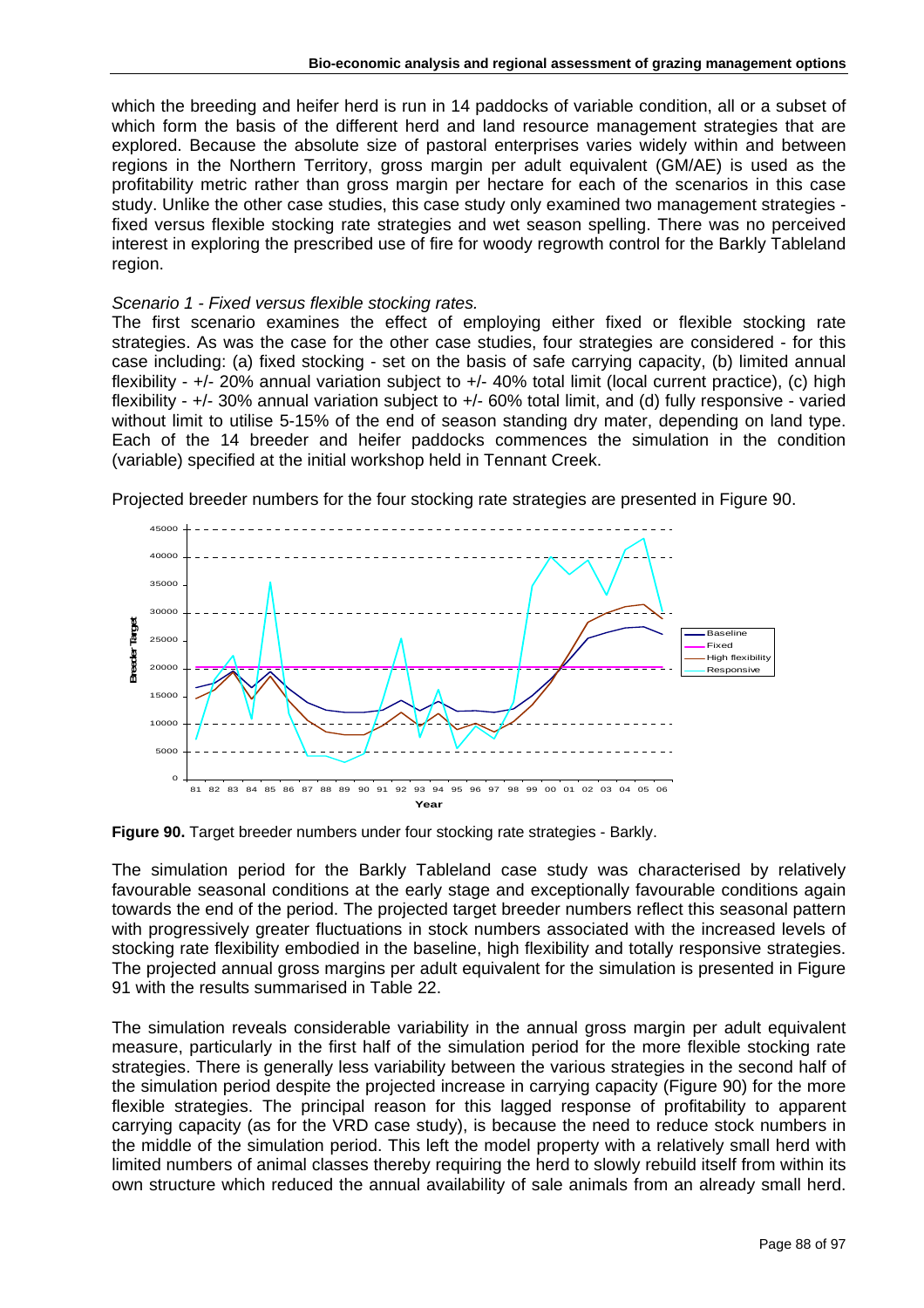Nevertheless, the flexible stocking rate strategies remained more profitable over the whole simulation period than the fixed stocking rate strategy (Table 22).



**Figure 91.** Projected GM/AE under four stocking rate strategies - Barkly.

|                  | <b>Baseline</b> | Fixed       | High flexibility | Responsive |
|------------------|-----------------|-------------|------------------|------------|
| Average          | \$121.42        | \$63.61     | \$156.73         | \$178.18   |
| <b>Minimum</b>   | $-$ \$22.03     | $-$ \$25.64 | $-$11.01$        | $-$13.45$  |
| Maximum          | \$315.59        | \$160.04    | \$411.16         | \$1,169.85 |
| Years - negative |                 |             |                  |            |

**Table 22.** Average, minimum, and maximum values of GM/AE under four stocking rate strategies - Barkly.

*Scenario 2 - Whole of wet season resting four of 14 heifer and breeder paddocks which are in poor (C) condition, remaining paddocks mixed condition.* 

The second scenario assumes that four of the 14 heifer and breeder paddocks are in poor (C) condition - the four paddocks are predominantly comprised of black soils. Results are compared between two management strategies - (a) nil spelling and (b) spelling for 6 months within a 1 year spell in 4-year rotation. There is only one grazing strategy employed for this scenario - viz. a limited annual flexibility grazing regime - annual variation +/- 20% subject to a +/- 40% absolute limit. The scenario assumes that the animals that are normally carried in a rested paddock are agisted for 26 weeks at another property that is located at a distance of 250 km from the property and subsequently returned to the treated paddock. The main impact of the spelling regime is on operating expenses with total stock numbers varying according to projected changes in productivity of the spelled paddocks. A further assumption is made that the condition of the targeted paddocks will remain poor or deteriorate without spelling.

Projected breeder numbers for the nil spelling and spelling strategies are presented in Figure 92.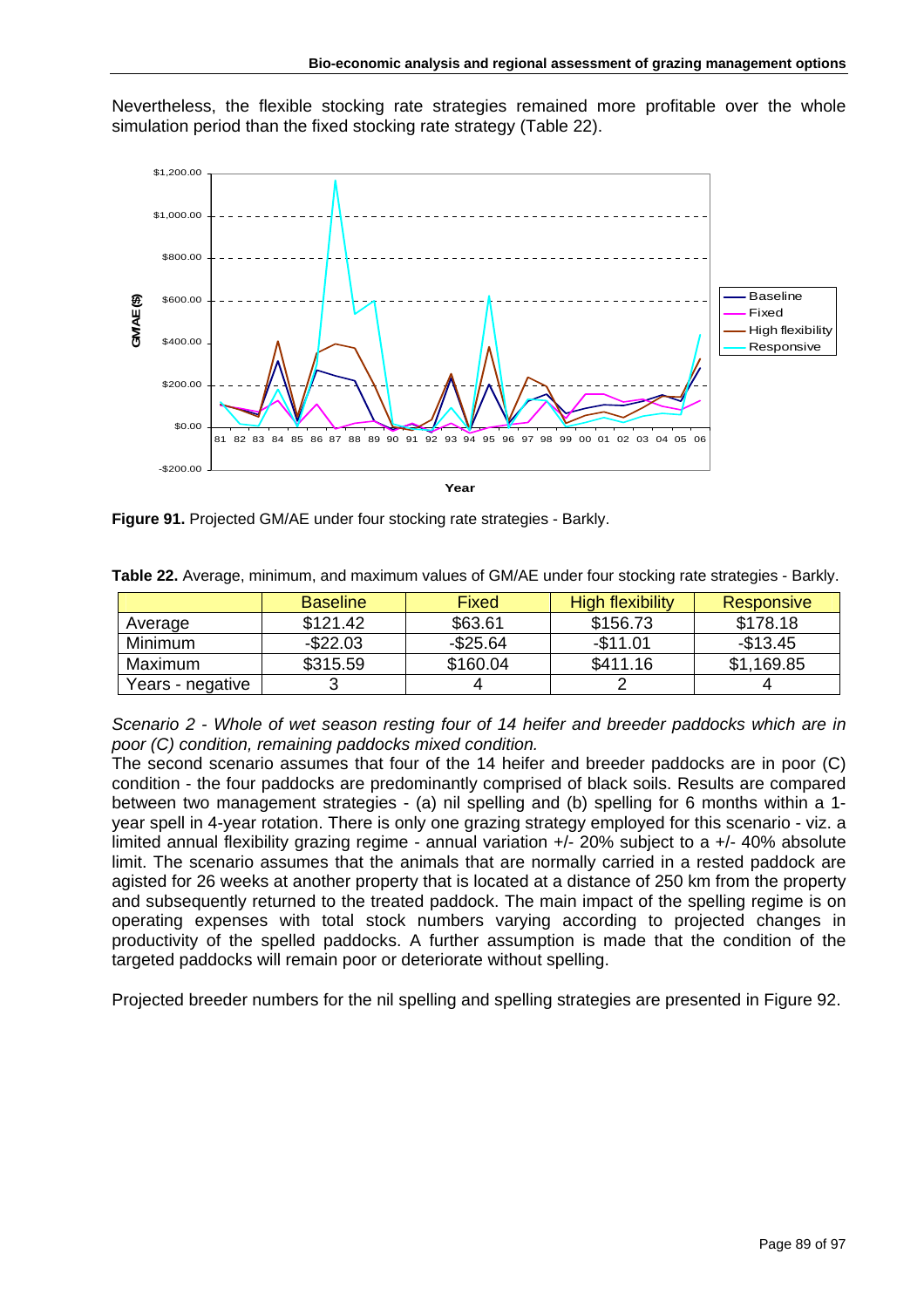

**Figure 92.** Target breeder numbers under nil and 6-month wet season spell and one stocking rate strategy - Barkly.

The projected breeder numbers follow a similar trajectory to that of the equivalent stocking rate regime from Scenario 1. For much of the simulation period the target numbers under the spelling strategy actually track below that of the nil spelling strategy.

The projected gross margin per adult equivalent for the simulation is presented in Figure 93 with the results summarised in Table 23.



**Figure 93.** Projected GM/AE under nil and 6-month wet season spell and one stocking rate strategy - Barkly.

The annual projected gross margin per adult equivalent results show a high degree of interannual variation, with the spelling strategy showing an advantage for approximately a third of the years in the simulation period. Most of the advantage occurred in the second half of the 1980s and mid-1990s. Overall, the spelling strategy was more profitable than the nil spelling strategy (Table 23).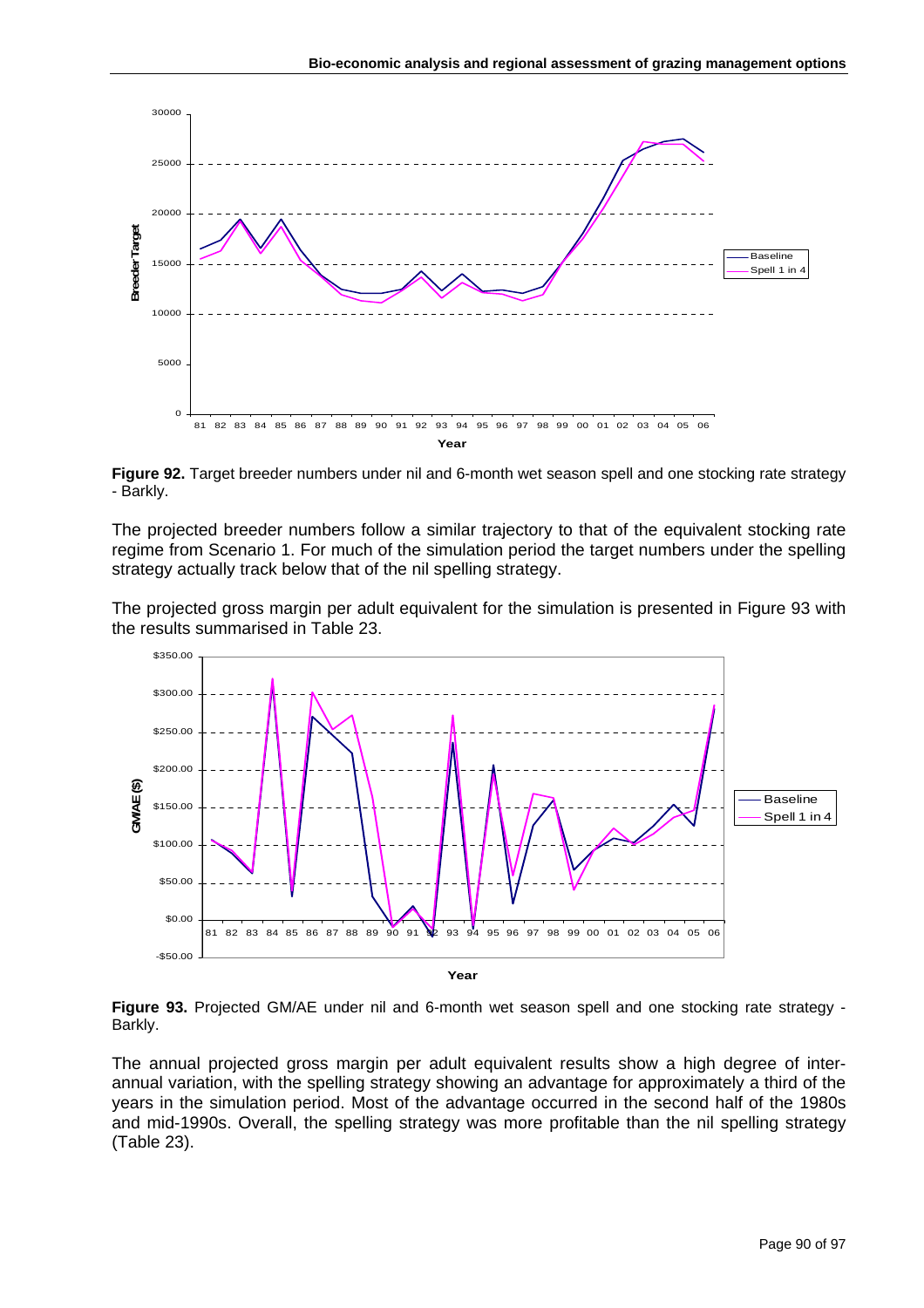|                  | Nil-spelling | <b>Spelling</b> |
|------------------|--------------|-----------------|
| Average          | \$121.42     | \$134.27        |
| Minimum          | $-$ \$22.03  | $-$11.95$       |
| Maximum          | \$315.59     | \$321.35        |
| Years - negative |              |                 |

**Table 23.** Average, minimum, and maximum values of GM/AE under nil and 6-month wet season spell and one stocking rate strategy - Barkly.

### *Conclusion.*

A range of grazing and land management options have been reviewed for the Barkly Tableland case study. For the particular seasonal sequence that was experienced in this region (1980-81 to 2005-06), the various flexible stocking rate strategies - limited through to fully responsive - were more profitable on average than the fixed stocking rate strategy, with the fully responsive strategy offering the greatest relative advantage. The more flexible strategies typically involve producers facing elevated risks of having animal numbers build up during favourable seasonal sequences and subsequently being caught with excessive numbers of animals and the need to rapidly liquidate them when adverse seasonal conditions emerge. The scenario involving a wet season spelling strategy generated higher levels of projected profitability, although the bulk of the gain occurred from responses in the second half of the 1980s and mid-1990s. Prescribed burning to manage woody regrowth was not examined as this management issue was not seen to be a priority at the Tennant Creek workshop.

## 4.2.6 Overview.

This report has briefly described the procedure and outcomes of the bio-economic modelling component of the Northern Grazing Systems project as applied to five case study regions in Queensland (three) and the Northern Territory (two), viz:

- 1. Mitchell grasslands of western Queensland
- 2. Woodlands of the Burdekin Catchment
- 3. Woodlands of the Fitzroy Catchment Duaringa
- 4. Savannas of the Victoria River District (NT)
- 5. Mitchell grasslands of the Barkly Tablelands (NT)

The scenario modelling was largely confined to variations on three general herd and land management strategies - fixed versus flexible stocking rates, wet season pasture spelling and prescribed burning for woody regrowth control. While there was a good deal of overlap in the specific assumptions underpinning each practice for the various case study regions, there were also differences such as the actual stocking rate applied, assumed starting condition of treatment paddocks, duration and frequency of spelling regimes, proportion of paddocks subject to fire etc.

A major observation from the simulation results is that seasonal context and starting condition are important factors influencing simulation outcomes, and have a similar importance as treatment extent and response. For example, while each of the case studies identified a potential difference between the prospective values of fixed versus flexible stocking rate strategies, this was not consistent across strategies or regions - the variable stocking rate regimes were definitely favoured for the Western Queensland Mitchell grasslands and two Northern Territory case studies, but not for the Burdekin or Fitzroy regions.

The first group experienced particularly favourable seasonal conditions at either or both the commencement or latter part of the simulation periods, while the Burdekin and Fitzroy experienced severe seasonal conditions at either the beginning and/or middle part of the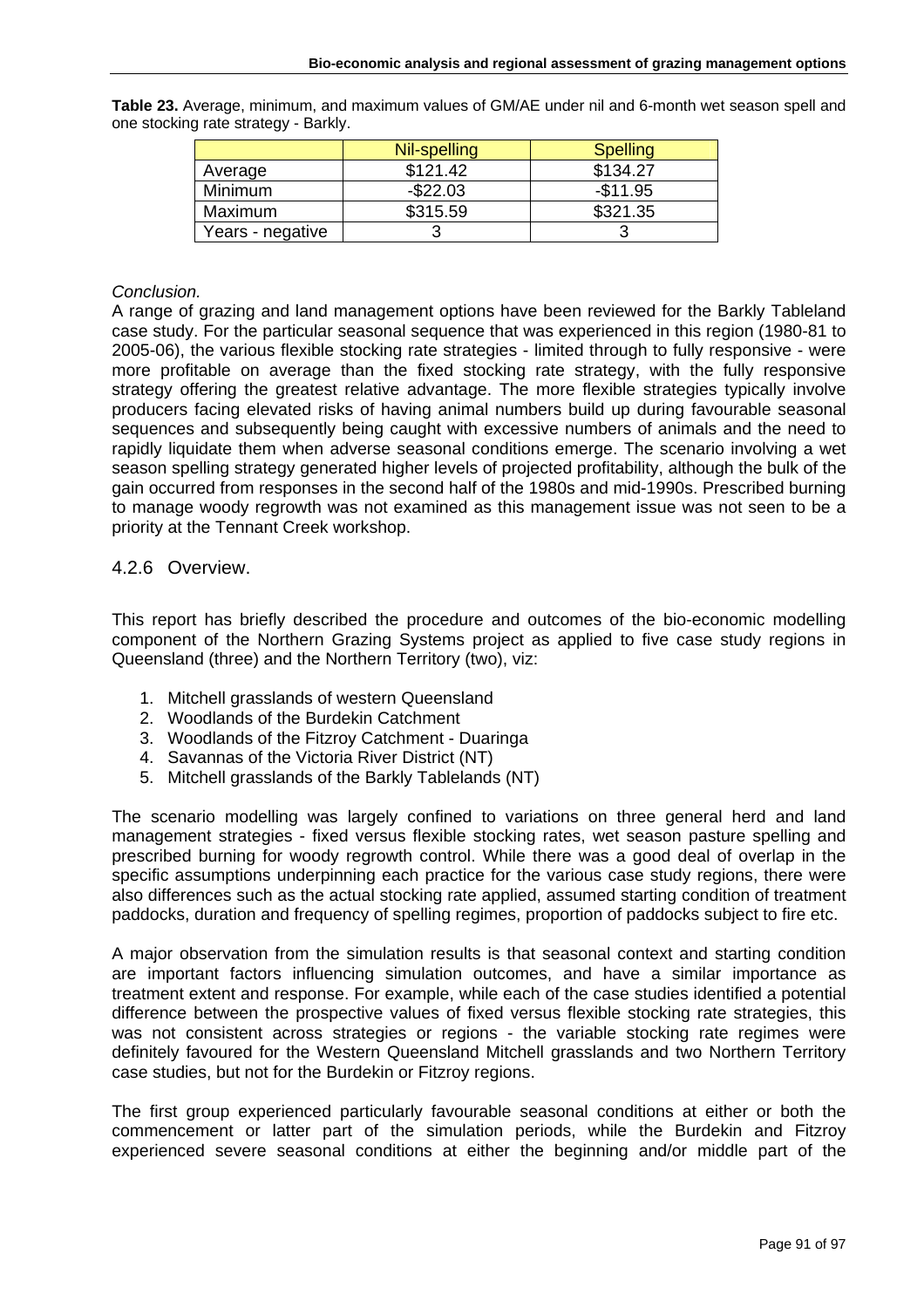simulation period, which led to declining pasture and animal performance under the higher numbers of stock carried under the flexible stocking rate strategies.

Regardless of context, the wet season spelling and prescribed burning strategies appeared to offer scope for economic advantage across all of the case studies for which they were examined. Nevertheless, the context did influence both the relative and absolute advantage attributed to the management strategy. For example, for the regions in which the flexible stocking rate strategies performed better than fixed strategies this flowed through to either wet season spelling or prescribed fire strategies that also employed flexible stocking rate regimes. While wet season spelling and prescribed fire were generally economic management options, the relative gain over a nil action baseline was inevitably greater when the treatment paddocks were in poor rather than good condition - i.e. there was more to be gained from rehabilitation. However, the absolute level of performance as might be measured by average gross margin per hectare or per adult equivalent was typically higher when the treated paddocks were already in good condition - i.e. the higher potential productivity of good land will always stand out against that of rehabilitated poor land. Finally, unless rehabilitation costs are punitive, a treatment regime that seeks to rehabilitate a larger proportion of a potential treatment paddock will generally be favoured over a regime that operates on a lesser area.

# **5 Success in achieving objectives**

## **5.1 Document current and best practice**

The six regional workshops undertaken documented the practices that were considered current and best practice. Some of the workshops had a limited number of producers. However, the documents produced drew on experience of agency staff as well as the producers, and upon previous documentation. Indeed, the Burdekin region has had many such documents produced recently. For other regions, this exercise proved to be very useful in drawing together all relevant information.

## **5.2 Develop representative grazing enterprises**

At each workshop, two representative properties were developed. Given the project's resources, it was possible only to model one of these properties for each region. These properties spanned a wide range of enterprise types – wider than the project team thought would have been developed. This was useful as it highlighted the need to consider more than the standard breeding/fattening properties that are often used.

The range of enterprise types meant that the ENTERPRISE model had to be modified for each of the five properties modelled. Property-level modelling could not be done for Maranoa-Balonne region during this project. While this was a difficult task (given the model is spreadsheet-based), it has resulted in a wide range of models that should represent much of the range of property enterprise mixes likely to be encountered across northern Australia. To modify these to new regions would require new cost structures and also different property configurations which are smaller adjustments than are required to represent new stock management regimes.

## **5.3 Input to B.NBP.0579 synthesis**

Regional groups contributed to the synthesis study by providing source documents as well as reviewing the actual synthesis document. Some of the bio-economic modelling analyses were used to inform part of the synthesis document, however as these two projects were run in parallel, it was not possible for all the bio-economic modelling results to be incorporated into the synthesis document. However, there were no cases where major differences existed between the two approaches, and each supported and/or extended the results/insights from the other.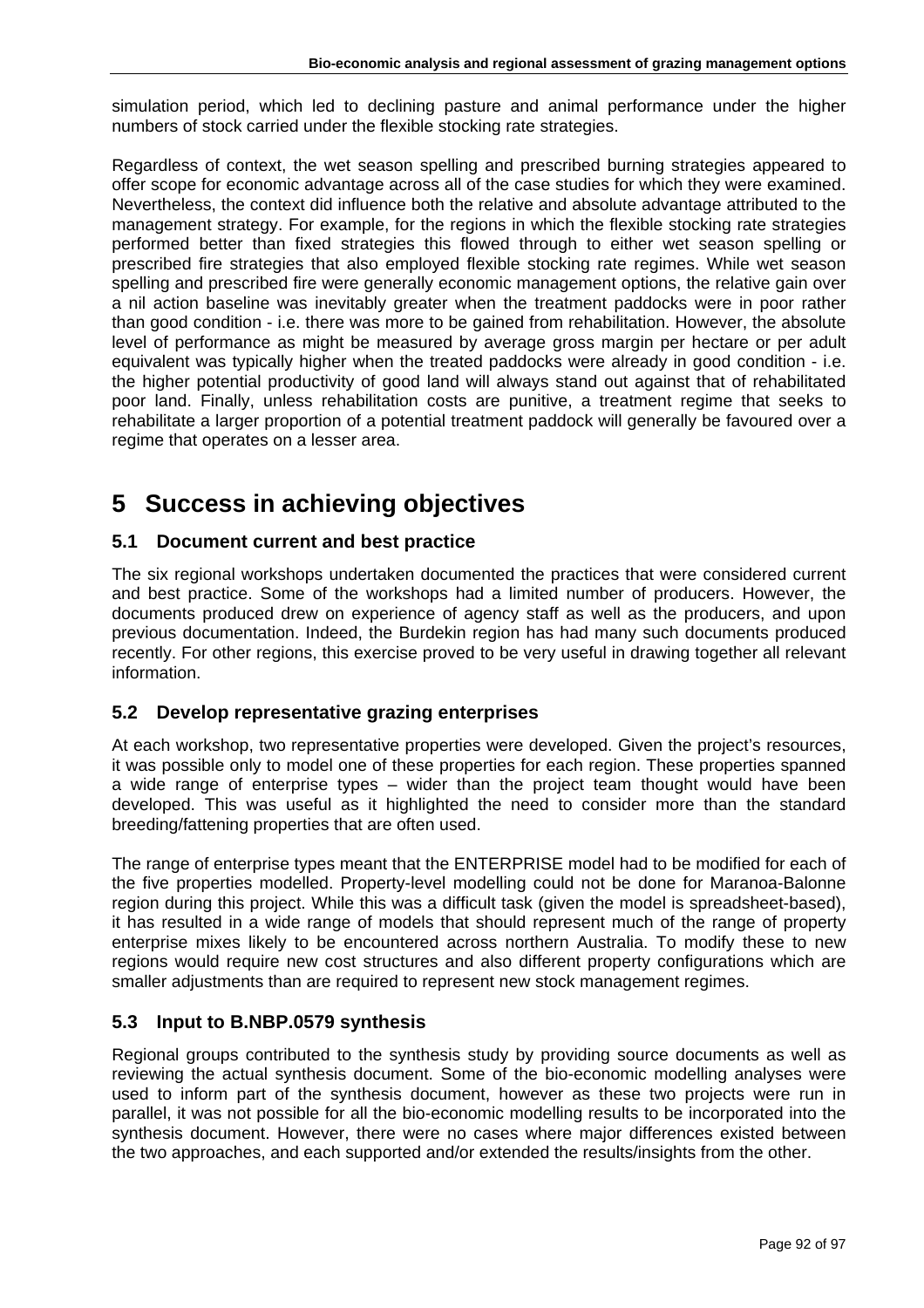## **5.4 Developed a bio-economic modelling framework**

The changes to GRASP and ENTERPRISE and their linkage enable bio-economic analyses of extensive beef properties across northern Australia to be done. This was a pre-requisite for the whole project. While this development was successful, a few major issues arose. Firstly, the number of changes required to GRASP meant that there was only sufficient time to do preliminary assessment of the enhancements made. In some cases (e.g. pasture condition modelling), the improvement to the model was useful, but further modifications would have been desirable and have actually been undertaken subsequently. In addition, the project highlighted the need to be able to run GRASP and ENTERPRISE interactively so that herd dynamic changes made in ENTERPRISE are incorporated into GRASP for subsequent years. At present, the information flow is uni-directional from GRASP to ENTERPRISE. Monthly liveweight gain and a woody component model would also be desirable.

## **5.5 Use the bio-economic modelling framework to quantify trade-offs**

This was done for five representative properties. The Maranoa-Balonne property was not modelled during this project as the model modification had not been completed at the time of the workshops and the commitments to other regions precluded the work being done at a later stage. Property-level modelling has since been undertaken for this region.

### *Stocking rate*

All groups recognised the overall importance of stocking rate. There were few, if any, contentious issues on this aspect. In some workshops, landholders indicated *'we know how to look after land in good condition'*. This stemmed from the audience being mainly composed of those producers who were already undertaking good (if not 'best') management practices on their properties. Many had also been to GLM workshops and/or similar activities focused on grazing management. There was recognition that not all landholders were actually doing this – for a variety of reasons. At least one of those reasons was a perceived benefit by having 'as many cattle as possible' rather than focussing on whole-property economic performance.

Having some flexibility in terms of year-to-year variation in stock numbers was seen as essential, especially to deal with a failed wet season or a series of poorer years. At the first workshop, producers appeared comfortable with the idea of a modest degree of flexibility – up to around 20% change per year in most years but with larger decreases during a very poor season or a run of poorer years. Interestingly, at the second series of workshops, there appeared to be some level of discomfort with stocking rate flexibility as portrayed in the model runs. This may have been due to the rigid modelling rules used to represent flexibility on a year-to-year basis (simply based on variation in pasture growth) versus being flexible in particular years based on significant changes in pasture supply and other factors. Stocking rate management involving varying numbers between years (and within years) require more study and on-ground testing (as in the next phase of the Wambiana grazing trial).

There was no interest in the fully flexible stocking strategy, largely due to logistics and problems associated with the sale or purchase of a large proportion of their herd, and the associated spikes and troughs in cash flow. In the NT regions, the degree of acceptable year-by-year flexibility appeared to be lower than other regions at around 10% per year. This is likely a reflection of the distance to markets or agistment and the inflexibility inherent in breeder herds, but may also reflect the lower climate variability in these regions compared to those in drier parts of Queensland.

#### *Pasture spelling*

All regions showed a lot of interest in this topic. The more closely settled areas (Maranoa-Balonne, Longreach and Burdekin) were interested in the different lengths of spell, although the difficulty of moving stock around during the growing season on heavy clay soils was acknowledged as a limitation.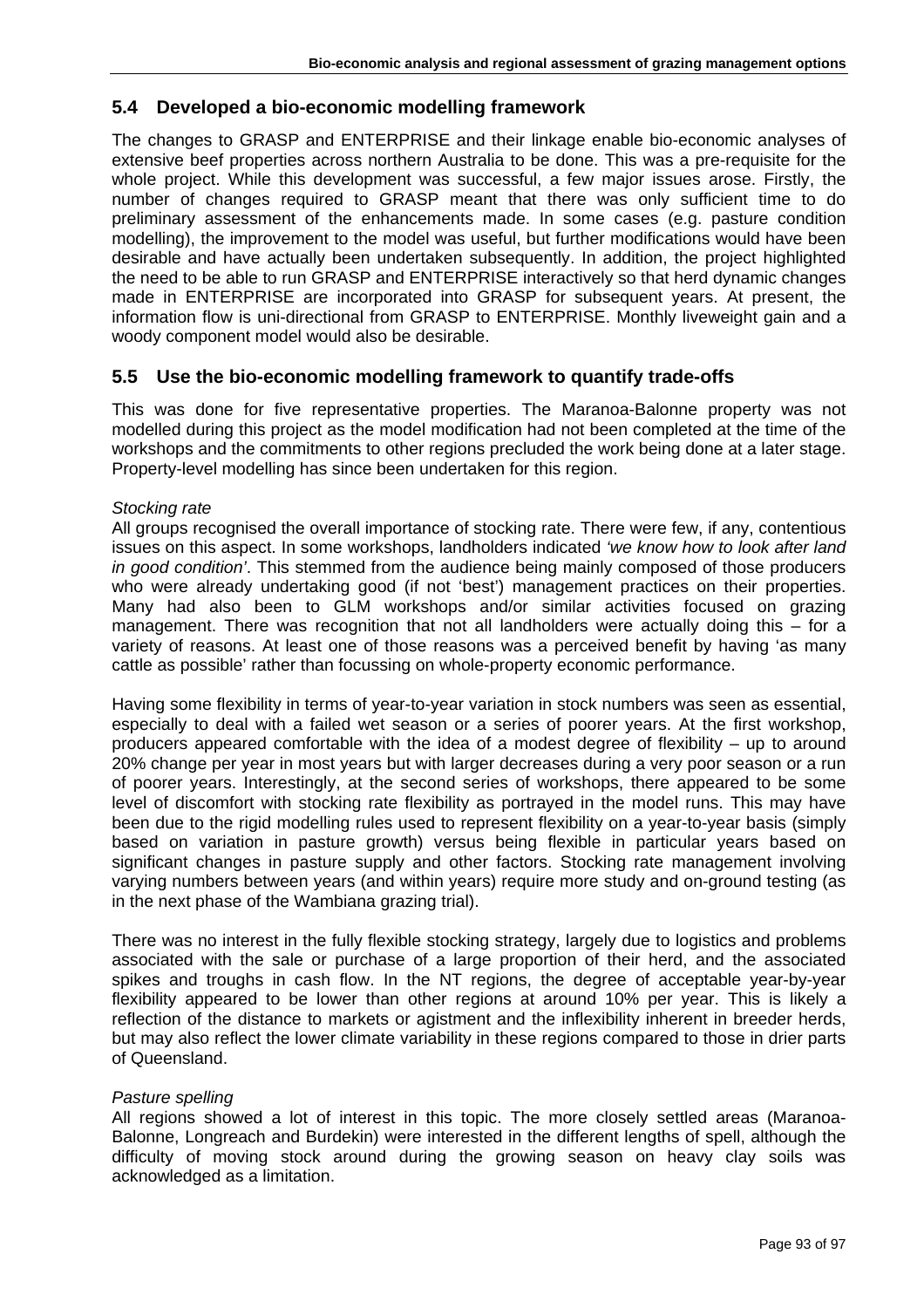The most common reaction to this work was that there was a need to move the cattle onto other paddocks on the property rather than moving them onto agistment. The latter was done in the simulations as the GRASP model could initially not easily be calibrated to represent the changing stock numbers at frequent and regular intervals. Towards the end of the project, a method to work around this limitation was derived in conjunction with Dr Greg McKeon. When this information was presented, it received much better acceptance and stimulated more discussion that at previous workshops.

Two key points stand out. Firstly, spelling for a period of three months once in every four years gave rise to a greater improvement in pasture condition than lowering stocking rates by one quarter. (This work was completed for Burdekin and NT regions only). At the same time, this gave an increase in the total grazing days available for the paddock (approximately a 15% increase). This is an example of a win-win – better pasture condition and increased number of stock that can be carried. By contrast, this did not always happen when the other paddocks were 'loaded up' with the cattle from the spelled paddocks. In that case, where the 'loaded up' paddocks were in excess of their safe utilisation levels for more than one year, they suffered long term damage.

The other key point is that the climate window used can have a major impact on all the stocking rate and spelling results, ranging from all paddocks in a spelling system recovering condition (even the fixed SR control) to all spelled paddocks being in poorer condition than the fixed SR control. Therefore, the implementation of pasture spelling must be carried out with continual reassessment of condition of the paddocks within the spelling regime, and overall stocking rates must be managed so that the paddocks that receive the 'extra animals' during the spell of neighbouring paddocks are not damaged. Another idea is to avoid spelling in lighter seasons as these times give relatively small response to spelling and the risk of damage from increased grazing pressure on other paddocks is high.

#### *Burning*

Even though several regions had little interest in using burning as a management tool, there was a lot of interest in the likely frequency of burning given different land type productivities and different stocking rates. The key message to come from this simulation work was that the best chance of a hot fire was in the more productive land types, in higher rainfall areas and at lower stocking rates. For less productive land types and for heavier stocking rates, a spell of 12 months before and six months after the burn increased the chance of success. If woody plants were allowed to increase, they reached a level where it was no longer possible to carry a fire (even with very low stocking rates). This was particularly the case for drier regions and for less productive land types within a region.

## **5.6 Contribute to revised set of best-bet guidelines**

The results from the bio-economic modelling were presented at all workshops. These results were discussed with regional staff developing the guidelines. Insights from the bio-economic analyses as well as the synthesis of information (from B.NBP.0579) were incorporated into the final set of guidelines.

## **5.7 Contribute to future research and demonstration projects**

During the final stages of this project, a number of formal and informal workshops/meetings were held to discuss and plan future work that MLA would consider funding/commissioning. During these events, the input from the bio-economic modelling team was sought and the results were used to inform decisions as to what future work should be done. The recovery of pasture in poor condition using various spelling options was a major one of these projects and benefitted greatly from the work done within the project. This related to the frequency and length of spells that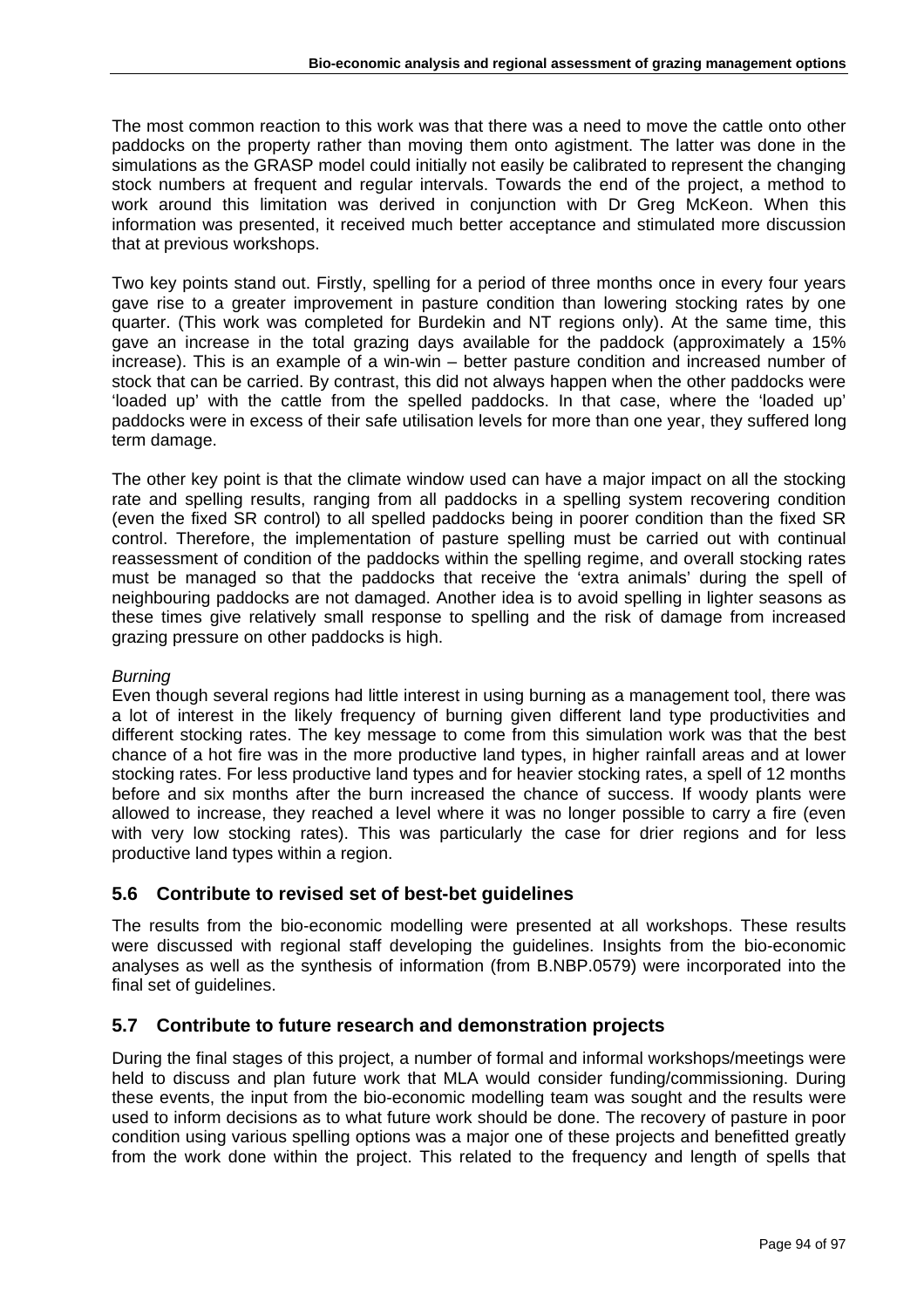should be examined. The results of that project when completed will be valuable in refining the present bio-economic modelling framework.

## 5.7.1 Research

The following priority grazing land management research questions, and their justification, for each study region have been identified (in collaboration with B.NBP.0579).

- a) Frequency and duration of spelling trade-offs all regions
- b) Effects of loading up other paddocks during pasture spelling all regions
- c) Most profitable and practical level of stocking rate flexibility
- d) Impacts of stocking at 5-10% above the recommended long-term carrying capacity.

### 5.7.2 Demonstration

The appropriate strategies that may be considered for demonstration on-ground differ between regions. Below are some preliminary proposals:

- a) Woodlands of the Maranoa-Balonne region
	- i) spelling up to six months to recover poor land condition. Implementation to ensure net property benefits remains problematic
	- ii) stocking flexibility moderate to high flexibility may be the best option; possible to do on small places but not larger ones; specific implications for on-ground management need sorting out.
	- iii) burning not generally required except in smaller areas where unwanted woody vegetation is causing an issue; frequency of burning is adequate on cleared and more productive areas; if woody vegetation is already dense or productivity is low, then burning is not an option without mechanical intervention.
- b) Mitchell grasslands of western Queensland
	- i) Spelling for up to six months to recover poor condition country; logistics of moving around on heavy clay soils during the summer may be an issue. Implementation to ensure net property benefits remains problematic.
	- ii) Economic modelling seemed to suggest that high but not fully responsive stocking rate strategy was best. This gave intermediate pasture condition and was a reasonable compromise. Implications for on-ground improvement of stocking rate management require sorting out.
	- iii) Burning was not seen as a desirable or required practice except, perhaps, for very small areas of woody plant encroachment onto open downs. It has a role in managing feathertop but implementation and net benefits are uncertain.
- c) Woodlands of the Burdekin and Fitzroy catchments
	- i) Spelling for three or six months appeared the most promising and most practical options. Implementation to ensure net property benefits remains problematic.
	- ii) Relatively constant stocking rates appeared to be the more financially rewarding than using high levels of stocking rate flexibility and also better than what might be regarded as current practice. While this is broadly consistent with the practical outcomes seen in Wambiana grazing trial, it differs markedly from the other regions within the project. One possible explanation concerns the influence of trees. The presence of trees is known to increase year-to-year variability in this location. While some trees were present in all regions, these catchments has a mixture of cleared areas and remnant vegetation – more so than in other regions where all or at least a substantial part of the area was either naturally treeless, essentially uncleared or had been extensively cleared previously. Another explanation may be that these results are specific to the particular sequence of years examined.
	- iii) Burning simulations showed that woody vegetation could be maintained at current levels with a regime of 1 year in 4 burning where there was a relatively rapid increase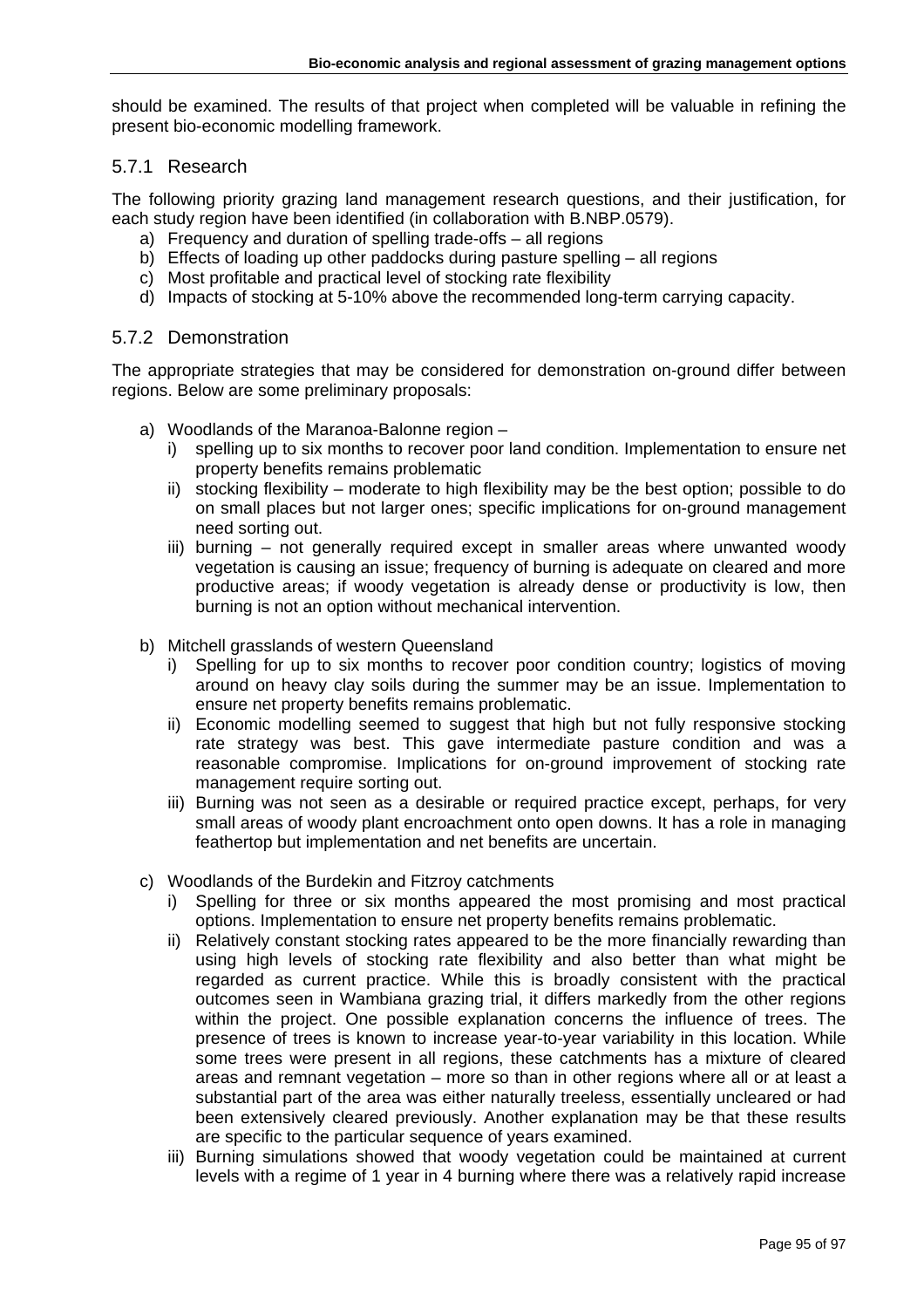in woody vegetation (fast growing shrubs), provided sufficient fuel could be maintained.

- d) Savannas of the Victoria River District and Barkly regions
	- i) Spelling for the whole growing season was considered the only practical spelling option with livestock moved onto other paddocks on the same property. Issues associated with how to commence a spelling regime need to be addressed. Also the way in which to cope with wide year to year variation in potential stocking rate need to be developed. Implementation to ensure net property benefits remains problematic.
	- ii) Use of fire was generally seen as necessary to prevent damaging wildfires (especially in the Barkly Tableland) rather than as a livestock or grazing management tool.
	- iii) The sequence of good years over the last 10-20 years made generalisations more problematic in these regions.

## **6 Impact on meat and livestock industry – Now and in five years time**

## **6.1 Bio-economic modelling**

The ability to analyse whole-of-property impacts of suggested management practices has given an assessment of the competing needs of economic performance in the short-mid term and pasture condition in the mid-long term. While recommendations for individual producers have not been made, the analyses of what would happen on a representative property should provide a good base upon which to assess decisions. As the capability of bio-economic modelling continues to improve, the applicability of the analyses to individual circumstances will improve.

## **6.2 Documentation of management practices**

The development of regional guidelines has provided a solid foundation for future extension programs and also identified knowledge and information gaps that are suitable topics for future research. The combination of bio-economic modelling, information and experience from the regional groups and synthesis of scientific information has provided guidelines for grazing land management that are scientifically sound and practically relevant. In the short-term this will ensure that any grazing land management programs undertaken in northern Australia have access to the best available information.

## **7 Conclusions and recommendations**

## **7.1 Recommendations**

## 7.1.1 Better modelling capacity

Improvements to the modelling framework are suggested in the following areas:

- i) Better representation of woody component in GRASP;
- ii) Better LWG model (ideally at a weekly/monthly timeframe) to reflect regional variation and impacts of supplementation and enable the finer timescale management options to be evaluated correctly;
- iii) Continued modification of ENTERPRISE; convert to programming language to fully integrate with GRASP – to allow appropriate feedback between herd and property constraints to the pasture production modelling;
- iv) Dynamic allocation of stock numbers to paddocks in proportion to production and condition – taking a whole property view rather than a paddock-by-paddock view.
- v) Evaluate spelling with variable stocking rate through improvements to the modelling framework; and